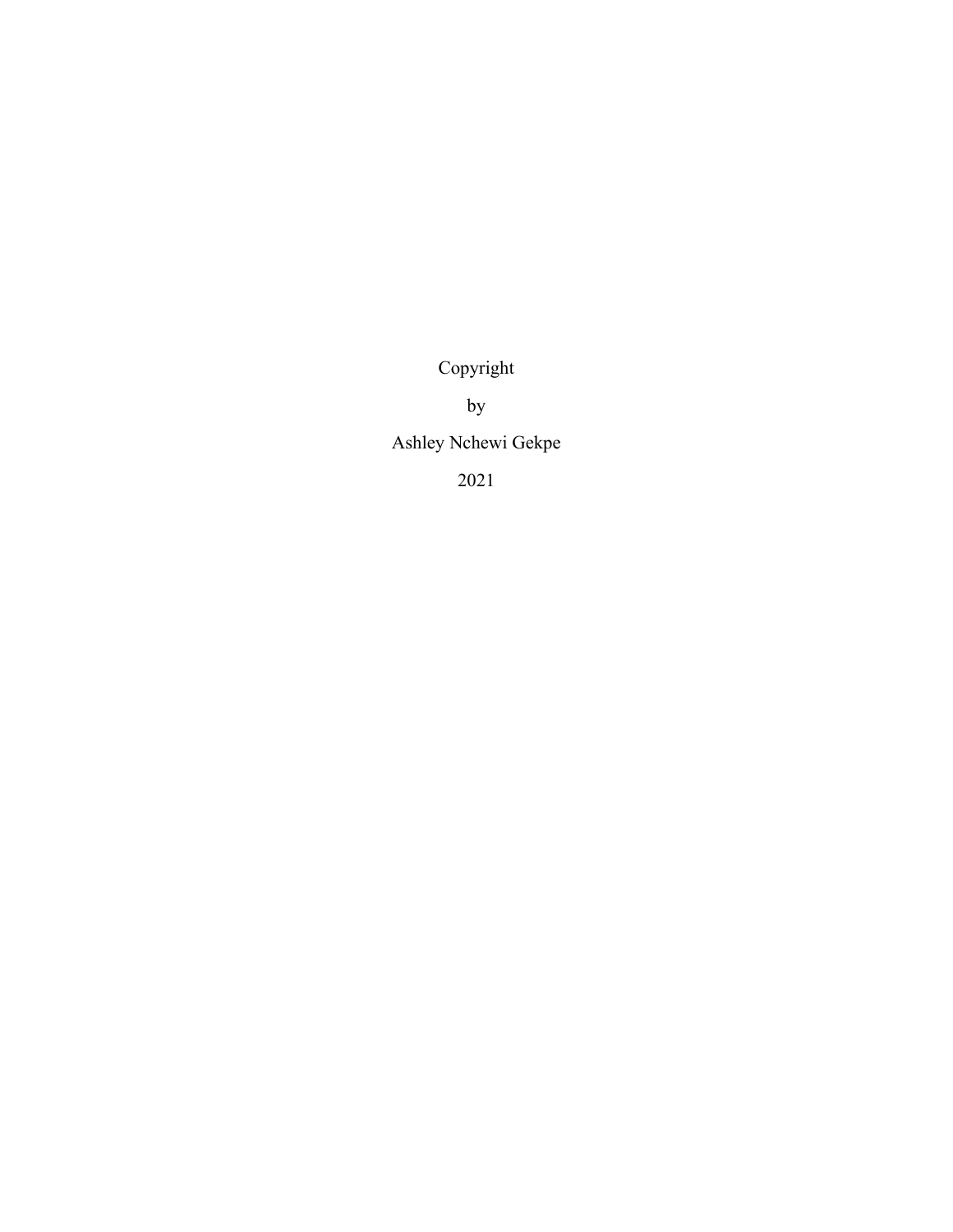# BUILD A GAME-THEORETIC FRAMEWORK FOR COMMUNITY'S ROLE IN COUNTER-TERRORISM

by

Ashley Nchewi Gekpe, B.Sc.

## THESIS

Presented to the Faculty of

The University of Houston-Clear Lake

In Partial Fulfillment

Of the Requirements

For the Degree

## MASTER OF SCIENCE

in Engineering Management

THE UNIVERSITY OF HOUSTON-CLEAR LAKE

MAY, 2021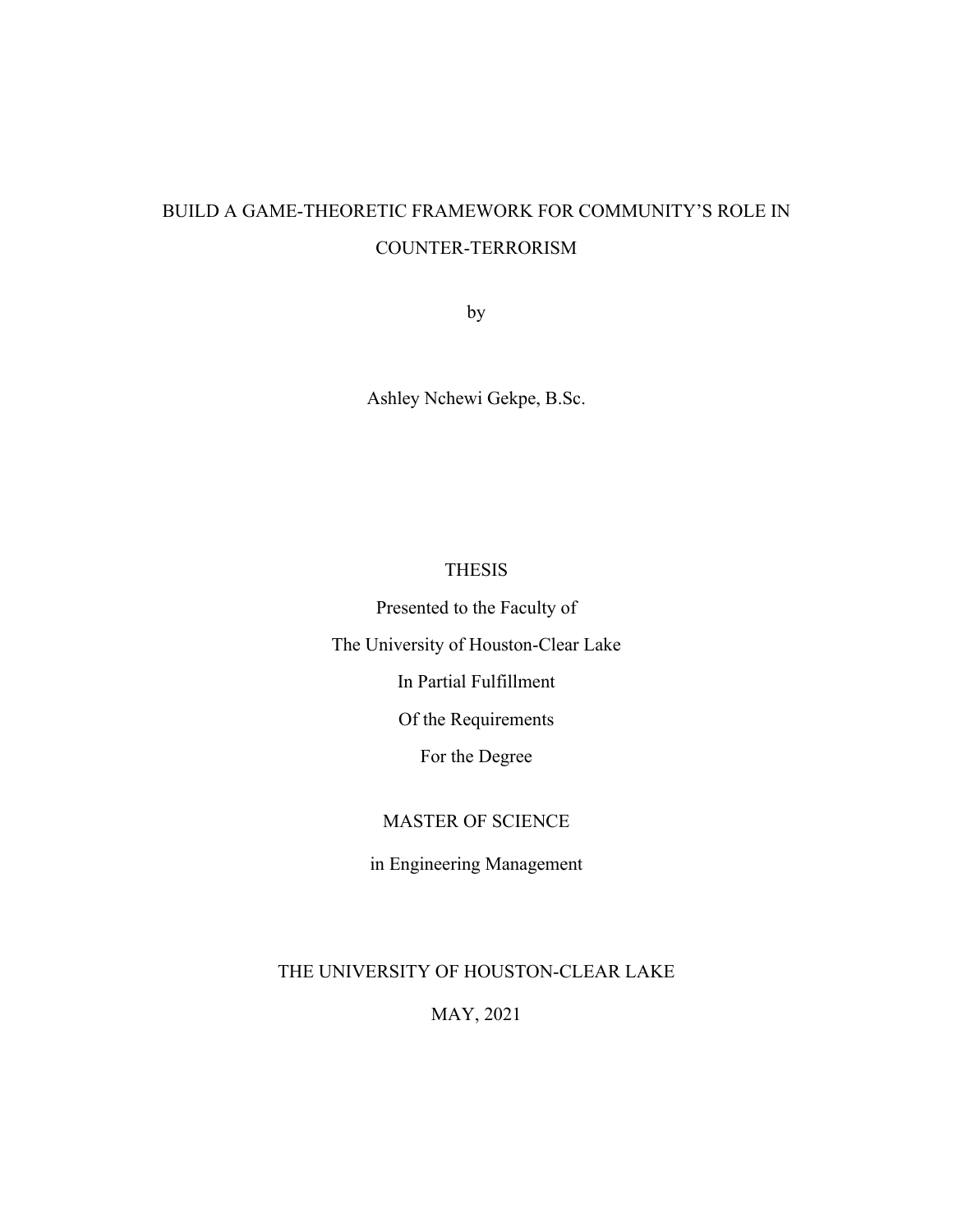# BUILD A GAME-THEORETIC FRAMEWORK FOR COMMUNITY'S ROLE IN COUNTER-TERRORISM

by

Ashley Nchewi Gekpe

## APPROVED BY

Xiaojun "Gene" Shan, Ph.D., Chair

Ipek Bozkurt, Ph.D., Committee Member

Ki-Young Jeong, Ph.D., Committee Member

 $\mathcal{L}_\text{max}$  and  $\mathcal{L}_\text{max}$  and  $\mathcal{L}_\text{max}$  and  $\mathcal{L}_\text{max}$ 

APPROVED/RECEIVED BY THE COLLEGE OF SCIENCE AND ENGINEERING:

David Garrison, Ph.D, Interim Associate Dean

Miguel Gonzalez, Ph.D., Dean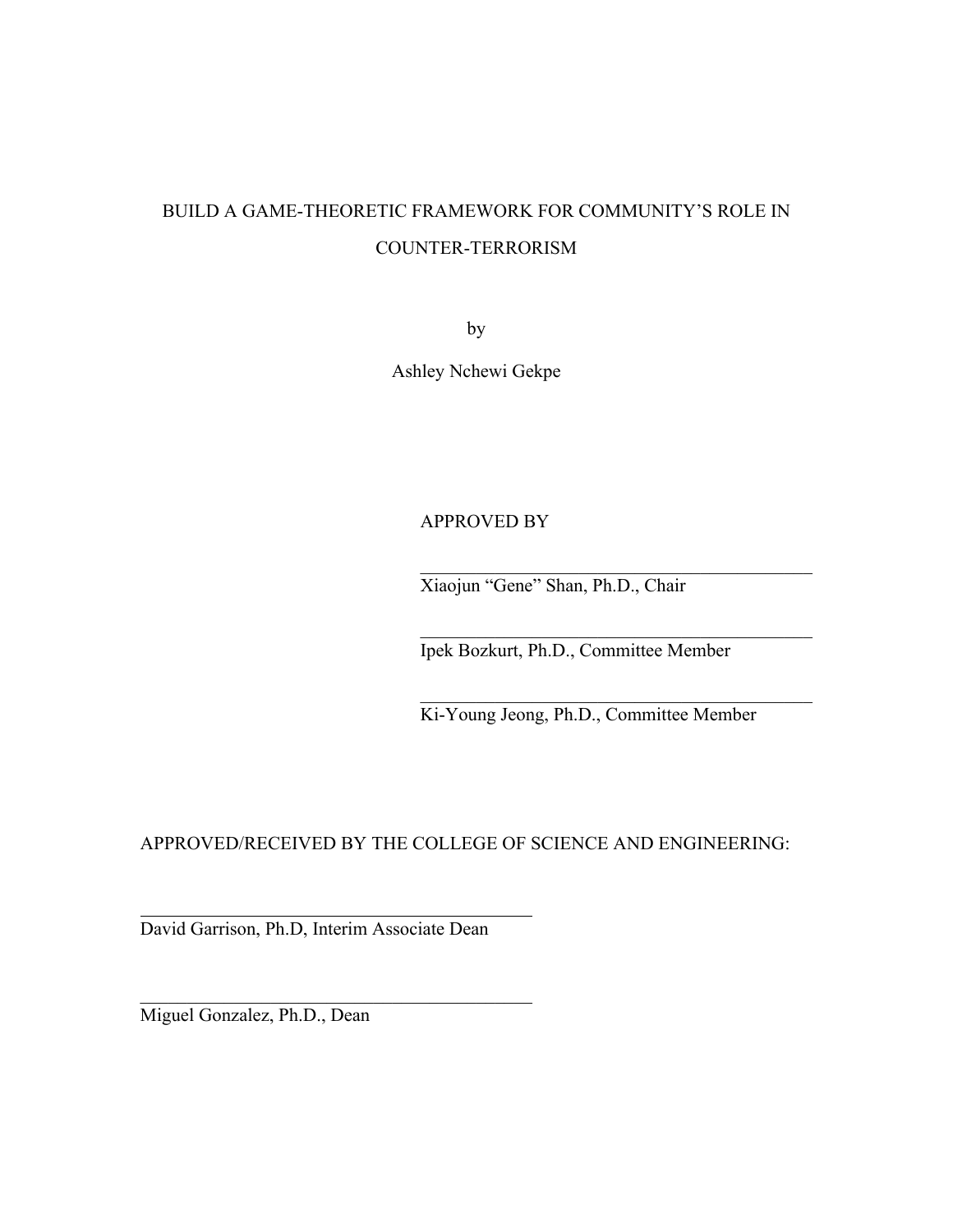### **Dedication**

I dedicate this research to my mothers, Mrs. Ada Iheuko, and Mrs. Rita Lori Sejebor thank you for your ever reliant support. To the men with the most remarkable minds I have ever encountered, Engr. Samuel Ibi Gekpe, and Mr. Dafe Sejebor, I am forever grateful for your inspiration.

To my dear friend, Charles Madaki Ali, it was an honor to know you. Thank you for always believing in me, inspiring me, and fueling my curiousity. I will continue to be an advocate for positive change in the society, and you are forever missed.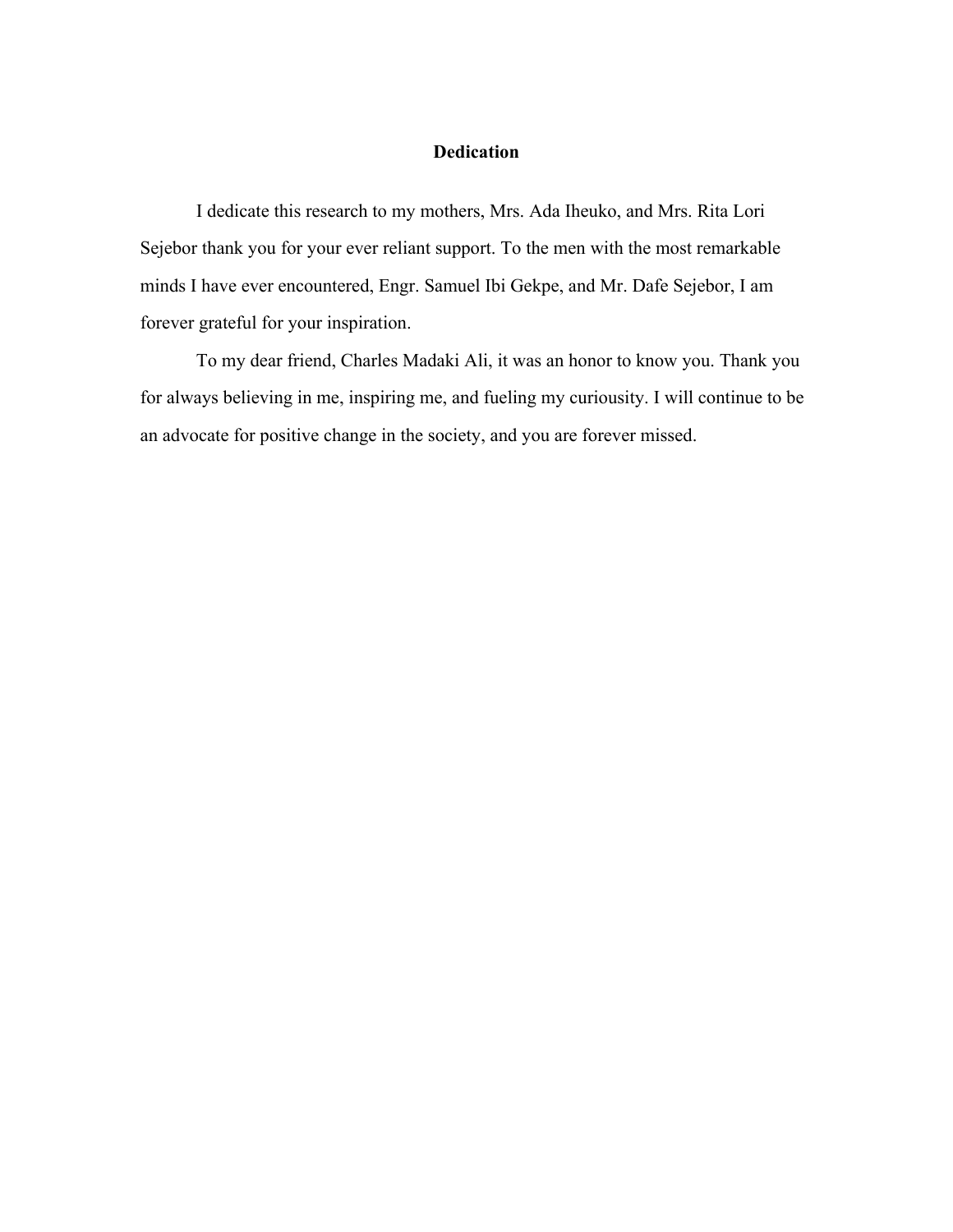#### **Acknowledgements**

I am grateful to my supervisor, Dr. Xiaojun "Gene" Shan, thank you for your candor, attention to detail, encouragement, and tireless feedback. To both the Faculty Research Support Funds, and College of Science and Engineering at the University of Houston-Clear Lake, I am grateful for the backing and opportunity given to me during this research.

I would like to extend my gratitude specifically to the University of Houston-Clear Lake for being a welcoming, nurturing and truly inspiring institution. Without your support, I truly would have been unable to learn, grow, and serve. I am now, and will always be a proud 'Hawk'.

Also, I am grateful to my thesis committee members Dr. Ipek Bozkurt, and Dr. Ki-Young Jeong for their support, time and efforts throughout the duration of this research.

To my family and friends, I say a big thank you for the support, endless laughter, and reassurance that you have provided me with throughout this research. You are exceptional.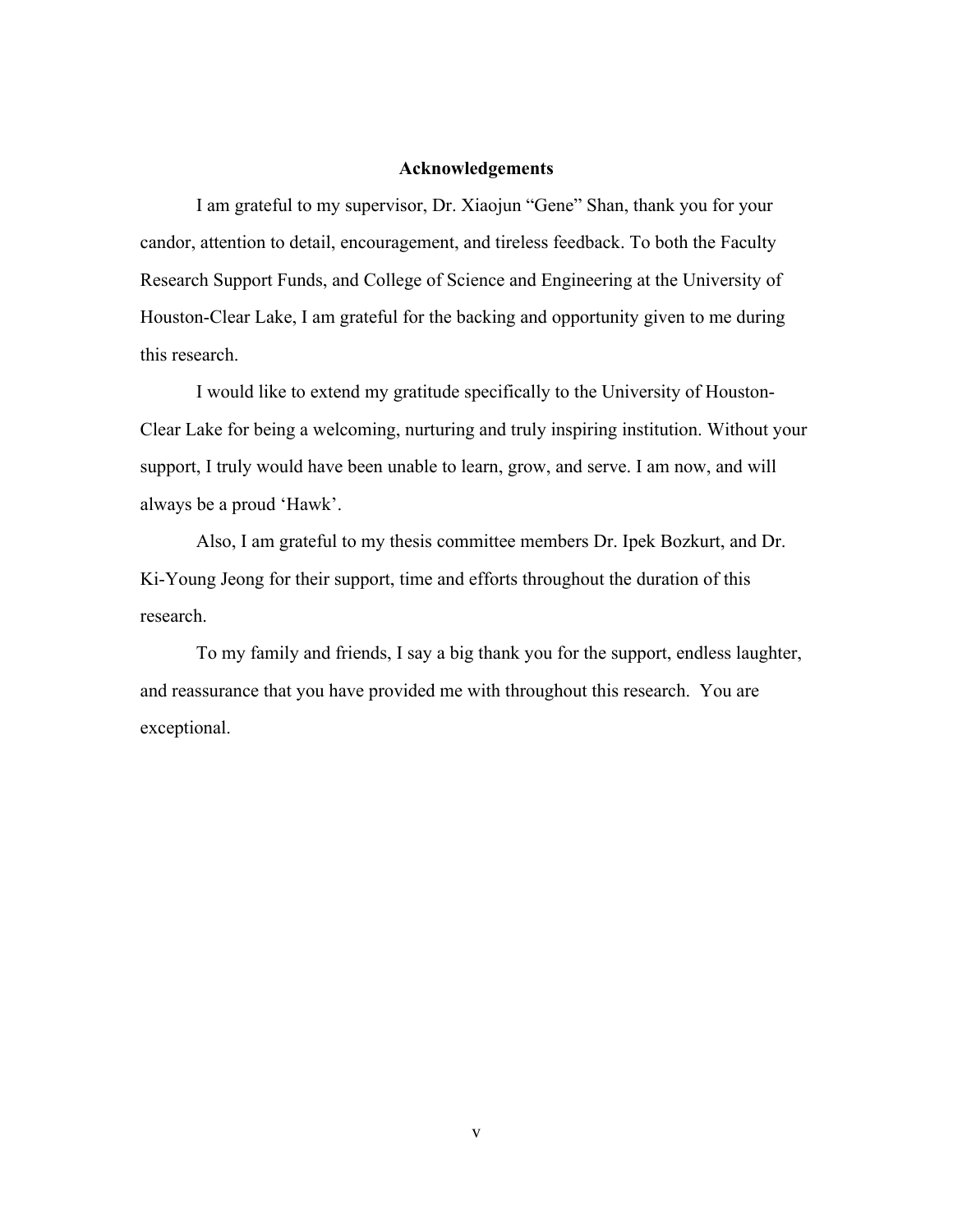#### ABSTRACT

# BUILD A GAME-THEORETIC FRAMEWORK FOR COMMUNITY'S ROLE IN COUNTER-TERRORISM

Ashley Nchewi Gekpe University of Houston-Clear Lake, 2021

Thesis Chair: Xiaojun "Gene" Shan, Ph.D.

Terrorism poses a major challenge to the government whenever it surfaces in any nation. It degrades the economic, infrastructural and trading systems. Furthermore, it reduces international revenues from tourism and foreign investments. Most importantly, it causes socio-ethnic tension and safety concerns to the nationals. Game-theoretic models have been widely applied to study the strategic interactions between the defender and attacker. In this thesis, we build three two-player subgames, and a three-player game-theoretic model, where the government, community and terrorist are involved. The community could support either the government or the terrorists. Both sequential and simultaneous games are studied with different orders of moves. We identify conditions where the community equilibrium strategy is to support the government. This paper finds firstmover advantage confirming previous research, identifies conditions where the community would support the government at equilibrium, and studies how robust their optimal behavior is to various external and internal factors.

vi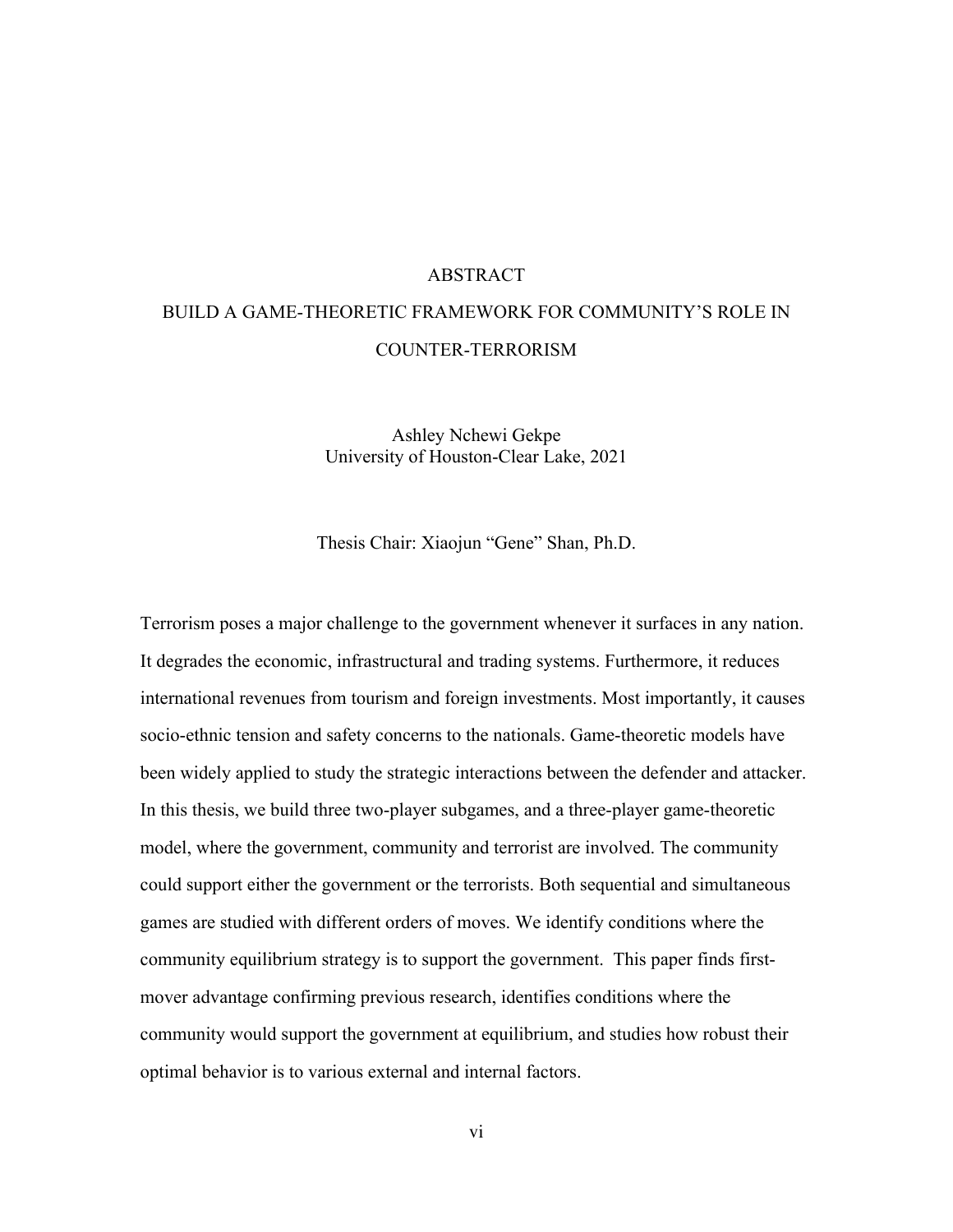# TABLE OF CONTENTS

| Studying the Driving Forces behind Terrorism Using the Boko Haram |  |
|-------------------------------------------------------------------|--|
|                                                                   |  |
|                                                                   |  |
|                                                                   |  |
|                                                                   |  |
|                                                                   |  |
|                                                                   |  |
|                                                                   |  |
|                                                                   |  |
|                                                                   |  |
|                                                                   |  |
|                                                                   |  |
|                                                                   |  |
|                                                                   |  |
|                                                                   |  |
| Comparing the Possible Equilibria for the Sequential and          |  |
| Simultaneous Subgame between the Government and Terrorist 28      |  |
|                                                                   |  |
|                                                                   |  |
|                                                                   |  |
| Comparing the Possible Equilibria for the Sequential and          |  |
| Simultaneous Subgame between the Government and Terrorist 36      |  |
|                                                                   |  |
|                                                                   |  |
|                                                                   |  |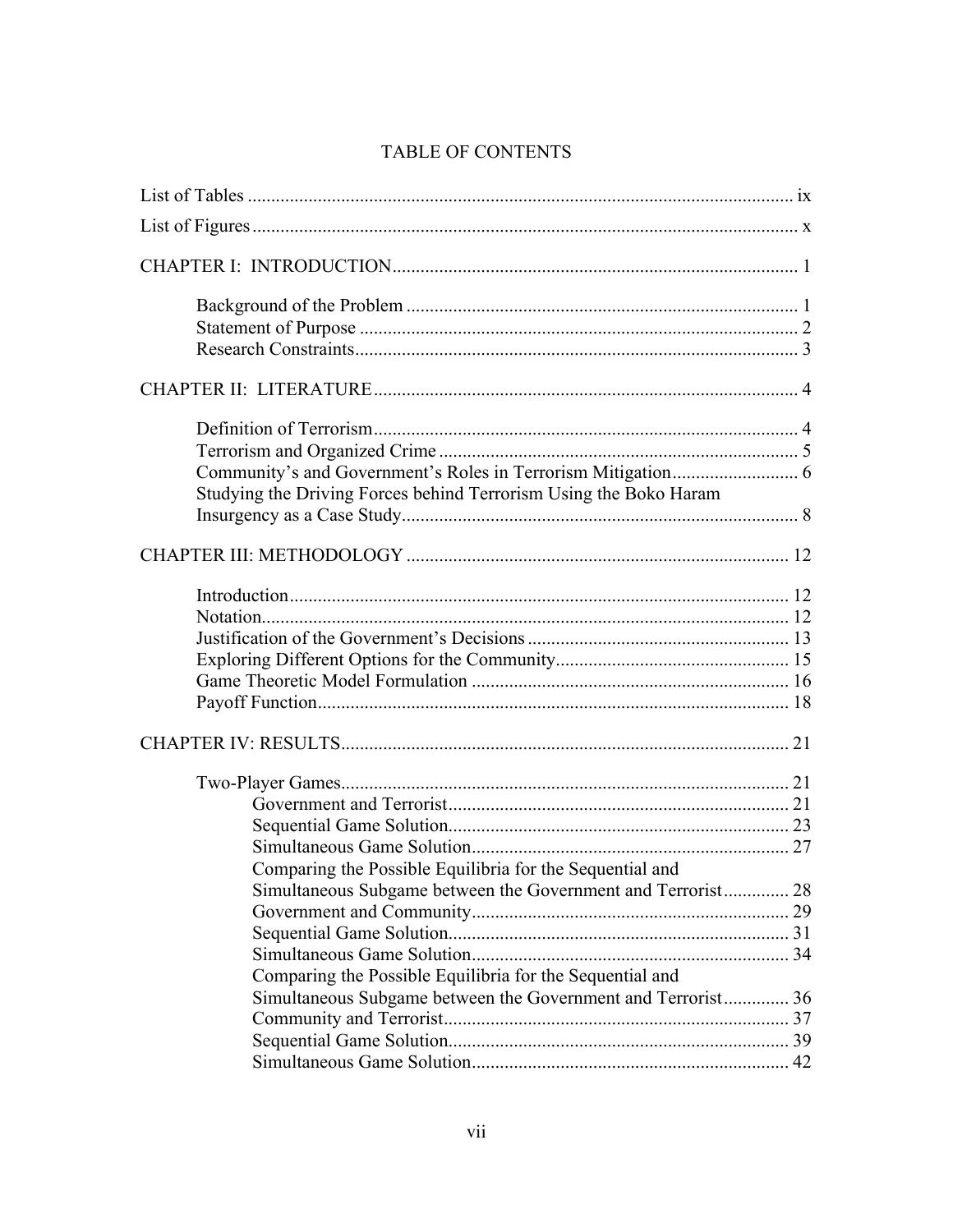| Comparing the Possible Equilibria for the Sequential and    |  |
|-------------------------------------------------------------|--|
| Simultaneous Subgame between the Community and Terrorist 43 |  |
|                                                             |  |
|                                                             |  |
| Solving the Subgame between Government and Terrorist  46    |  |
|                                                             |  |
|                                                             |  |
|                                                             |  |
|                                                             |  |
|                                                             |  |
|                                                             |  |
| CHAPTER V: RECOMMENDATIONS AND FUTURE RESEARCH DIRECTION 76 |  |
|                                                             |  |
|                                                             |  |
|                                                             |  |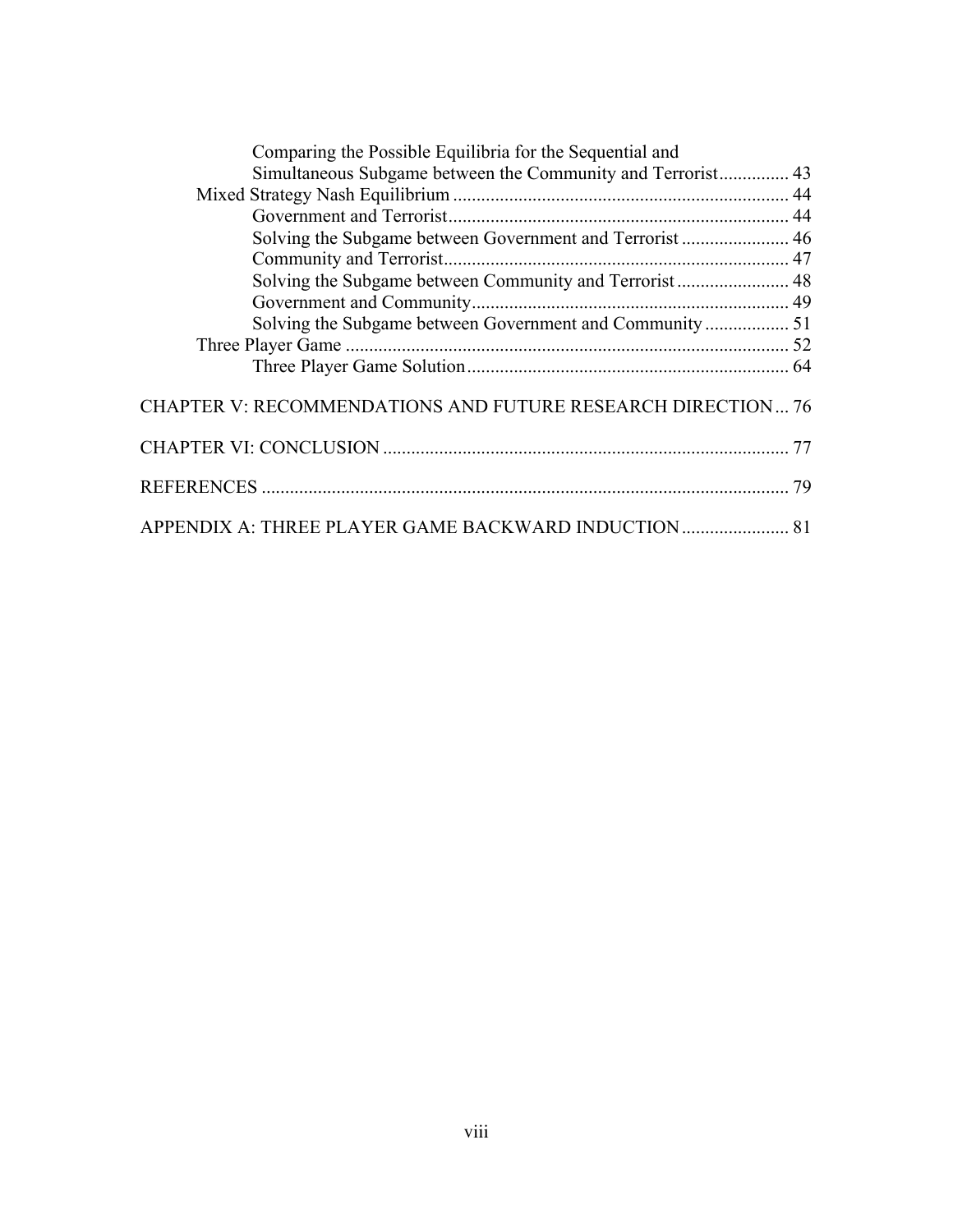# LIST OF TABLES

| 23                                                                            |
|-------------------------------------------------------------------------------|
| 26                                                                            |
| 26                                                                            |
|                                                                               |
|                                                                               |
|                                                                               |
| Table 4.7 Possible Equilibria for Subgame between Community and Terrorist  38 |
|                                                                               |
|                                                                               |
| 44                                                                            |
|                                                                               |
|                                                                               |
|                                                                               |
|                                                                               |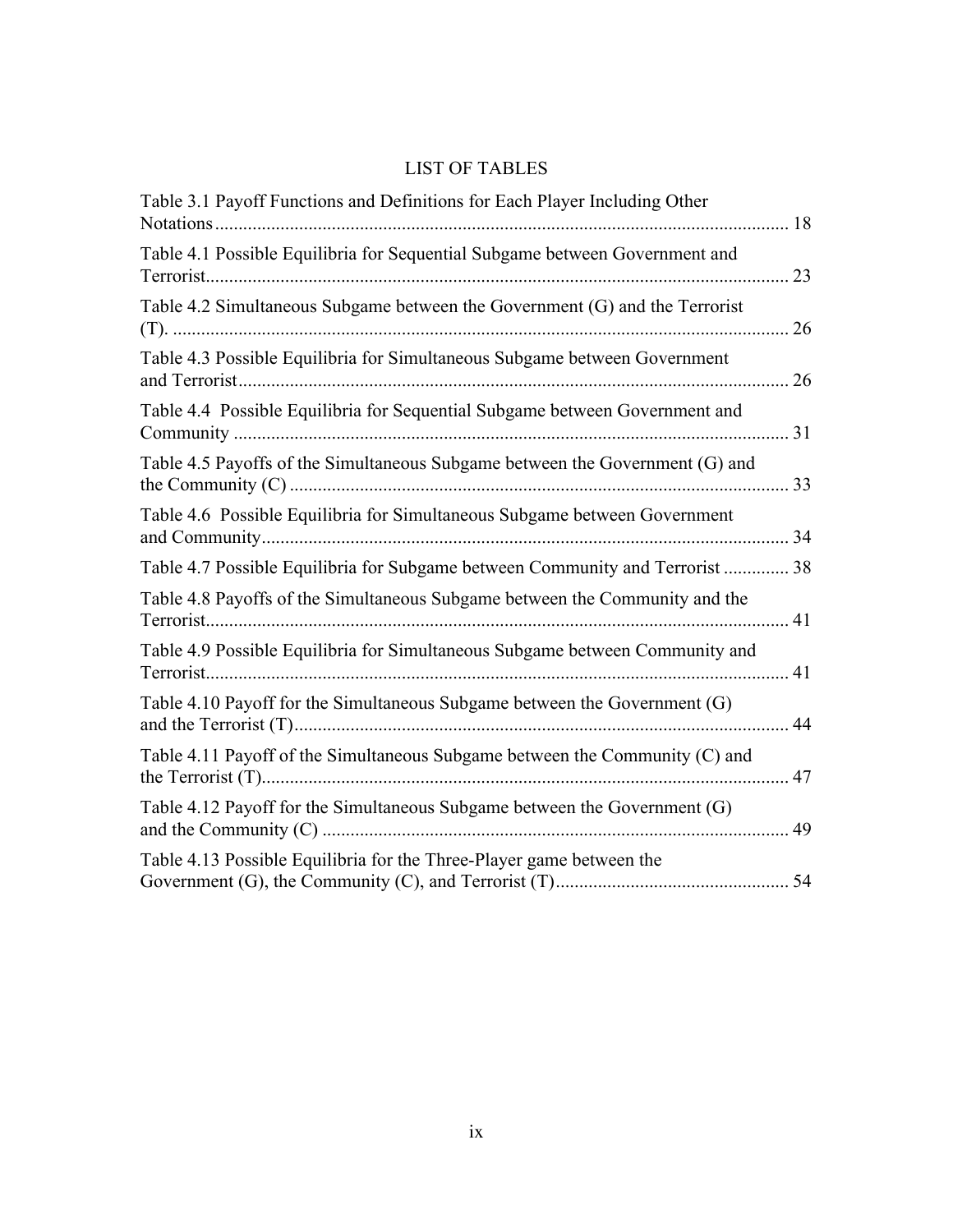# LIST OF FIGURES

| Figure 3.1. Game Tree with Three Players: The Government, Terrorist and                                                                                                                                                                                           |    |
|-------------------------------------------------------------------------------------------------------------------------------------------------------------------------------------------------------------------------------------------------------------------|----|
| Figure 4.1. Game Tree of the Sequential Subgame between the Government (G)                                                                                                                                                                                        | 22 |
| Figure 4.2.1. and Figure 4.2.2. Four Possible Equilibria (as specified in Table 4.3)<br>for Subgame between Government and Terrorist as a Function of $C_A$ and $C_E$ . The<br>Strategies in the Brackets are for the Government and Terrorist, respectively.  29 |    |
| Figure 4.3. Game tree of the Sequential Subgame between the Government (G)                                                                                                                                                                                        | 30 |
| Figure 4.4. Four Possible Equilibria (as specified in Table 4.6) for subgame                                                                                                                                                                                      |    |
| Figure 4.5. Game Tree of the Sequential Subgame between the Community (C)                                                                                                                                                                                         |    |
| Figure 4.6. Equations of Community and Terrorist Sequential Game as a Function                                                                                                                                                                                    |    |
|                                                                                                                                                                                                                                                                   |    |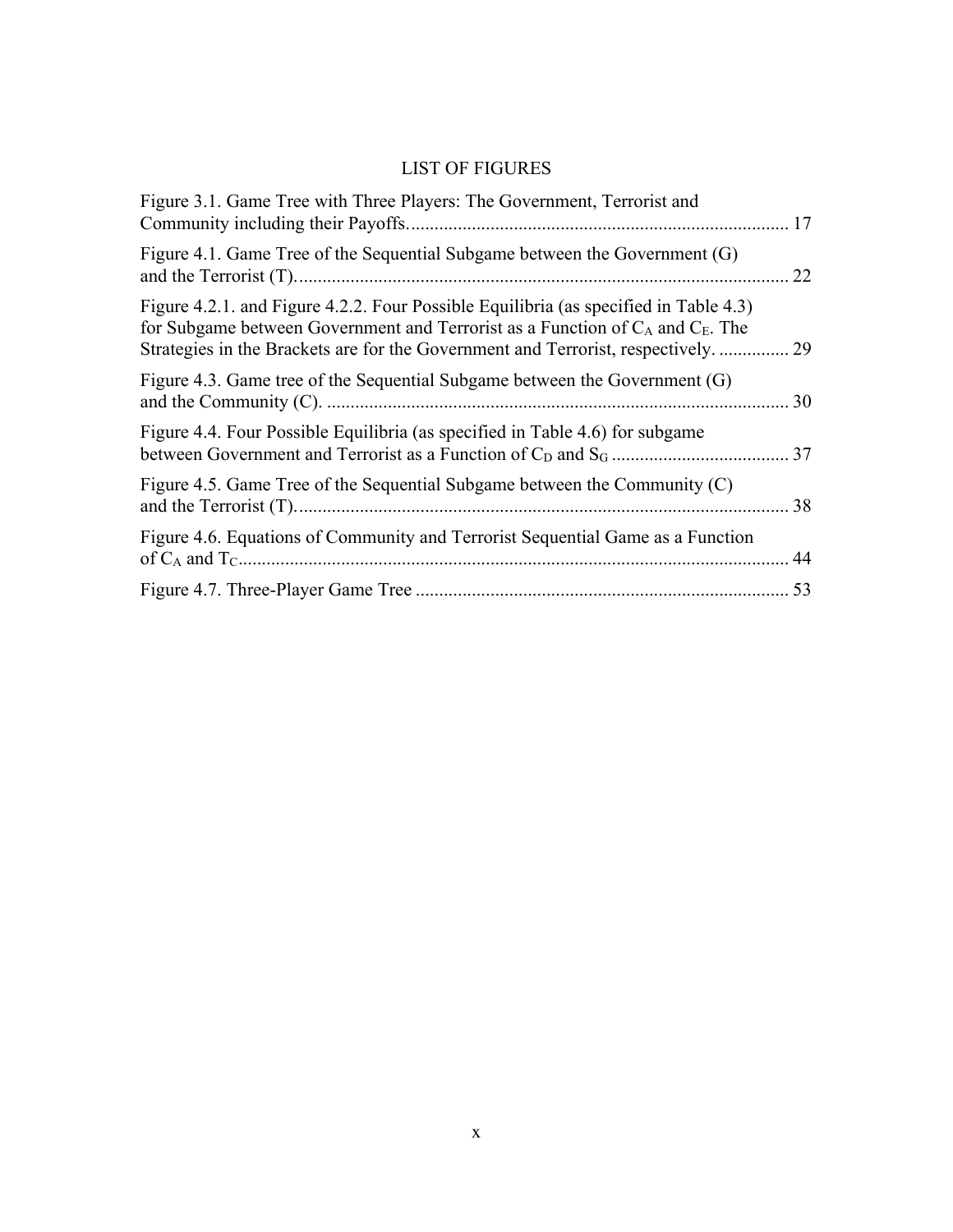#### CHAPTER I:

#### INTRODUCTION

#### **Background of the Problem**

In 2002, the Boko Haram group was founded by Mohammed Yusuf in Maidugri, Borno state under the government of Governor Mala Kachalla. Since then, Nigeria has been plagued by intermittent terrorist attacks executed by the Islamist group. "Boko Haram" translates from Hausa, an indigenous Nigerian language, to English as "Western Education is forbidden" or "Book is a sin". In a self-acclaimed statement, the group also refers to themselves as "Jama'atu Ahlis Sunna Lidda'awati Wal-Jihad", meaning "People Committed to the Propagation of the Prophet's Teachings and Jihad" (CNN, 2019). The Boko Haram group allegedly withdraws from participation in Nigerian politics as it is against the central Islam notion that the group is structured and regulated by the Sharia (Islamic law). However, it is difficult to categorize their attacks as non-political since they mostly conduct political attacks and attract the attention of the ruling government.

Under the rule of Yusuf, the group was motivated by the "liberation" of the people in the Northern States from Western education, constitutions and institutions. However, when the government intervened and killed Yusuf in 2009, a new leader, Abubakar Shekau, took his place and led the violent uprising of Boko Haram terrorism in its current form. It can be argued that a contributing factor to the increasing violence from the group came from the inauguration of President Goodluck Ebele Jonathan. Other factors could have been negligence from President Jonathan's administration regarding the importance allocated to counter terrorism measures and elevated poverty and illiteracy levels in the Northern states, which leads to lower standard of living. From observing the strategies used and the frequency of attacks by the Boko Haram terrorist group, it can be gathered that they are a credible threat to concerned nations and should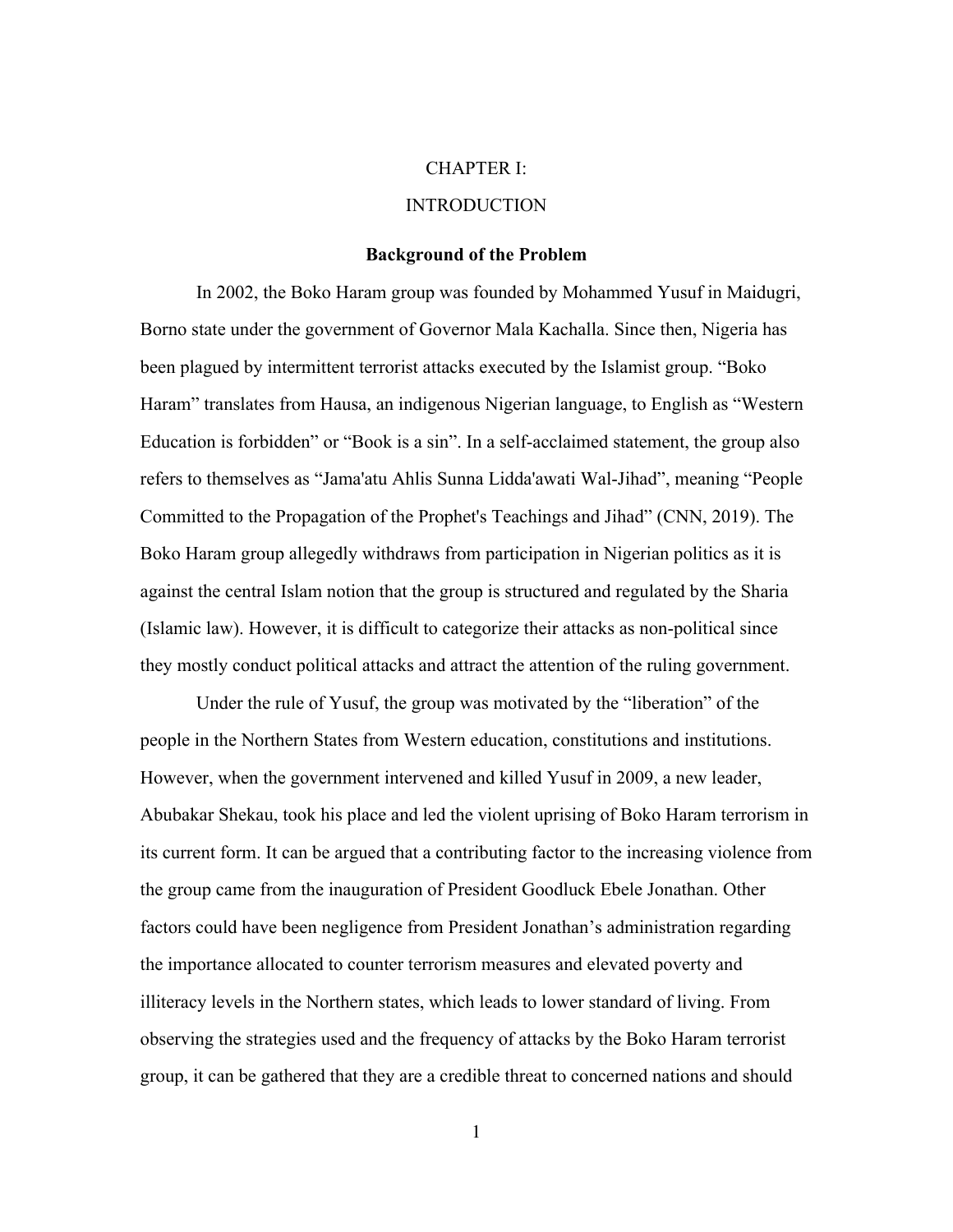be treated as such. Based on the definition of a credible threat by Dixit and Nalebutt (1991), credible threats contain two components: "a plan of sequenced actions and the commitment to make the threat credible" (Shan and Zhuang, 2014). This paper will utilize the game theoretic approach to study and analyze the decision making and equivalent payoffs of those decisions for three players: the government, community and terrorist with the aim of finding ways to stop the community from supporting terrorists. The equilibrium payoffs for each player will be determined from examining optimal decisions by all players. The rest is organized as follows. The remainder of section 1 states the problem and presents the research question to be addressed. Section 2 will focus on the literature covering the definition of terrorism, the driving forces behind terrorism while focusing on a specific terrorist group, and the government's and community's roles in terrorism mitigation. Section 3 will cover the methodology of study centering around using the game theory to investigate each player's interaction with one another under given conditions, and determining their individual payoffs. Then, Section 4 will focus on the results, two player subgames, mixed strategy equilibrium, and three player game. Finally, sections 5 and 6 will cover recommendations and conclusion, respectively.

#### **Statement of Purpose**

Potential terrorists might come from the community due to agenda set by the terrorist group or other means with a rich literature of terrorism and counter terrorism. The community might play a critical role in counter-terrorism, (e.g., obeying established safety curfew set by the government for their safety). Additionally, the community may serve as local aides to the government reporting suspicious incidents though security helplines and centers.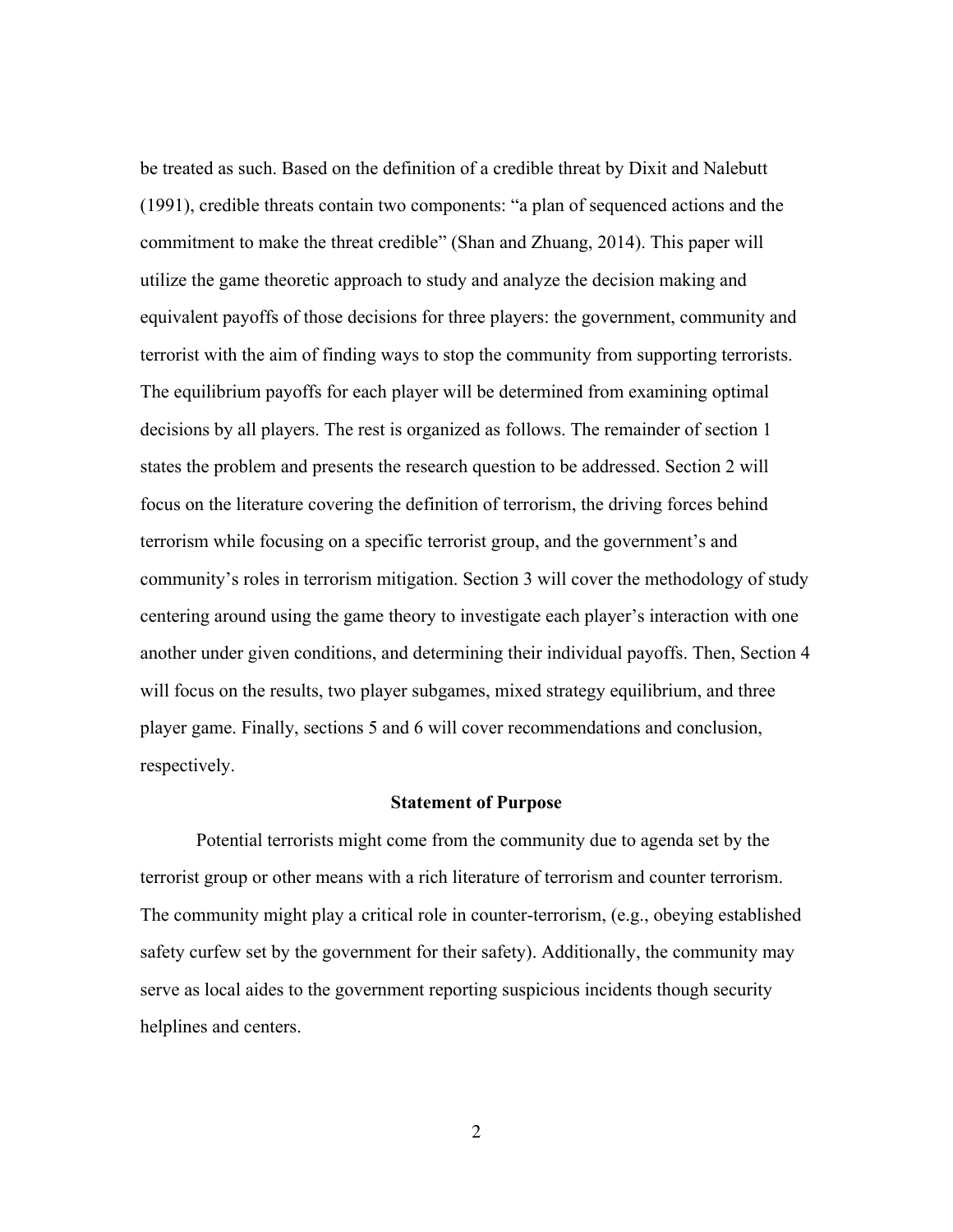Following the formulation of game models, this paper will attempt to answer the following questions:

- Under what conditions could the government prevent the community from supporting terrorists?
- How willing is the community to support the government as certain external and internal factors change?

This paper will identify model parameters which might be important for leading to equilibrium involving the decision of the community supporting governmental efforts in counter-terrorism.

Next, this study will highlight the feasibility of stopping the community from supporting terrorists. It will be significant in

- Highlighting the importance of the role of community in the mitigation of terrorism, and
- Encouraging the government to develop strategies to better encourage members of the community to support the government rather than the terrorists for the greater good of the nation.

## **Research Constraints**

- The payoffs for the government, community and terrorist will be assigned based on literature review and data analysis,
- In the sequential game, one player must make a move before the others follow sequentially, and the move of the first player will be disclosed to the others. In the simultaneous game, all players decide their moves at the same time without knowing eithers' decisions.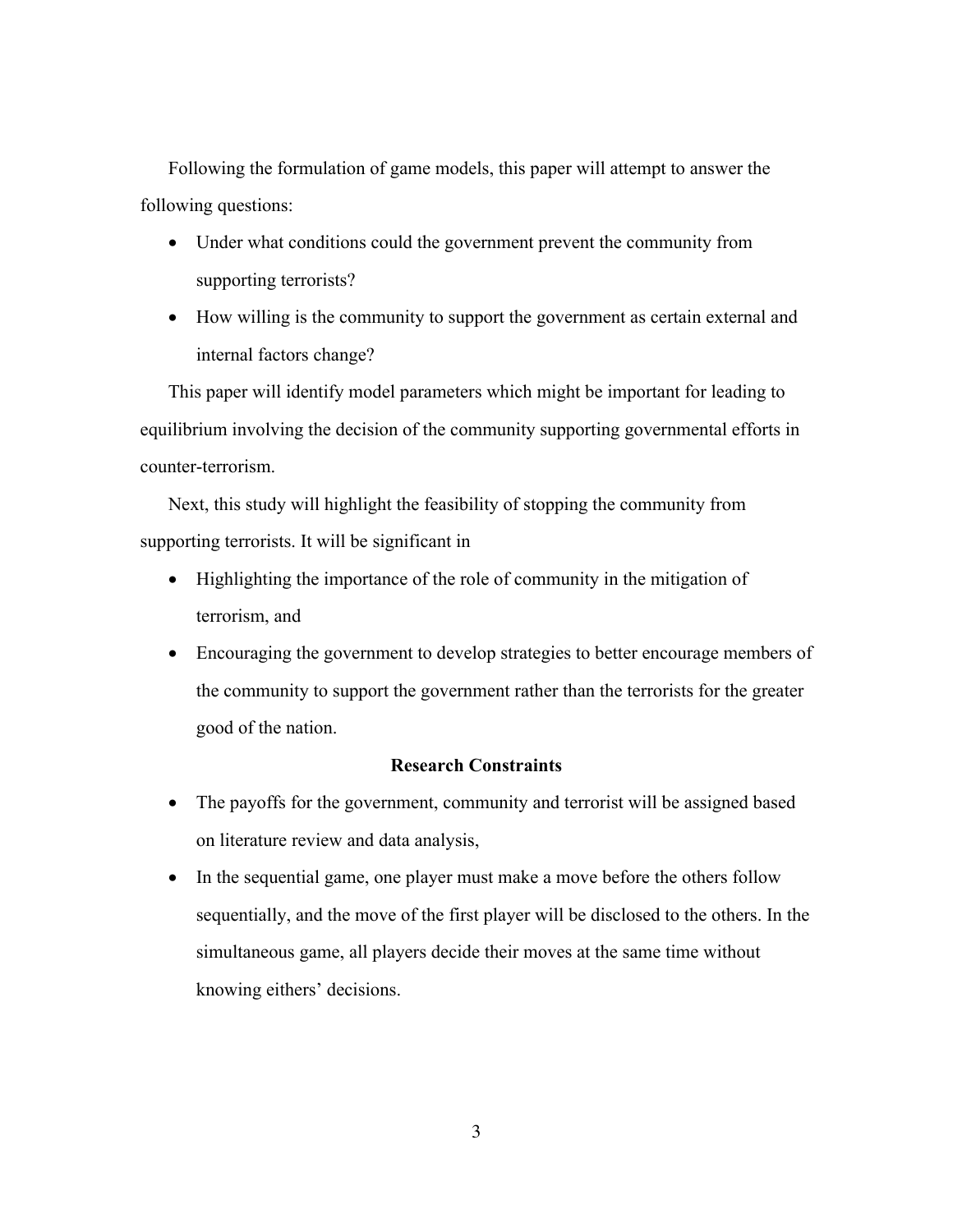#### CHAPTER II:

#### LITERATURE

#### **Definition of Terrorism**

The term "terrorism" has an array of definitions. According to (Laqueur, 1987), the sole properties of terrorism that are commonly accepted are that terrorism involves both violence and the threat of violence. The United States Department of State has defined terrorism as "politically motivated violence perpetrated against noncombatant targets by subnational groups or clandestine agents, usually intended to influence an audience" (Charles, 2002). From the definition, three criteria are used to portray the essence of the word. They are political motivation, violence against noncombatants and subnational groups or clandestine agents. Terrorism is considered "politically motivated" since the primary aim of terrorist attacks is to influence the ruling government's decisions to favor the terrorists' cause. The second criteria of "violence against noncombatants" states that the attacks are targeted towards civilians and/or members of the military, who are not on active duty (noncombatants). The third criteria of "subnational groups or clandestine agents". Boko Haram is a subnational group and thus fits the definition since it is a group within a nation with members having differing political and economic system views. According to the 2020 Global Terrorism Index, Nigeria ranks 3<sup>rd</sup> with a score of 8.314 indicating a very high terrorism impact on the country (Institute for Economics & Peace, 2020). Numerous perspectives arise when comparisons are made between terrorists and freedom fighters. In this context, demonstrations by the Nigerian Niger Delta Militants are compared to those by the Boko Haram terrorist group. Both are being labelled as terrorists by some schools of thought. Although it can be gathered that both groups are motivated by the pursuit of liberation, and achieve their goals through violence and forceful motives, there is a major difference between both groups. Freedom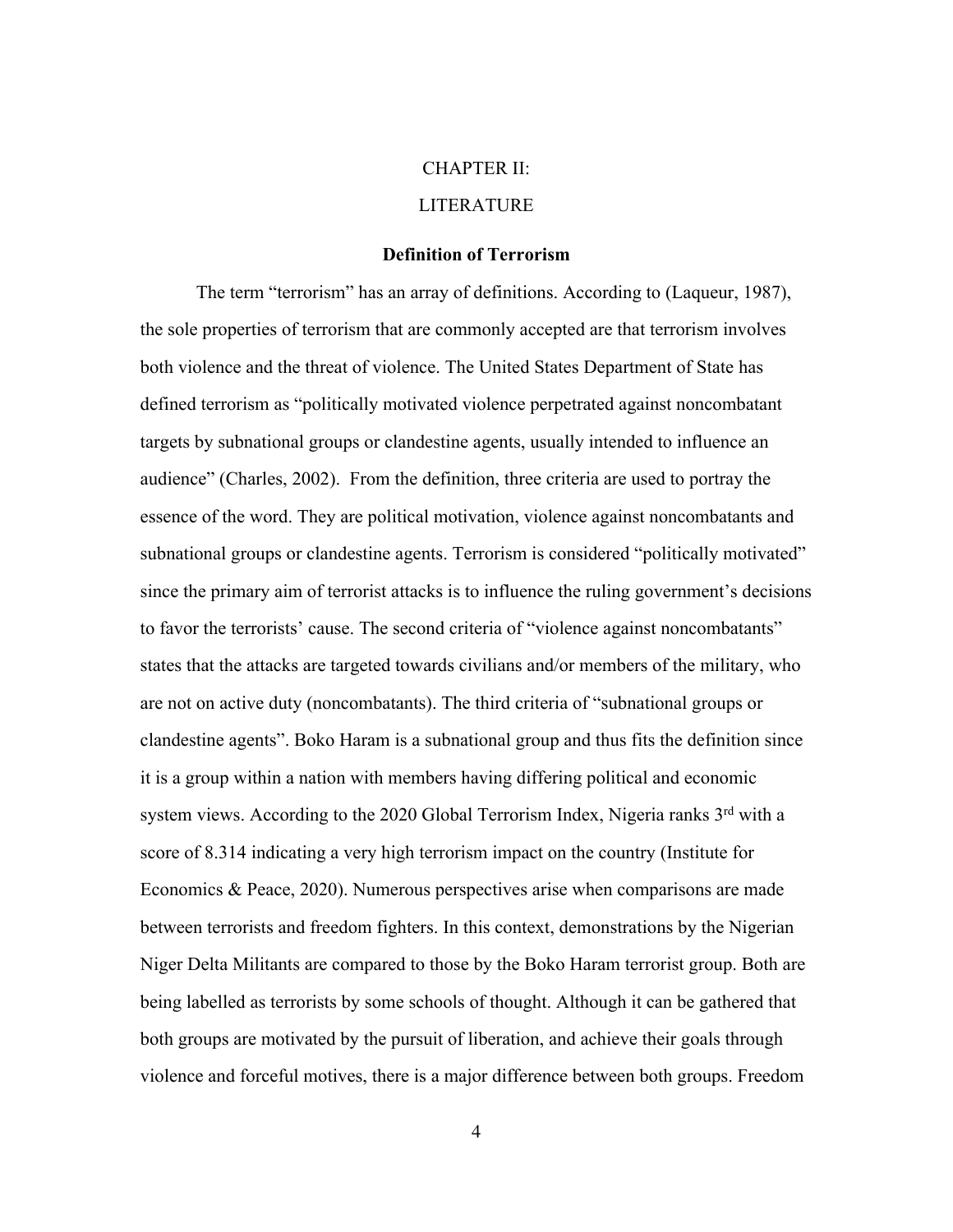fighters are motivated to act against the ruling government when the government deprives the people of fundamental necessities that are standards for humane living conditions. On the other hand, terrorism acts are calculated acts of destruction on the people and infrastructure conducted with the sole purpose of causing deliberate harm to both the nation and the nation's population (Ochoche, 2013).

#### **Terrorism and Organized Crime**

Furthermore, organized crime and terrorism share notable differences. Although both organized crime and terrorism share some similarities such as the need for money (to launch attacks), some differences exist between them. These differences include the aim of organized crime and terrorism being to yield economical profits and affect political activities, respectively (Passas, 2005). While organized crime mostly pursues anonymity, terrorism seeks media coverage of attacks, where the concerned terrorist group takes responsibility for the attack as a form of intimidation and as a method to attract new followers. Another distinguishing trait between organized crime and terrorism is that terrorist attacks are ocassionally planned to target prominent governement agencies or nationally recoginsed commemoration dates and anniversaries. The potential threat that terrorism poses to the targeted community worsens with time. According to the United Nations High Commission for Refugees (UNHCR), over 3.3 million people have been displaced since the Boko Haram terrorists' attacks heightened in 2014. Within the 3.3 million, over 2.5 million of the internally displaced persons (IDPs) are reportedly in North-Eastern Nigeria, whereas over 550,000 are reportedly in the Republic of Chad, Cameroon and Niger. Also, as of 2014, there were approximately 240,000 refugees in Nigeria, Cameroon, Chad and Niger altogether (United Nations High Commissioner for Refugees, 2001-2020).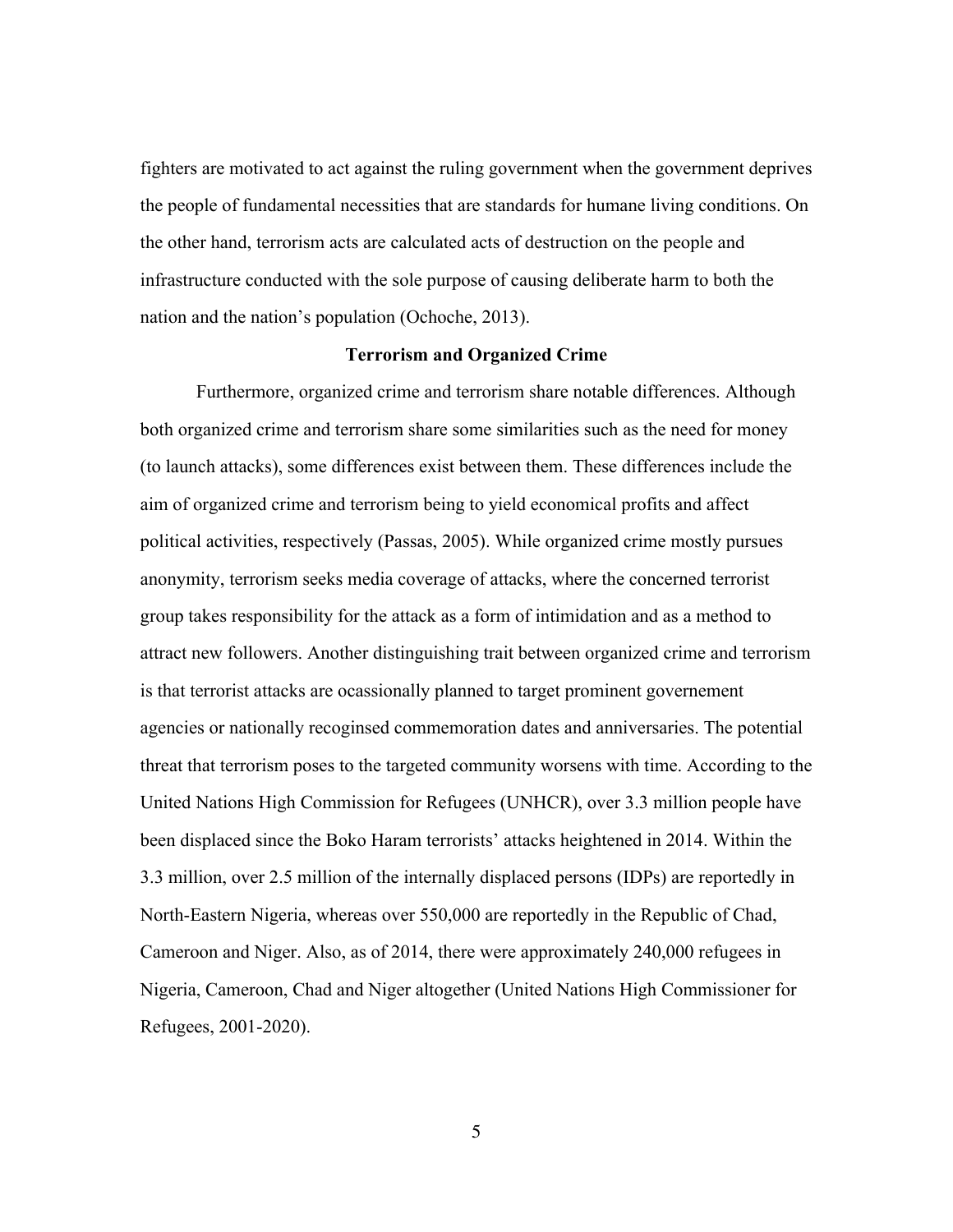#### **Community's and Government's Roles in Terrorism Mitigation**

Generally, the community plays a vital role in the mitigation and prevention of crimes and pandemics. This could be achieved through the formation of a Neighborhood Watch group. A Neighborhood Watch is a police-enabled program that encourages members of the community to help protect themselves and support the police. According to John Woodhead, the Vice President and Executive Chairman of Queensland Neighborhood Watch Association Inc., a major issue with all association branches was receiving cooperation from the local police departments since the degree of support varied in all states. It was reported that the establishment of the Neighborhood Watch program reduced the rate of burglaries and crimes in general in the Queensland, Australia, and in the other states (Woodhead, 1990). Also, members of the community formed close-knit relationships with the police as they worked together towards achieving common goals. However, the Neigbourhood Watch might not be as effective in low crime rates areas. According to Fleming (2005), the Neigbourhood Watch despite having large numbers of volunteers are only slightly reducing crimes in areas with low crime rates. Further examining the role of the community in the fight against terrorism in Nigeria leads us to the events that occurred on May 13, 2014. Members of the boko haram terrorist group who attacked three villages in Maiduguri, Borno state were met by resistance from the community leading to the deaths of over 200 Boko Haram terrorists (CNN, 2019).

The important role of the community in detering adverse activities in their nation cannot be overstated. While highlighting the importance of the community's role in the prevention of global issues, we examine community responses and roles in deterring a recent global pandemic, the spread of the COVID-19 virus, social distancing, increased personal and household hygiene, observing self-quarantine, obeying the federal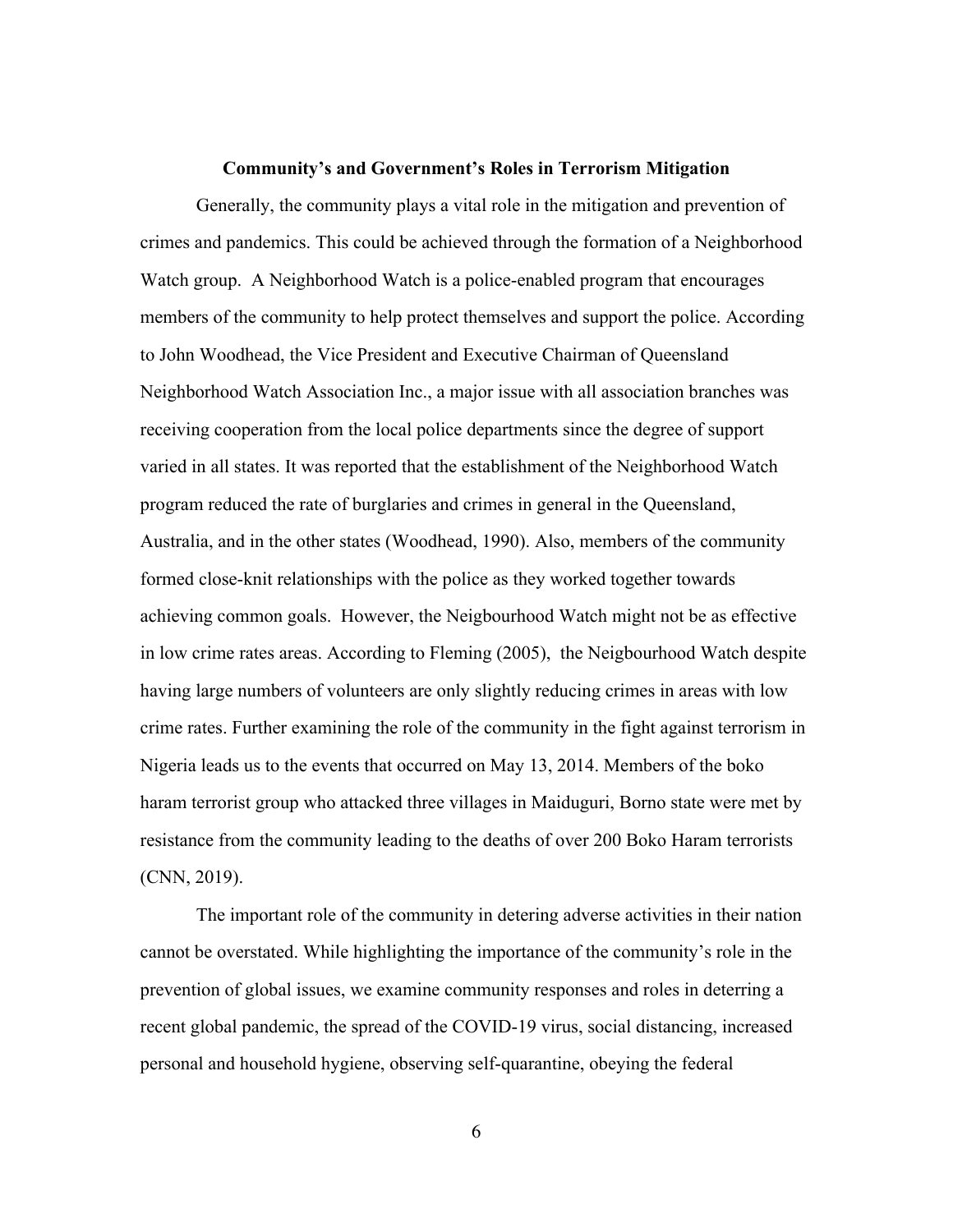quarantine orders, and obeying the orders by essential facilities are some of the ways the community helped reduce the coronavirus spread (Harvard Health Publishing, 2020). Another highly important role that members of the community play is in supporting one another in crisis. Having support is fundamental for members of affected communities especially for children and young adults, who may not fully comprehend an on-going crisis. Community support in crisis can include discounted supplies in neighborhood stores, offering assistance to neighbors whenever needed, and keeping one another informed on the new changes or policies (Boudreau, 2020).

The government focuses majorly on deterrence as a form of terrorism mitigation. They deter the attacks by instilling doubt and fear within the nationals regarding terrorism and the punishments for acts of terrorism if prosecuted. However, deterrence has not always been effective. In fact, it could discourage innocent members of the community from providing tips as they fear being punished as severely as the terrorists if they are assumed to be members of the terrorist groups. Richardson et al. (2007) offered three strategies of terrorism mitigation that are considered "superior strategies" to deterrence. The proposed strategies influence the terrorism by "decreasing the utility of terrorism to terrorists" and by "attempting to increase the opportunity cost". The strategies are polycentricity, diffusing the attention of the media and offering positive incentives. Polycentricity focuses on creating more than one core/center for the system. In a case where one part of the system is attacked or negatively impacted, the other parts can take control. This is expected to reduce the vulnerability of the overall system and thus decrease the utility of terrorism to terrorists. The concept of diffusing the media suggested by the authors is by the government curtailing credit given to terrorist groups for acts of terrorism in the media. This is expected to reduce the utility of terrorism to the terrorists since gaining public recognition is a major motivating factor for terrorists.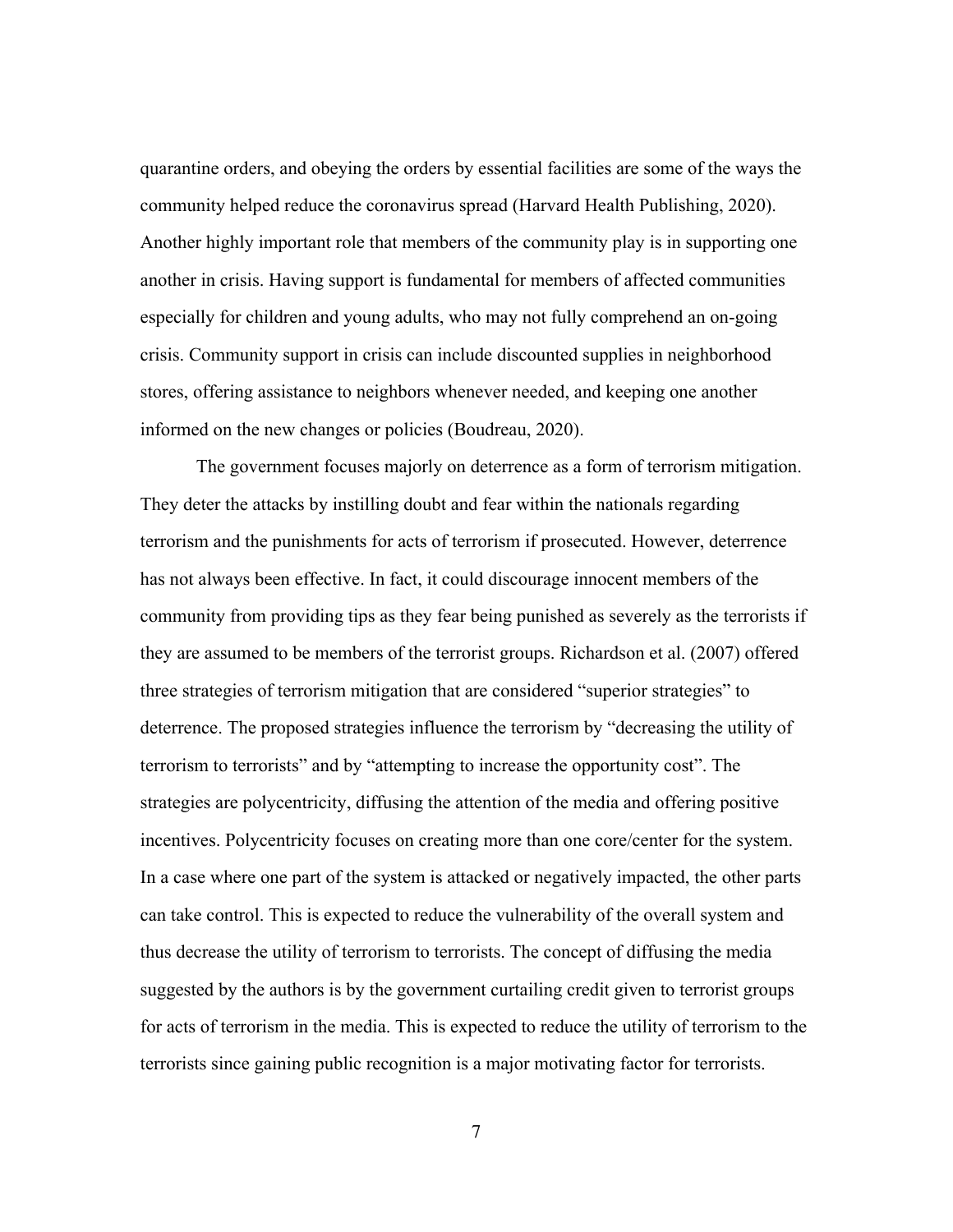However, this strategy is a double-edged sword since it could create media confusion in the community. Individuals will not be completely informed on whether there are more than one existing terrorist groups on attacks or the extent to which their safety is threatened, which can lead to further distrust for the media and government. The last strategy involves giving positive incentives to the terrorists as a mitigation method by "reintegrating terrorists and providing access the political process, and welcoming repentants" (BBC News, 2020). Although this strategy might be welcoming to the terrorists since it includes access to political processes (which is usually the aim of the attacks) and pardon to "repentants", a number of questions arise and must be considered. How does the government decide on the extent of political access to provide to the terrorists? How does the government ensure that "repentants" truly have repented? Do the "repentants" face the judicial system? Will the community accept "repentants" after the damage they have already caused? These questions are extremely critical to the success of this strategy to increase opportunity costs for terrorists.

# **Studying the Driving Forces behind Terrorism Using the Boko Haram Insurgency as a Case Study**

To provide a closer look at the driving forces behind the Boko Haram Insurgency, Alozieuwa (2012) examined various theories, including the Relational/Vengeance Theory, Human Needs/Socio-Economic Perspective, Political Feud Perspective, Islamic Theocratic State Theory and the Conspiracy Theory. After careful examination, it was concluded that originally the Boko Haram attacks were solely driven by religion but evolved to being influenced heavily by politics. In an attempt to develop thorough understanding of the political implication of Boko Haram attacks on Nigeria, Chukwurah et al. (2015) conducted a study. It was gathered that there was an increment of Boko Haram activities as a president from Southeastern Nigerian was inaugurated in 2010. Six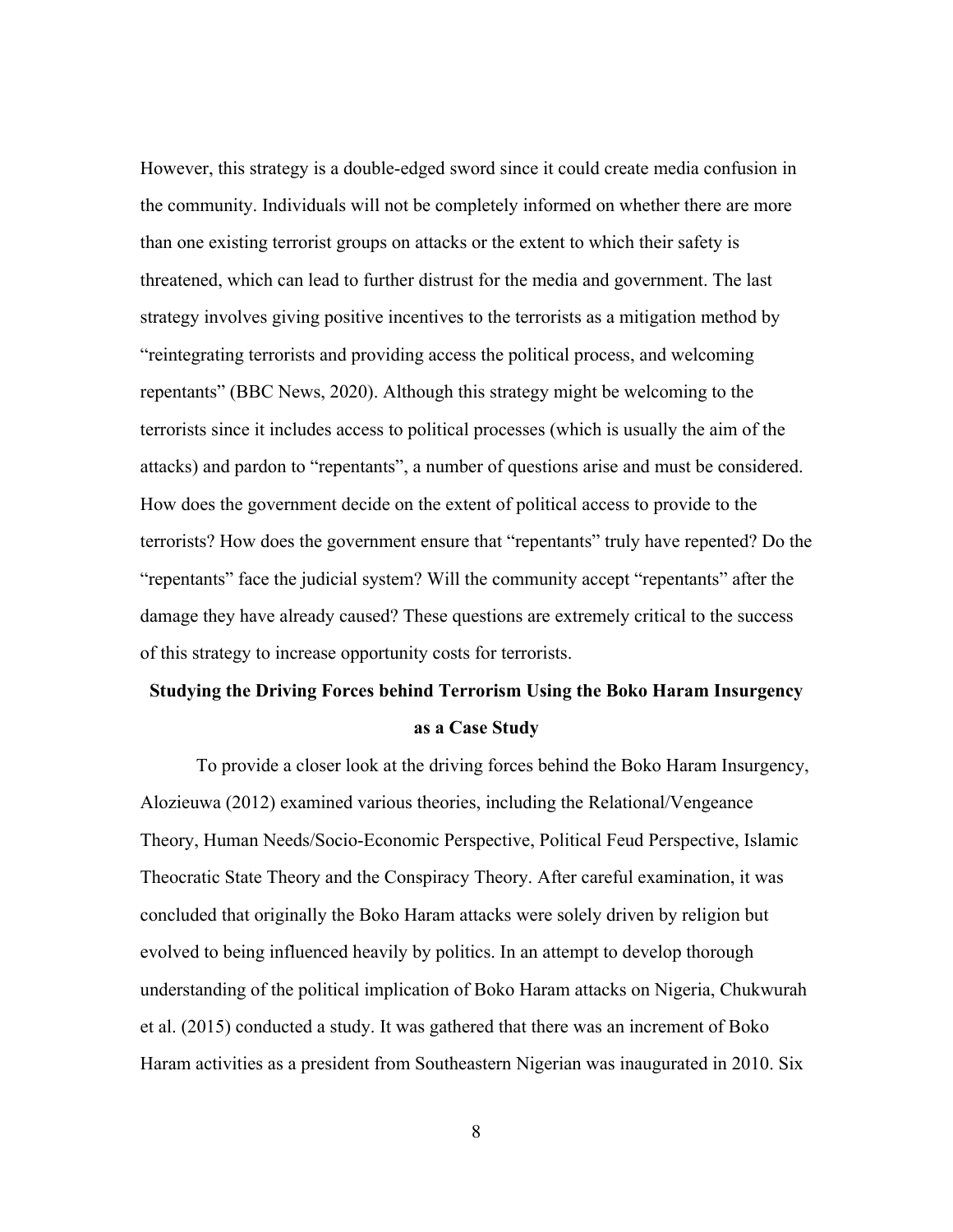sectors were examined during this research. They are the tourism, transportation, infrastructural, commercial, core service and agricultural sectors. The transportation agencies experienced a drastic decline in passengers travelling to the North Nigeria with the uprising of Boko Haram attacks. Tourism from the North, which produced approximately 80 billion naira yearly (the highest in Nigeria), experienced a standstill and then a decline. Infrastructures have been severely damaged, and both foreign and local contractors assigned to be engaged in the rehabilitation of these infrastructures have fled those states due to concern for their safety. The commercial sector, which comprised of corner shops, indigenous markets and small to medium businesses, experienced approximately a 73.7% decline and people live on their savings or migrate. The core services such as schools, hospitals, hotels and parks are moving their businesses to other parts of the country. The agricultural sectors are affected since farm lands are no longer being tended to and farmers are concerned for their safety.

Access to improved education, employment, infrastructures such as healthcare facilities and thus a better standard of living might mitigate terrorism in the Northern parts of Nigeria since the poverty and illiteracy levels are relatively high in those regions. However, the members of this terrorist group are in fact exposed to Islamic education, which when misinterpreted could influence them to develop a sense of misguided purpose to facilitate the forceful spread of the religion by any necessary means. Adesoji (2010, pp. 100-104) found that exposure to Western education was not the solution since "For them, it is a passion, a belief system. I do not believe that exposure to formal western education is the key to mitigate these terrorists". On the other hand, Adetoro (2012) suggested that thorough state reforms focusing on both infrastructural and structural and considerable poverty relief programs would curtail Boko Haram attacks and other ethno-religious crises in Nigeria. This was concluded after a study was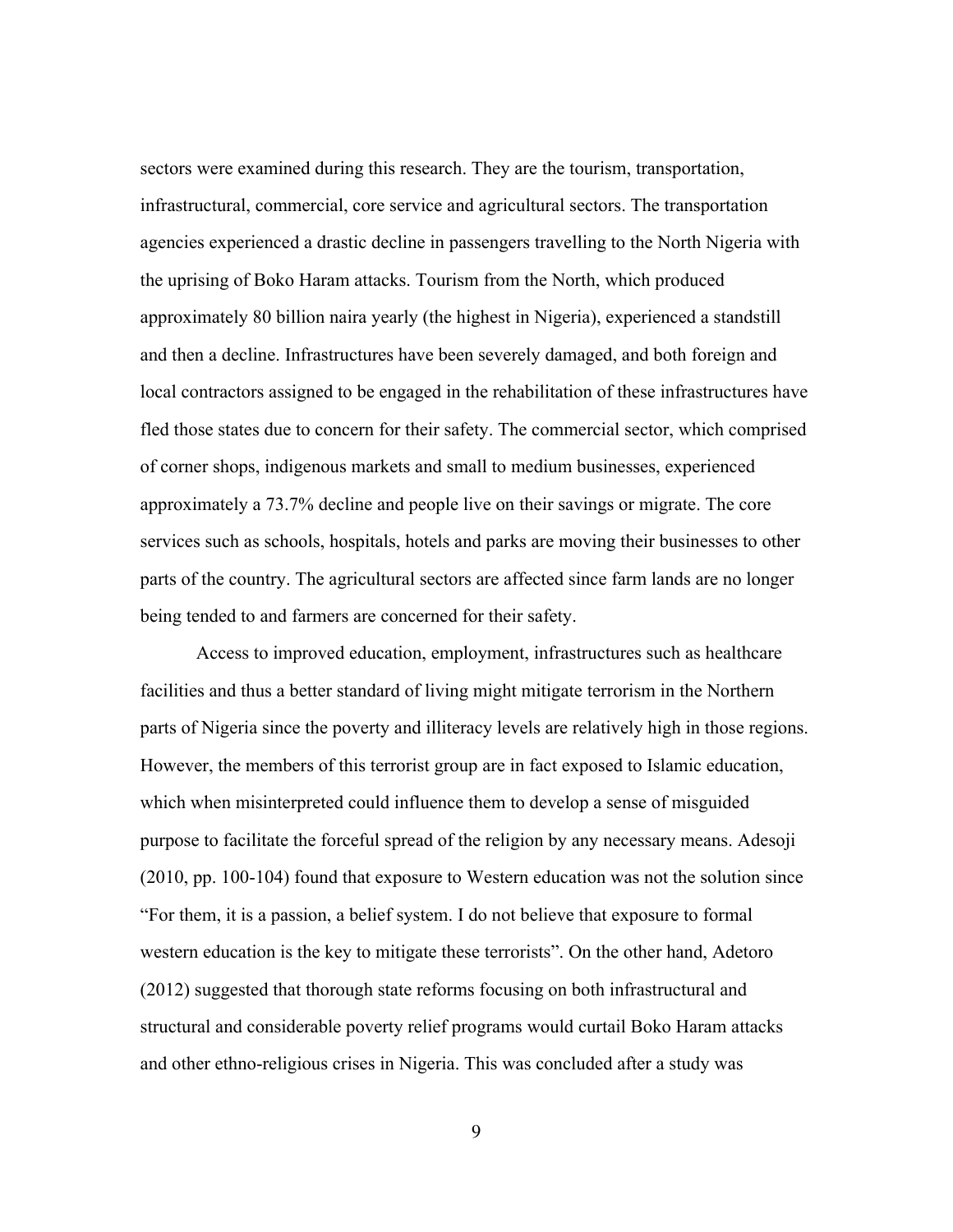conducted considering poverty and political alienation as major indicators for the Boko Haram Insurgency. Although poverty might be a major factor to consider, the Boko Haram terrorist group might be solely driven by greed and personal vendetta. These are not strange grounds in Nigeria especially when the pursuit of power and political motives are involved.

Mitigating acts of terrorism could be facilitated by considering all factors available and necessary, strategically studying the interactions between concerned/affected parties, and exploring to understand how both external and internal factors affect the interactions between these parties. The game-theoretic approach is a mathematical method of analysis used to determine the interactions between two or more players. This approach considers possible actions from each player and then uses payoffs to determine the optimality of the move. Generally, the government should combat terrorists as that serves the society far more than when no action is taken; however, this is not always the case (Daniel, 2005). Ochoche (2013) performed game theoretic studies using four models 1, 2A, 2B and 3. In the first model, which was zero-sum, the equilibrium strategy for both the terrorist group and the government were to terrorize and combat, respectively. The second model considered a scenario where the home zone states increased the cost of terrorism and initiated cease fire incentives. The equilibrium strategy remained the same. Model 2B considered increasing the cost of terrorism (a decrease in the payoff). This resulted in cease fire and combat being the dominant strategies for the terrorist group and government, respectively. Ochoche's fourth model analyzed the condition that the terrorist group had an understanding with the home zone state and moved operations to other states excluding that home zone state from attacks. The dominant strategies would be to terrorize and compromise for the terrorist group and state government, respectively. This approach endangers another state, and does not solve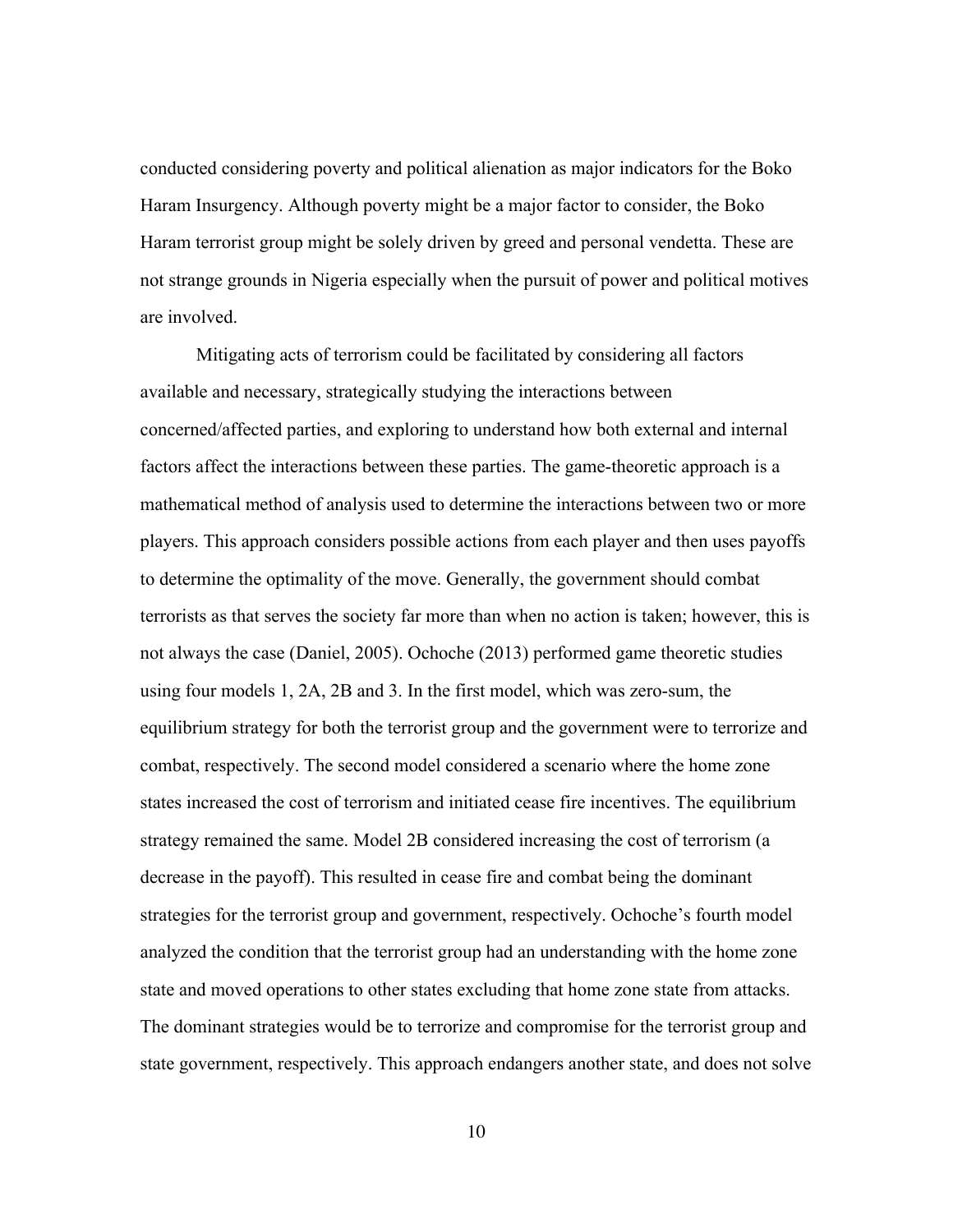the terrorism problem for the nation or the home zone state. Also, there were no guarantees that the terrorists would continue to comply with the agreement. However, it was unclear how an agreement was reached. The proposed counter-terrorism strategies include increasing the cost of terrorism, initiating cease fire and hindering alliance between state government and terrorist groups. This paper only considers simultaneous games between the government and the terrorist and the payoffs were determined with stylized values.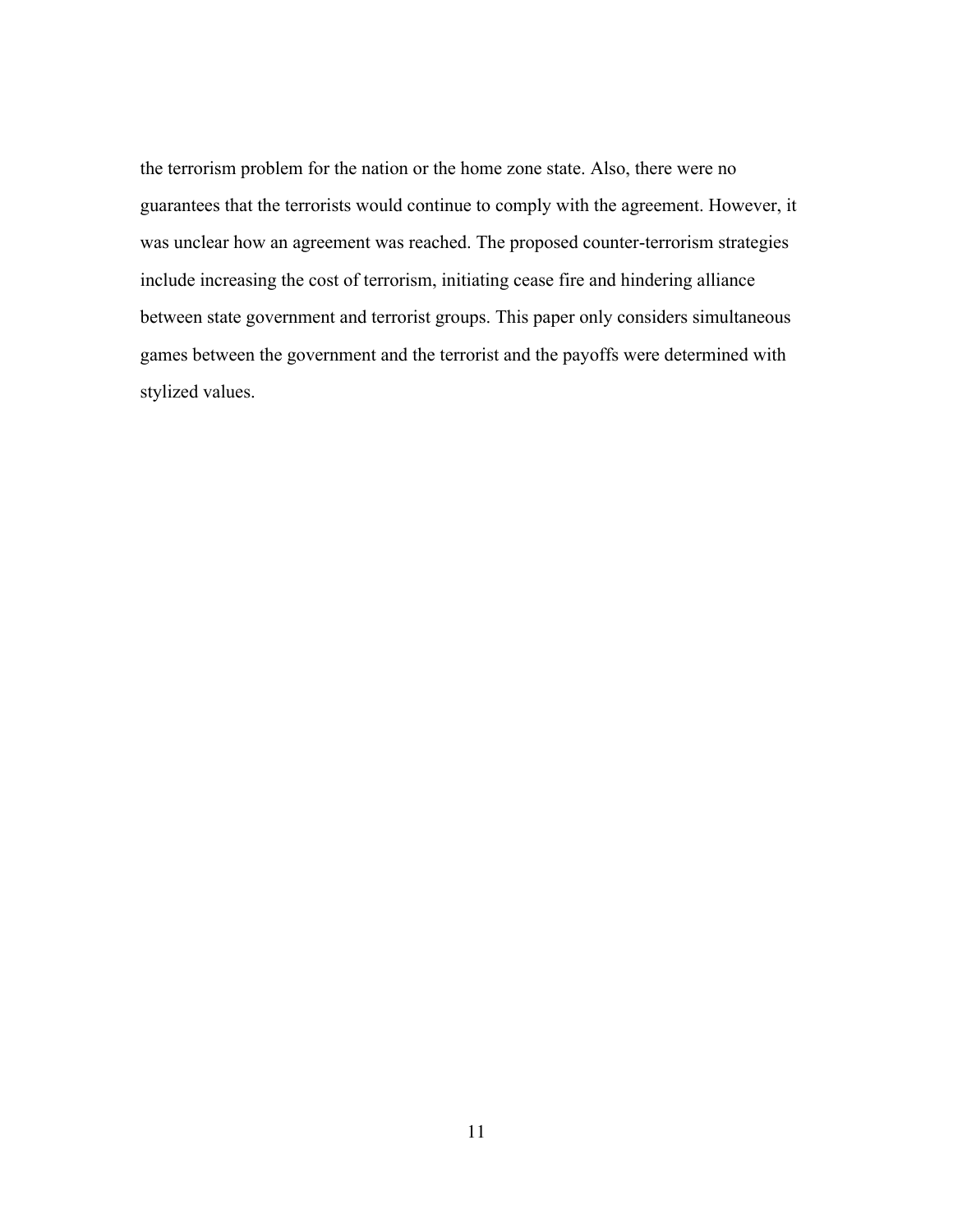#### CHAPTER III:

#### METHODOLOGY

#### **Introduction**

This chapter will cover the methodology of the games for the research. First, we will provide a brief introduction into the notation of both the sequential and the simultaneous games for the two-plyer subgames, and three-players game. Then, we will provide literature justifying and exploring the government's, and community's decisions, respectively. Afterwards, the game-theoretic formulation, and payoff notation will be explained.

#### **Notation**

A n-tuple (player) game can be mathematically represented in Equation (1)

$$
G = (N, S, \mu) \tag{2}
$$

where  $N = \{1, 2, 3, ..., n\}$   $S = \{S_1, S_2, S_3, ..., S_n\}$  and  $\mu = \{\mu_1, \mu_2, \mu_3, ..., \mu_n\}$  are the set of players, strategy profile, and payoff sets, respectively.

Assume  $m_i = (a_i^0, a_i^1, a_i^2, \ldots, a_i^{n-1})$  to be the sequential actions taken by player  $i \in N$ .

The zero-sum game in a tactical game is one that for all

$$
s = \{s_1, s_2, s_3, \dots, s_n\} \in S \tag{3}
$$

$$
\mu_1(s) + \mu_2(s) + \mu_3(s) + \ldots + \mu_n(s) = 0 \tag{4}
$$

All players play to maximize their payoffs. Two strategies  $s_i$  and  $s_i^0$  are given so that in any strategy combination, the result from  $s_i$  is greater than that from  $s_i^0$ . In a set of  $s_1, s_2, s_3, \ldots, s_n$ , if

$$
\mu_i(s_1, s_2, s_3, s_i \ldots, s_n) \ge \mu_i(s_1, s_2, s_3, s_i^0 \ldots, s_n)
$$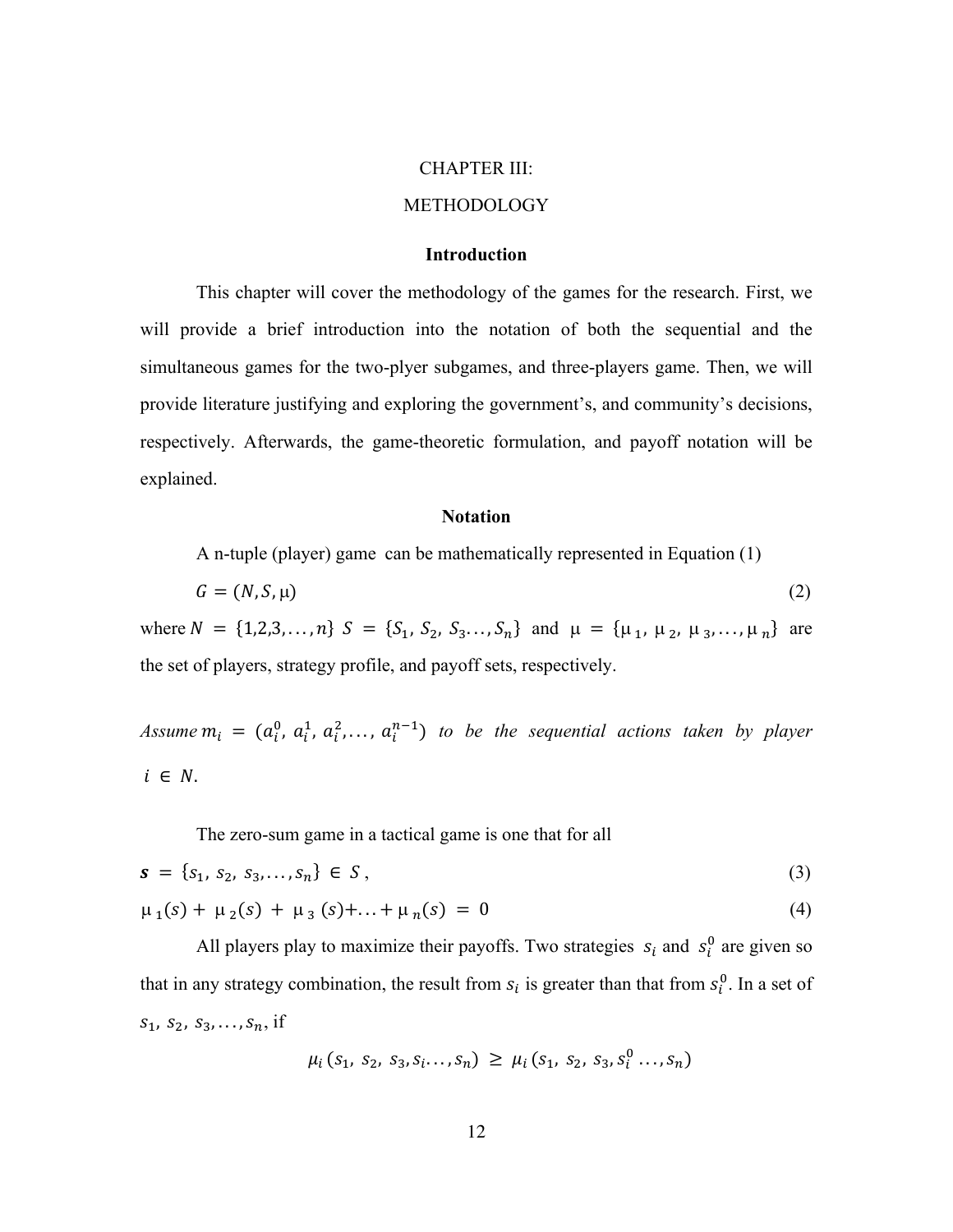$s_i \in S$ , where  $s_i$  represents player *i*'s strategies

For the simultaneous game, the Nash equilibrium is reached at  $\mathbf{s} = \{s_1, s_2, s_3, \ldots, s_n\}$ 

First, we develop sequential and simultaneous two-player subgames between the government and terrorist, government and community, and community and terrorist using decision variables and parameters in Table 3.*1* to determine the players interaction in those different subgames while considering external and internal factors. Next, we compare the solutions from both the sequential and simultaneous games, and the players' mixed strategy. Finally, a three-player game is developed to further investigate these interactions.

### **Justification of the Government's Decisions**

The sequential game proceeds as follows. The government can choose to either heighten security or engage the community. If the government chooses to heighten security, then they must consider defense strategy against the terrorists, cost of the defense, and the impact factor. Generally, the government aspires to target the terrorists while minimizing the damage to infrastructures, casualty, societal ties, and so on.

According to the United Nations, the government heightens security by securing both domestic and international borders, constricting financial regulations, increasing the involvement of police authorities, improving the criminal justice system, and establishing legal alliance with other countries with terrorist threats to help convict terrorists in their courts (Smith, 2020). By defending, the government may monitor websites and online content, to take down hate speech, and suspicious activities. The Dutch government has implemented numerous actions to strengthen its defense against terrorism. The Royal Netherlands Air Force surveys the Dutch airspace on a 24 hours basis. Also, the police closely monitor people who they suspect to be terrorist threats to society (Government of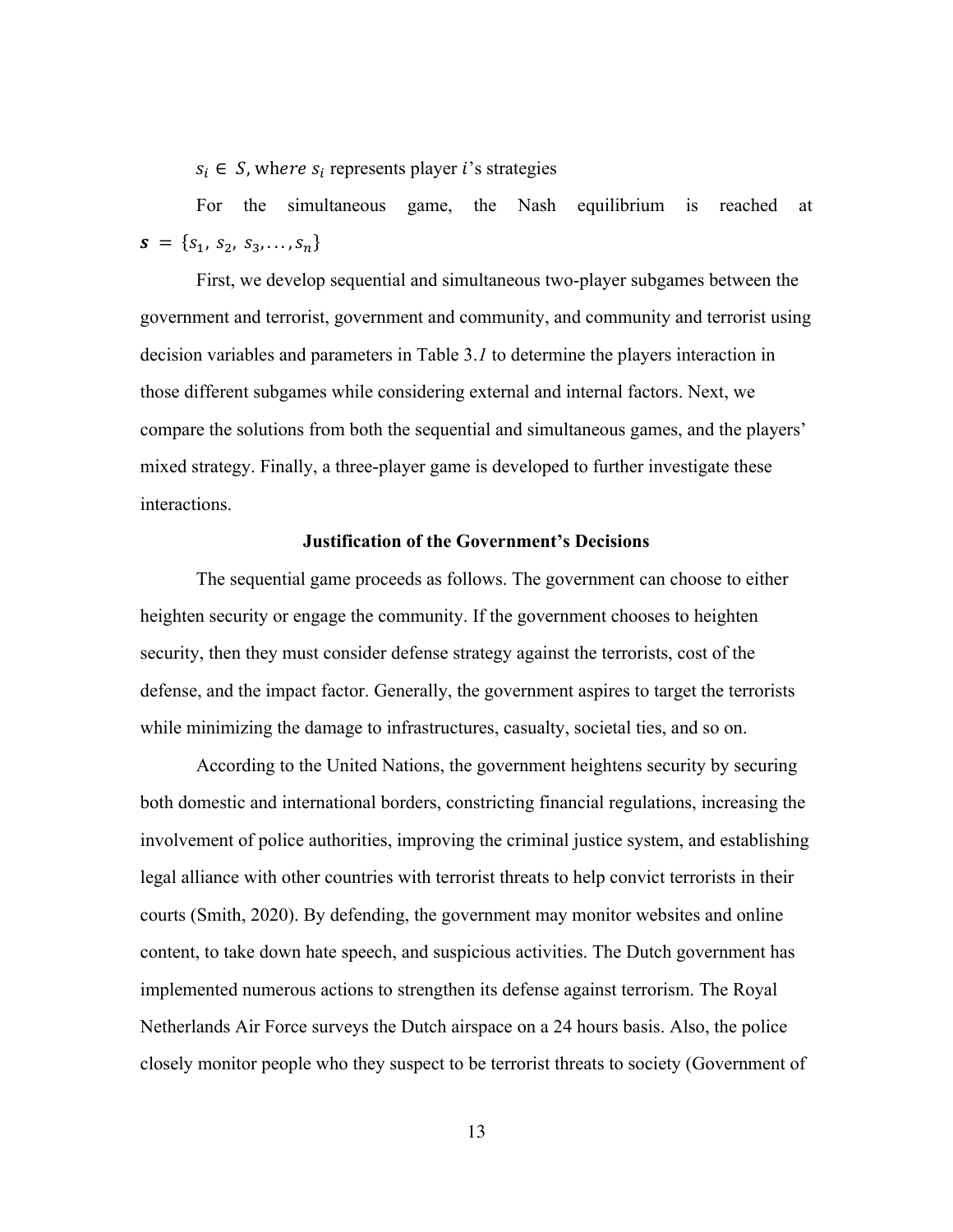the Netherlands, 2016-2020).The "Counterterrorism Alert System" established by the Dutch government notifies the government and primary sectors about terrorist threats (2016-2020). Such sectors as drinking water, and energy companies. Other impactful strategies by the government to form defense against terrorism can be exemplified through the North Atlantic Treaty Organization (NATO). NATO narrows efforts towards terrorism mitigation through improving awareness of terrorist threats, setting up capabilities to prepare and adequately respond to threats, and forming alliances/partnerships with neighboring countries and other international actors (NATO, 2019).

According to Zycher (2003) annual costs of deaths and injuries from moderate, severe, and nuclear cases in the United States were estimated at \$11 billion, \$183 billion, and \$465 billion, respectively before the September 11 attacks. These values are based on the estimates that one life is worth \$4million, and one injured individual is worth \$40,000. After the September 11 attacks, government spending for reconstructing, humanitarian activities, defense, and domestic security functions have been estimated at \$95 billion (Zycher, 2003). The government can engage the community through the establishing community enrichment programs, and protecting and rewarding informants. The Office for Victims of Crime (OVC) U.S. Department of Justice, provides 24/7 crisis counselling services in English and Spanish to victims of terrorism and mass violence through the 'Terrorism and Special Jurisdictions Program' (2020). Also, OVC provides victim compensation to the affected states for the welfare of the affected within the state. Other organizations that provide support are 'The Dougy Center', 'National Organization of Parents of Murdered Children', and 'VictimConnect' (Office for Victims of Crime, 2020).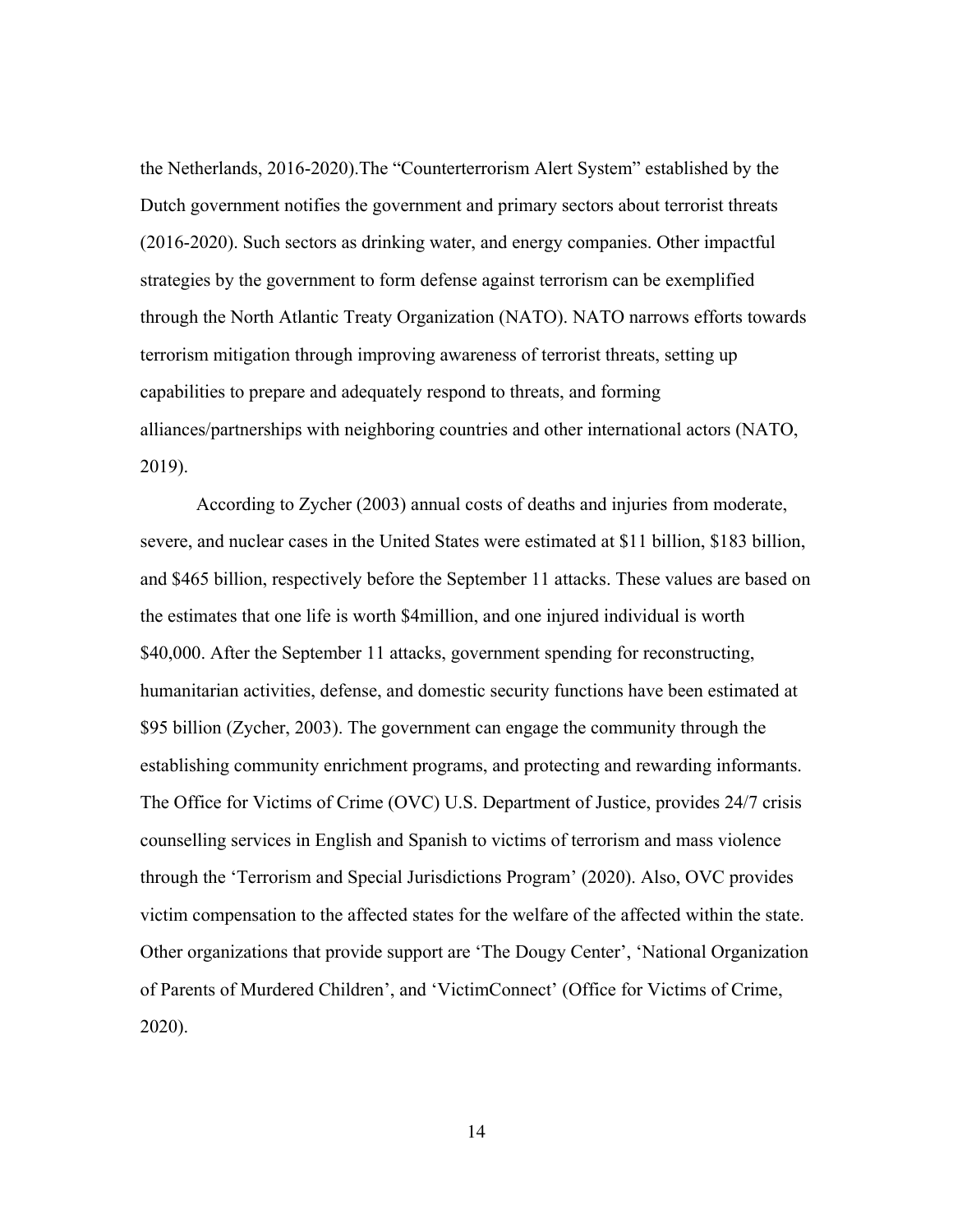The United States' government through the Federal Bureau of Investigation (FBI) established the FBI Counterterrorism Center in 1996 (Watson, 2002) for combating terrorist activities on both domestic and international levels. The Nigerian government has made efforts to engage the community through providing incentives to the community. Recently, the Zamfara State Governor, Bello Matawalle has offered two cows to the indigenous people for every AK-47 or weapon returned to the government (BBC News, 2020). Zamfara is a state in northwestern Nigeria with approximately 67.5% people living in poverty (BBC News, 2020). A lucrative business in Zamfara State is farming, especially animal herding, and cows are highly valued by the average herdsman. Also, over 8,000 people have been killed through crimes related to terrorism, theft, and inter-ethnic tension in Zamfara and its neighboring states, which makes this incentive not only relevant but necessary. Another way that the government can engage the community is through organizations such as the U.S. Intelligence Community (IC) Civilian Joint Duty Program, which offers civilians with professional opportunities to strengthen collaboration with the government and community. Also, the program impacts the participating civilians with enhanced career prospects through trainings and exposure to the processes involved in intelligence (Office of the Director of National Intelligence, 2020).

#### **Exploring Different Options for the Community**

The community can choose either to support the government or support the terrorist. The community can support the government by reporting suspicious activity to the police authorities, become involved in campaigns organized by the government to influence the children, and youth, and refrain from voluntary recruitment by the terrorist. In 2007, the U.S. government established the Nationwide Suspicious Activity Reporting (SAR) Initiative (NSI) which is a collective effort by the Federal Bureau of Investigation,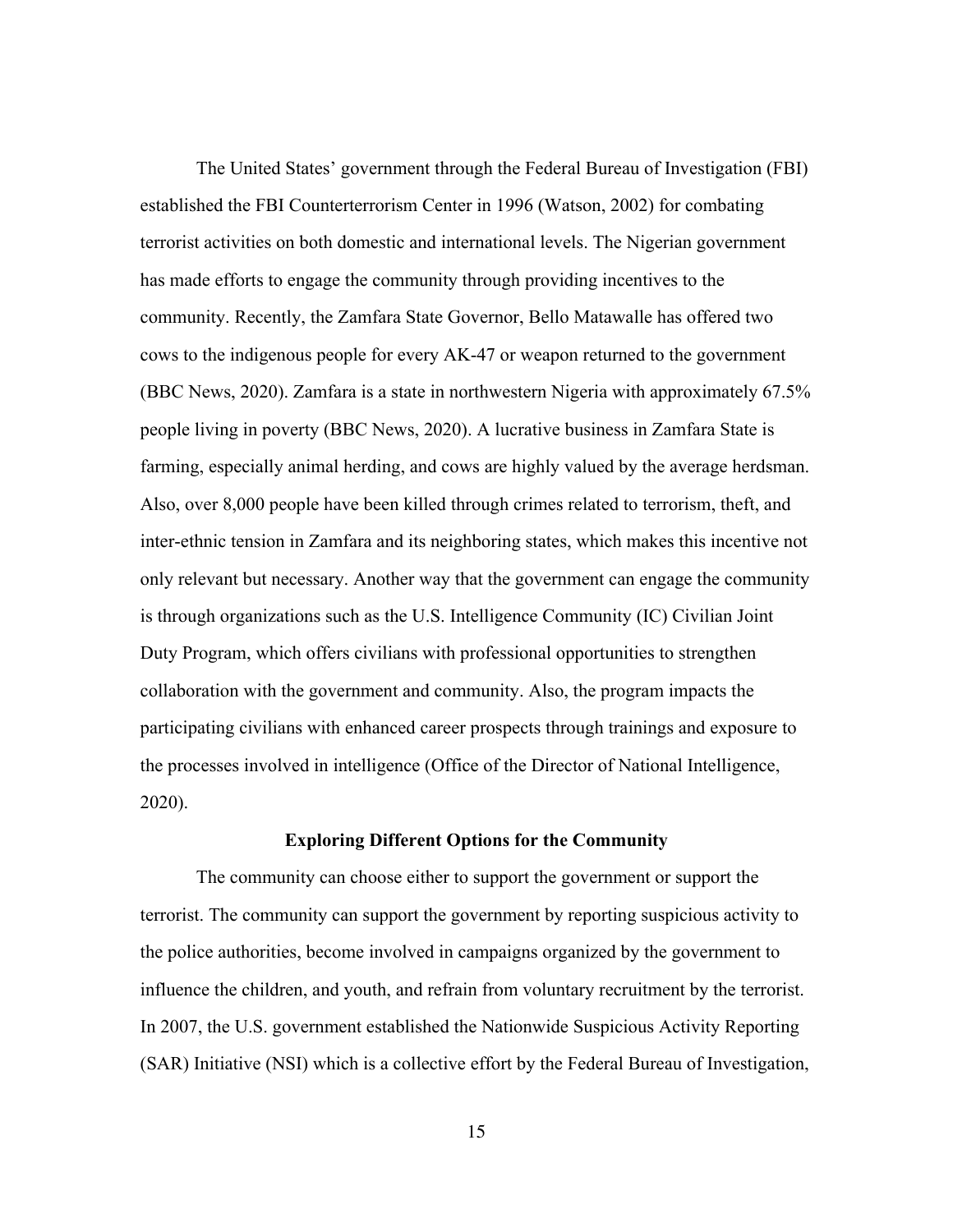Department of Homeland Security, state, local, tribal, and territorial law enforcement partners (Joint Counterterrorism Assessment Team, 2020). This initiative informs on how to safely report suspicious activities to the appropriate authorities.

### **Game Theoretic Model Formulation**

Game theory is a mathematical method that studies the strategically interdependent behavior between players (Barron, 2013). Interdependence refers to the fact that an action from one player affects the other and vice versa. For this paper, three players will be considered: the government, community and the terrorists. The payoffs will be determined based on literature review and analysis of their interests.

The government (G) has two options of heightening security and engage the community. The terrorist (T) has the options of attack and not attacking. The community (C) takes the supporting role of either supporting the government or the terrorist group. The game tree is presented below.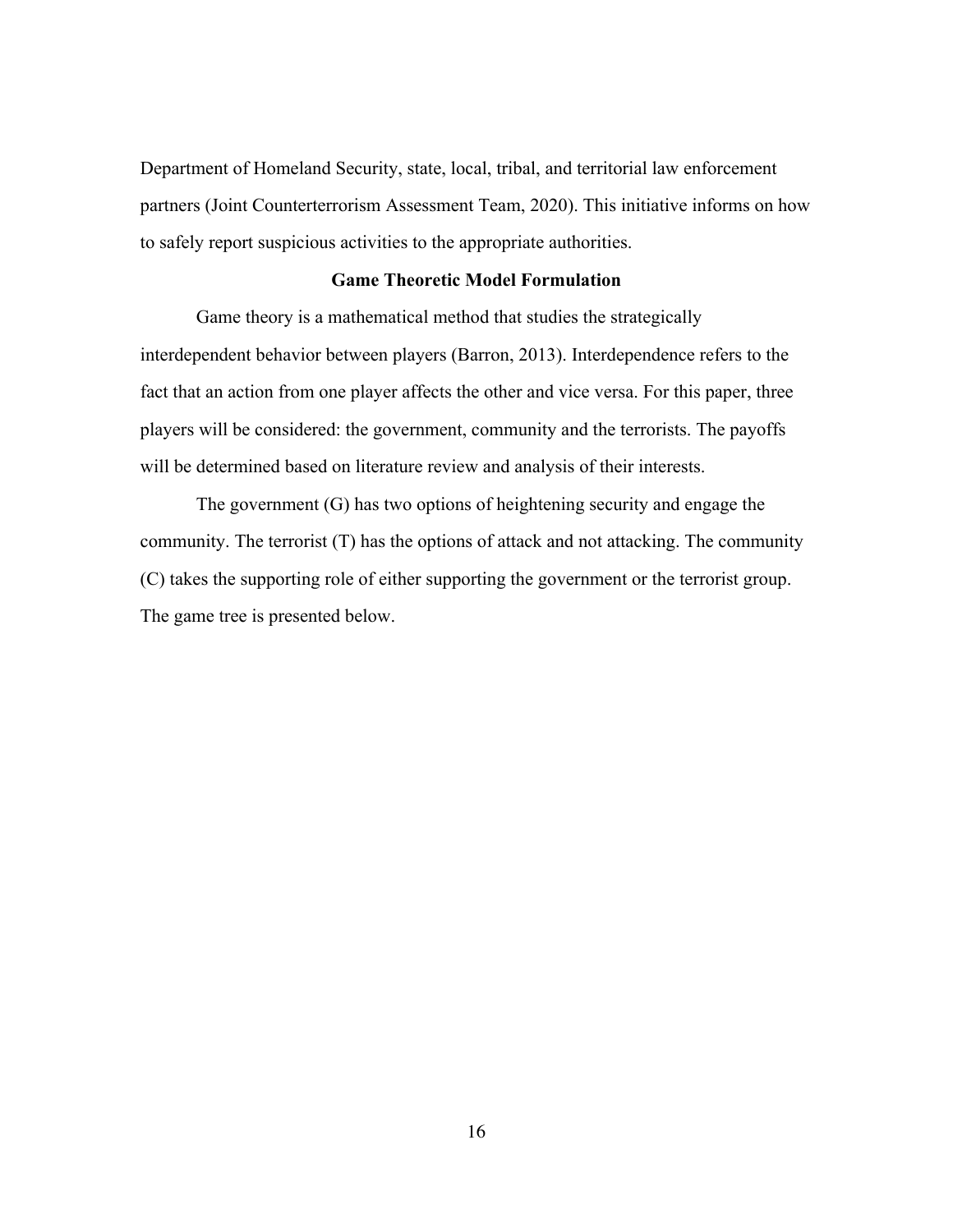

*Figure 3.1. Game Tree with Three Players: The Government, Terrorist and Community including their Payoffs.*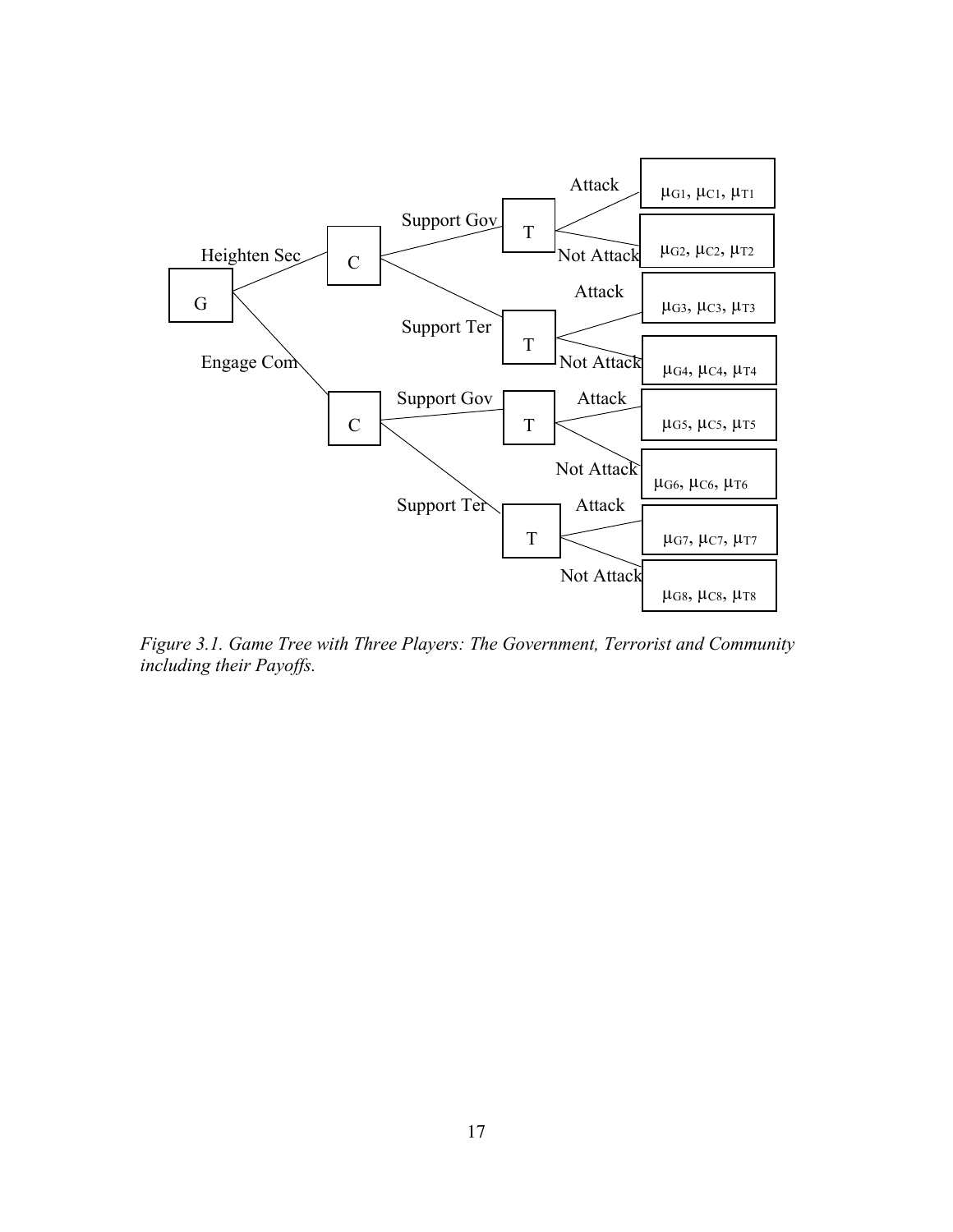# **Payoff Function**

To derive a better understanding of the player interactions, and overall game, payoff functions, their definition, and other notations are outlined in Table 3.1 below.

### *Table 3.1*

*Payoff Functions and Definitions for Each Player Including Other Notations*

| Players              | Description                                                                               |  |
|----------------------|-------------------------------------------------------------------------------------------|--|
| G                    | Government                                                                                |  |
| $\overline{C}$       | Community                                                                                 |  |
| T                    | Terrorist                                                                                 |  |
|                      |                                                                                           |  |
| Decision Variables   | Description                                                                               |  |
| $\{H, EC\}$          | Government heightens security or engages community                                        |  |
| $\{SG, ST\}$         | Community supports government or terrorist                                                |  |
| ${A, NA}$            | Terrorist attacks or not                                                                  |  |
| Government's Payoffs |                                                                                           |  |
| Parameters           | Description                                                                               |  |
| $L_G$                | Impact factor to government $-$ loss to the government after<br>defense                   |  |
| $I_G$                | Impact to government for engaging the community when the<br>terrorist attacks             |  |
| $J_G$                | Loss to government when government heightens security and<br>community supports terrorist |  |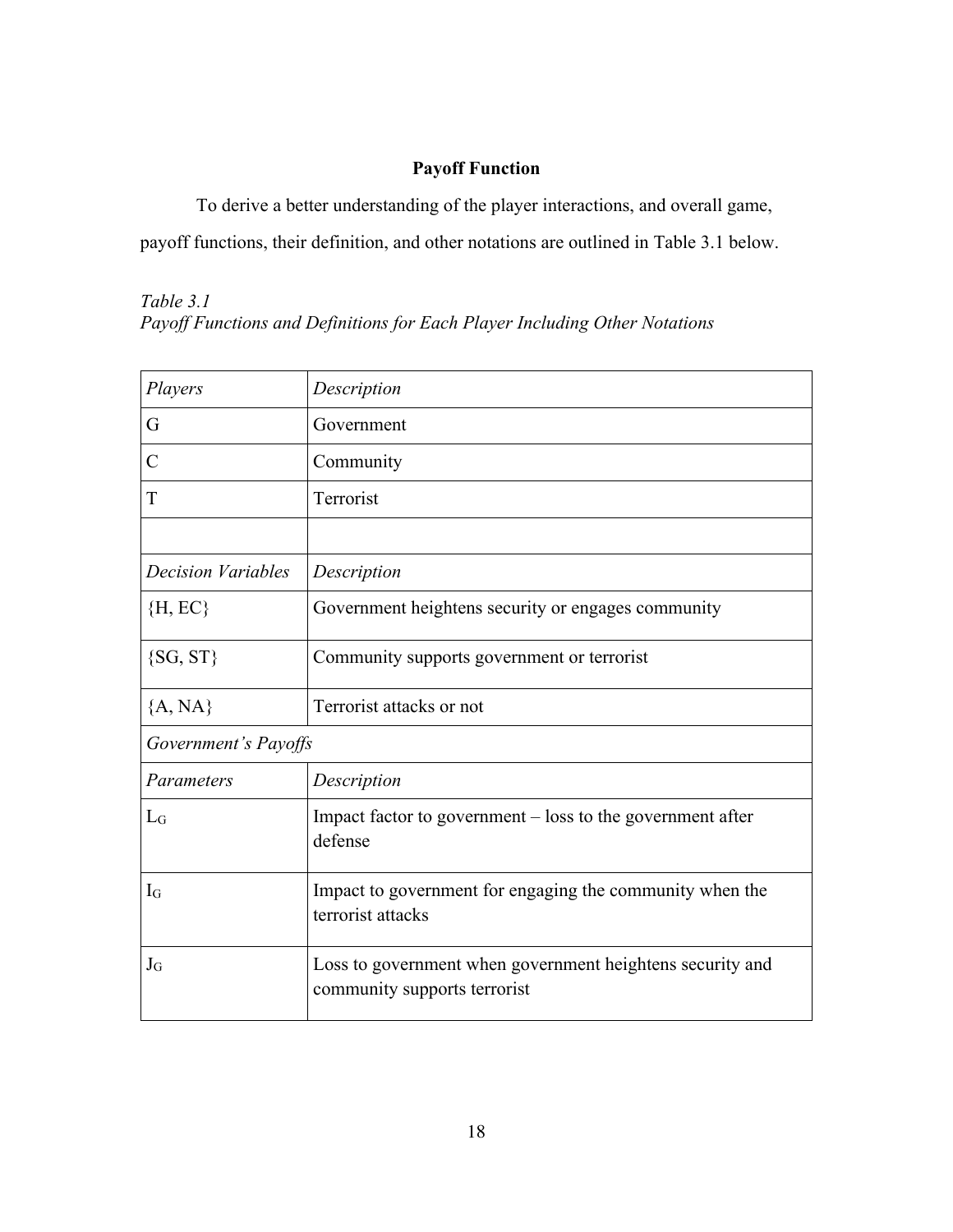*Table 3.1, cont'd Payoff Functions and Definitions for Each Player Including Other Notations*

| Government's Payoffs |                                                                                                  |  |  |
|----------------------|--------------------------------------------------------------------------------------------------|--|--|
| Parameters           | Description                                                                                      |  |  |
| $H_G$                | Loss to government when government engages the community<br>and community supports terrorist     |  |  |
| $\rm V_G$            | Benefit to government when government engages the community<br>and community supports government |  |  |
| $C_D$                | Cost of defense to the government                                                                |  |  |
| $C_E$                | Cost of engaging the community to the government                                                 |  |  |
| Community's Payoffs  |                                                                                                  |  |  |
| Parameters           | Description                                                                                      |  |  |
| $S_{E}$              | Impact to community when government engages the community<br>and community supports government   |  |  |
| $S_{W}$              | Impact to community when government engages the community<br>and community supports terrorist    |  |  |
| $S_G$                | Impact to community for supporting government when<br>government heightens security              |  |  |
| $S_T$                | Impact to community for supporting the terrorist when<br>government heightens security.          |  |  |
| $I_{\rm C}$          | Impact to community for supporting the government when<br>terrorist attacks                      |  |  |
| T <sub>C</sub>       | Impact to community for supporting the terrorist when terrorist<br>attacks                       |  |  |
| $X_{C}$              | Benefit to community for supporting government when terrorist<br>does not attack                 |  |  |
| $P_{C}$              | Loss to community for supporting terrorist when terrorist does<br>not attack                     |  |  |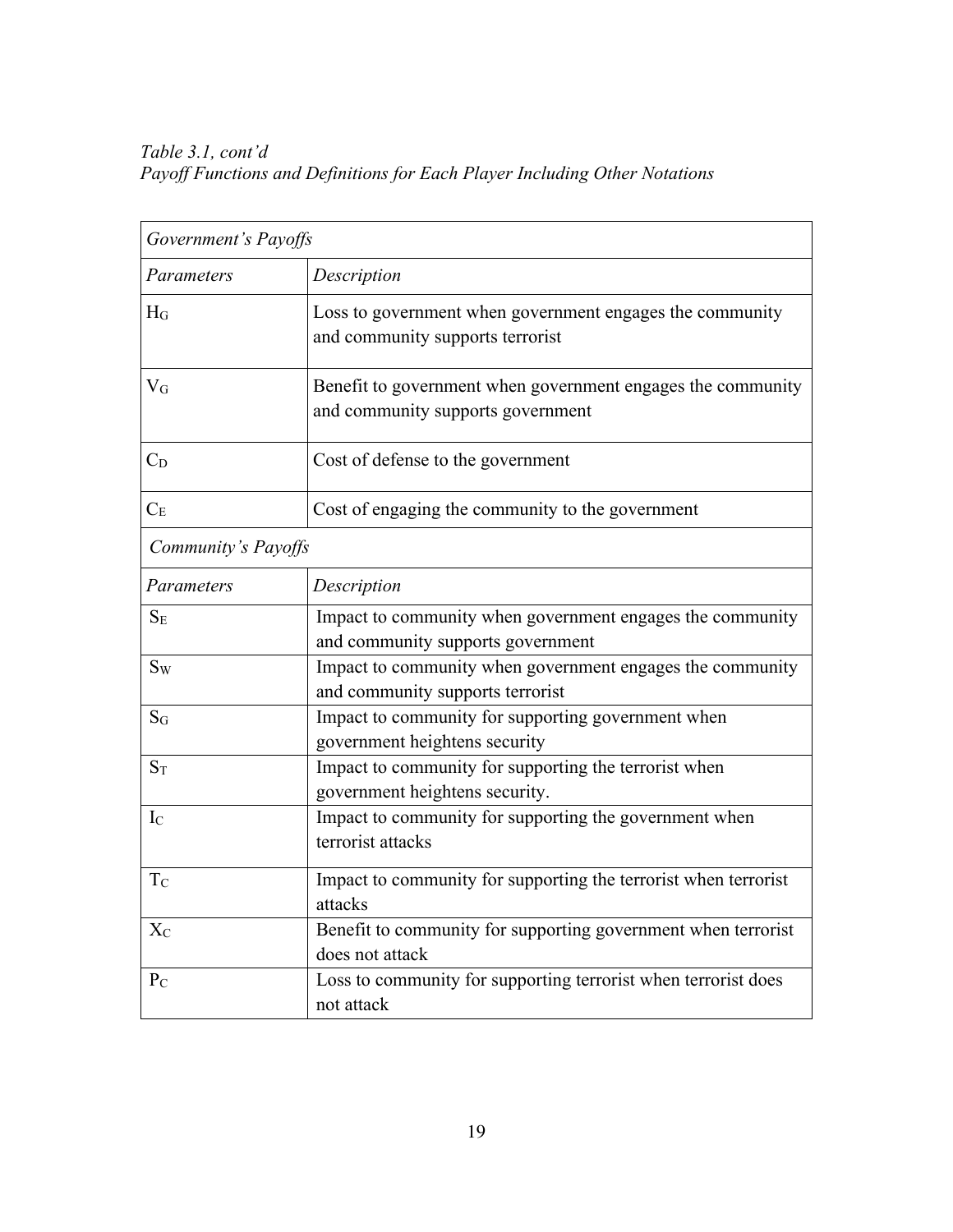| Terrorist's Payoff     |                                                                                        |  |
|------------------------|----------------------------------------------------------------------------------------|--|
| Parameters             | Description                                                                            |  |
| $L_T$                  | Impact factor to terrorist, i.e. cost of<br>damages done by the terrorist after attack |  |
| $O_T$                  | Impact to terrorist when government                                                    |  |
|                        | engages community when the terrorist<br>attacks                                        |  |
| $K_T$                  | Impact on terrorist when community                                                     |  |
|                        | supports government and terrorist attacks                                              |  |
| $B_T$                  | Benefit to terrorist when community                                                    |  |
|                        | supports terrorist and terrorist attacks                                               |  |
| <b>MC</b>              | Media coverage for terrorist attacks                                                   |  |
| $C_A$                  | Cost of attack to the terrorist                                                        |  |
| <b>Other Notations</b> |                                                                                        |  |
| ${Y, N}$               | Possible Equilibrium or Not a Possible                                                 |  |
|                        | Equilibrium, respectively                                                              |  |
| $\{\mu\}$              | Assigned payoff                                                                        |  |

*Table 3.1, cont'd Payoff Functions and Definitions for Each Player Including Other Notations*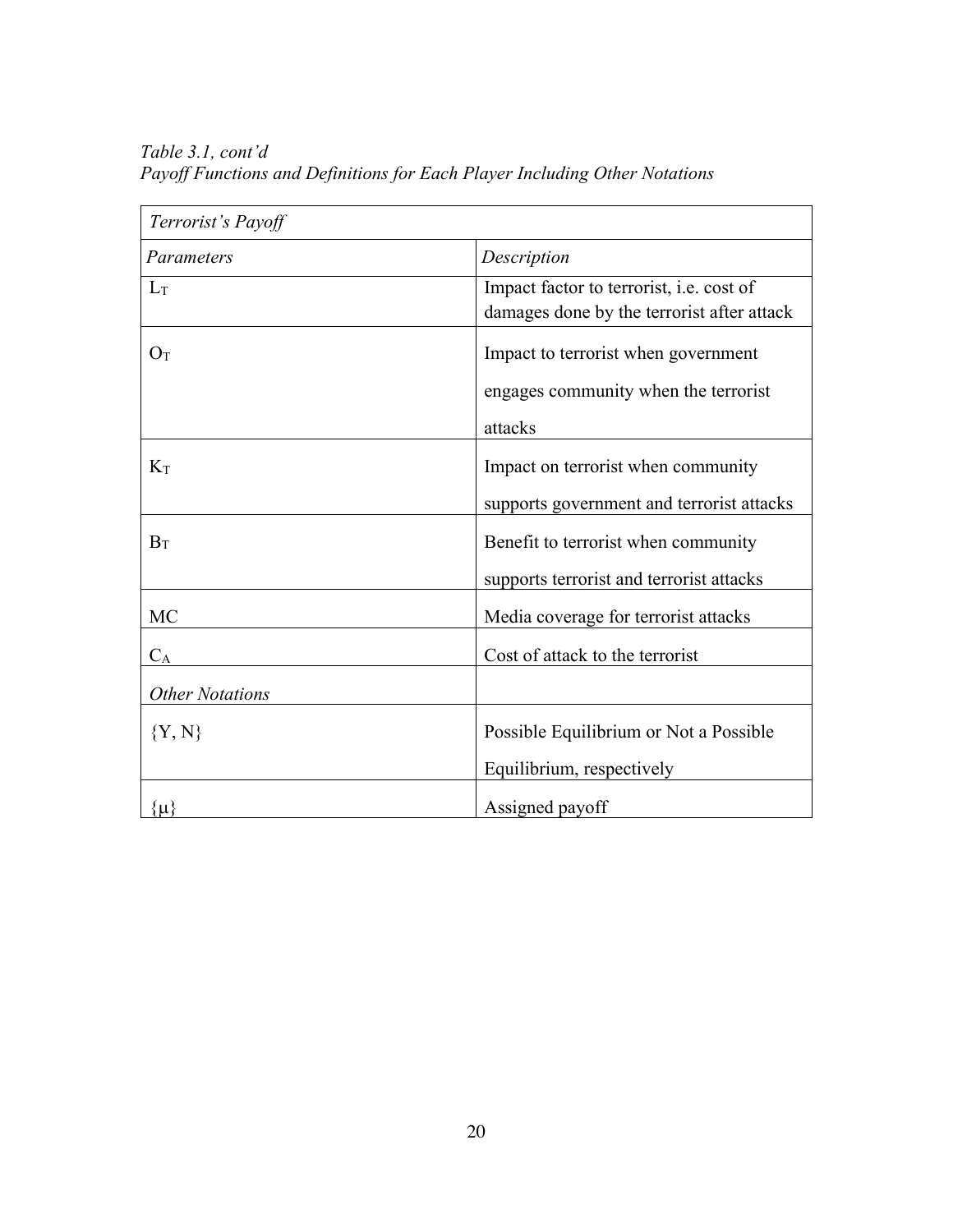#### CHAPTER IV:

### RESULTS

#### **Two-Player Games**

We first consider a two-player sequential subgame between the government and terrorist, as shown in Figure 4.1. Then, we progress to consider the subgames between the government and community, and the community and terrorist as shown in Figure 4.2 and Figure 4.3, respectively.

#### **Government and Terrorist**

Figure 4.1 shows the sequential game between the government and the terrorist. In this sequential game, the government makes the first move, and the terrorist is aware of the government's move before their move is made. When the government heightens security (H), the payoffs are  $-L_G - C_D$  or  $-C_D$  depending on if the terrorist attacks or does not attack, respectively. When the government engages community (EC), the payoffs are  $-I$ <sub>G</sub> − C<sub>E</sub> and −C<sub>E</sub> depending on if the terrorist attacks or not, respectively. On the other hand, the terrorist payoffs are  $L_T + MC - C_A$  or 0 depending on if they attack or not when the government heightens security. Similarly, the terrorist payoffs are  $L_T$  +  $O_T + MC - C_A$  or 0 depending on if they attack or not when the government engages community.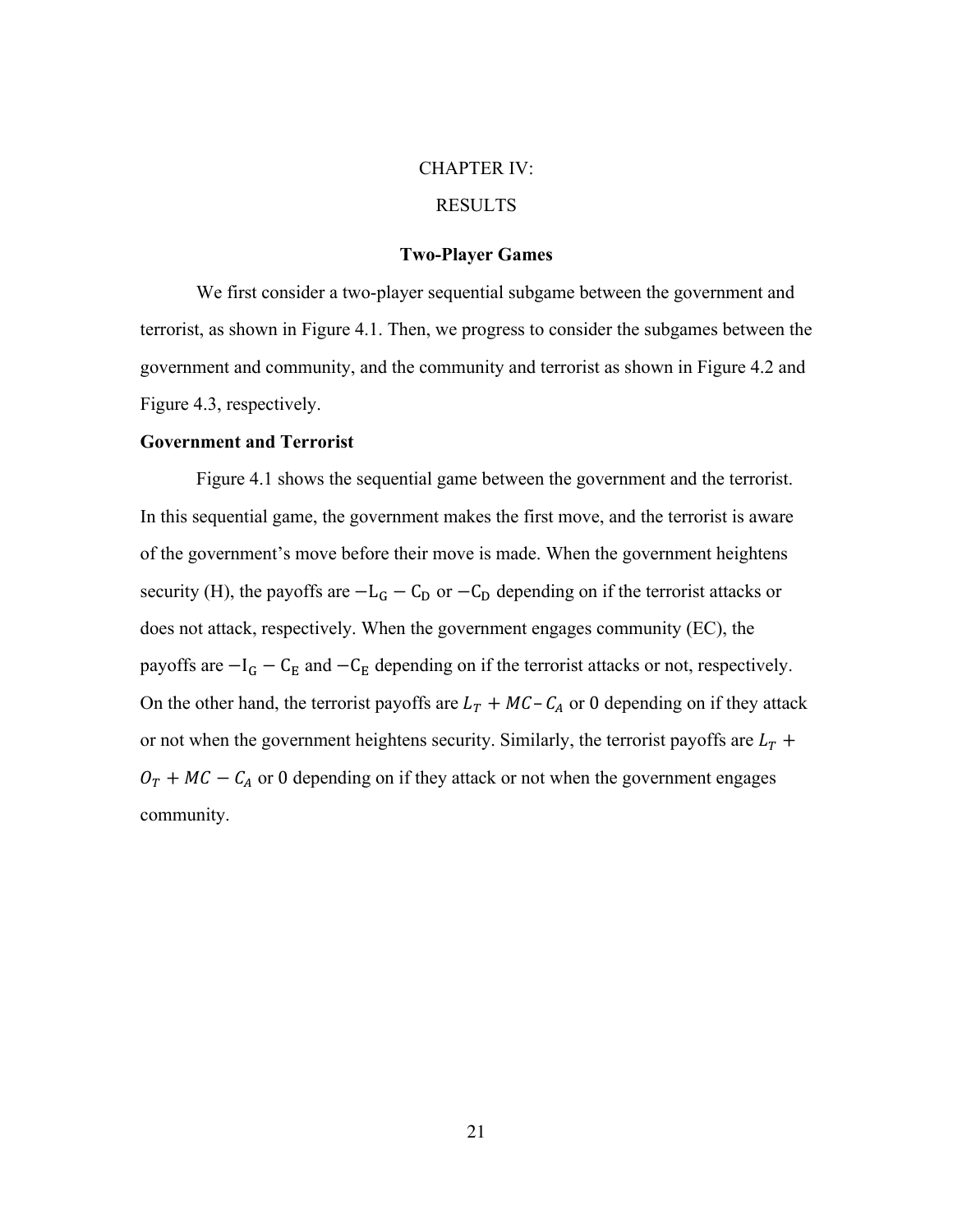

*Figure 4.1. Game Tree of the Sequential Subgame between the Government (G) and the Terrorist (T).*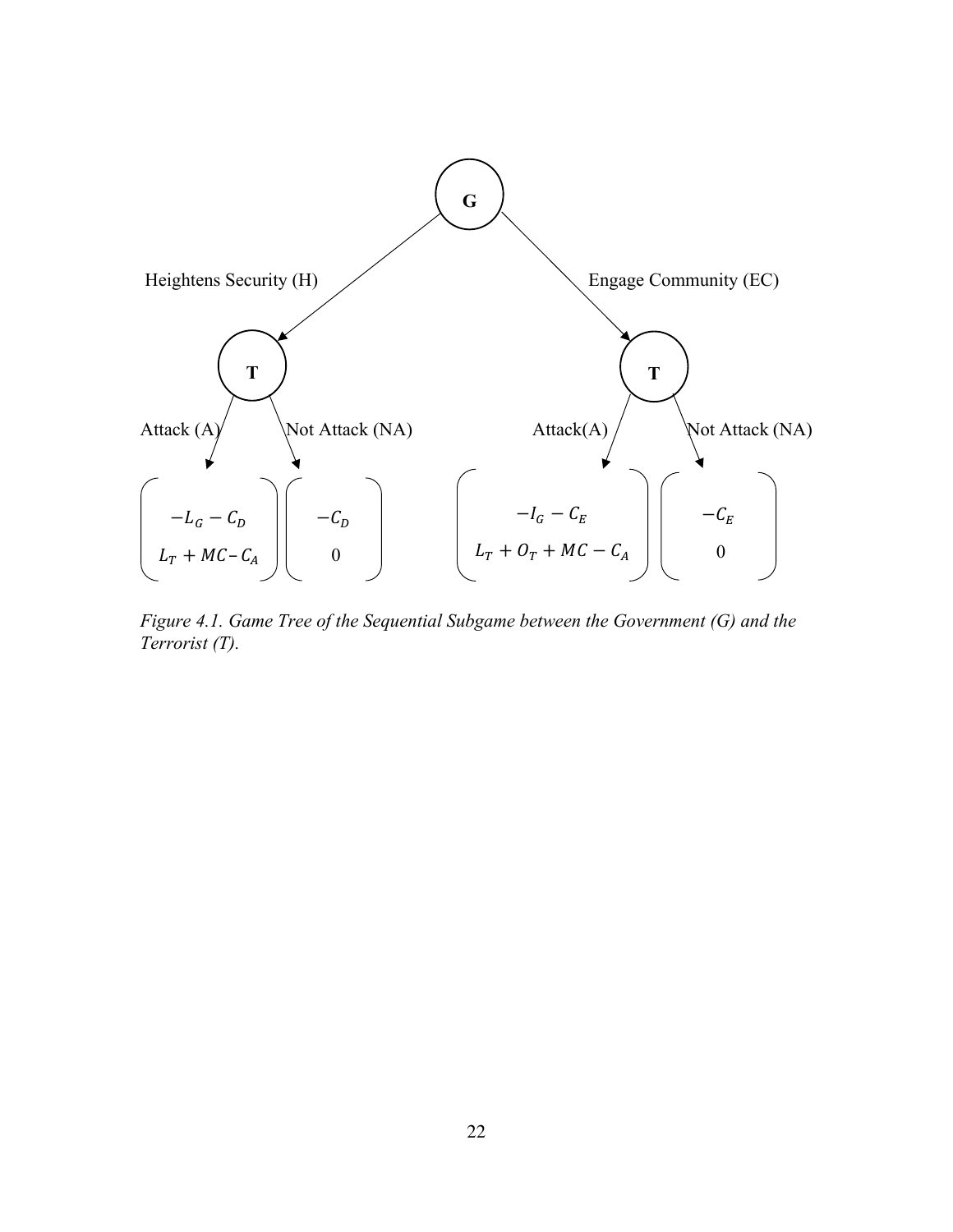| <b>Cases</b>   | <b>Strategies   Payoffs</b> |                                                 | <b>Conditions</b>                                                                                                                                                                     |
|----------------|-----------------------------|-------------------------------------------------|---------------------------------------------------------------------------------------------------------------------------------------------------------------------------------------|
| $\mathbf{1}$   | [H, A]                      | $\left[-L_G - C_D, L_T\right]$<br>$+ MC - CA$ ] | ${C_A < min {L_T + MC, L_T + O_T + MC}},$<br>$C_F > L_c + C_D - I_c$                                                                                                                  |
| $\overline{2}$ | [H, NA]                     | $[-\mathcal{C}_D, 0]$                           | ${LT + OT + MC < CA < LT + MC}$<br>$C_F > L_G + C_D$ or<br>${L_T + MC < C_A < L_T + O_T + MC}$<br>$C_F > C_D - I_G$ or<br>${C_A > max{L_T + MC, L_T + O_T + MC}},$<br>$C_F > C_D$     |
| $\overline{3}$ | [EC, A]                     | $[-I_G - C_E, L_T]$<br>$+ O_T + MC$<br>$- CA$ ] | ${C_A < min {L_T + MC, L_T + O_T + MC}},$<br>$C_F < L_G + C_D - I_G$                                                                                                                  |
| $\overline{4}$ | [EC, NA]                    | $[-\mathcal{C}_E, 0]$                           | ${L_T + O_T + MC < C_A < L_T + MC}$<br>$C_F < L_G + C_D$ or<br>${L_T + MC < C_A < L_T + O_T + MC}$<br>$C_F < I_G - C_D$ or<br>${C_A > max{L_T + MC, L_T + O_T + MC,}}$<br>$C_F < C_D$ |

*Table 4.1 Possible Equilibria for Sequential Subgame between Government and Terrorist* 

## **Sequential Game Solution**

In the sequential game, from solving the subgame between the government and terrorist above, all four cases present feasible equilibria provided the conditions are met. They are: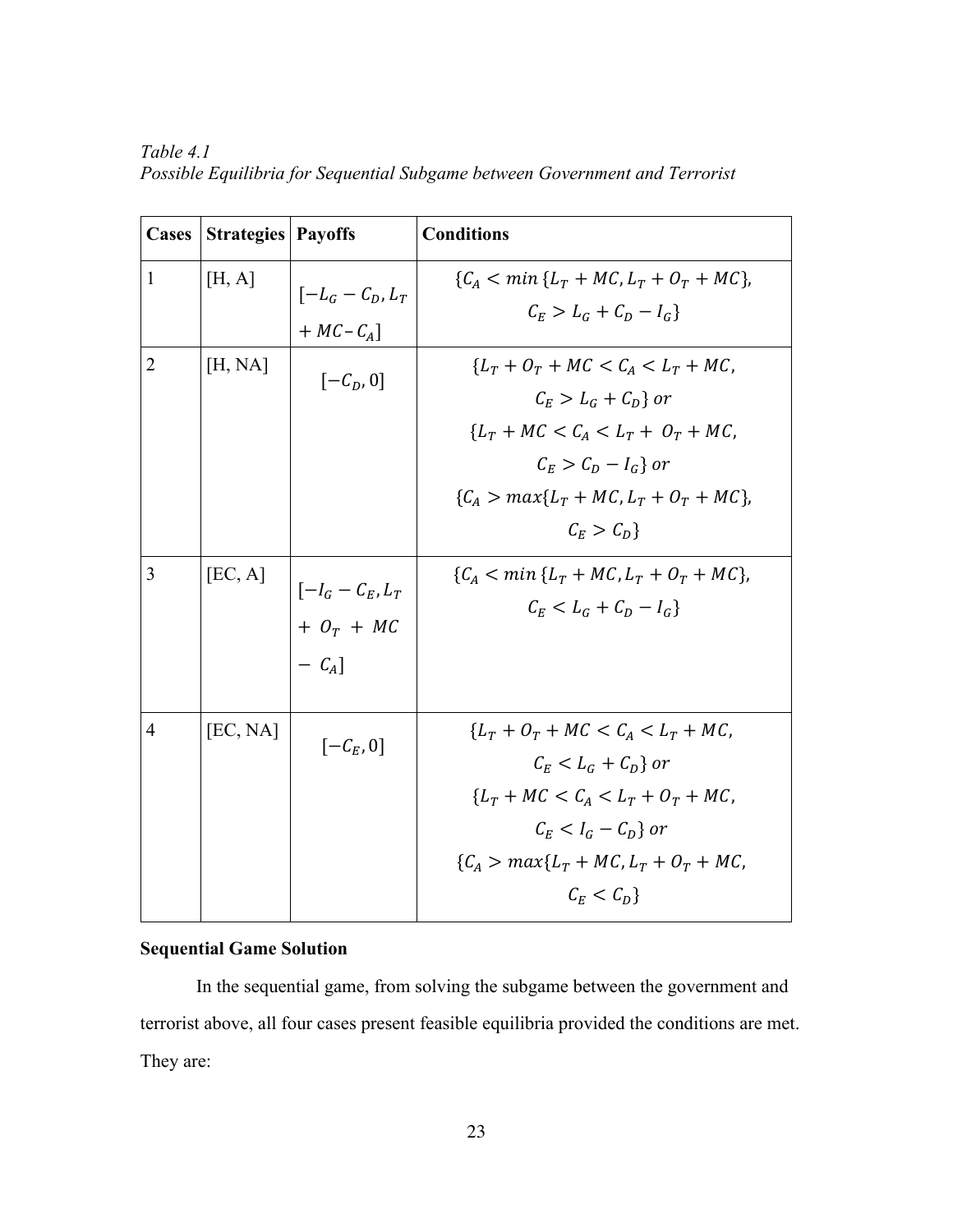- 1. When the cost of attack is low  $(C_A < min\{L_T + MC, L_T + O_T + MC\})$ , and the cost of engaging the community to the government are high  $[C_E > L_G + C_D - I_G]$ , the government will heighten security and terrorist will attack.
- 2. When the cost of attack is medium  $(L_T + O_T + MC < C_A < L_T + MC)$  if  $O_T < 0$ and the cost of engaging the community to the government are high  $(C_E > L_G +$  $C_D$ ), or when the cost of attack is medium but not greater than associated benefits  $(L_T + MC < C_A < L_T + O_T + MC)$  if  $O_T \ge 0$  and the cost of engaging the community to the government are relatively high ( $C_E > C_D - I_G$ ), or when the cost of attack is high  $(C_A > max{L_T + MC, L_T + O_T + MC})$ , and the cost of engaging the community to the government is high  $(C_E > C_D)$ , the government will heighten security and terrorist will not attack.
- 3. When the cost of attack is low  $(C_A < min{L_T + MC}, L_T + O_T + MC)$  the community supports either the government or the terrorist, and the cost of engaging the community to the government is low  $(C_E < L_G + C_D - I_G)$ , the government will engage the community and terrorist will attack.
- 4. When the cost of attack is medium but not greater than associated benefits  $(L_T +$  $O_T + MC < C_A < L_T + MC$  and the cost of engaging the community to the government are low ( $C_E < L_G + C_D$ ), or when the cost of attack is medium ( $L_T$  +  $MC < C_A < L_T + O_T + MC$  and the cost of engaging the community to the government are relatively low  $(C_E < L_G + C_D)$ , or when the cost of attack is high  $(C_A > max{L_T + MC, L_T + O_T + MC}$ , and the cost of engaging the community to the government is low  $(C_E < C_D)$ , the government will engage the community and terrorist will not attack.

However, considering that this subgame is a sequential game where the terrorist is aware of the government's moves before their move is selected, the most desirable outcomes for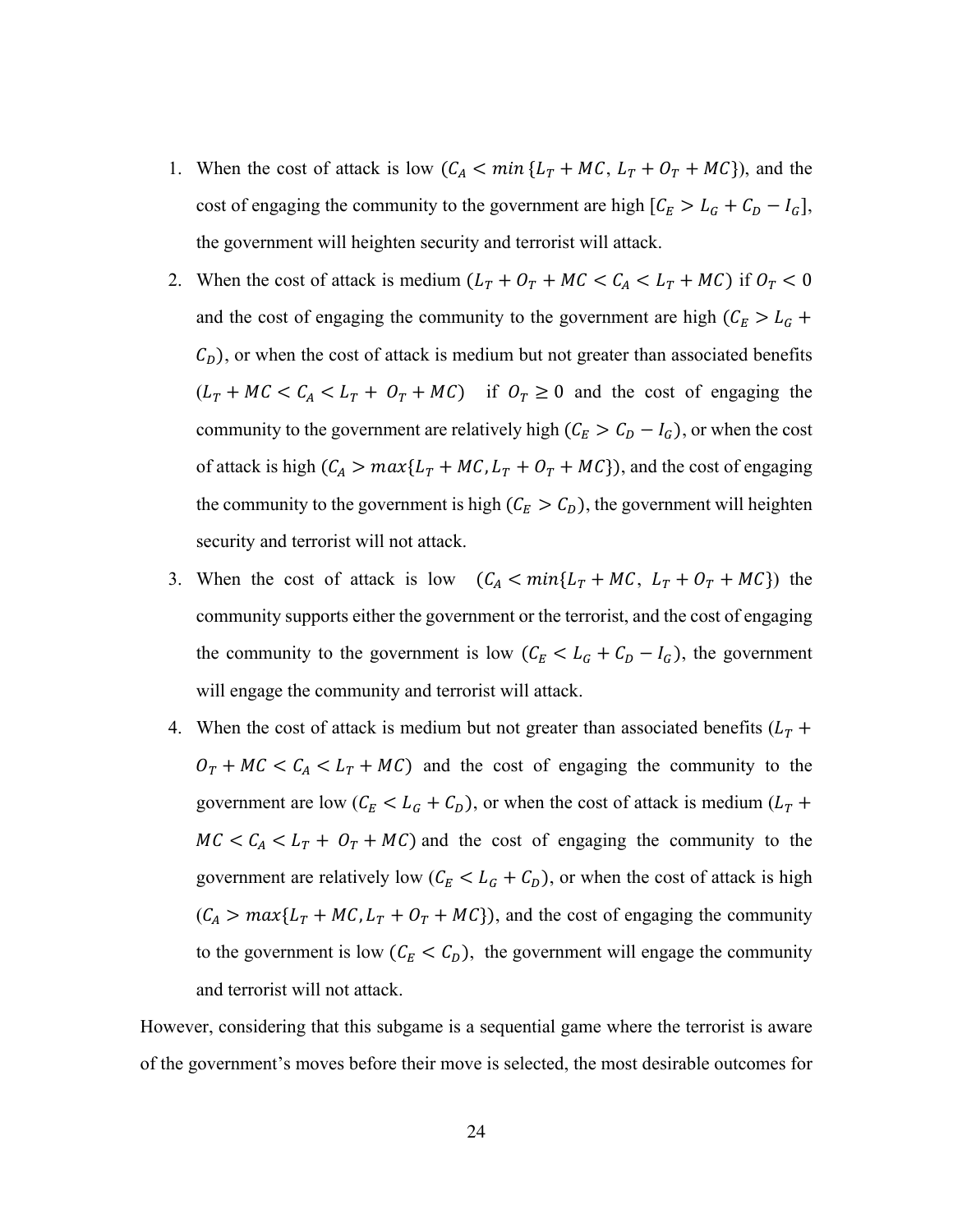the government will be one that minimizes the impact of the damage to the community by the terrorist, and defends the community and nation as a whole. Hence, the most desirable equilibrium for the government will be [H, NA] and [EC, NA] where the terrorist does not attack provided the conditions in Table 4.1 for these cases are met. [EC, A] will not be a desirable equilibrium for the government since when the government engages the community, the terrorist will prefer to attack to get a higher payoff than otherwise which is not desirable to the government under the given conditions. [H, A] will not be a desirable equilibrium for the government since when the government heightens security, the terrorist will prefer to attack to get a higher payoff than otherwise under the given conditions.

For the terrorist, the most desirable equilibrium is the one where the most damage to the community is achieved. Hence, the equilibrium for the terrorist will be [H, A] and [EC, A] where the terrorist attacks provided the conditions in Table 4.1 for these cases are met. [EC, NA] will not be a desirable equilibrium for the terrorist since if the government chooses to engage the community, the terrorist will prefer not to attack to receive a higher payoff than otherwise under the given conditions. [H, NA] will not be a desirable equilibrium for the terrorist since if the government chooses to heighten security, the terrorist will prefer not to attack to get a higher payoff than otherwise under the given conditions.

Next, considering a simultaneous game where neither player knows the moves of the other player, both players' moves are made at the same time solely based on the best outcome for the individual player regardless of the other player's move as shown Table 4.2. To determine the conditions for equilibrium, we'll use best response analysis to find the equilibrium. First, we will evaluate the player's payoffs from the government's perspective. Then, we will evaluate the payoffs from the terrorist's perspective.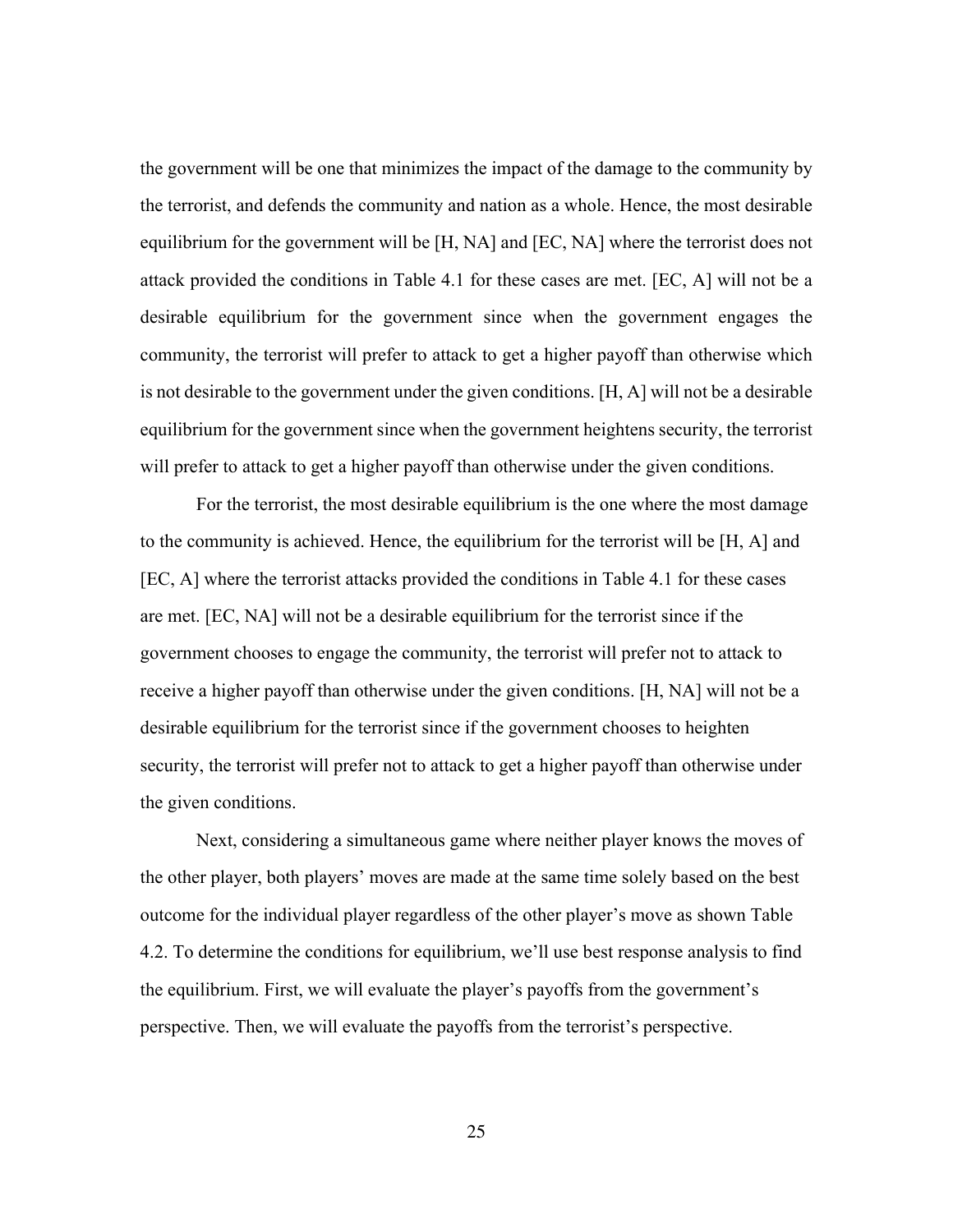*Table 4.2 Simultaneous Subgame between the Government (G) and the Terrorist (T).*

| G                     | Attack $(A)$                                                          | Not Attack (NA)       |  |
|-----------------------|-----------------------------------------------------------------------|-----------------------|--|
| Heighten Security (H) | $[-L_G - C_D, L_T + MC - C_A]$                                        | $[-\mathcal{C}_D, 0]$ |  |
|                       | Engage Community (EC) $\left[-I_G - C_E, L_T + O_T + MC - C_A\right]$ | $[-\mathcal{C}_E, 0]$ |  |

*Table 4.3 Possible Equilibria for Simultaneous Subgame between Government and Terrorist* 

| <b>Cases</b>   | <b>Strategies   Payoffs</b> |                                                 | <b>Conditions</b>                                                                                                         |
|----------------|-----------------------------|-------------------------------------------------|---------------------------------------------------------------------------------------------------------------------------|
| $\mathbf{1}$   | [H, A]                      | $\left[-L_G - C_D, L_T\right]$<br>$+ MC - CA$ ] | ${C_A < L_T + MC, C_A < L_T + O_T + MC,}$<br>$C_F > L_G + C_D - I_G$                                                      |
| 2              | [H, NA]                     | $[-\mathcal{C}_D, 0]$                           | ${C_A > max{L_T + MC, L_T + O_T + MC}}$<br>${Lr + MC < CA < Lr + Or + MC}$<br>$C_F > C_D$                                 |
| 3              | [EC, A]                     | $[-I_G - C_E, L_T]$<br>$+ O_T + MC$<br>$- CA$ ] | ${C_A < L_T + MC, C_A < L_T + O_T + MC,}$<br>$C_F < L_G + C_D - I_G$                                                      |
| $\overline{4}$ | [EC, NA]                    | $[-\mathcal{C}_E, 0]$                           | $\{C_A > max\{L_T + MC, L_T + O_T + MC\}$ , $\{L_T + MC\}$<br>$\langle C_A \langle L_T + O_T + MC \rangle$<br>$C_F < C_D$ |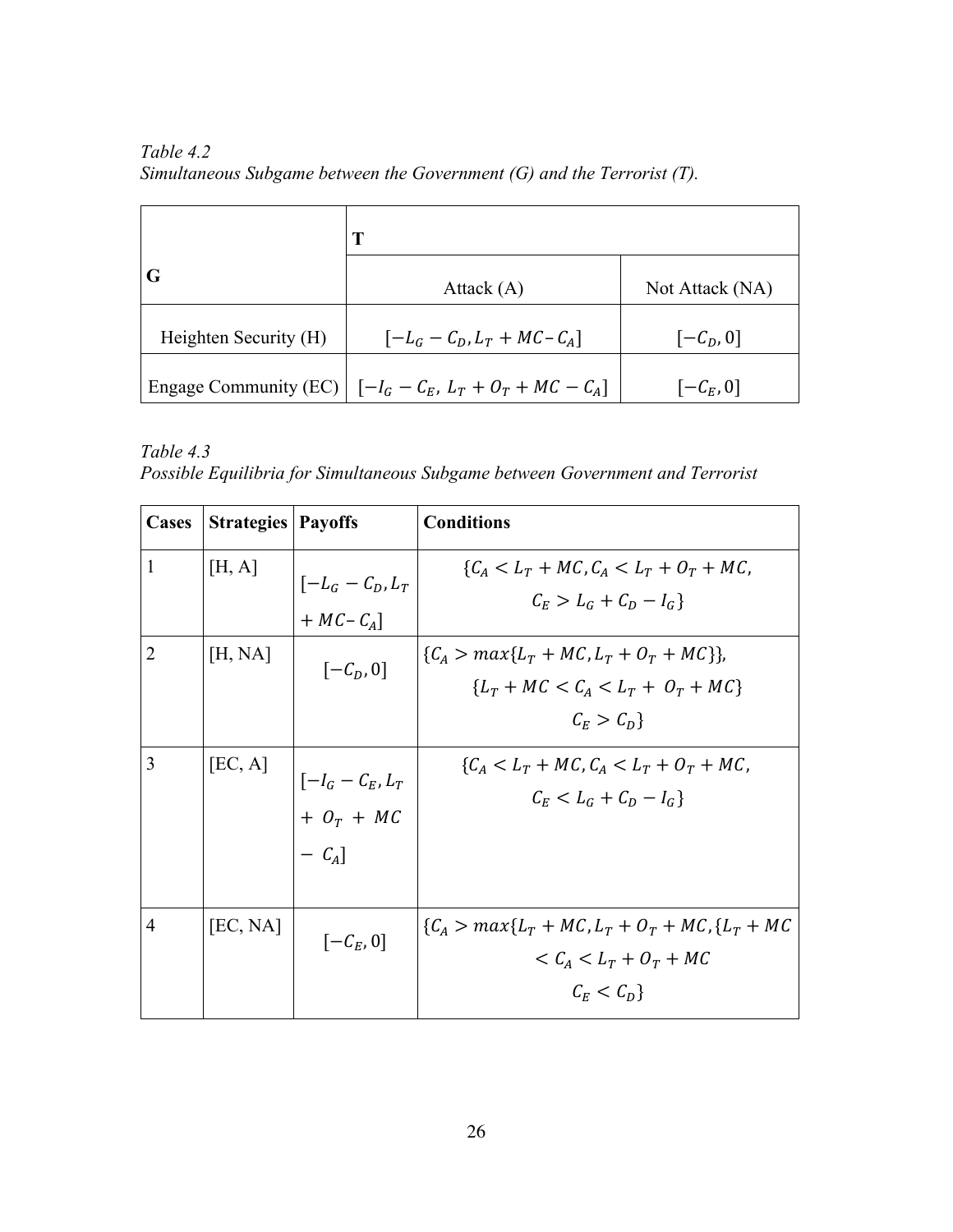#### **Simultaneous Game Solution**

In the simultaneous, from solving the subgame between the government and terrorist, all four cases present feasible equilibrium provided the conditions are met. They are;

- 1. When the cost of attack is low  $(C_A < min{L_T + MC, L_T + O_T + MC})$ , and the cost of engaging the community to the government is high  $(C_E > L_G + C_D - I_G)$ , the government will heighten security and terrorist will attack.
- 2. When the cost of attack is high  $(C_A > max{L_T + MC, C_A > L_T + O_T + MC})$  and the cost of engaging the community to the government is high  $(C_E > C_D)$ , the government will heighten security and terrorist will not attack.
- 3. When the cost of attack is low  $(C_A < min{L_T + MC, L_T + O_T + MC})$  when the community supports either the government or the terrorist, and the cost of engaging the community to the government is low ( $C_E < L_G + C_D - I_G$ ), the government will engage the community and terrorist will attack.
- 4. When the cost of attack is high  $(C_A > max{L_T + MC, L_T + O_T + MC})$  and the cost of engaging the community to the government are low  $(C_E < C_D)$ , the government will engage the community and terrorist will not attack.

Considering that this subgame is a simultaneous game where the terrorist is not aware of the government's moves before their move is selected, and both players select their moves at the same time. Similar to the sequential game, the most desirable outcomes for the government will be one that minimizes the impact of the damage to the community by the terrorist, and defends the community and nation as a whole. Hence, the most desirable equilibrium for the government will be [H, NA] and [EC, NA] where the terrorist does not attack provided the conditions in Table 4.3 for these cases are met. [EC, A] will not be a desirable equilibrium for the government since when the government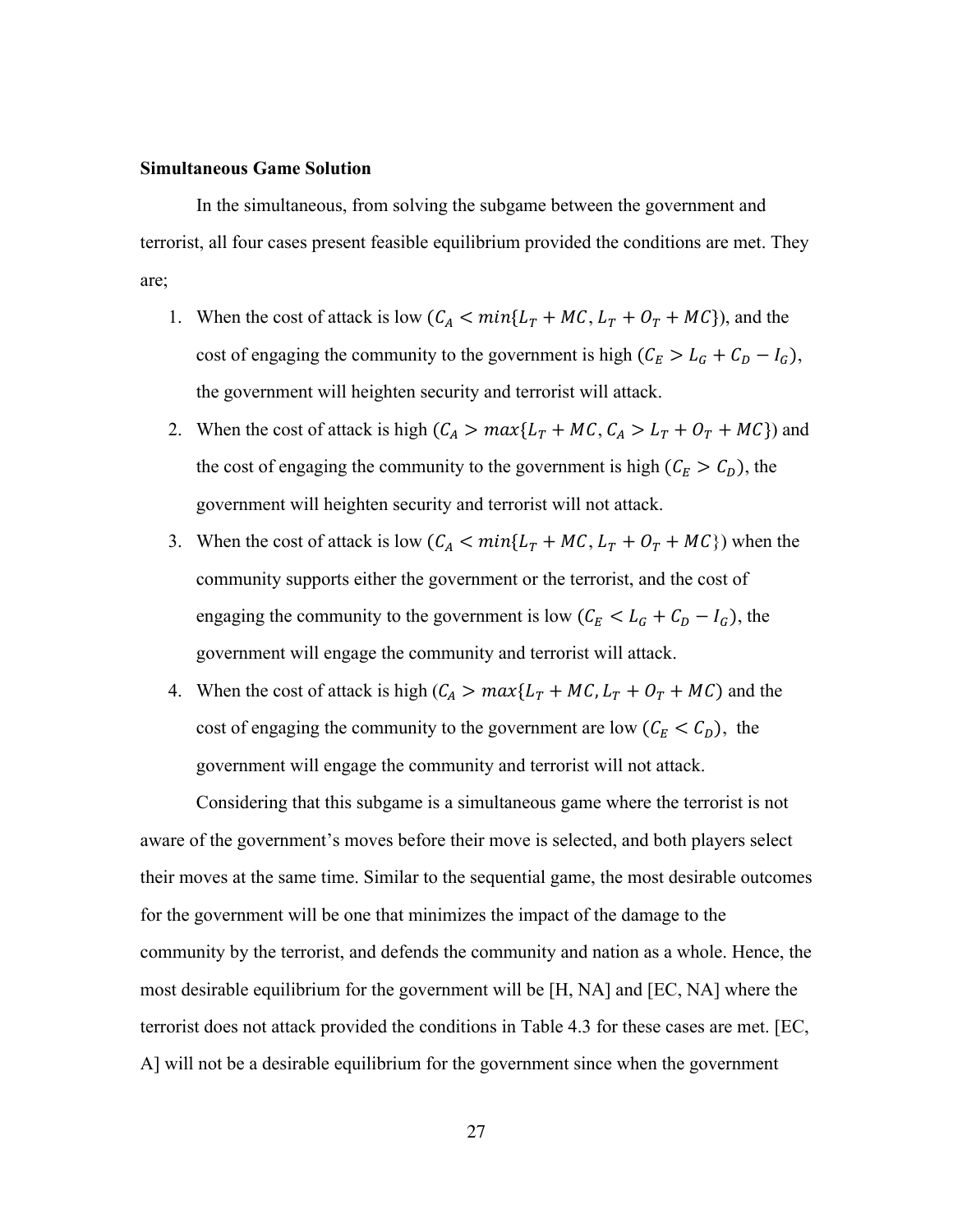engages the community, the terrorist will prefer to attack to get a higher payoff than otherwise under the given conditions. [H, A] will not be a desirable equilibrium for the government since when the government heightens security, the terrorist will prefer to attack to get a higher payoff than otherwise under the given conditions.

For the terrorist, the most desirable equilibrium will be one where the most damage to the community is achieved. Hence, the equilibrium for the terrorist will be [H, A] and [EC, A] where the terrorist attacks provided the conditions in Table 4.*3* for these cases are met. [EC, NA] will not be a desirable equilibrium for the terrorist since if the government chooses to engage the community, the terrorist will prefer not to attack to receive a higher payoff than otherwise under the given conditions. [H, NA] will not be a desirable equilibrium for the terrorist since if the government chooses to heighten security, the terrorist will prefer not to attack to get a higher payoff than otherwise under the given conditions.

# **Comparing the Possible Equilibria for the Sequential and Simultaneous Subgame between the Government and Terrorist**

Comparing the payoffs for both the sequential and simultaneous subgames between the government and terrorist, the conditions for possible equilibrium for cases 1 and 3 (the most desirable outcomes for the terrorists) are the same. However, for cases 2 and 4 (the most desirable outcomes for the government), there are more conditions in the sequential game than in the simulations game. This indicates that the government is more likely to reach their desired outcome in a sequential game than in a simultaneous game. Hence, we recommend that the government announce their strategy to the terrorists rather than keep their strategy unknown to the terrorist to better reach their desired outcome.

As seen in Figure 4.2.1, when  $O_T \geq 0$ , the cost of attack for the terrorist is low, and the cost of community engagement on the government when the terrorist attacks is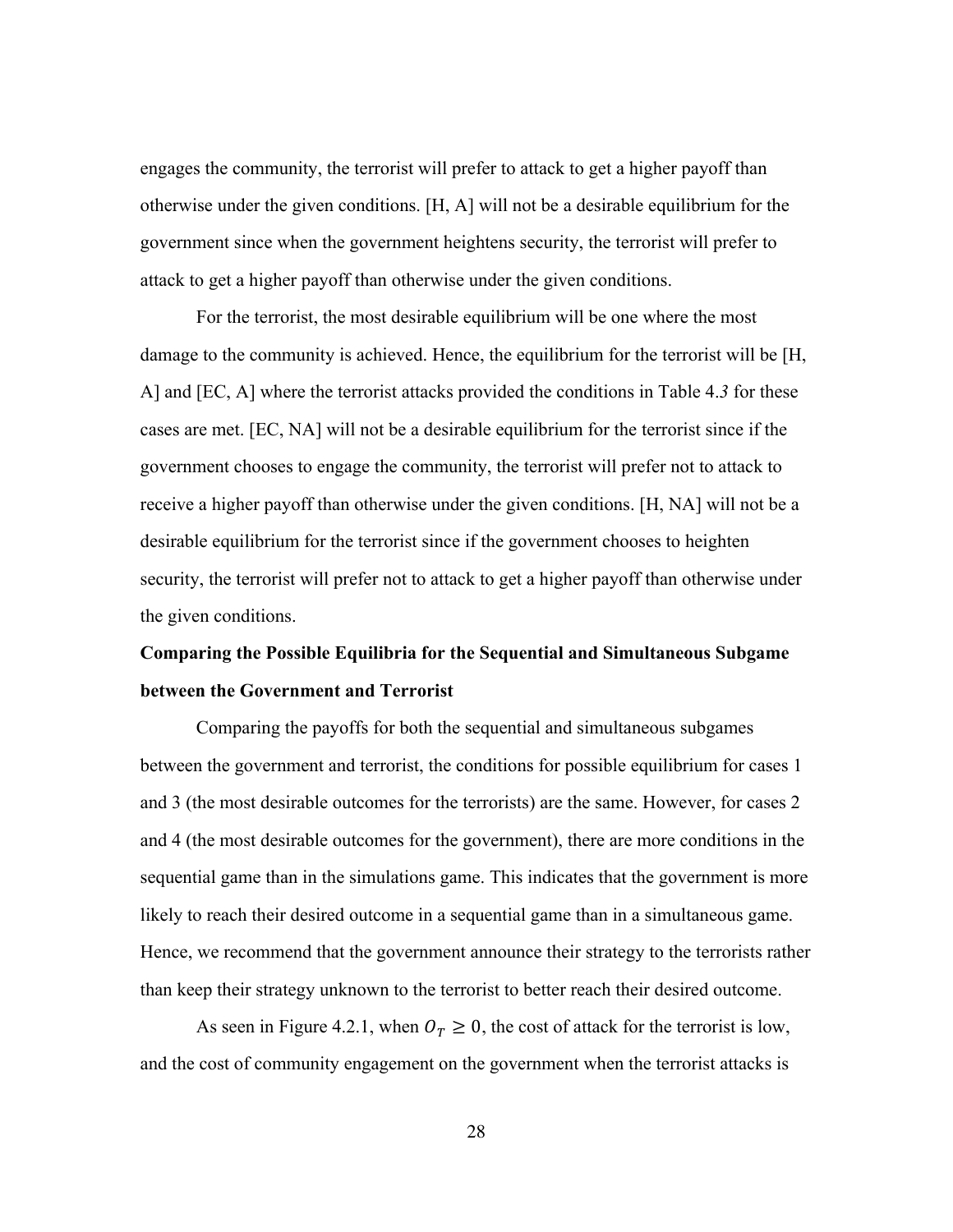high, and might become detrimental to the government if engaging the community is not successful.



*Figure 4.2.1. and Figure 4.2.2. Four Possible Equilibria (as specified in Table 4.3) for Subgame between Government and Terrorist as a Function of CA and CE. The Strategies in the Brackets are for the Government and Terrorist, respectively.* 

In Figure 4.2.2, when  $O_T < 0$ , the cost of attack for the terrorist is high, and the cost of community engagement for the government when the terrorist attacks is relatively low, the government has a higher chance of success with community engagement, while the terrorist will likely not attack when cost of attack is high.

#### **Government and Community**

Figure 4.3 shows the sequential game between the government and community. In this sequential game, the government makes the first move, and the community is aware of the government's move before their move is made. When the government heightens security (H), the payoffs are  $-C_D$  or  $-J_G - C_D$  depending on if the community supports government or supports terrorist, respectively. When the government engages community (EC), the payoffs are  $V_G - C_E$  and  $-H_G - C_E$  depending on if the community supports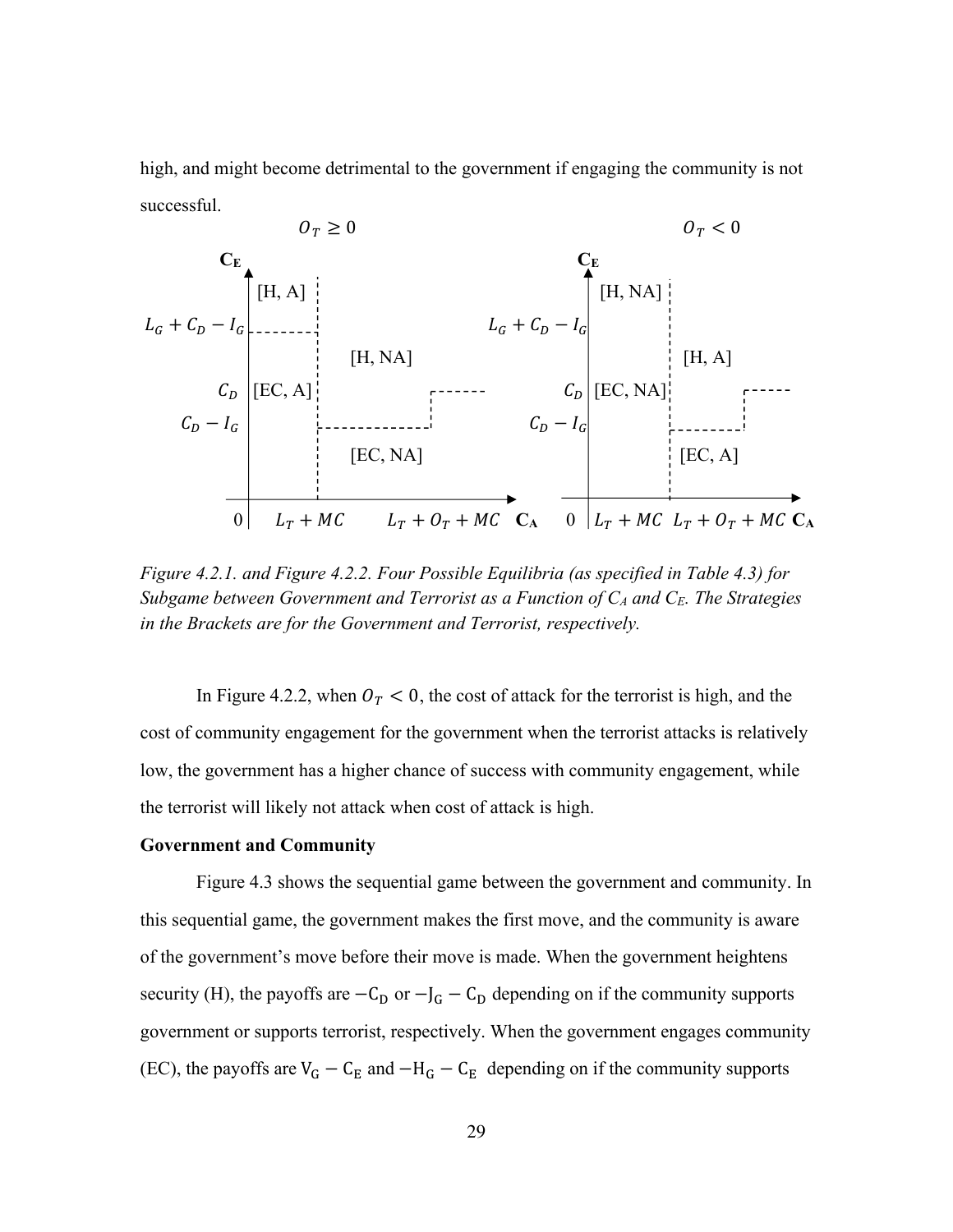government or supports terrorist, respectively. On the other hand, the community payoffs are  $S_G$  or  $S_T$  depending on if they support government or support terrorist, respectively, when the government heightens security. Likewise, the terrorist payoffs are  $S_E$  or  $S_W$ depending on if they support government or support terrorist, respectively, when the government engages community.



*Figure 4.3. Game tree of the Sequential Subgame between the Government (G) and the Community (C).*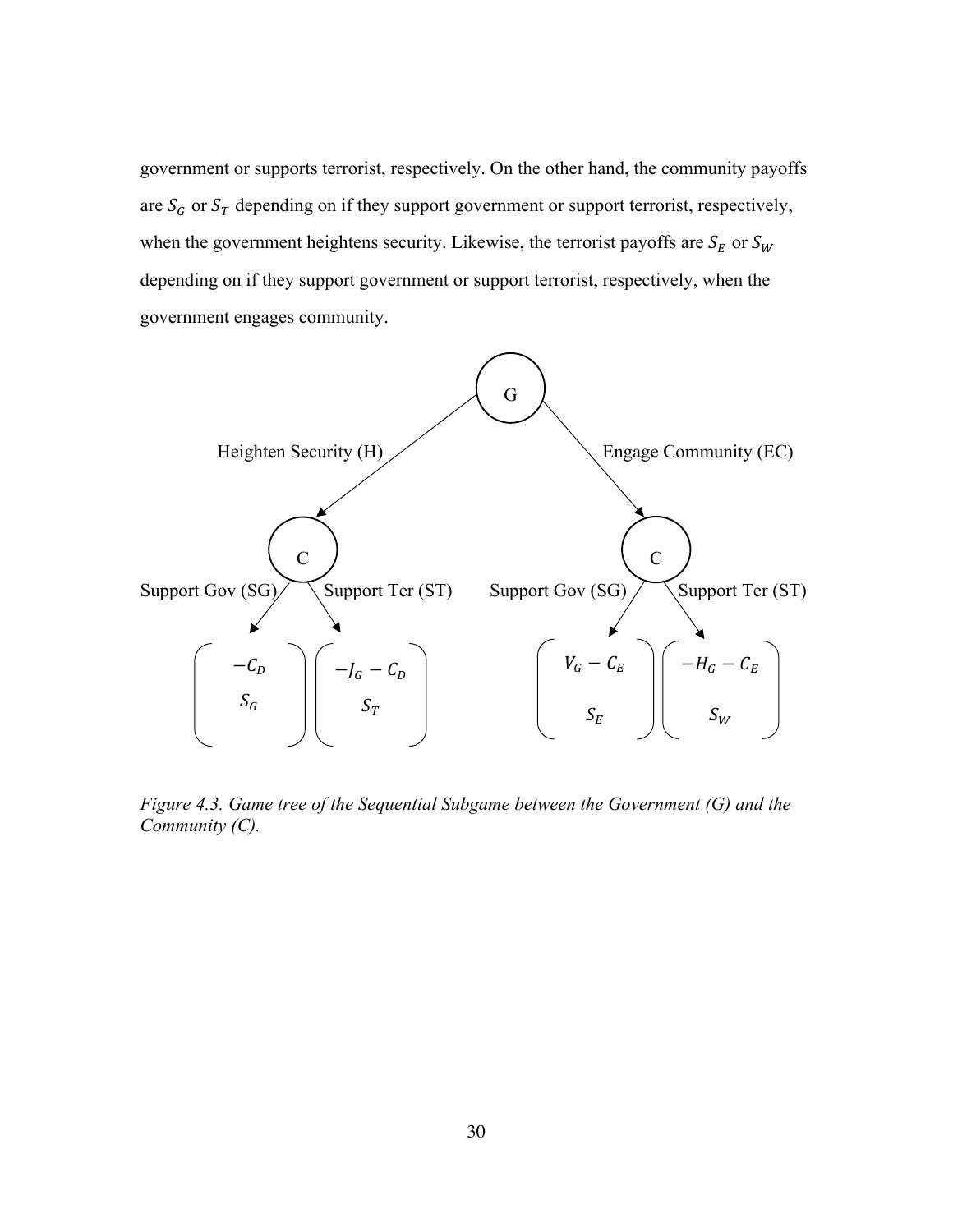| Cases        | Strategies   Payoffs    |                             | <b>Conditions</b>                                                                                                                                                                                                  |
|--------------|-------------------------|-----------------------------|--------------------------------------------------------------------------------------------------------------------------------------------------------------------------------------------------------------------|
| $\mathbf{1}$ | $[H, SG]$ $[-C_D, S_G]$ |                             | $\{S_G \geq S_T, S_E \geq S_W, C_D \leq -V_G + C_E\}$ or<br>$\{S_G \geq S_T, S_F < S_W, C_D \leq H_G + C_F\}$                                                                                                      |
| 2            | [H, ST]                 | $\big _{[-J_G - C_D, S_T]}$ | $\{S_G < S_T, S_E \geq S_W, C_D \leq H_G + C_E - I_G\}$ or<br>$\{S_G < S_T, S_E < S_W, C_D \leq -V_G + C_E - I_G\}$                                                                                                |
| 3            |                         | [EC, SG] $ V_G - C_E, S_E $ | $\{S_G \geq S_T, S_E \geq S_W, C_D > -V_G + C_E\}$ , or<br>$\{S_G < S_T, S_E \geq S_W, C_E < V_G + C_D + I_G\}$                                                                                                    |
| 4            |                         |                             | [EC, ST] $\left[ \begin{array}{cc} -H_G - C_E, S_W \end{array} \right]$ $\left[ \begin{array}{cc} S_G < S_T, S_E < S_W, C_D > H_G + C_E - J_G \end{array} \right]$ or<br>${S_G > S_T, S_E < S_W, C_D > H_G + C_E}$ |

*Table 4.4 Possible Equilibria for Sequential Subgame between Government and Community*

## **Sequential Game Solution**

From solving the sequential subgame between the government and community, all four cases present feasible equilibria provided the conditions are met. They are:

- 1. When the impact to community of supporting government when government heightens security is higher than that of supporting the terrorist ( $S_G \geq S_T$ ), the impact to community for supporting the government when government engages the community is higher than that of supporting the terrorist ( $S_E \ge S_W$ ), and when the cost of defense is low, and the cost of engaging the community to the government is high  $(C_D \leq min\{-V_G + C_E, H_G + C_E\})$ , the government heightens security and community supports the government.
- 2. When the impact to community for supporting government when government heightens security is low  $(S_G < S_T)$ , the impact to community for supporting the terrorist when government heightens security is high ( $S_E \ge S_W$ ), and when the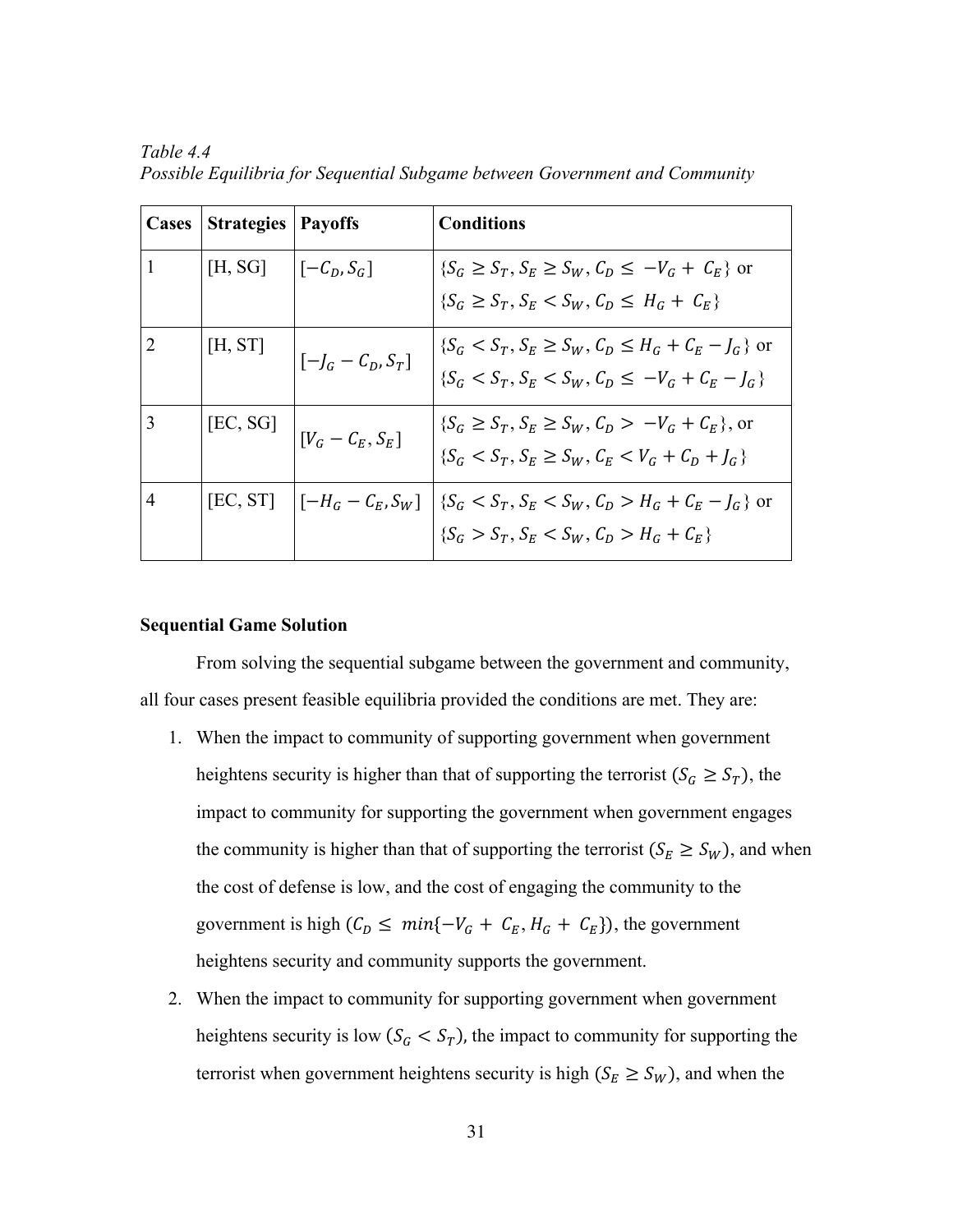cost of defense is low, and the cost of engaging the community to the government is high  $(C_D \leq min\{-H_G + C_E - J_G, -V_G + C_E - J_G\})$ , the government will heighten security and community will support the terrorist.

- 3. When the impact to community for supporting government when government heightens security is high ( $S_G \geq S_T$ ), the impact to community for supporting the terrorist when government heightens security is high  $(S_E \ge S_W)$ , and when the cost of defense is high, and the cost of engaging the community to the government is low  $(C_D \geq -V_G + C_E)$ , the government will engage the community, and the community will support the government.
- 4. When the impact to community for supporting government when government heightens security is low  $(S_G < S_T)$ , the impact to community for supporting the terrorist when government heightens security is low  $(S_E < S_W)$ , and when the cost of defense is high, and the cost of engaging the community to the government is low  $(C_D \ge max\{-H_G + C_E - J_G, -H_G + C_D\})$ , the government will engage the community and the community will support the terrorist.

Considering that this subgame is a sequential game where the community is aware of the government's moves before their move is selected, the most desirable outcomes for the government will be the strategy where the community supports the government regardless of the government's move. Hence, the most desirable equilibrium for the government will be where the community supports the government [H, SG] and [EC, SG]. Additionally, [H, SG] and [EC, SG] will be desirable equilibria provided the conditions in Table 5 for these cases are met.

For the community, the most desirable equilibrium will be the one where the least damage to the community is achieved. Hence, the equilibrium for the community will be [H, SG], [H, ST], [EC, SG], and [EG, ST] where the community supports either the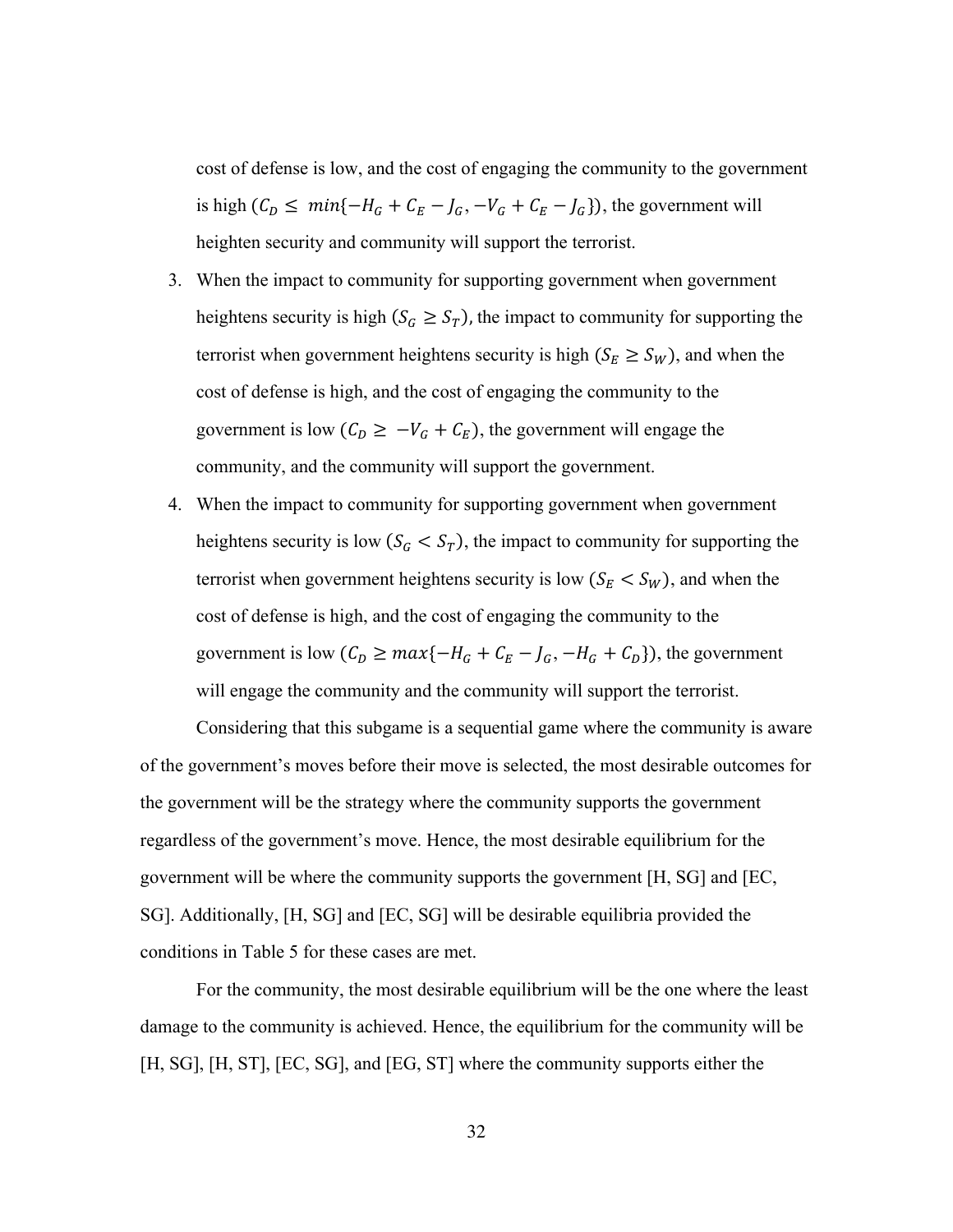terrorist or the government depending on how the decision of either player affects the community provided the conditions in *Table5* for these cases are met.

Then, we consider a simultaneous game as shown in Table 4.5 where neither player knows the moves of the other player, both players' moves are made simultaneously solely based on the best outcome for the individual player regardless of the other player's move. We use best response analysis to find the equilibrium. First, we evaluate the player's payoffs from the government's perspective. Then, we evaluate the payoffs from the community's perspective.

*Table 4.5 Payoffs of the Simultaneous Subgame between the Government (G) and the Community (C)*

|                                          | Support Government (SG) | Support Terrorist (ST)                     |  |
|------------------------------------------|-------------------------|--------------------------------------------|--|
| Heighten Security (H) $[-C_D, S_G]$      |                         | $\left[\left[-\right]_G - C_D, S_T\right]$ |  |
| Engage Community (EC) $[V_G - C_E, S_E]$ |                         | $\left[ [-H_G - C_E, S_W] \right]$         |  |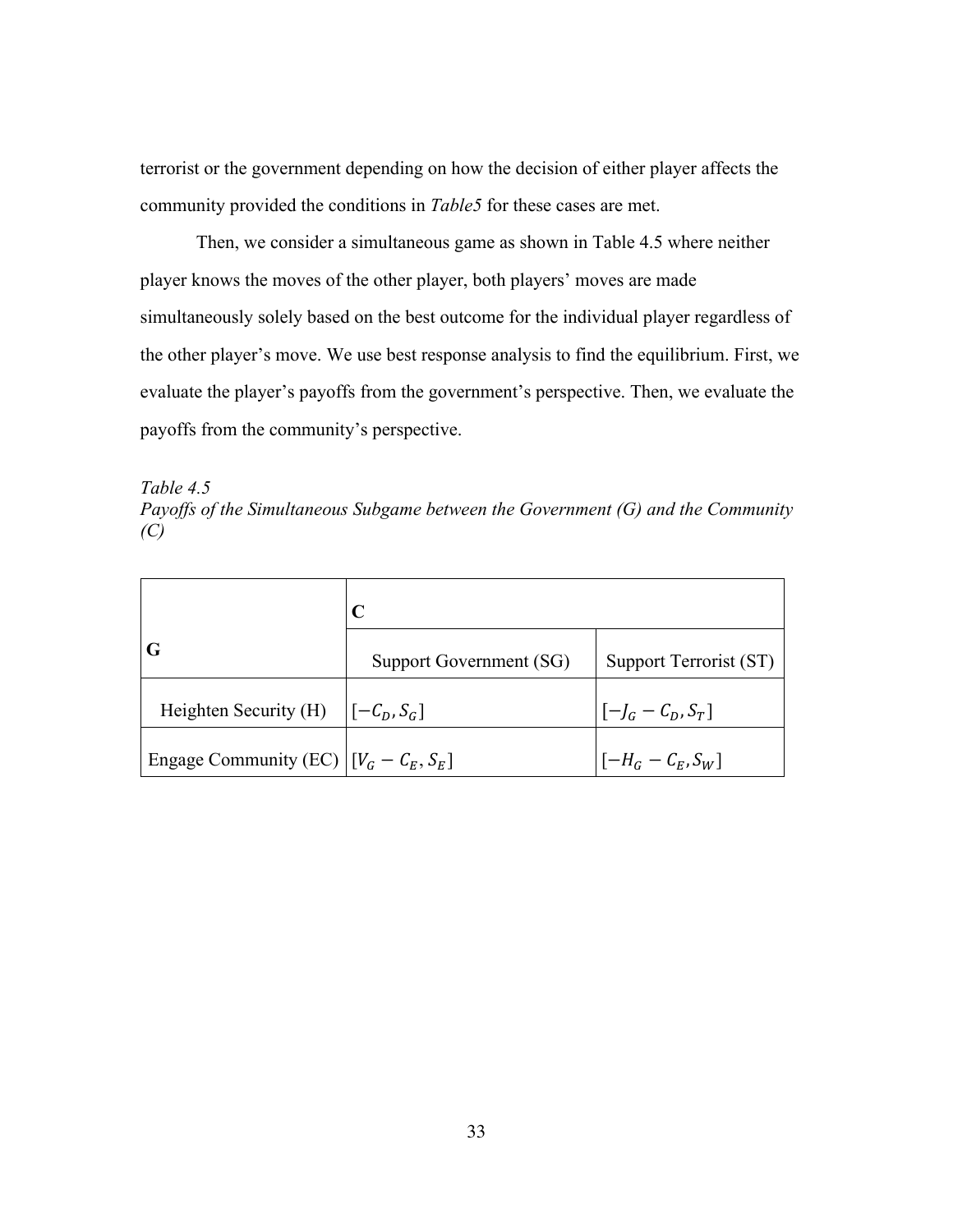| Cases          | <b>Strategies   Payoffs</b> |                                                                                                                                                                                                                                                                                                                                                                                                                           | <b>Conditions</b>                                                                       |
|----------------|-----------------------------|---------------------------------------------------------------------------------------------------------------------------------------------------------------------------------------------------------------------------------------------------------------------------------------------------------------------------------------------------------------------------------------------------------------------------|-----------------------------------------------------------------------------------------|
|                | [H, SG]                     | $\left  \left[ -\mathcal{C}_{D}, \mathcal{S}_{G} \right] \right $                                                                                                                                                                                                                                                                                                                                                         | $\{C_D \leq -V_G + C_E, S_G \geq S_T, S_E \geq S_W\}$                                   |
|                | [H, ST]                     | $\big _{[-]_G - C_D, S_T]}$                                                                                                                                                                                                                                                                                                                                                                                               | $\{C_D \leq H_G + C_E - J_G, S_G < S_T, S_E < S_W\}$                                    |
|                |                             | $\begin{array}{c c} \text{[EC, SG]} & & \text{[} & & \text{[} & & \text{[} & & \text{[} & & \text{[} & \text{[} & \text{[} & \text{[} & \text{[} & \text{[} & \text{[} & \text{[} & \text{[} & \text{[} & \text{[} & \text{[} & \text{[} & \text{[} & \text{[} & \text{[} & \text{[} & \text{[} & \text{[} & \text{[} & \text{[} & \text{[} & \text{[} & \text{[} & \text{[} & \text{[} & \text{[} & \text{[} & \text{[}$ | $\left  \{ \mathcal{C}_D > -V_G + \mathcal{C}_E, S_G \geq S_T, S_E \geq S_W \} \right $ |
| $\overline{4}$ |                             | $\begin{bmatrix} [EC,ST] \\  I - H_G - C_E, S_W] \end{bmatrix}$                                                                                                                                                                                                                                                                                                                                                           | $  \{C_D > H_G + C_E - J_G, S_G < S_T, S_E < S_W \}$                                    |

*Table 4.6 Possible Equilibria for Simultaneous Subgame between Government and Community*

### **Simultaneous Game Solution**

In the simultaneous game, from solving the subgame between the government and community, all four cases present feasible equilibrium provided the conditions are met (as shown Table 4.6 and 4.5).

- 1. When the impact to community for supporting government when government heightens security is high ( $S_G \geq S_T$ ), the impact to community for supporting the government when government engages the community is high  $(S_E \geq S_W)$ , and when the cost of defense is low, the cost of engaging the community to the government is high  $(C_D < -V_G + C_E)$ , the government will heighten security and community will support the government.
- 2. When the impact to community for supporting government when government heightens security is low  $(S_G < S_T)$ , the impact to community for supporting the terrorist when government engages the community is high  $(S_E < S_W)$ , the cost of defense is low, and the cost of engaging the community to the government are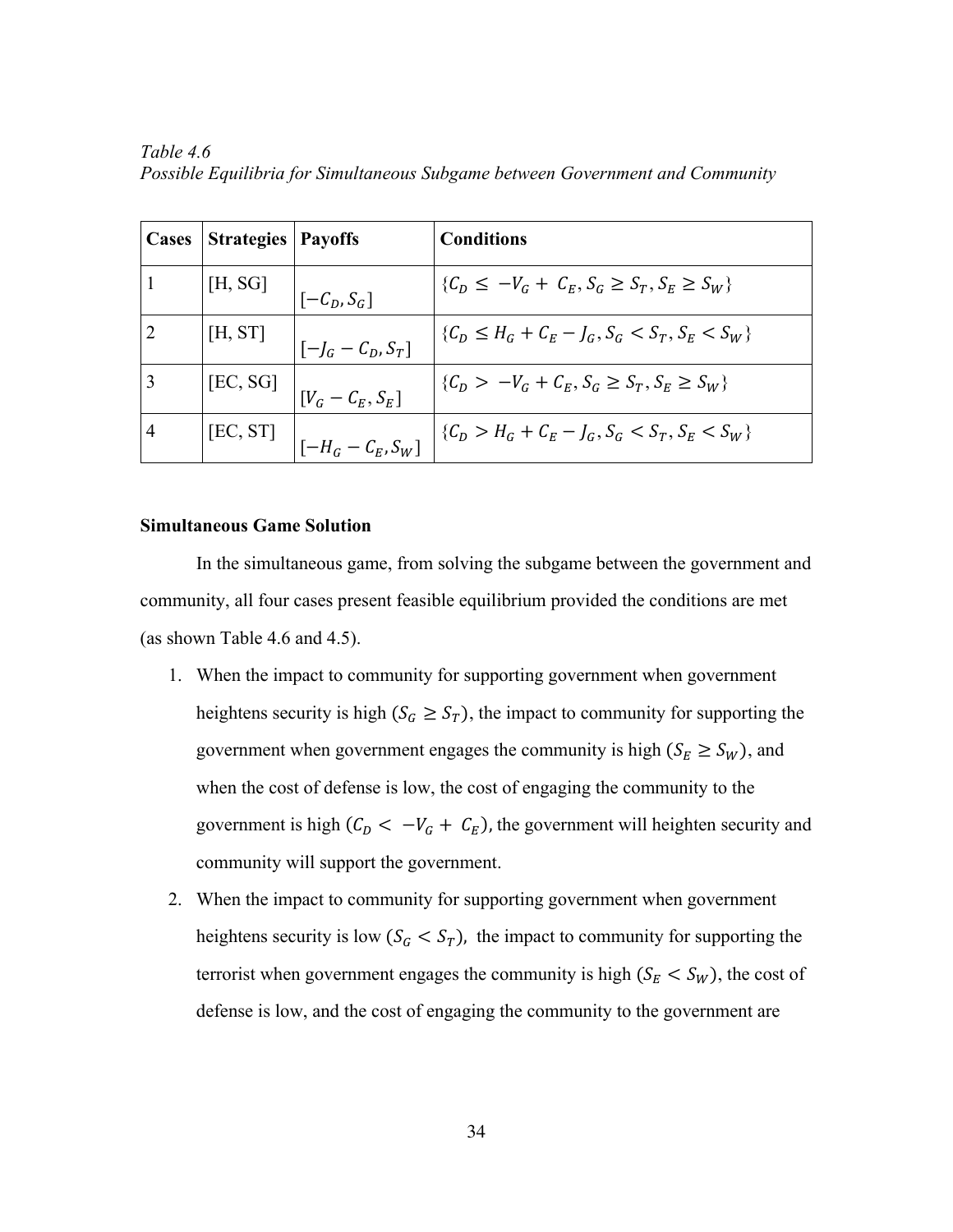high ( $C_D < H_G + C_E - J_G$ , the government will heighten security and community will support the terrorist.

- 3. When the impact to community for supporting government when government heightens security is high ( $S_G \geq S_T$ ), the impact to community for supporting the terrorist when government engages the community is low  $(S_E \geq S_W)$ , the cost of defense is high, and the cost of engaging the community to the government are low  $(C_D \geq -V_G + C_E)$ , the government will engage the community, and the community will support the government.
- 4. When the impact to community for supporting government when government heightens security is low  $(S_G < S_T)$ , the impact to community for supporting the terrorist when government engages the community is high  $(S_E < S_W)$ , the cost of defense is low, and the cost of engaging the community to the government are low  $(C_D \geq -H_G + C_E - J_G)$ , the government will engage the community and the community will support the terrorist.

Considering that this subgame is a simultaneous game where the community is not aware of the government's moves before their move is selected, and both players select their moves at the same time. Similar to the sequential game, the most desirable outcomes for the government will be [H, SG], and [EC, SG] where the government takes an action to either heighten security or engage community provided the conditions in Table 4.6 for these cases are met. [EC, ST] is not a desirable equilibrium for the government since when the government engages the community, the community prefers to support the terrorist to receive a higher payoff than otherwise which is not desirable to the government under the given conditions. [H, ST] is not a desirable equilibrium for the government since when the government heightens security, the community prefer to support the terrorist to receive a higher payoff than otherwise under the given conditions.

35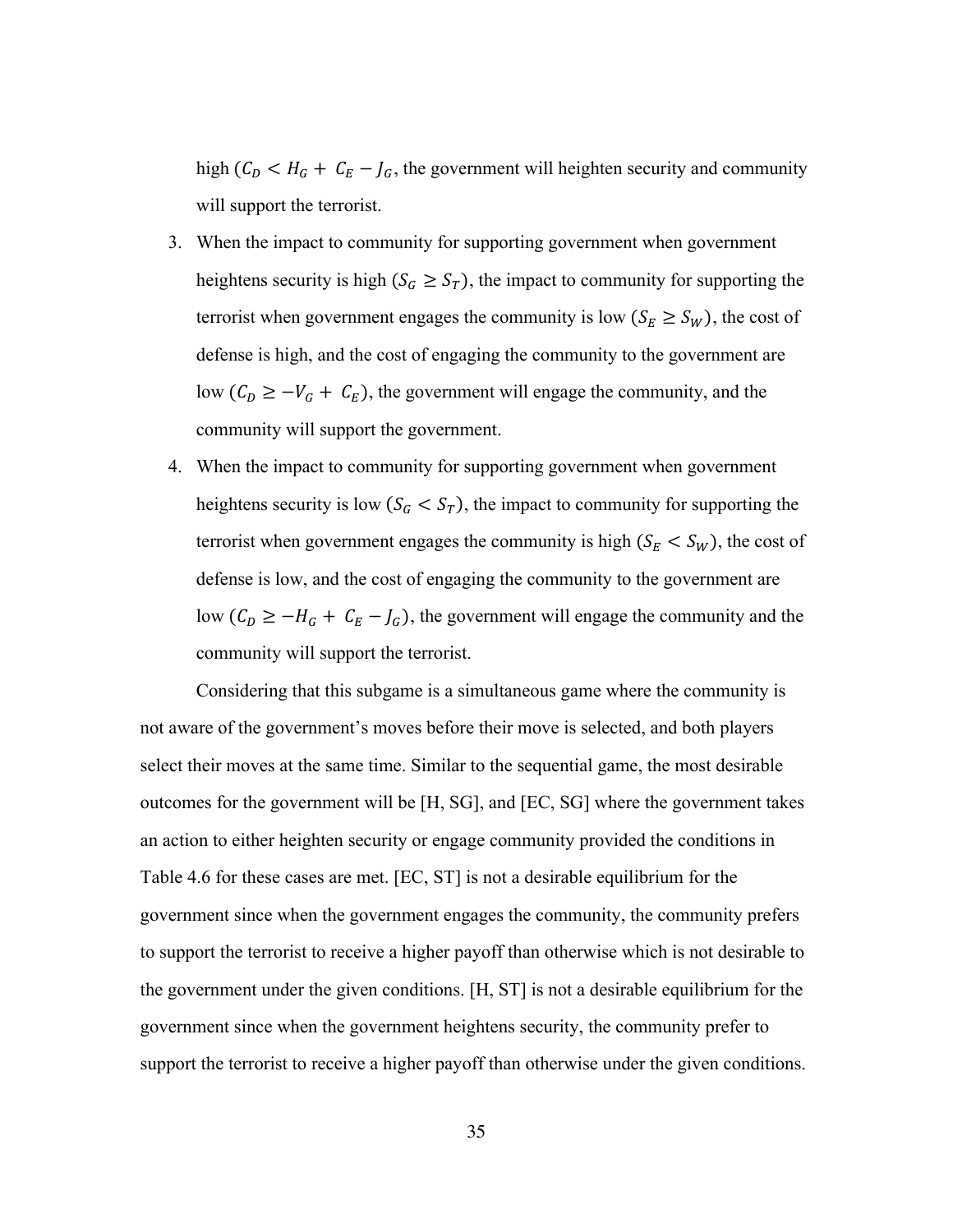For the community, the most desirable equilibrium will be the one where the least damage to the community is achieved. Hence, the desirable equilibrium for the community will be [H, SG], [EC, SG], and [EG, ST] where the community supports either the terrorist or the provided the conditions in Table 7 for these cases are met. [EC, ST] is not a desirable equilibrium for the government since when the government engages the community, the community prefer to support the terrorist to receive a higher payoff than otherwise which is not desirable to the government under the given conditions. [H, ST] is not a desirable equilibrium for the community since if the government chooses to heighten security, the community will be at a loss if they support the terrorist especially if the terrorist does not attack. Hence, the community will prefer to support the government to receive a higher payoff than otherwise under the given conditions.

# **Comparing the Possible Equilibria for the Sequential and Simultaneous Subgame between the Government and Terrorist**

While comparing the payoffs for the sequential and simultaneous subgames between the government and community, we notice that the conditions for possible equilibrium for all cases exists under one set of conditions in the simultaneous game. However, there are two sets of conditions to achieve the given payoffs for all cases in the sequential game. This indicates that the both players, are more likely to reach their desired outcome in the sequential game than in the simultaneous game. Therefore, we recommend that the government announce their strategy to the community rather than keep their strategy unknown to the community to better reach their desired outcome vice versa.

36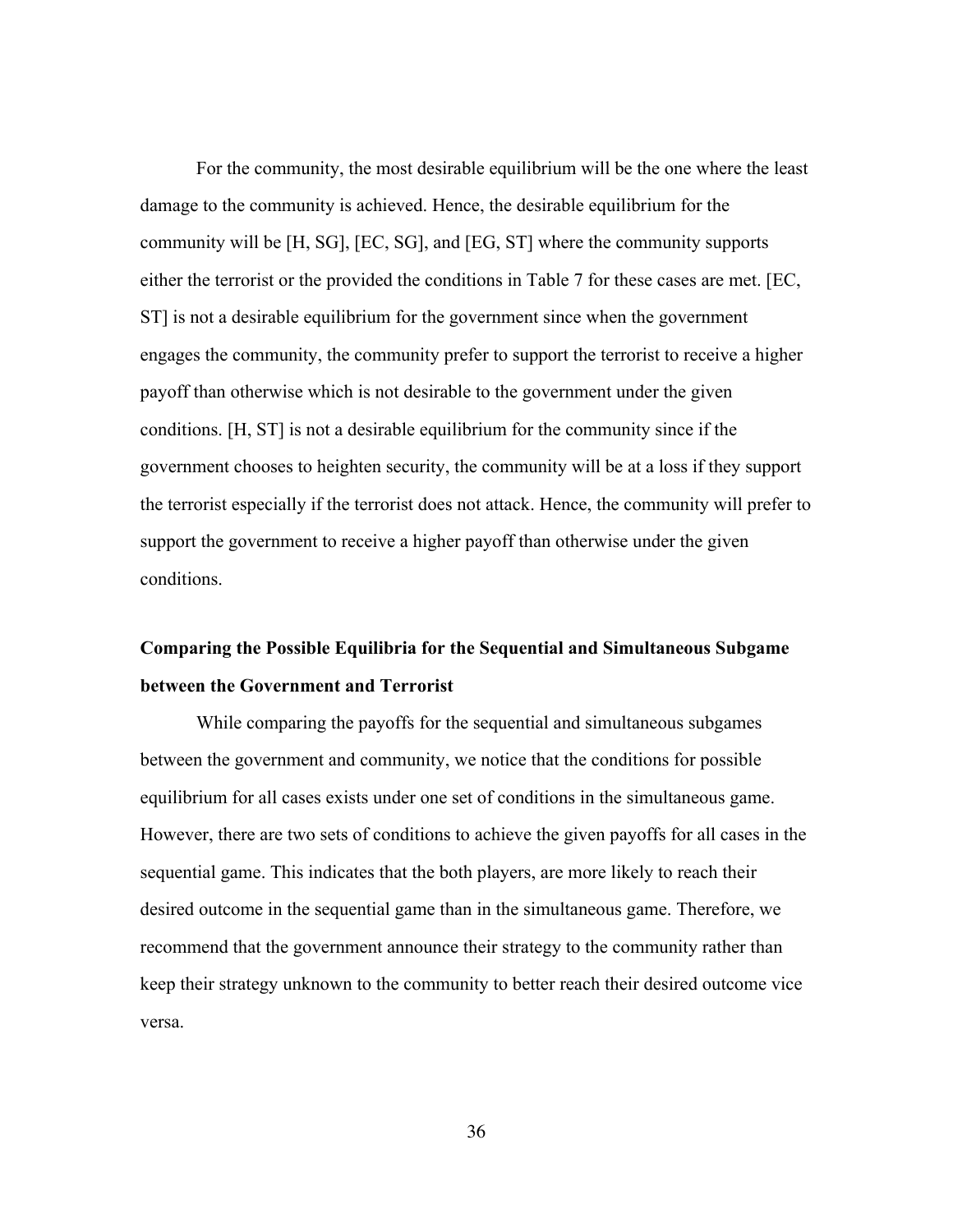

*Figure 4.4. Four Possible Equilibria (as specified in Table 4.6) for subgame between Government and Terrorist as a Function of*  $C_D$  *and*  $S_G$ 

## **Community and Terrorist**

In this sequential game, the community makes the first move, and the terrorist is aware of the government's move before their move is made. When the community supports government (SG), the payoffs are  $-I_c$  or  $X_c$  depending on if the terrorist attacks or not, respectively. When the community supports terrorist (ST), the payoffs are  $T_c$  and  $-P_c$  depending on if the terrorist attacks or not, respectively. On the other hand, the terrorist payoffs are  $K_T - C_A$  or 0 depending on if they attack or not, respectively, when the community supports the government. Likewise, the terrorist payoffs are  $B_T - C_A$  or 0 depending on if they attack or not respectively, when the community supports the terrorist.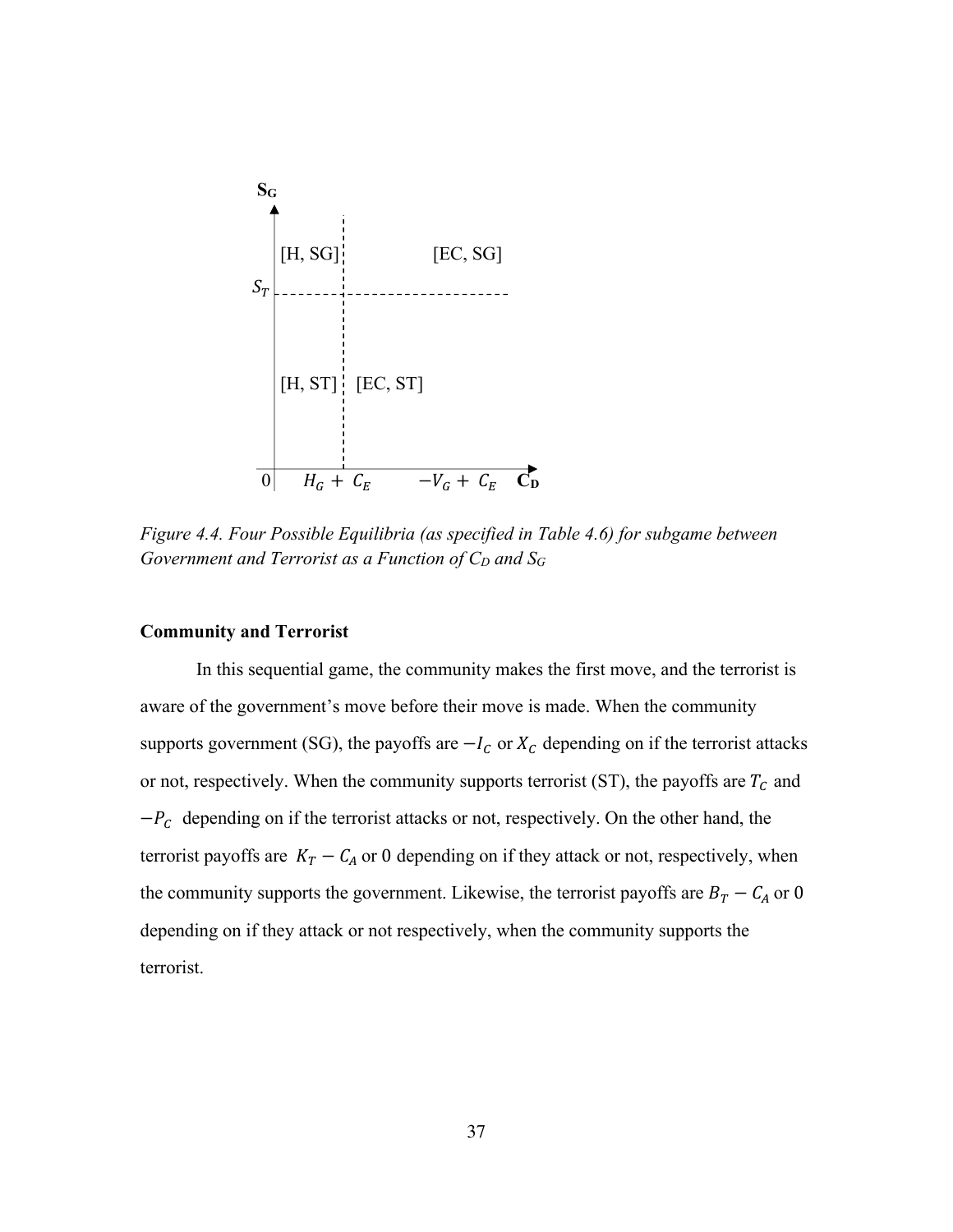

*Figure 4.5. Game Tree of the Sequential Subgame between the Community (C) and the Terrorist (T).*

*Table 4.7 Possible Equilibria for Subgame between Community and Terrorist* 

| Cases | <b>Strategies</b>   Payoffs |                                                                 | <b>Conditions</b>                                                                                                      |
|-------|-----------------------------|-----------------------------------------------------------------|------------------------------------------------------------------------------------------------------------------------|
|       |                             |                                                                 | [SG, A] $\Big  [-I_C, K_T - C_A] \Big  \{C_A < min\{K_T, B_T\}, I_C < -T_C\}$ or $\{B_T \le$<br>$C_A < K_T, I_C < P_C$ |
|       | [SG, NA] $\Big  [X_C, 0]$   |                                                                 | $\{K_T \leq C_A < B_T, X_C > T_C\}$ or $\{C_A \geq C_A\}$<br>$max\{K_T, B_T\}, X_C > -P_C\}$                           |
| 3     |                             | [ST, A] $\left[\begin{matrix}T_c, B_T - C_A\end{matrix}\right]$ | $\{\{C_A < max\{K_T, B_T\}, I_C > -T_C\} \text{ or } \{K_T \leq$<br>$C_A < B_T, X_C < T_C$                             |
| 4     | [ST, NA] $\Big  [-P_C, 0]$  |                                                                 | $\{K_T > C_A \geq B_T, I_C > P_C\}$ or $\{C_A \geq$<br>$max\{K_T, B_T\}, X_C < -P_C\}$                                 |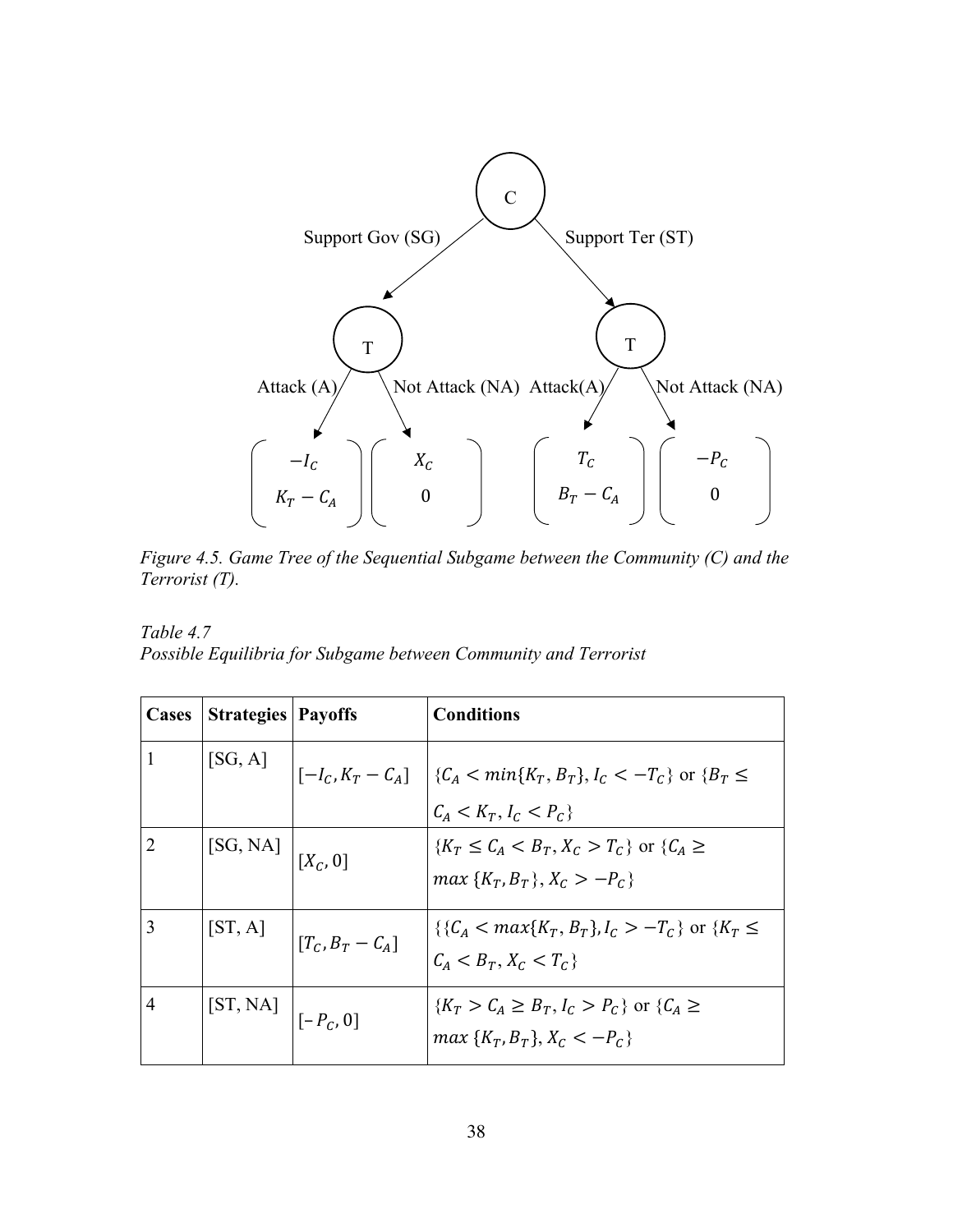## **Sequential Game Solution**

In the sequential game, from solving the subgame between the community and terrorist, all four cases present feasible equilibria provided the conditions are met. (as shown in Table 4.7 and Figure 4.5) They are:

- 1. When the cost of attack is low  $(C_A < K_T)$ , and the impact to the community for supporting the government when terrorist attacks is low ( $I_c < -T_c$ ), community will support government and terrorist will attack.
- 2. When the cost of attack is medium ( $K_T \leq C_A < B_T$ ) and the impact to the community for supporting the terrorist when terrorist attacks is low ( $X_c \geq T_c$ ), or when the cost of attack is high  $(C_A \geq max\{K_T, B_T\})$ , and the benefit to the community for supporting the government when terrorist does not attack is high  $(X_c \geq -P_c)$ , community will support government and terrorist will not attack.
- 3. When the cost of attack is low  $(C_A < K_T)$ , and the impact to the community for supporting the government when terrorist attacks is high ( $I_c \geq -T_c$ ), community will support terrorist and terrorist will attack.
- 4. When the cost of attack is medium  $(K_T > C_A \geq B_T)$  and the impact to the community for supporting the government when terrorist attacks is high ( $I_c \ge$  $P_c$ ), or when the cost of attack is high ( $C_A > max\ {K_T, B_T}$ ), and the benefit to the community for supporting the terrorist when terrorist does not attack is low  $(X_c >$  $-P_c$ ), community will support terrorist and terrorist will not attack.

Considering that this subgame is a sequential game where the terrorist is aware of the community's moves before their move is selected, the most desirable outcomes for the community will be the one that minimizes the impact of the damage to the community by the terrorist. Hence, the most desirable equilibrium for the community will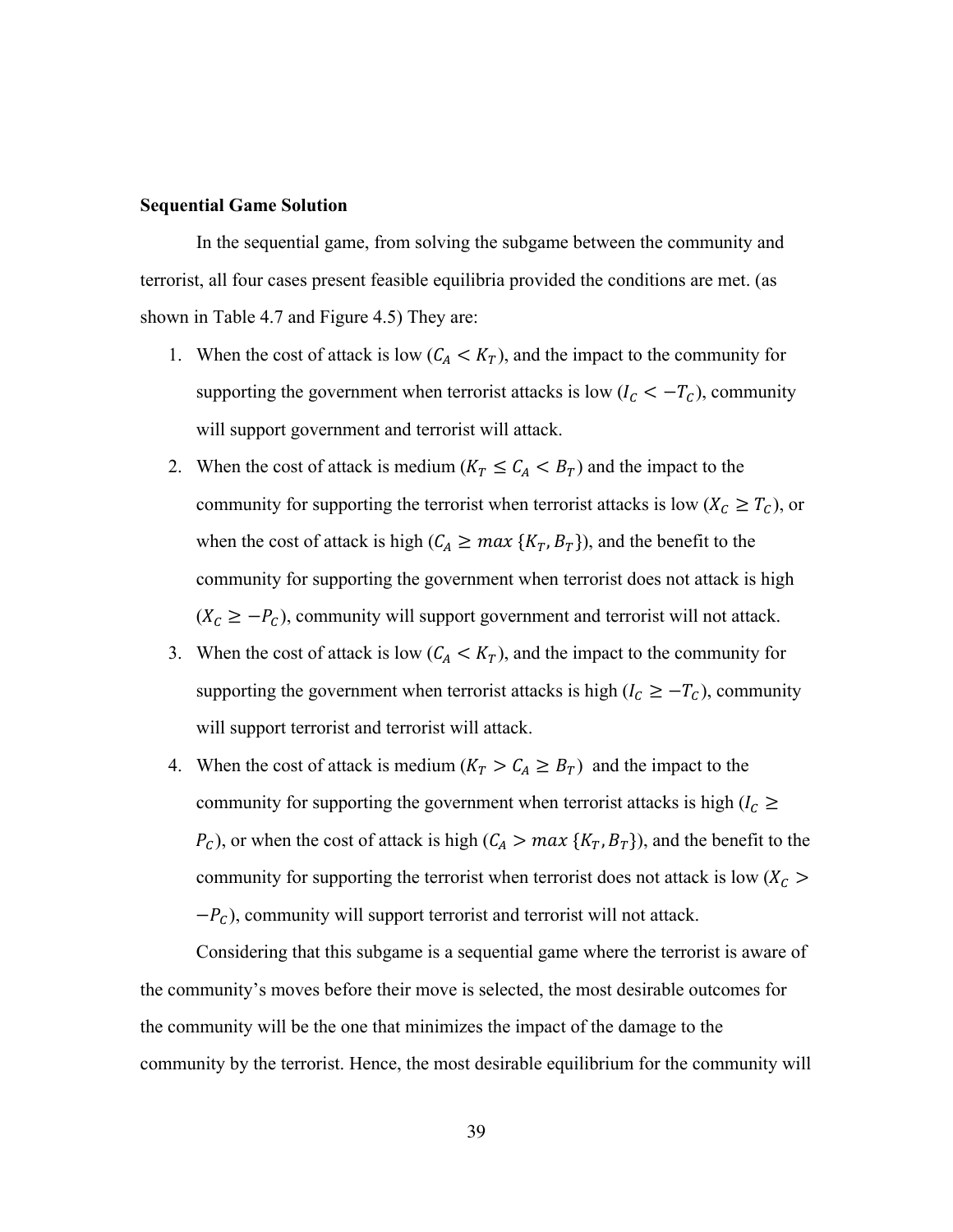be [SG, NA] and [ST, NA] where the community supports either the government or terrorist provided the terrorist does not attack provided the conditions in Table 4.7 for these cases are met. [SG, A] will not be a desirable equilibrium for the community since when the community supports government, the terrorist will prefer to attack to obtain a higher payoff than otherwise which is not desirable to the community under the given conditions. [ST, A] will not be a desirable equilibrium for the community since when the community supports terrorist, the terrorist will prefer to attack to obtain a higher payoff than otherwise which is not desirable to the community under the given conditions.

For the terrorist, the most desirable equilibrium will be the one where the most damage to the community is achieved. Hence, the equilibrium for the terrorist will be [SG, A] and [ST, A] where the terrorist attacks provided the conditions in Table 4.7 for these cases are met. [SG, NA] will not be a desirable equilibrium for the terrorist since when the community supports government, the terrorist will prefer not to attack to obtain a higher payoff than otherwise which is not desirable to the terrorist under the given conditions. [ST, NA] will not be a desirable equilibrium for the terrorist since when the community supports terrorist, the terrorist will prefer not to attack to obtain a higher payoff than otherwise which is not desirable to the terrorist under the given conditions.

Next, we consider a simultaneous game, using the best response analysis to find the equilibrium. First, we evaluate the player's payoffs from the community's perspective then, we evaluate the payoffs from the terrorist's perspective.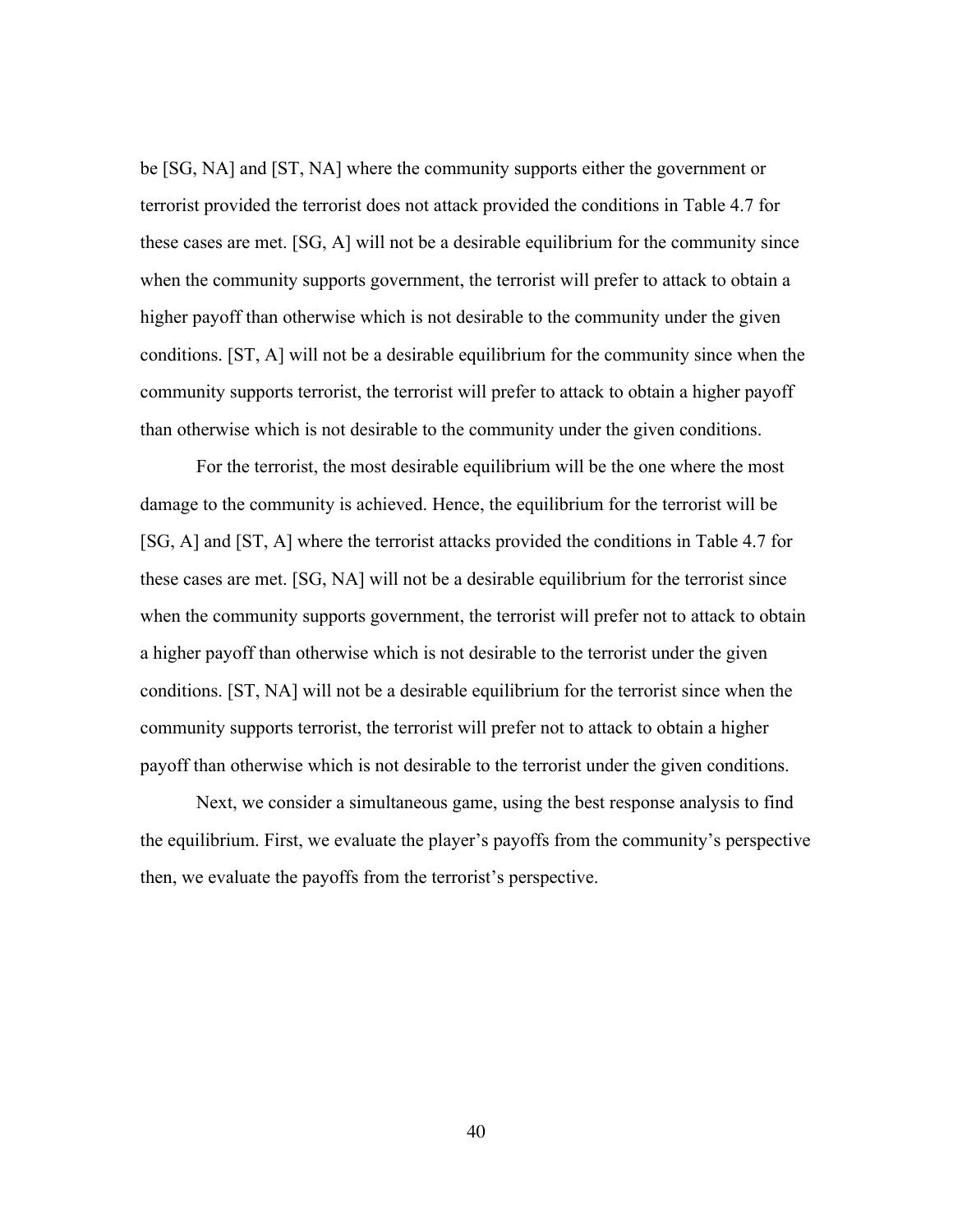*Table 4.8 Payoffs of the Simultaneous Subgame between the Community and the Terrorist* 

|                         | T                   |                 |  |
|-------------------------|---------------------|-----------------|--|
|                         | Attack $(A)$        | Not Attack (NA) |  |
| Support Government (SG) | $[-I_C, K_T - C_A]$ | $[X_C, 0]$      |  |
| Support Terrorist (ST)  | $[T_c, B_T - C_A]$  | $[-P_C, 0]$     |  |

The community chooses to support government if  $-I_c \geq T_c$  and the terrorist chooses to attack if  $K_T - C_A \geq 0$ 

The community chooses to support government if  $X_c > -P_c$  and the terrorist chooses not to attack if  $K_T - C_A < 0$ 

The community chooses to support terrorist if  $-I_c < T_c$  and the terrorist chooses to attack if  $B_T - C_A > 0$ 

The community chooses to support terrorist if  $X_c < -P_c$  and the terrorist chooses not to attack if  $B_T - C_A < 0$ 

*Table 4.9 Possible Equilibria for Simultaneous Subgame between Community and Terrorist* 

| Cases | <b>Strategies</b>                                                      | <b>Payoffs</b>                                                                                   | <b>Conditions</b>                                                   |
|-------|------------------------------------------------------------------------|--------------------------------------------------------------------------------------------------|---------------------------------------------------------------------|
|       |                                                                        |                                                                                                  | [SG, A] $\Big _{[-I_C, K_T - C_A]} \Big  \{C_A < K_T, I_C < -T_C\}$ |
|       | $\begin{bmatrix} [\text{SG},\text{NA}] \\ [X_c,0] \end{bmatrix}$       |                                                                                                  | $\{C_A \geq K_T, X_C \geq -P_C\}$                                   |
|       |                                                                        | $\begin{bmatrix} \text{ST}, \text{A} \end{bmatrix} \begin{bmatrix} T_c, B_T - C_A \end{bmatrix}$ | $\{C_A < B_T, I_C \geq -T_C\}$                                      |
| 4     | $\begin{bmatrix}$ [ST, NA] $\begin{bmatrix}   & -P_c, 0 \end{bmatrix}$ |                                                                                                  | $\{C_A \geq B_T, X_C \leq -P_C\}$                                   |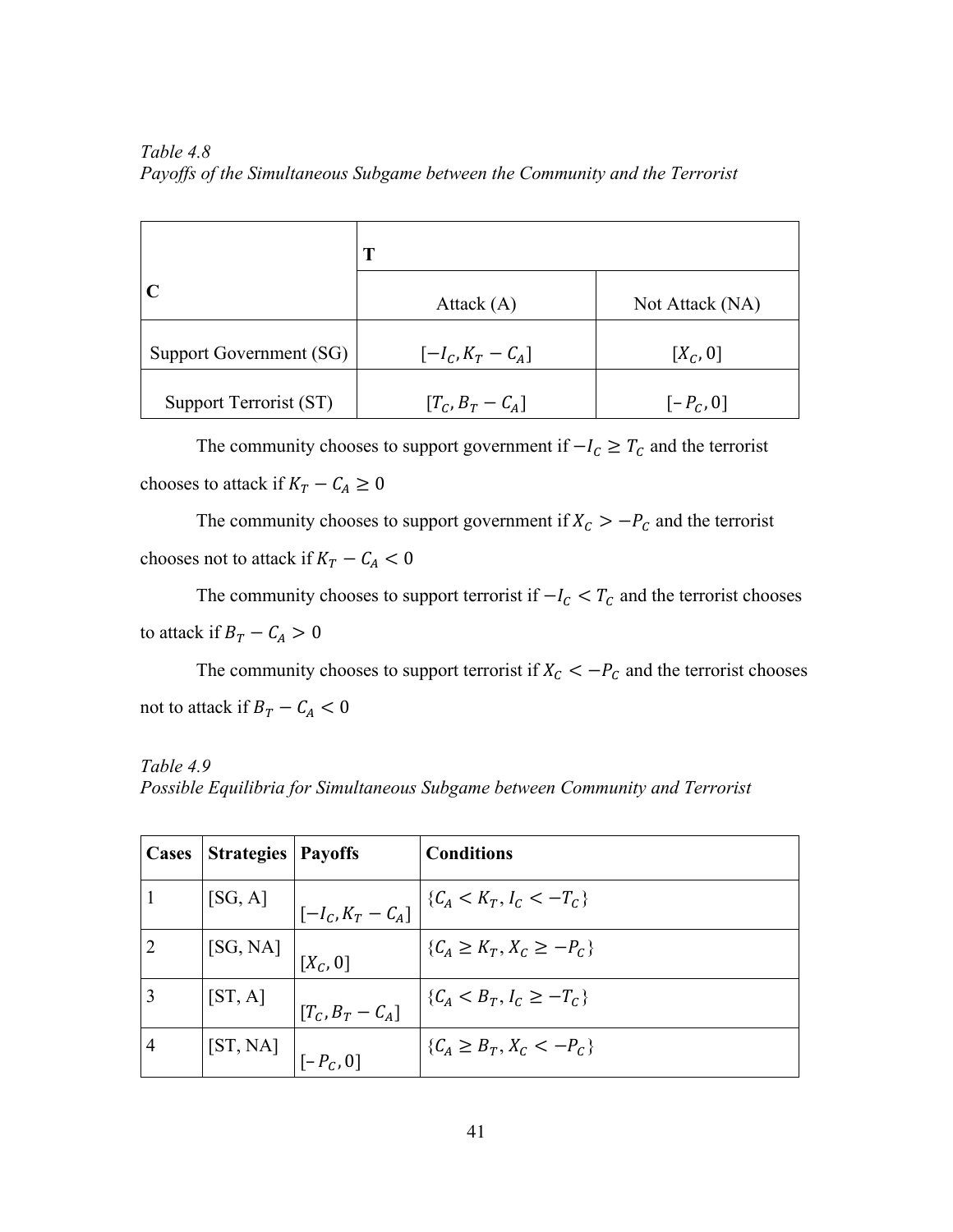#### **Simultaneous Game Solution**

In the simultaneous game, from solving the subgame between the community and terrorist above, all four cases present feasible equilibrium provided the conditions are met (as shown in Table 4.9 and Figure 4.8). They are:

- 1. When the cost of attack is low  $(C_A < K_T)$ , and the impact to the community for supporting the government when terrorist attacks is low ( $I_c > -T_c$ ), community will support government and terrorist will attack.
- 2. When the cost of attack is high  $(C_A \geq K_T)$  and the benefit to the community for supporting the terrorist when terrorist does not attack is high ( $X_c \ge -P_c$ ), community will support government and terrorist will not attack.
- 3. When the cost of attack is low  $(C_A < B_T)$ , and the impact to the community for supporting the government when terrorist attacks is high ( $I_c \geq -T_c$ ), community will support terrorist and terrorist will attack.
- 4. When the cost of attack is high  $(C_A \geq B_T)$ , and the benefit to the community for supporting the terrorist when terrorist does not attack is low  $(X_c < -P_c)$ , community will support terrorist and terrorist will not attack.

The most desirable equilibrium for the community will be [SG, NA] and [ST,

NA] where the terrorist does not attack provided the conditions in Table 4.9 for these cases are met. [SG, A] will not be a desirable equilibrium for the community since when the community supports government, the terrorist will prefer to attack to obtain a higher payoff than otherwise which is not desirable to the community under the given conditions. [ST, A] will not be a desirable equilibrium for the community since when the community supports terrorist, the terrorist will prefer to attack to obtain a higher payoff than otherwise which is not desirable to the community under the given conditions.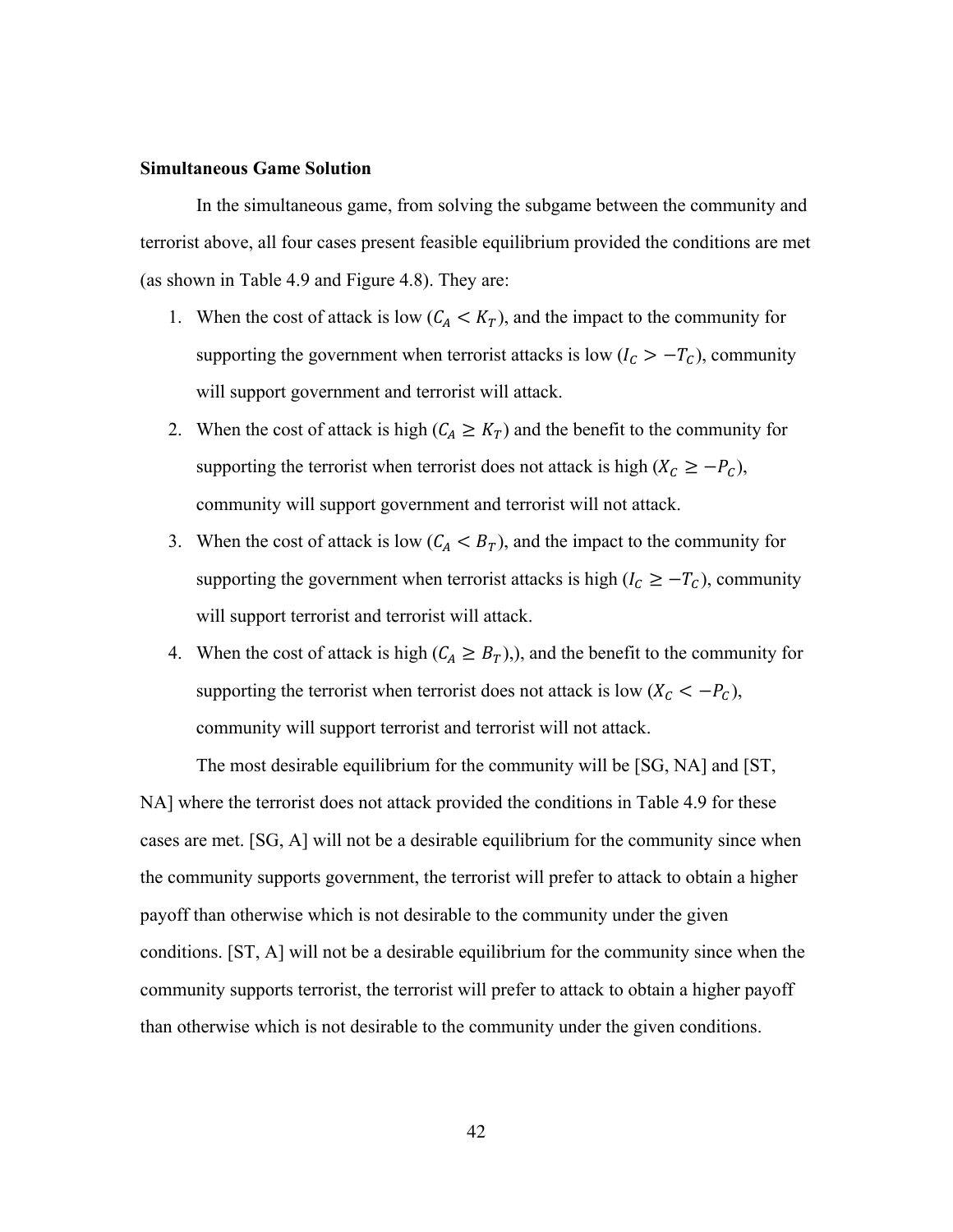For the terrorist, the most desirable equilibrium will be the one where the most damage to the community is achieved. Hence, the equilibrium for the terrorist will be [SG, A] and [ST, A] where the terrorist attacks provided the conditions in Table 4.9 for these cases are met. [SG, NA] will not be a desirable equilibrium for the terrorist since when the community supports government, the terrorist will prefer not to attack to obtain a higher payoff than otherwise which is not desirable to the terrorist under the given conditions. [ST, NA] will not be a desirable equilibrium for the terrorist since when the community supports terrorist, the terrorist will prefer not to attack to obtain a higher payoff than otherwise which is not desirable to the terrorist under the given conditions.

# **Comparing the Possible Equilibria for the Sequential and Simultaneous Subgame between the Community and Terrorist**

While comparing the payoffs for the sequential and simultaneous subgames between the community and terrorist, we notice that the conditions for possible equilibrium for all cases exists under one set of conditions in the simultaneous game. However, there are two sets of conditions to achieve the given payoffs for all cases in the sequential game. This indicates that the both players, are more likely to reach their desired outcome in the sequential game than in the simultaneous game. Therefore, we recommend that the community make their strategy publicly available rather than keep their strategy unknown to the terrorist to better reach their desired outcome vice versa.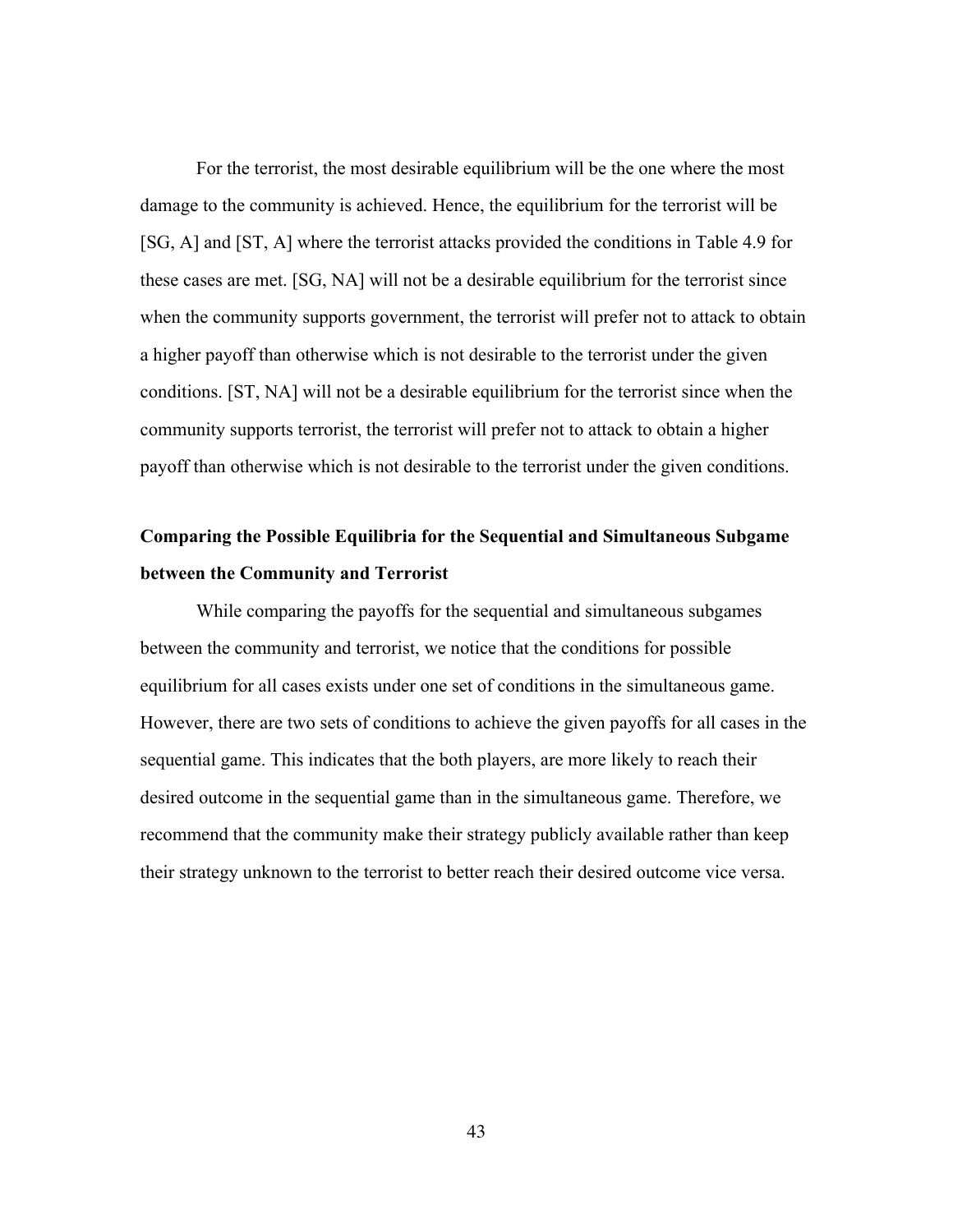

*Figure 4.6. Equations of Community and Terrorist Sequential Game as a Function of CA and TC*

## **Mixed Strategy Nash Equilibrium**

## **Government and Terrorist**

In the following section, we consider mixed strategies for the government and the terrorist.

### *Table 4.10*

*Payoff for the Simultaneous Subgame between the Government (G) and the Terrorist (T)*

|                       | T (Player 2)                   |                       |  |
|-----------------------|--------------------------------|-----------------------|--|
| G (Player 1)          | Attack $(A)$                   | Not Attack (NA)       |  |
| Heighten Security (H) | $[-L_G - C_D, L_T + MC - C_A]$ | $[-\mathcal{C}_D, 0]$ |  |
| Engage Community (EC) | $[-I_G - C_E, L_T + O_T + MC]$ | $[-\mathcal{C}_E, 0]$ |  |
|                       | $-C_A$ ]                       |                       |  |

An equilibrium support is a set of actions that occur with positive probabilities.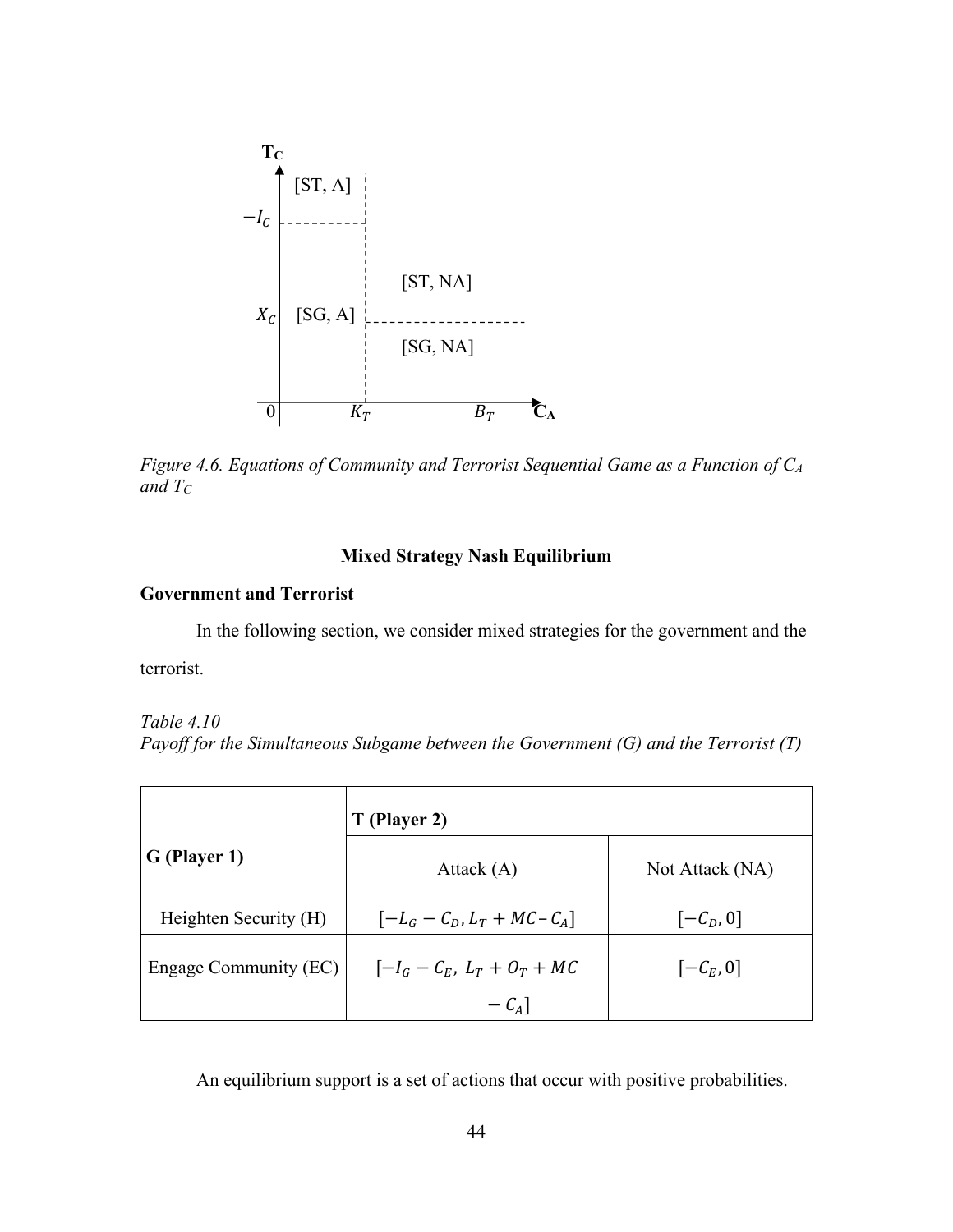Assume the support is all of the actions: [H, EC] and [A, NA]. Given that support, the mixed strategy equilibrium is calculated. First, we assume that the terrorist attacks (A), with the probability P and does not attack with the probability  $1 - P$ . The rationale behind this probability is that the terrorist has chosen these probabilities in a way where the government is indifferent between their own actions [H, EC] regardless of the terrorist's decision. Equation (5) shows that the government's utility of heightening security equals the government's utility of engaging the community when the terrorist plays their mixed strategy with probabilities  $(P, 1 - P)$ .

$$
U_{G}[H, (P, 1 - P)] = U_{G}[EC, (P, 1 - P)]
$$
\n(6)

$$
P(-L_G - C_D) + (1 - P)(-C_D) = P(-I_G - C_E) + (1 - P)(-C_E)
$$
\n
$$
P(-C_F) = P(-C_F) + (1 - P)(-C_E) \tag{7}
$$

$$
P = \frac{c_D - c_E}{l_G - l_G} \tag{8}
$$

This implies that the only way the government can be indifferent about either heightening security or engaging community when the terrorist decides to play their mixed strategy is if  $P = \frac{C_D - C_E}{I_G - I_G}$ .

Similarly, the government must randomize to make the terrorist indifferent regarding their moves. We assume that the government heightens security (H) with the probability Q and the government engages the community (EC) with probability  $1 - Q$ . Equation (9) shows that the terrorist's utility of attacking equals the terrorist's utility of not attacking when the government plays their mixed strategy with probabilities (Q, 1 – Q).

$$
U_T [(Q, 1 - Q), A] = U_T [(Q, 1 - Q), NA]
$$
\n(10)

$$
Q (L_T + MC - C_A) + (1 - Q) (L_T + O_T + MC - C_A) = Q (0) + (1 - Q) (0) (11)
$$
  
\n
$$
Q = \frac{L_T + O_T + MC - C_A}{O_T}
$$
 (12)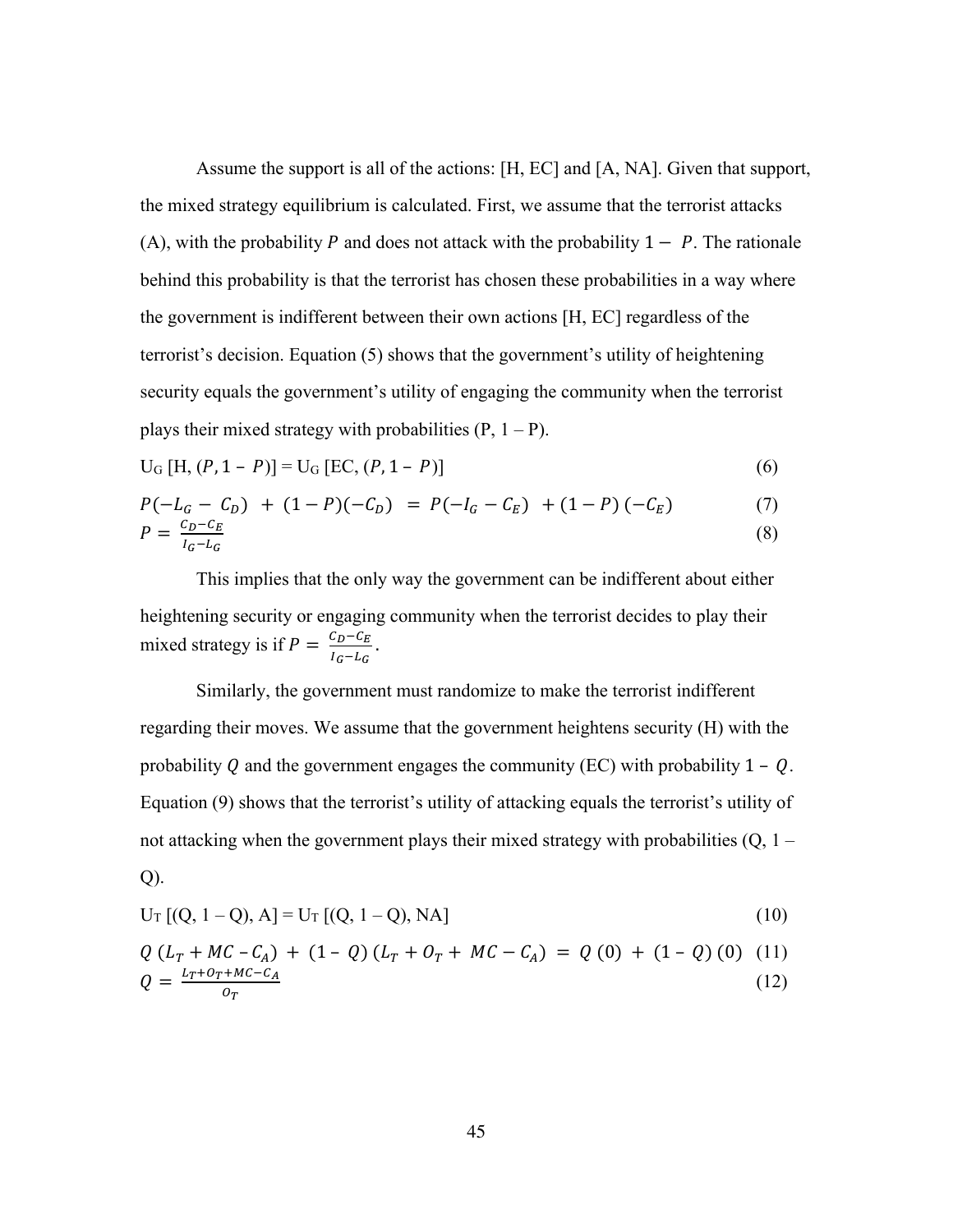This implies that the only way the terrorist can be indifferent between either attacking or not attacking when the government plays their mixed strategy is if  $Q =$  $L_T + O_T + MC - C_A$  $rac{\tau_{MC}-c_A}{o_T}$ .

So, the mixed strategies  $\frac{L_T + O_T + MC - C_A}{2}$  $rac{c_1 + MC - C_A}{C_T}, \frac{C_D - C_E}{C_G - C_G}$  $\frac{c_D - c_E}{a_G - a_G}$  is the equilibrium.

### **Solving the Subgame between Government and Terrorist**

For the terrorist, if P is greater than  $1 - P$ , the terrorist is more likely to attack. When  $C_D \ge C_E$ , from Equation (13), if the defense cost (C<sub>D</sub>) is high, then the probability of an attack by the terrorist is high since the government is less likely to invest in heightening security. On the other hand, when  $C_D < C_E$ , if the engagement cost (C<sub>E</sub>) is high, then the probability of an attack by the terrorist is low since the government will more likely choose to heighten security. If the impact to the government for engaging the community when the terrorist attacks  $(I_G)$  is positive, then the probability of an attack by the terrorist will be low since the community will become allies of the government rather than allies to the terrorist. Likewise, if the loss from the terrorist attack  $(L_G)$  is high, the probability of an attack by the terrorist will be high because the terrorist aim to maximize damage.

For the government, if Q is greater than  $1 - Q$ , the government is more likely to heighten security. From Equation (14) for Q to have a definite value,  $L_T + O_T + MC C_A$  and  $O_T$  should be greater or less than zero simultaneously. If  $L_T + O_T + MC - C_A$  is low then the probability  $\rho$  of the government heightening security will be high which is somewhat counter intuitive since the government is more likely to engage the community if a terrorist attack will have the greater impact. If  $L_T + O_T + MC - C_A \ge 0$ , the terrorist will attack, and if  $L_T + O_T + MC - C_A \leq 0$ , the terrorist will not attack.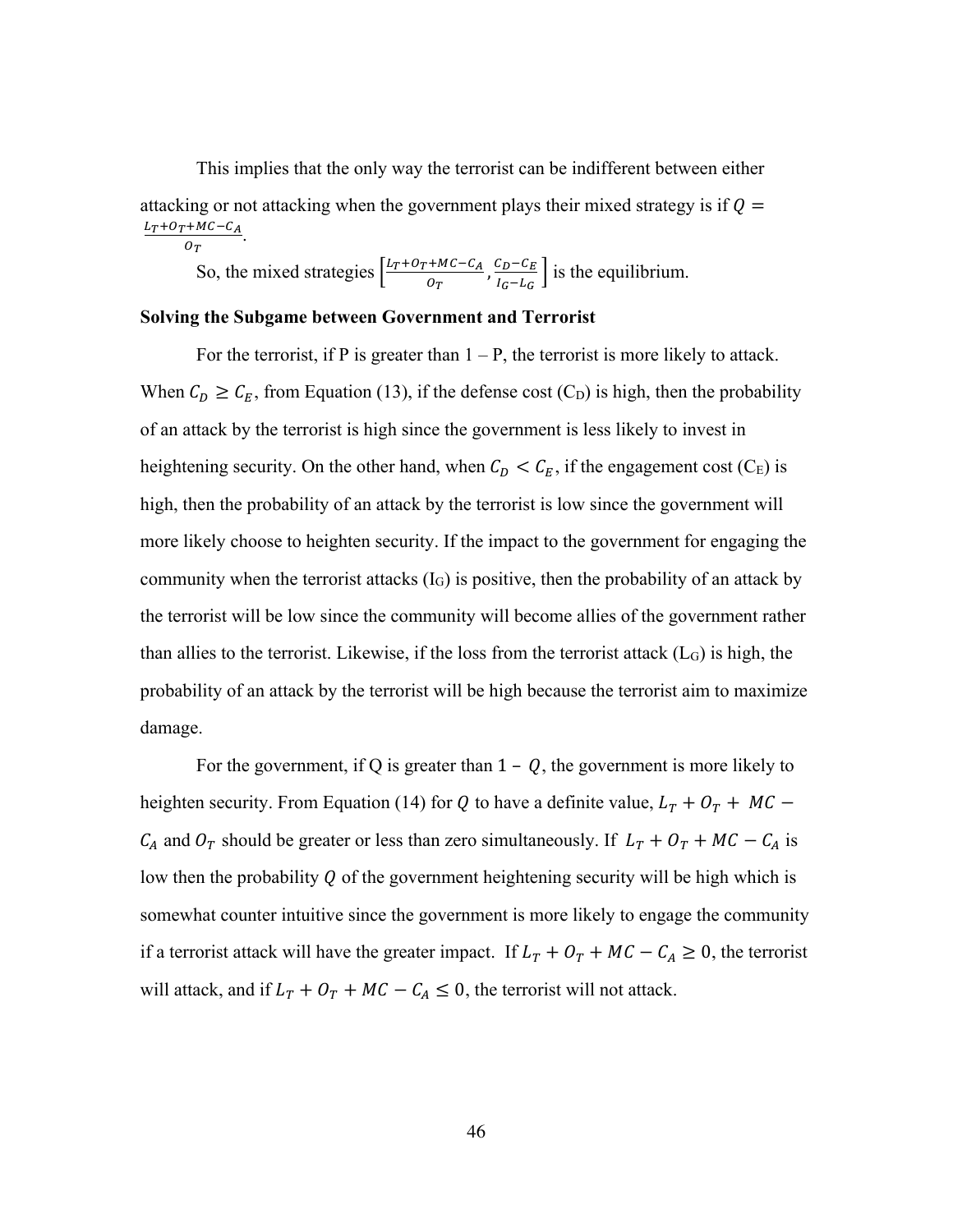## **Community and Terrorist**

In the following section, we consider mixed strategies for the community and terrorist.

## *Table 4.11 Payoff of the Simultaneous Subgame between the Community (C) and the Terrorist (T)*

|                           | T (Player 2)        |                 |  |
|---------------------------|---------------------|-----------------|--|
| $C$ (Player 1)            | Attack $(A)$        | Not Attack (NA) |  |
| <b>Support Government</b> | $[-I_C, K_T - C_A]$ | $[X_C, 0]$      |  |
| (SG)                      |                     |                 |  |
| Support Terrorist (ST)    | $[T_c, B_T - C_A]$  | $[-P_C,0]$      |  |

Assume the support is all of the actions: [SG, ST] and [A, NA]. Given that support, the mixed strategy equilibrium is calculated. First, we assume that the terrorist attacks (A) with the probability  $P$  and does not attack with the probability 1–  $P$ . The rationale behind this probability is that the terrorist has chosen these probabilities in a way where the community is indifferent between their own actions [SG, ST]. Equation (15) shows that the community's utility  $(U<sub>C</sub>)$  of supporting the government equals the community's utility of supporting the terrorist when the terrorist plays their mixed strategy with the probabilities  $(P, 1 - P)$ .

$$
U_C [SG, (P, 1 - P)] = U_C [ST, (P, 1 - P)]
$$
\n(16)

$$
P(-I_C) + (1 - P)(X_C) = P(T_C) + (1 - P)(-P_C)
$$
\n(17)

$$
P = \frac{P_c + X_C}{I_c + T_c + P_c + X_C} \tag{18}
$$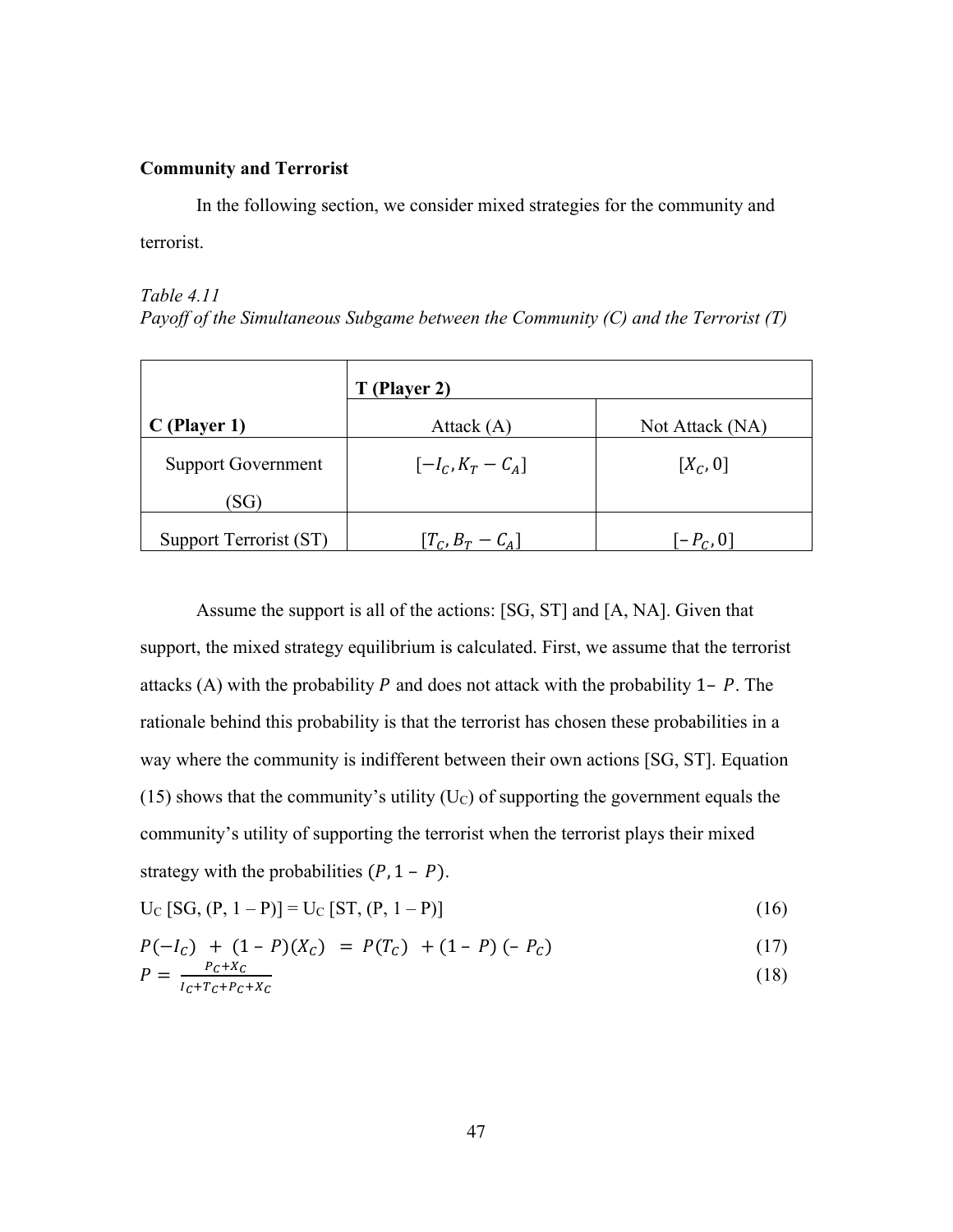This implies that the only way the community can be indifferent between either supporting the government or supporting the terrorist when the terrorist decides to play their mixed strategy is if  $P = \frac{P_C + X_C}{I_C + T_C + P_C + X_C}$ .

Similarly, the community must randomize to make the terrorist indifferent regarding their moves. We assume that the community supports the government (SG) with the probability  $Q$  and the community supports the terrorists (ST) with probability  $1 - Q$ . Equation (19) shows that the terrorist's utility of attacking equals the terrorist's utility of not attacking when the community plays their mixed strategies with the probabilities  $(Q, 1 - Q)$ .

$$
U_T [(Q, 1 - Q), A] = U_T [(Q, 1 - Q), NA]
$$
\n(20)

$$
Q(K_T - C_A) + (1 - Q)(B_T - C_A) = Q(0) + (1 - Q)(0)
$$
 (21)

$$
Q = \frac{c_A - B_T}{K_T - B_T} \tag{22}
$$

This implies that the only way the terrorist can be indifferent between either attacking or not attacking regardless of the community's decision, is if  $Q = \frac{C_A - B_T}{K_T - B_T}$ . The equilibrium exists under that probability condition.

So, the mixed strategies  $\frac{C_A - B_T}{V_B}$  $\frac{c_A - B_T}{K_T - B_T}$ ,  $\frac{P_C + X_C}{I_C + T_C + P_C + X_C}$  is the equilibrium.

## **Solving the Subgame between Community and Terrorist**

For the terrorist, if (P) is greater than  $(1 - P)$ , the terrorist is more likely to attack. From Equation (23), when the loss to the community for supporting the terrorist when the terrorist does not attack  $(P_C)$  is high, then the probability of an attack by the terrorist is high since the terrorist will prefer to attack to gain the support of the community, and cause maximum damage to the government. On the other hand, when the loss to the community for supporting the terrorist when the terrorist does not attack  $(P_C)$  is low, then the probability of an attack by the terrorist is low. Likewise, the probability of an attack  $P$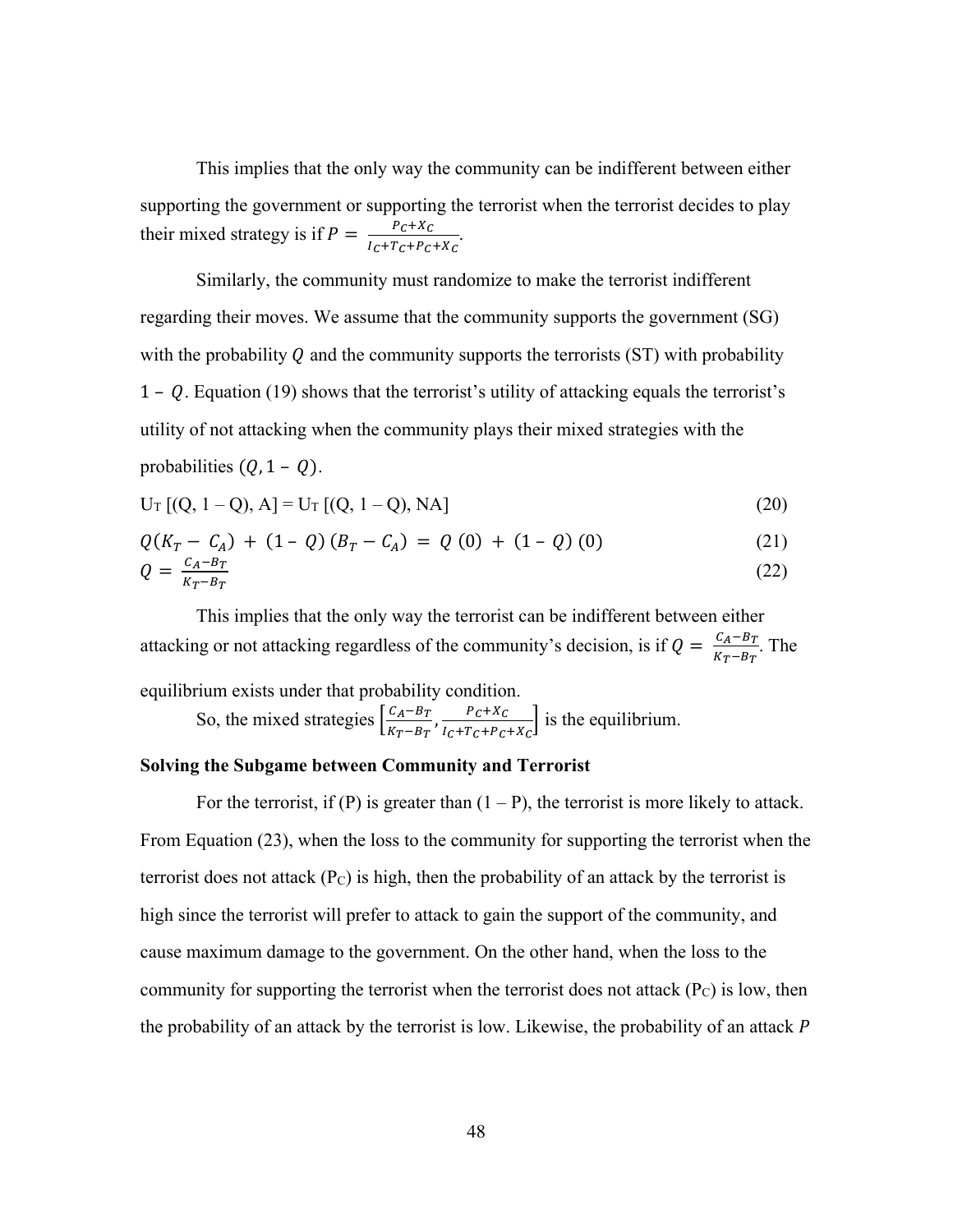will be high provided, the impact to the community for supporting the terrorist when the terrorist attacks  $(T_C)$  is positive.

For the community, if Q is greater than  $(1 - Q)$ , the community is more likely to support the government. From Equation (24), when  $C_A \geq B_T$ , the attack cost (C<sub>A</sub>) is high, then the probability of the community supporting the government will be high since the terrorist will be less likely to attack. On the other hand, when  $C_A < B_T$ , when the attack  $cost(C_A)$  is low, the probability of the community supporting the government will be low since the terrorist will be more likely to attack. Likewise, if the impact on the terrorist when the community supports the government and the terrorist attacks ( $K_T$ ) is high ( $K_T$ )  $B<sub>T</sub>$ ), the probability of an attack by the terrorist will be low, and the community will support the government.

### **Government and Community**

In the following section, we consider mixed strategies for the government and community.

#### *Table 4.12*

*Payoff for the Simultaneous Subgame between the Government (G) and the Community (C)*

|                         | $C$ (Player 2)          |                        |  |
|-------------------------|-------------------------|------------------------|--|
| G (Player 1)            | Support Government (SG) | Support Terrorist (ST) |  |
| Heighten Security (H)   | $[-C_D, S_G]$           | $[-l_G - C_D, S_T]$    |  |
| <b>Engage Community</b> | $[V_G - C_E, S_E]$      | $[-H_G - C_E, S_W]$    |  |
| ЕC                      |                         |                        |  |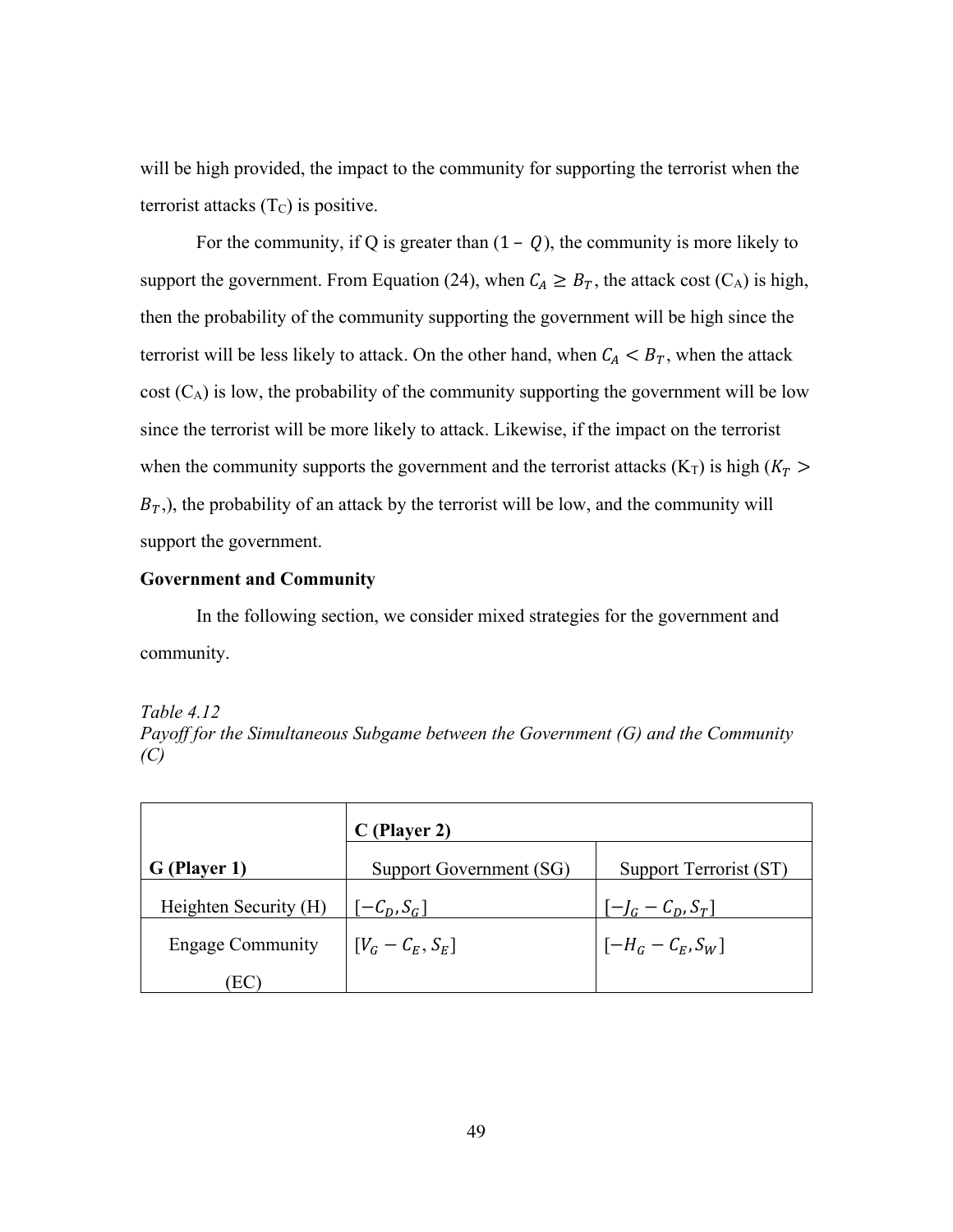Assume the support is all of the actions: [H, EC] and [SG, ST]. Given that support, the mixed strategy equilibrium will be calculated. First, we assume that the community supports government  $(SG)$ , with the probability K and the community supports terrorist (ST) with the probability  $1 - K$ . The rationale behind this probability is that the terrorist has chosen these probabilities in a way where the government is indifferent between their own actions [H, EC] regardless of the community's decision. Equation (25) shows that the government's utility  $(U<sub>G</sub>)$  of heightening security equals the government's utility of engaging community when the community plays their mixed strategy with probabilities  $(K, 1 - K)$ .

$$
U_{G}[H, (K, 1-K)] = U_{G}[EC, (K, 1-K)]
$$
\n(26)

$$
K(-C_D) + (1 - K)(-J_G - C_D) = K(V_G - C_E) + (1 - K)(-H_G - C_E)
$$
(27)  

$$
K = \frac{H_G + C_E - J_G - C_D}{I + W - H}
$$
(28)

$$
Y = \frac{n_G + \nu_G - \mu_G - \nu_D}{-\mu_G + \nu_G - \mu_G} \tag{28}
$$

This implies that the only way the government can be indifferent between either heightening security or engaging community when the community decides to play their mixed strategy is if  $K = \frac{H_G + C_E - J_G - C_D}{-J_G + V_G - H_G}$ . Similarly, the government must randomize to make the community indifferent regarding their moves. We assume that the government heightens security (H) with the probability  $R$  and engages community (EC) with probability  $1 - R$ . Equation (29) shows that the community's utility of supporting the government equals the community's utility of supporting the terrorist when the government plays their mixed strategies with the probabilities  $(R, 1 - R)$ .

$$
U_{C} [(R, 1 - R), SG] = U_{C} [(R, 1 - R), ST]
$$
\n(30)

$$
R(S_G) + (1 - R)(S_E) = R(S_T) + (1 - R)(S_W)
$$
\n(31)

$$
R = \frac{S_W - S_E}{S_G - S_E - S_T + S_W} \tag{32}
$$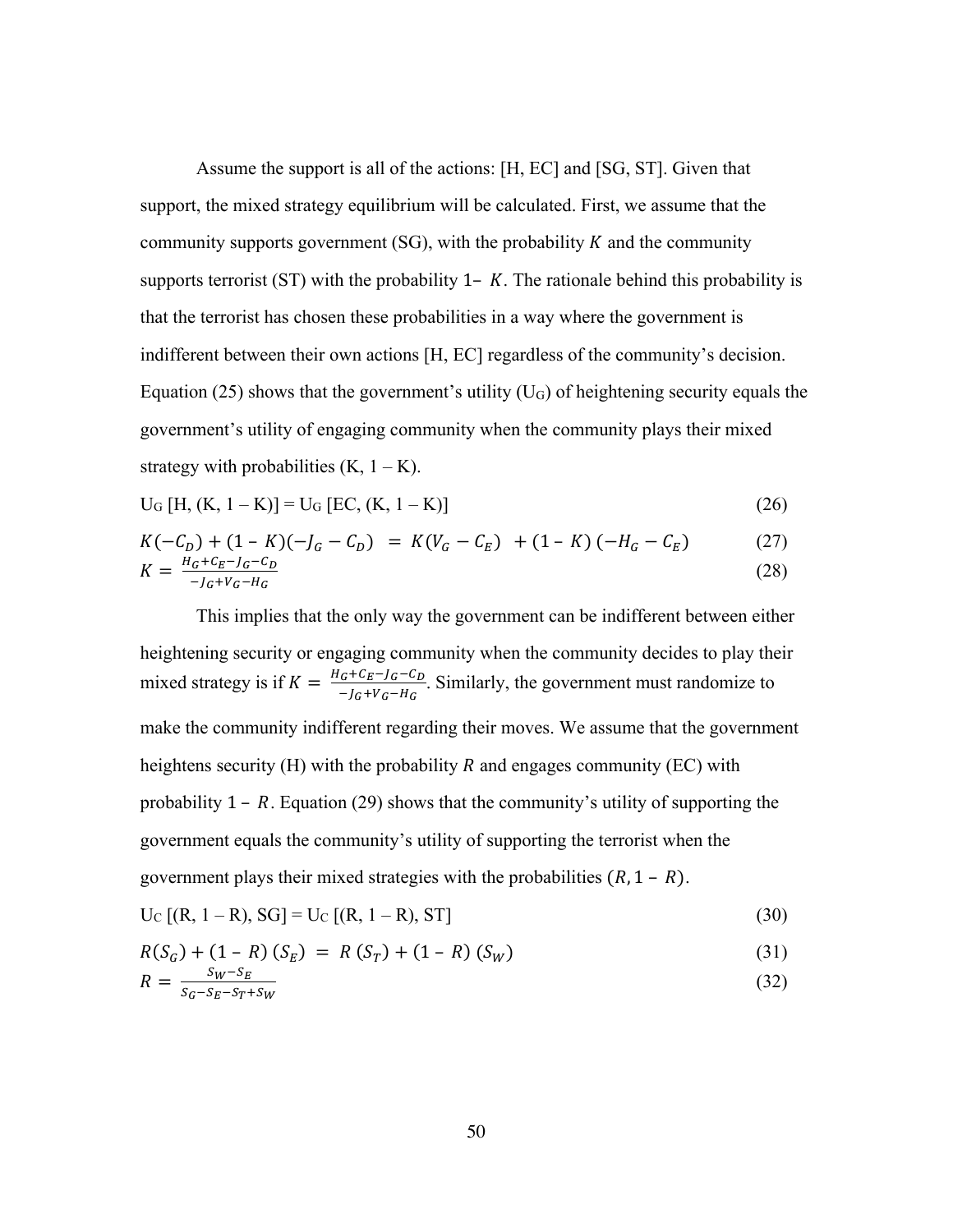This implies that the only way the terrorist can be indifferent between either supporting the government or supporting the terrorist, is if  $R = \frac{S_W - S_E}{S_G - S_E - S_T + S_W}$ . The

equilibrium exists under that probability condition.

So, the mixed strategies  $\left[\frac{S_W - S_E}{S_G - S_E - S_T + S_W}, \frac{H_G + C_E - J_G - C_D}{C_G - J_G + V_G - H_G}\right]$  $\frac{n_G + c_E - j_G - c_D}{c_G - j_G + v_G - h_G}$  is the equilibrium.

### **Solving the Subgame between Government and Community**

For the community, if K is greater than  $1 - K$ , the community is more likely to support the government. When  $C_E \geq C_D$ , from Equation (33), the cost of community engagement is high, so the community is less likely to support the government. On the other hand, when  $C_E < C_D$ , the cost of community engagement is low, so the community is more likely to support the government. Likewise, the probability of supporting the terrorist,  $1 - K$  will be high provided the loss to the government when the government engages community and the community supports the terrorist  $(H<sub>G</sub>)$  is low.

For the government, if R is greater than  $(1 - R)$ , the government is more likely to heighten security. From Equation (34) when  $S_W > S_E$ , if the impact to the community when the government engages community  $(S_W)$  is high, then the probability of the government heightening security will be low, and the community will support the government. On the other hand, when  $S_E > S_W$ , the impact to the community when the government engages community  $(S_W)$  is low, then the probability of the government heightening security will be high. Likewise, if the impact to community for supporting the government when government heightens security  $(S_G)$  is high, the probability of the community supporting the government will be low.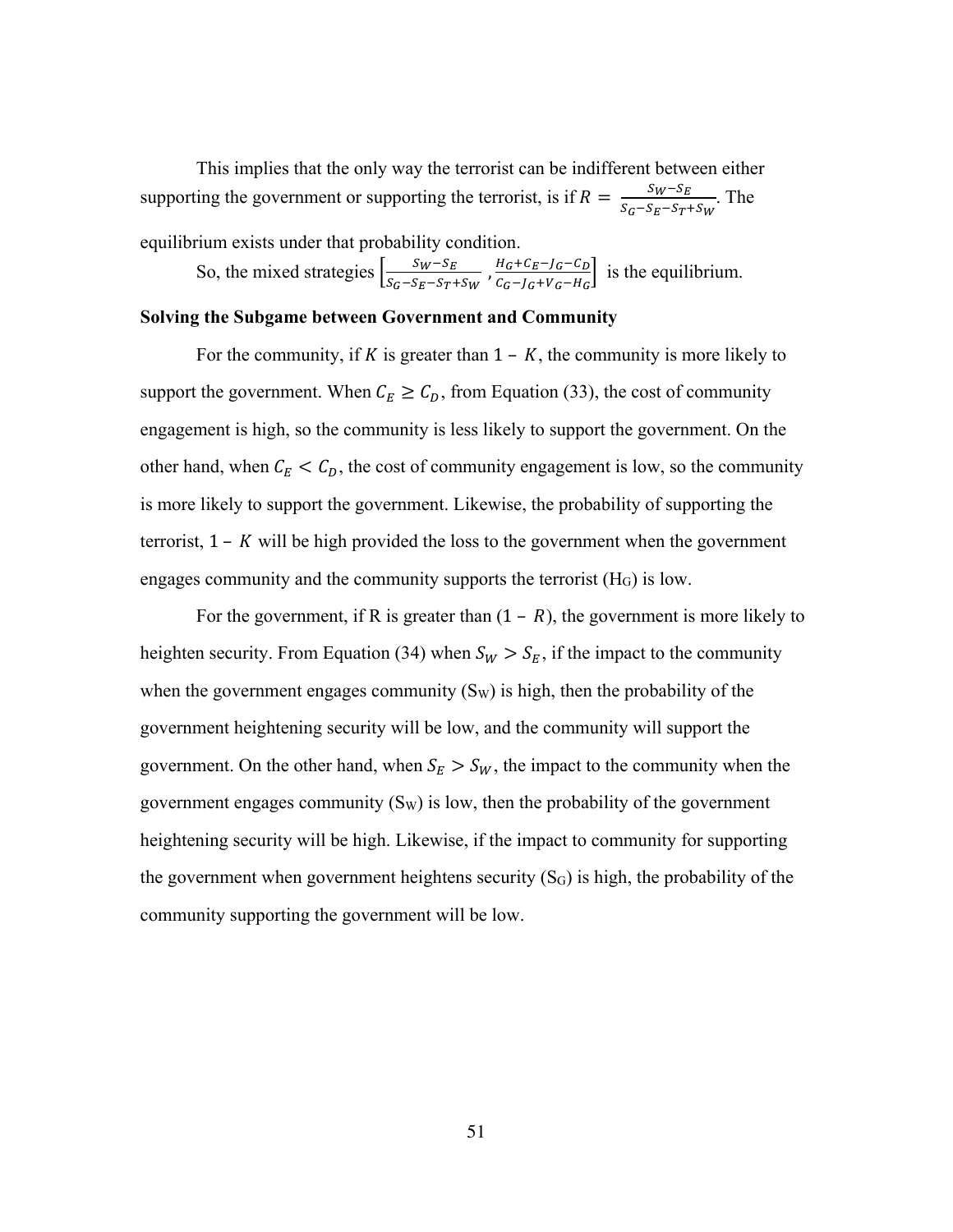## **Three Player Game**

The three-player game will be solved using backward induction. Hence, we begin solving from the terrorist's decision to attack or not attack in stage 3 to followed by the decision of the community in stage 2 to support the government or support the terrorist then, the decision of the government in stage 1 to either heighten security or engage community. See Figure 4.7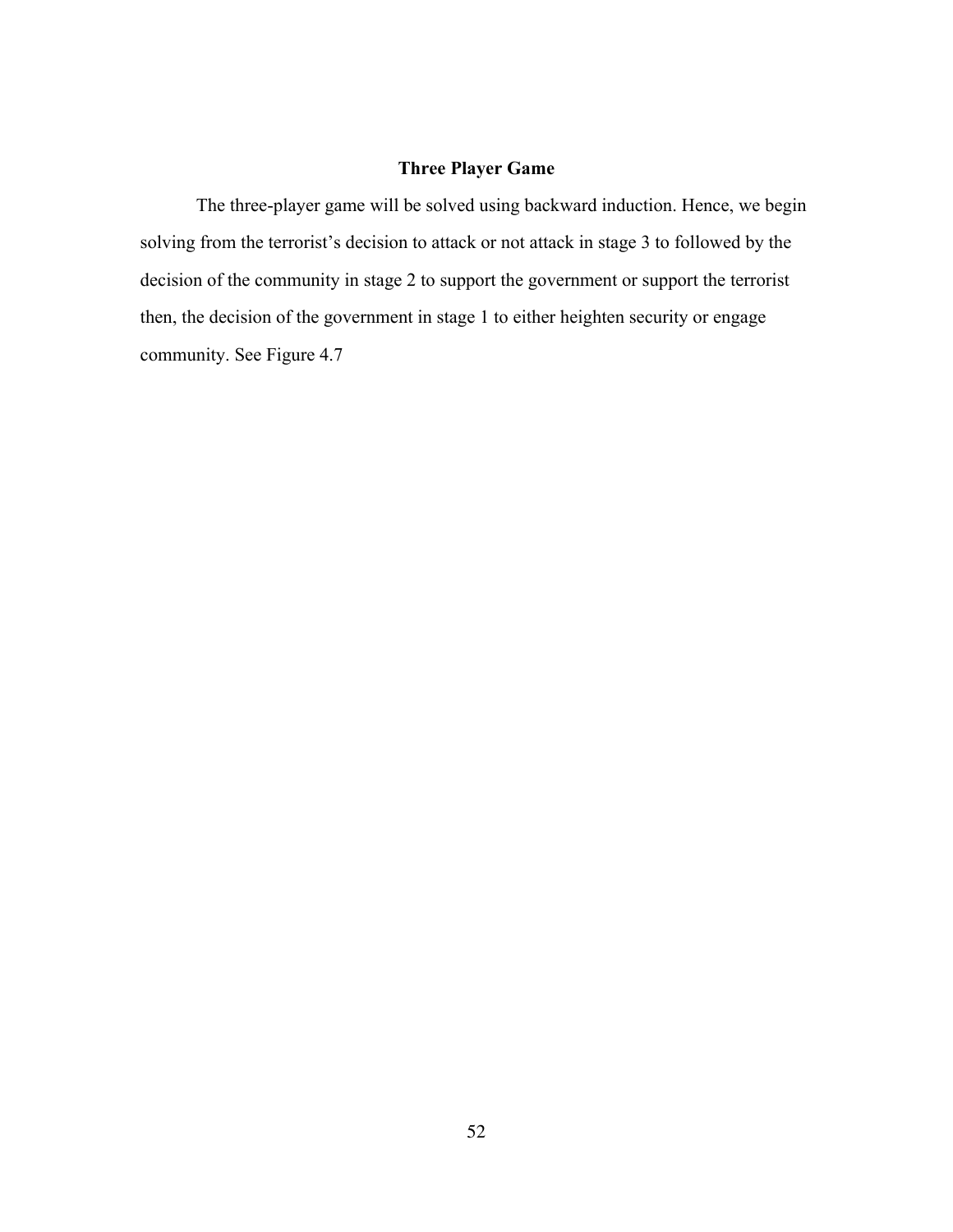

*Figure 4.7. Three-Player Game Tree*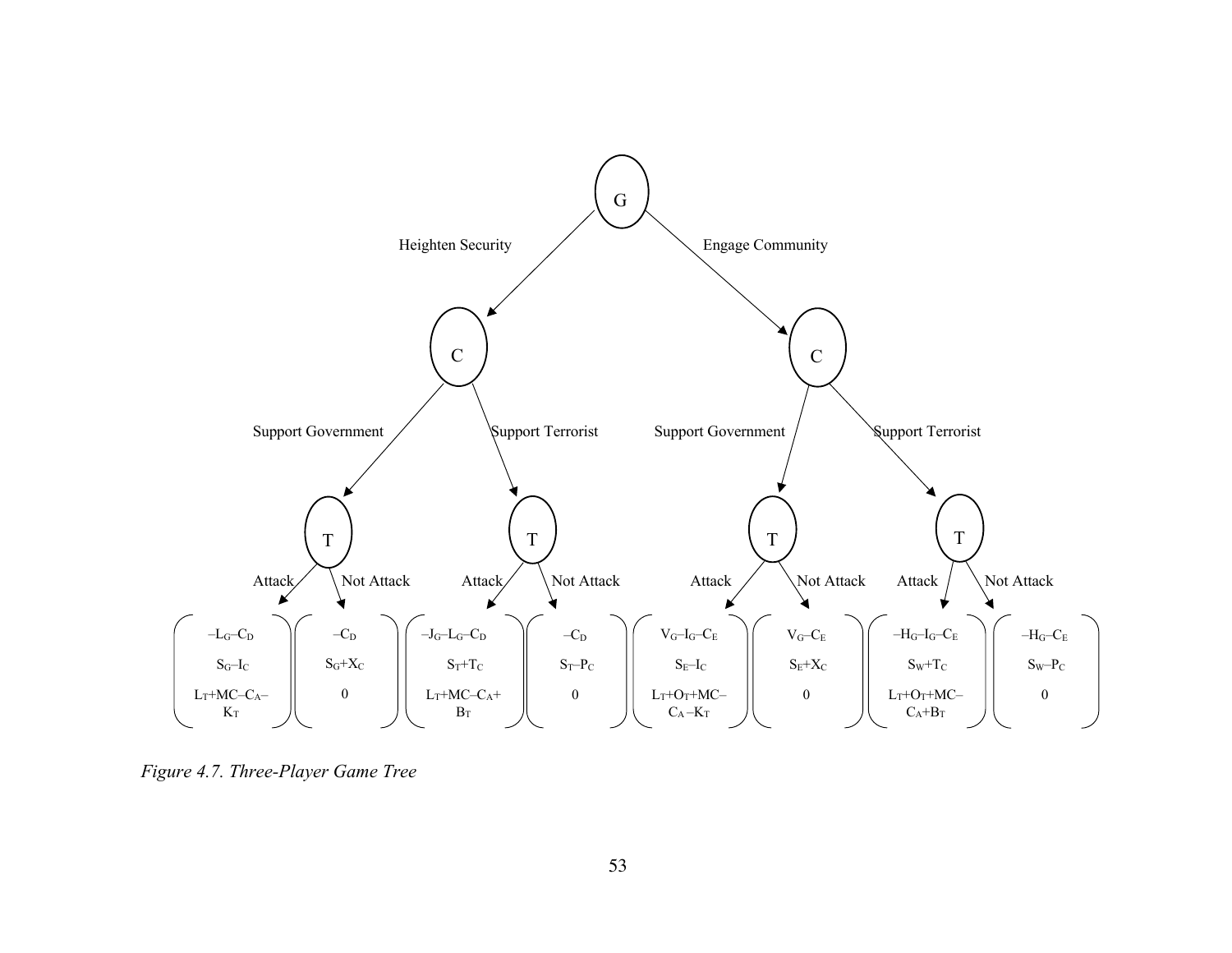*Table 4.13 Possible Equilibria for the Three-Player game between the Government (G), the Community (C), and Terrorist (T)*

| Cases | Equilibrium  | <b>Payoffs</b>                                  | <b>Conditions</b>                                                                                                          |
|-------|--------------|-------------------------------------------------|----------------------------------------------------------------------------------------------------------------------------|
| 1     | $H - SG - A$ | $\begin{bmatrix} -L_G - C_D, S_G \end{bmatrix}$ | $[C_A \leq min \{L_T+MC-K_T, L_T+MC+B_T,$                                                                                  |
|       |              | $-I_C, L_T + MC$                                | $L_T+O_T+MC-K_T$ , $L_T+O_T+MC+B_T$ }, $S_G$ >                                                                             |
|       |              | $-C_A-K_T$ ]                                    | $S_T + T_C + I_C$ , $S_W < S_E - I_C - T_C$ , $C_D < -$                                                                    |
|       |              |                                                 | $V_G+I_G+C_E-L_G$ , $[C_A\leq min{L_T}+MC-K_T,$                                                                            |
|       |              |                                                 | $L_T+MC+B_T$ , $L_T+O_T+MC-K_T$ , $C_A \ge$                                                                                |
|       |              |                                                 | $L_T+O_T+MC+B_T$ , $S_G > S_T+T_C+I_C$ , $S_W < S_E-$                                                                      |
|       |              |                                                 | $I_C+P_C$ , $C_D < -V_G+I_G+C_E-L_G$ , $[C_A \leq$                                                                         |
|       |              |                                                 | $min{L_T+MC-K_T, L_T+MC+B_T}$                                                                                              |
|       |              |                                                 | $L_T+O_T+MC+B_T$ } and $C_A \geq L_T+O_T+MC-K_T$ ,                                                                         |
|       |              |                                                 | $S_G > S_T + T_C + I_C$ , $S_W < S_E + X_C - T_C$ , $C_D < -$                                                              |
|       |              |                                                 | $V_G+C_E-L_G$ , $[C_A \leq min{L_T+MC-K_T}$ ,                                                                              |
|       |              |                                                 | $L_T$ +O <sub>T</sub> +MC–K <sub>T</sub> , $L_T$ +O <sub>T</sub> +MC+B <sub>T</sub> }, and C <sub>A</sub> $\geq$           |
|       |              |                                                 | $L_T+MC+B_T$ , $S_G > S_T-P_C+I_C$ , $S_W < S_E-I_C-T_C$ ,                                                                 |
|       |              |                                                 | $C_D < -V_G + I_G + C_E - L_G$ , $C_A \le \min\{L_T + MC -$                                                                |
|       |              |                                                 | $K_T$ , $L_T+MC+B_T$ , $C_A \ge \max\{L_T+O_T+MC-$                                                                         |
|       |              |                                                 | $K_T$ , $L_T$ + $O_T$ + $MC$ + $B_T$ }, $S_G$ < $S_T$ + $T_C$ + $I_C$ , $S_W \le$                                          |
|       |              |                                                 | $S_E+X_C+P_C$ , $C_D<-V_G+C_E-L_G$ ], $[C_A\leq$                                                                           |
|       |              |                                                 | $min{L_T+MC-K_T, L_T+O_T+MC-K_T}$ , and $C_A$                                                                              |
|       |              |                                                 | $\geq$ max {L <sub>T</sub> +O <sub>T</sub> +MC+B <sub>T</sub> , L <sub>T</sub> +MC+B <sub>T</sub> }, S <sub>G</sub> $\geq$ |
|       |              |                                                 | $S_T-P_C+I_C$ , $S_W < S_E-I_C+P_C$ , $C_D < -V_G+I_G+C_E-$                                                                |
|       |              |                                                 | L <sub>G</sub> ], $[C_A \leq min{L_T+MC-K_T}$ ,                                                                            |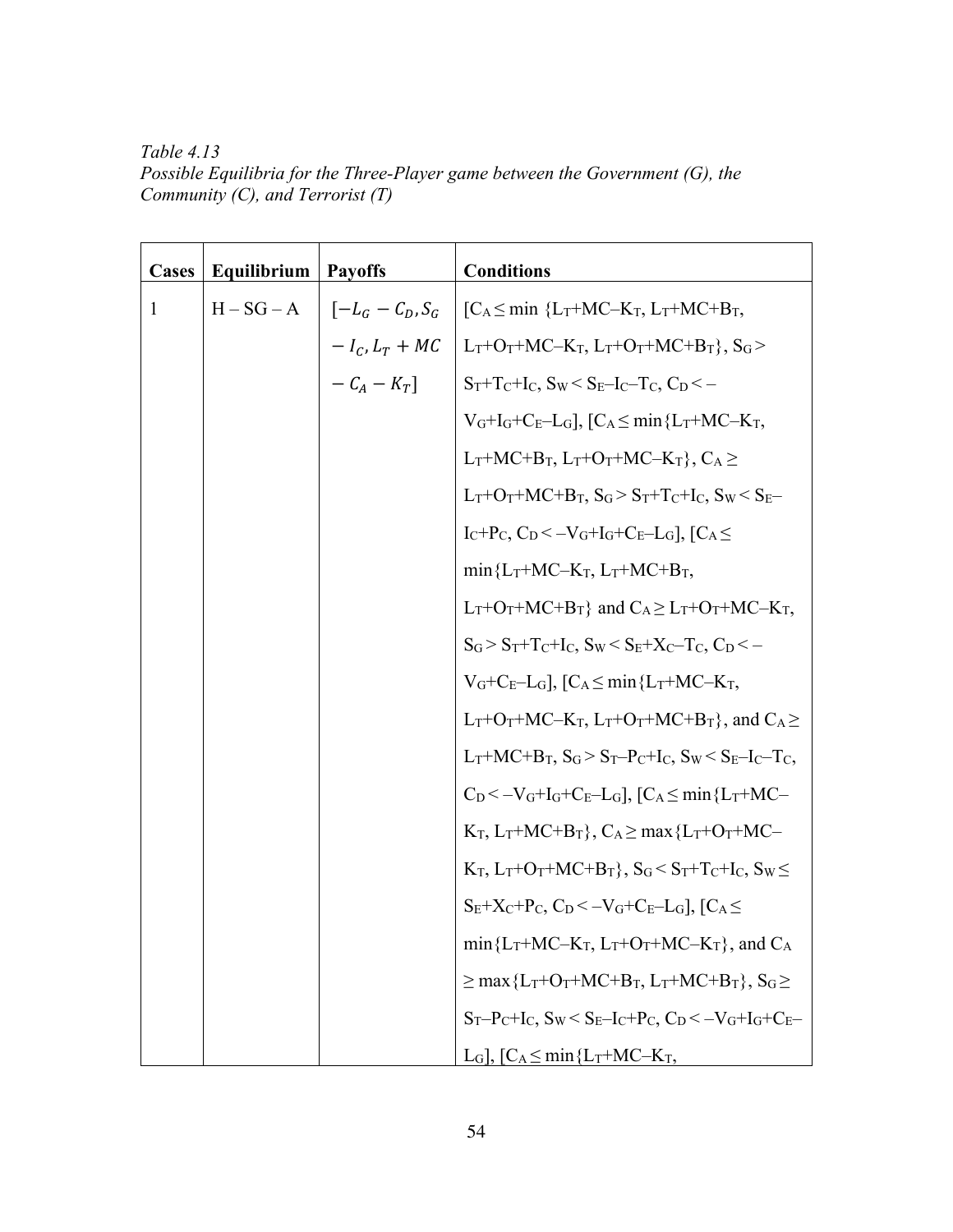*Table 4.13, cont'd Possible Equilibria for the Three-Player game between the Government (G), the Community (C), and Terrorist (T)*

| Cases          | Equilibrium | <b>Payoffs</b>              | <b>Conditions</b>                                                                        |
|----------------|-------------|-----------------------------|------------------------------------------------------------------------------------------|
| $\mathbf{1}$   | $H-SG-A$    | $\vert$ $[-L_G - C_D, S_G]$ | $L_T + O_T + MC + B_T$ , and $C_A \geq max$                                              |
|                |             | $-I_c, L_T + MC$            | ${L_T+MC+B_T, L_T+O_T+MC-K_T}, S_G \geq S_T-$                                            |
|                |             | $-C_A - K_T$                | $P_C+I_C$ , $S_W < S_E+X_C-T_C$ , $C_D < -V_G+C_E-L_G$ ],                                |
|                |             |                             | $\left[ C_A \leq L_T + MC - K_T \right]$ , and $C_A \geq \max$                           |
|                |             |                             | ${L_T+O_T+MC+B_T, L_T+MC+B_T, L_T+O_T+MC-}$                                              |
|                |             |                             | $K_T$ , $S_G > S_T-P_C+I_C$ , $S_W < S_E+X_C+P_C$ , $C_D < -$                            |
|                |             |                             | $V_G+C_E-L_G$                                                                            |
| $\overline{2}$ | $H-SG-$     | $[-C_D, S_G]$               | $[C_A \leq min \{L_T+MC+B_T, L_T+O_T+MC-K_T,$                                            |
|                | <b>NA</b>   | $+ X_C, 0]$                 | $L_T+O_T+MC+B_T$ , $C_A \geq L_T+MC-K_T$ , $S_G \geq$                                    |
|                |             |                             | $S_T + T_C - X_C$ , $S_W \le S_E - I_C - T_C$ , $C_D \le -$                              |
|                |             |                             | $V_G+I_G+C_E$ , $[C_A\leq min \{L_T+MC+B_T,$                                             |
|                |             |                             | $L_T$ +O <sub>T</sub> +MC–K <sub>T</sub> , and C <sub>A</sub> ≥ max {L <sub>T</sub> +MC– |
|                |             |                             | $K_T$ , $L_T + O_T + MC + B_T$ , $S_G > S_T + T_C - X_C$ , $S_W <$                       |
|                |             |                             | $S_E-I_C+P_C$ , $C_D < -V_G+I_G+C_E$ , $[$ ; $C_A \leq min$                              |
|                |             |                             | ${L_T+MC+B_T, L_T+O_T+MC+B_T}$ , and $C_A \ge$                                           |
|                |             |                             | $\max\{L_T+O_T+MC-K_T, L_T+MC-K_T\}, S_G \geq$                                           |
|                |             |                             | $S_T + T_C - X_C$ , $S_W \leq S_E + X_C - T_C$ , $C_D \leq -V_G + C_E$ ,                 |
|                |             |                             | $[C_A \leq \{L_T+O_T+MC-K_T, L_T+O_T+MC+B_T\},$                                          |
|                |             |                             | and $C_A \geq max \{L_T+MC-K_T, L_T+MC+B_T\},\$                                          |
|                |             |                             | $S_G \geq S_T - P_C - X_C$ , $S_W \leq S_E - I_C - T_C$ , $C_D \leq -$                   |
|                |             |                             | $V_G+I_G+C_E$ , $[C_A \leq L_T+MC+B_T$ , and                                             |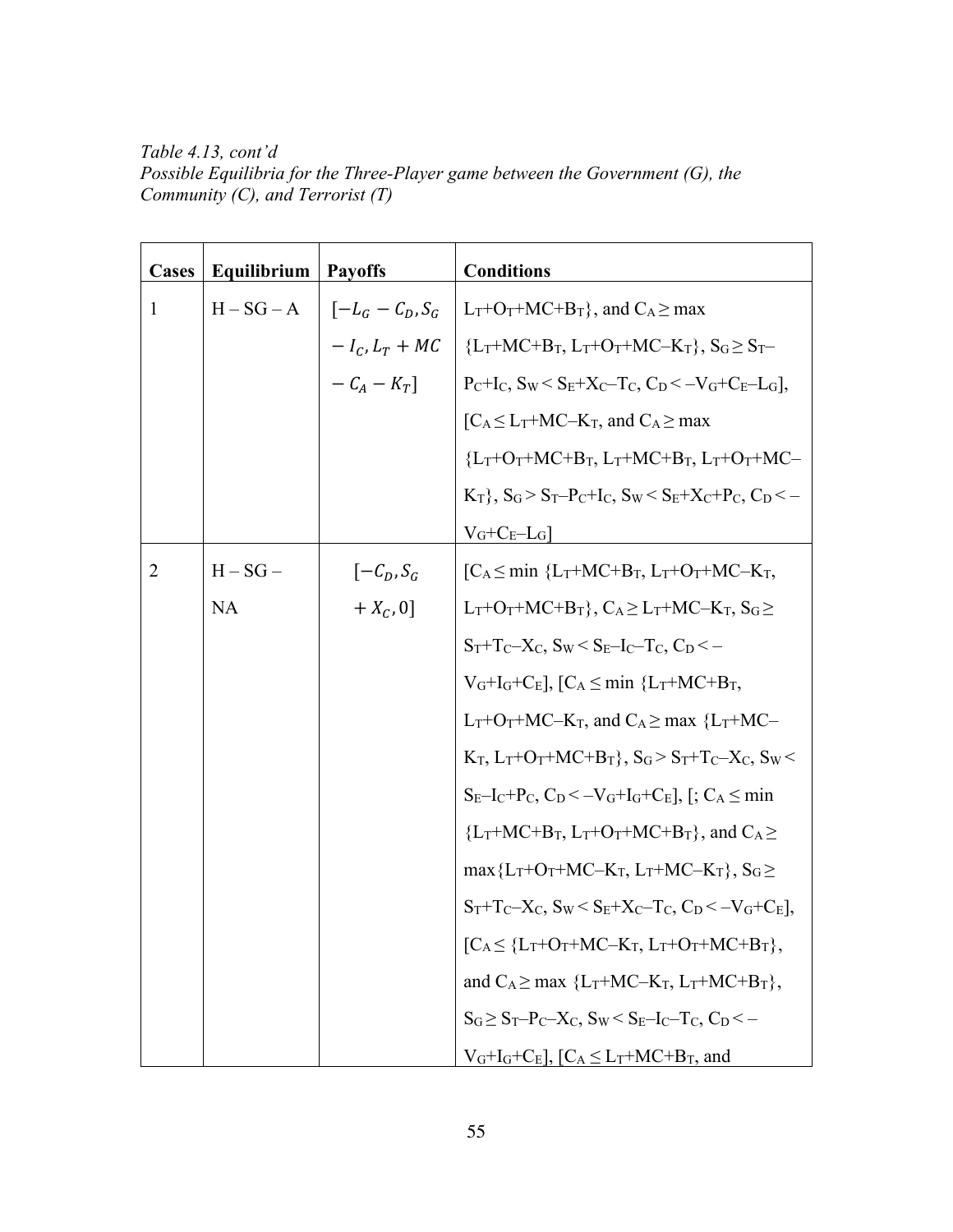*Table 4.13, cont'd Possible Equilibria for the Three-Player game between the Government (G), the Community (C), and Terrorist (T)*

| Cases          | Equilibrium   | <b>Payoffs</b>                               | <b>Conditions</b>                                                                                                                              |
|----------------|---------------|----------------------------------------------|------------------------------------------------------------------------------------------------------------------------------------------------|
| $\overline{2}$ | $H - SG - NA$ | $\left[-\mathcal{C}_D, \mathcal{S}_G\right]$ | $C_A \geq max \{L_T+MC-K_T, L_T+O_T+MC-K_T,$                                                                                                   |
|                |               | $+ X_C, 0]$                                  | $L_T+O_T+MC+B_T\}$ , $S_G > S_T+T_C-X_C$ , $S_W <$                                                                                             |
|                |               |                                              | $S_E+X_C+P_C$ , $C_D<-V_G+C_E$ ], $[C_A\leq$                                                                                                   |
|                |               |                                              | $L_T + O_T + MC - K_T$ , and $C_A \geq$ max { $L_T + MC -$                                                                                     |
|                |               |                                              | $K_T$ , $L_T+MC+B_T$ , $L_T+O_T+MC+B_T$ }, $S_G \geq S_T-$                                                                                     |
|                |               |                                              | $P_C-X_C$ , $S_W < S_E-I_C+P_C$ , $C_D < -V_G+I_G+C_E$ ],                                                                                      |
|                |               |                                              | $\lceil C_A \leq L_T + O_T + MC + B_T$ , and $C_A \geq max$                                                                                    |
|                |               |                                              | ${L_T+MC-K_T, L_T+MC+B_T, L_T+O_T+MC-}$                                                                                                        |
|                |               |                                              | $K_T$ , $S_G \ge S_T - P_C - X_C$ , $S_W \le S_E + X_C - T_C$ , $C_D \le$                                                                      |
|                |               |                                              | $-V$ <sub>G</sub> +C <sub>E</sub> ], [C <sub>A</sub> $\geq$ max {L <sub>T</sub> +MC–K <sub>T</sub> , L <sub>T</sub> +MC–                       |
|                |               |                                              | $B_T$ , $L_T+O_T+MC-K_T$ , $L_T+O_T+MC+B_T$ }, $S_G$ >                                                                                         |
|                |               |                                              | $S_T-P_C-X_C$ , $S_W \leq \underline{S_E+X_C+P_C}$ , $C_D \leq -V_G+C_E$                                                                       |
| $\overline{3}$ | $H - ST - A$  | $[[-]_G - L_G]$                              | $L_T+MC+B_T$ , $L_T+O_T+MC-K_T$ , $C_A \ge$                                                                                                    |
|                |               | $-C_D, S_T$                                  | $L_T$ +O <sub>T</sub> +MC+B <sub>T</sub> , S <sub>G</sub> < S <sub>T</sub> +T <sub>C</sub> +I <sub>C</sub> , S <sub>W</sub> > S <sub>E</sub> - |
|                |               | $+T_C, L_T$                                  | $I_C+P_C$ , $C_D < H_G-J_G + C_E-L_G$ , $C_A \leq min$                                                                                         |
|                |               | $+ MC - C_A$                                 | ${L_T}$ +MC-K <sub>T</sub> , L <sub>T</sub> +MC+B <sub>T</sub> ,                                                                               |
|                |               | $+ B_T$ ]                                    | $L_T+O_T+MC+B_T\}$ , $C_A \geq L_T+O_T+MC-K_T$ , $S_G$                                                                                         |
|                |               |                                              | $<$ S <sub>T</sub> +T <sub>C</sub> +I <sub>C</sub> , S <sub>W</sub> > S <sub>E</sub> +X <sub>C</sub> -T <sub>C</sub> , C <sub>D</sub> < -      |
|                |               |                                              | $H_G+I_G+C_E-J_G-L_G$ , $[C_A\leq min \{L_T+MC-K_T,$                                                                                           |
|                |               |                                              | $L_T$ +O <sub>T</sub> +MC–K <sub>T</sub> , $L_T$ +O <sub>T</sub> +MC+B <sub>T</sub> }, and                                                     |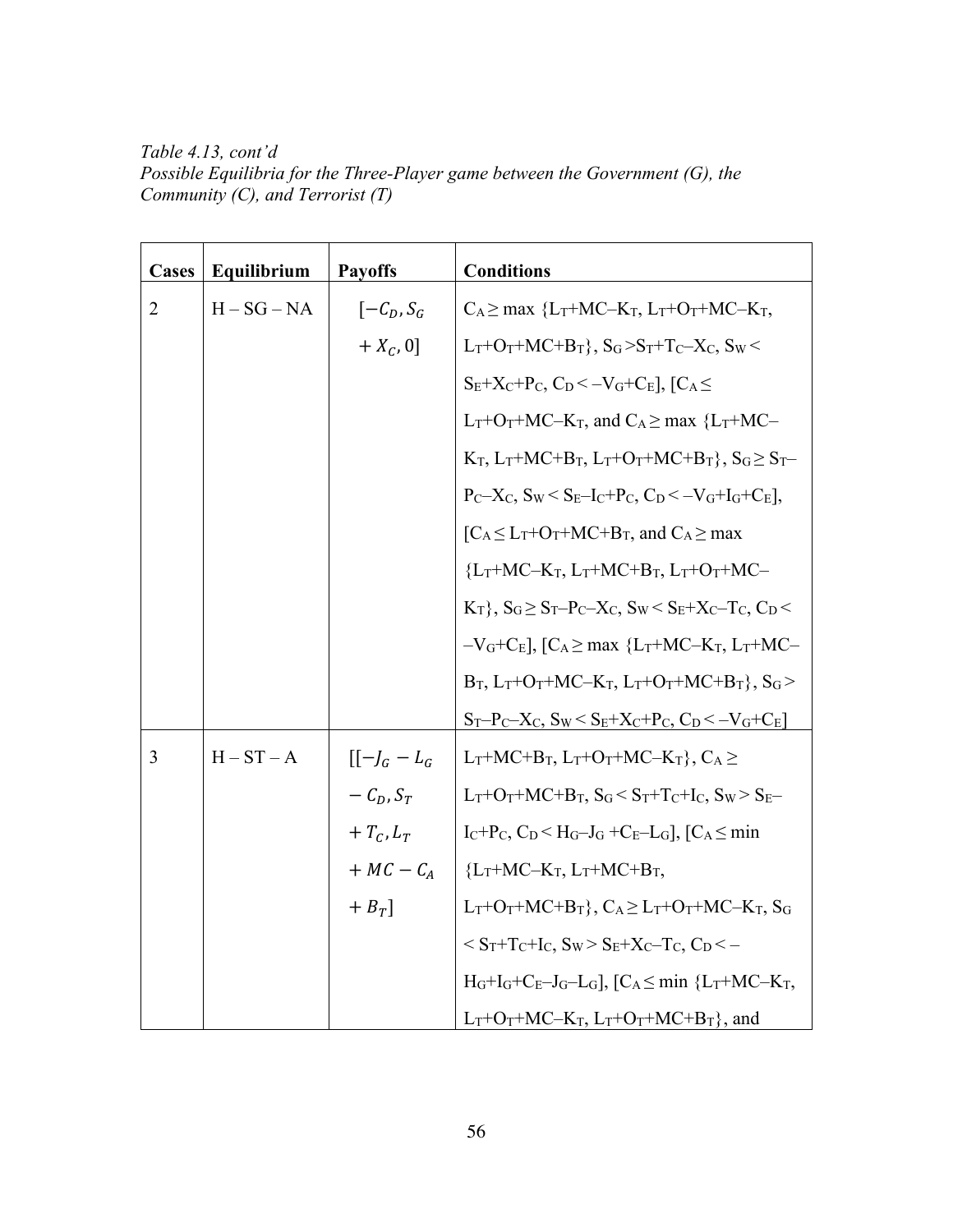*Table 4.13, cont'd Possible Equilibria for the Three-Player game between the Government (G), the Community (C), and Terrorist (T)*

| Cases | Equilibrium | <b>Payoffs</b>  | <b>Conditions</b>                                                                                               |
|-------|-------------|-----------------|-----------------------------------------------------------------------------------------------------------------|
| 3     | $H-ST-A$    | $[[-]_G - L_G]$ | $C_A \geq L_T + MC + B_T$ , $S_G \leq S_T - P_C + I_C$ , $S_W >$                                                |
|       |             | $-C_D, S_T$     | $S_E+X_C-T_C, C_D > H_G+I_G+C_E$ , $[C_A \leq min$                                                              |
|       |             |                 | + $T_c$ , $L_T$ + MC   {L <sub>T</sub> +MC+B <sub>T</sub> , L <sub>T</sub> +O <sub>T</sub> +MC-K <sub>T</sub> , |
|       |             | $-C_A+B_T$      | $L_T + O_T + MC + B_T$ , and $C_A \ge L_T + MC - K_T$ , $S_G$                                                   |
|       |             |                 | $\leq S_T + T_C - X_C$ , $S_W \geq S_E - I_C - T_C$ , $C_D \leq$                                                |
|       |             |                 | $H_G+I_G+C_E-J_G-L_G$ , $[C_A\leq min \{L_T+MC-K_T,$                                                            |
|       |             |                 | $L_T+MC+B_T$ , $C_A \ge \max$ { $L_T+O_T+MC-K_T$ ,                                                              |
|       |             |                 | $L_T + O_T + MC + B_T$ , $S_G \geq S_T + T_C + I_C$ , $S_W$                                                     |
|       |             |                 | $S_E+X_C+P_C$ , $C_D < H_G-J_G + C_E-L_G$ , $C_A \leq min$                                                      |
|       |             |                 | ${L_T+MC+B_T, L_T+O_T+MC-K_T, and C_A}$                                                                         |
|       |             |                 | max ${L_T+MC-K_T, L_T+O_T+MC+B_T}, S_G$                                                                         |
|       |             |                 | $S_T + T_C - X_C$ , $S_W > S_E - I_C + P_C$ , $C_D < H_G - J_G$                                                 |
|       |             |                 | $+C_E-L_G$ , $[C_A \leq min \{L_T+MC+B_T,$                                                                      |
|       |             |                 | $L_T + O_T + MC + B_T$ , and $C_A \geq max$                                                                     |
|       |             |                 | ${L_T+O_T+MC-K_T, L_T+MC-K_T}, S_G$                                                                             |
|       |             |                 | $S_T + T_C - X_C$ , $S_W > S_E + X_C - T_C$ , $C_D < -$                                                         |
|       |             |                 | $H_G+I_G+C_E-J_G-L_G$ , $C_A \leq L_T+MC+B_T$ , and                                                             |
|       |             |                 | $[C_A \leq min \{L_T+MC-K_T, L_T+MC+B_T,$                                                                       |
|       |             |                 | $L_T$ +O <sub>T</sub> +MC-K <sub>T</sub> , $L_T$ +O <sub>T</sub> +MC+B <sub>T</sub> }, S <sub>G</sub> <         |
|       |             |                 | $S_T + T_C + I_C$ , $S_W > S_E - I_C - T_C$ , $C_D < H_G + I_G + C_E -$                                         |
|       |             |                 | $J_G-L_G$ ,                                                                                                     |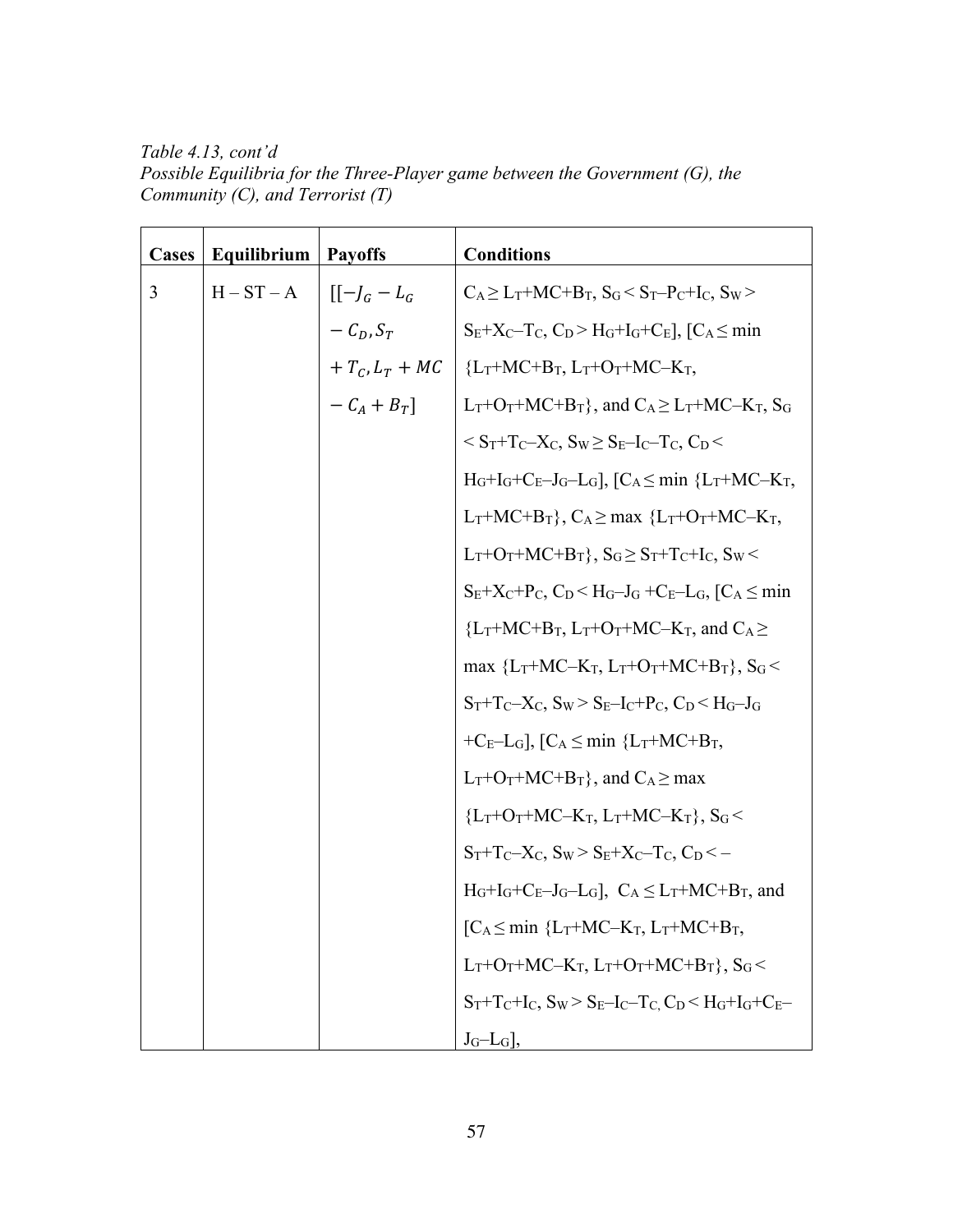*Table 4.13, cont'd Possible Equilibria for the Three-Player game between the Government (G), the Community (C), and Terrorist (T)*

| Cases          | Equilibrium   | <b>Payoffs</b>   | <b>Conditions</b>                                                                                                          |
|----------------|---------------|------------------|----------------------------------------------------------------------------------------------------------------------------|
| 3              | $H-ST-A$      | $[[-]_G - L_G]$  | $[C_A \leq min \{L_T+MC-K_T, C_A \geq max$                                                                                 |
|                |               | $-C_D, S_T$      | ${L_T+MC-K_T, L_T+O_T+MC-K_T,}$                                                                                            |
|                |               | $+T_c, L_T + MC$ | $L_T + O_T + MC + B_T$ , $S_G < S_T + T_C - X_C$ , $S_W >$                                                                 |
|                |               | $-C_A+B_T$       | $S_E+X_C+P_C, C_D < H_G-J_G + C_E-L_G$                                                                                     |
| $\overline{4}$ | $H - ST - NA$ | $[-C_D, S_T]$    | $\begin{bmatrix} C_A \leq \{L_T + MC - K_T, L_T + O_T + MC - K_T, \end{bmatrix}$                                           |
|                |               | $-P_{C}$ , 0]    | $L_T$ +O <sub>T</sub> +MC+B <sub>T</sub> }, and C <sub>A</sub> $\geq L_T$ +MC+B <sub>T</sub> , S <sub>G</sub>              |
|                |               |                  | $\rm < S_T-P_C+I_C$ , $\rm S_W > S_E+X_C-T_C$ , $\rm C_D <$                                                                |
|                |               |                  | $H_G+I_G+C_E$ ], [ $C_A \leq min \{L_T+MC-K_T,$                                                                            |
|                |               |                  | $L_T$ +O <sub>T</sub> +MC–K <sub>T</sub> }, and C <sub>A</sub> $\geq$                                                      |
|                |               |                  | $max{L_T+O_T+MC+B_T, L_T+MC-B_T}, S_G$                                                                                     |
|                |               |                  | $S_T-P_C+I_C$ , $S_W > S_E-I_C+P_C$ , $C_D < H_G+C_E$ ], $C_A$                                                             |
|                |               |                  | $\leq$ {L <sub>T</sub> +MC-K <sub>T</sub> , L <sub>T</sub> +O <sub>T</sub> +MC+B <sub>T</sub> }, and C <sub>A</sub> $\geq$ |
|                |               |                  | ${L_T+MC+B_T, L_T+O_T+MC-K_T}, S_G < S_T-$                                                                                 |
|                |               |                  | $P_{C}+I_{C}$ , $S_{W} \geq S_{E}+X_{C}-T_{C}$ , $C_{D} \leq H_{G}+I_{G}+C_{E}$ ,                                          |
|                |               |                  | $[C_A \leq \{L_T+O_T+MC-K_T, L_T+O_T+MC+B_T\},$                                                                            |
|                |               |                  | and $C_A \geq \{L_T + MC - K_T, L_T + MC - B_T\}, S_G$                                                                     |
|                |               |                  | $S_T-P_C-X_C$ , $S_W \geq S_E-I_C-T_C$ , $C_D < H_G+I_G+C_E$ ],                                                            |
|                |               |                  | $[C_A \leq L_T + MC - K_T$ , and $C_A \geq max$                                                                            |
|                |               |                  | ${L_T+O_T+MC+B_T, L_T+MC+B_T, L_T+O_T+MC-}$                                                                                |
|                |               |                  | $K_T$ , $S_G < S_T-P_C+I_C$ , $S_W > S_E+X_C+P_C$ , $C_D <$                                                                |
|                |               |                  | $H_G+C_E$ ,                                                                                                                |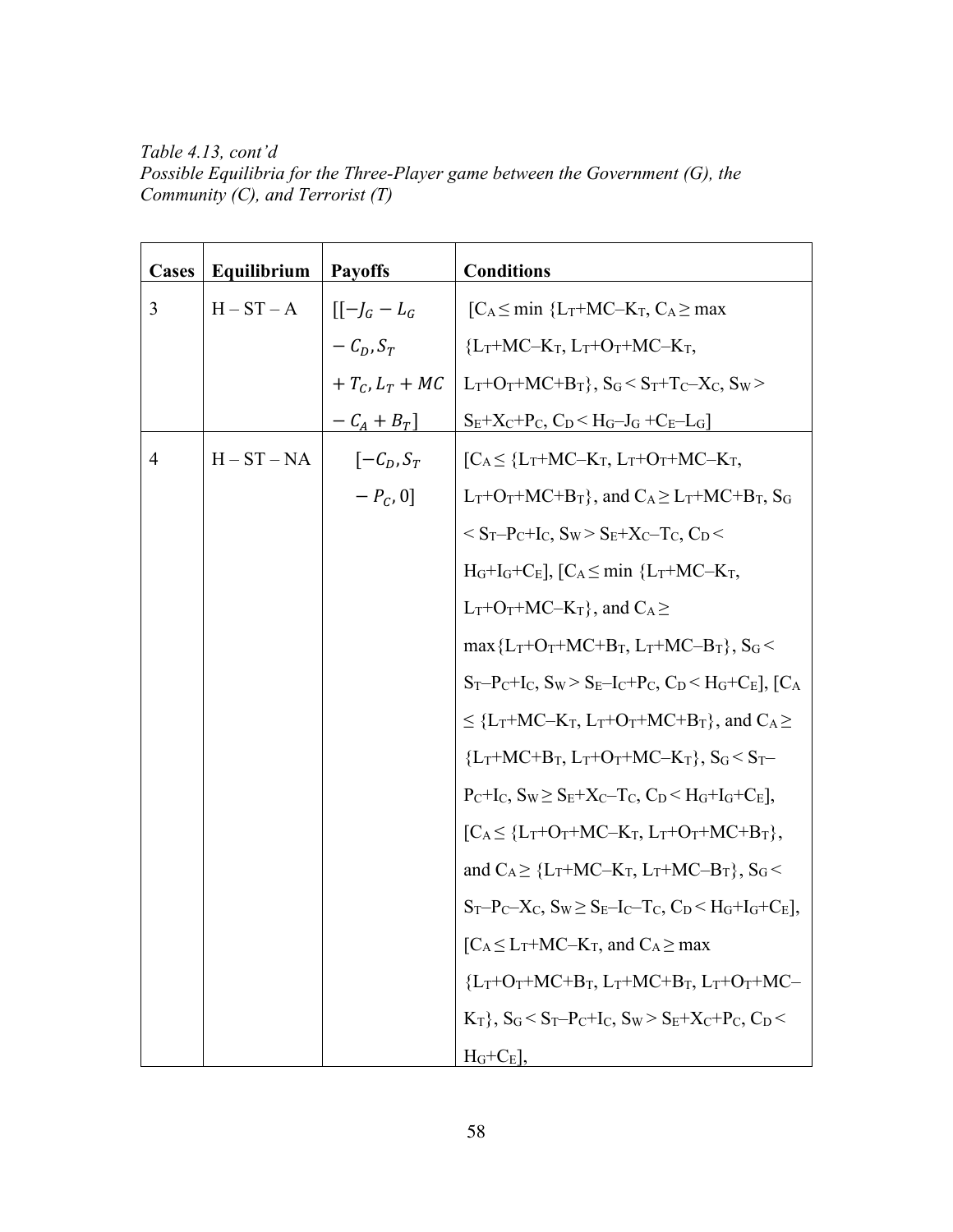*Table 4.13, cont'd Possible Equilibria for the Three-Player game between the Government (G), the Community (C), and Terrorist (T)*

| <b>Cases</b>   | Equilibrium   | <b>Payoffs</b>     | <b>Conditions</b>                                                                                                                                            |
|----------------|---------------|--------------------|--------------------------------------------------------------------------------------------------------------------------------------------------------------|
| $\overline{4}$ | $H - ST - NA$ | $[-C_D, S_T]$      | $[C_A \leq L_T + O_T + MC - K_T]$ , and $C_A \geq max$                                                                                                       |
|                |               | $-P_{C}$ , 0]      | ${L_T+MC-K_T, L_T+MC+B_T,}$                                                                                                                                  |
|                |               |                    | $L_T + O_T + MC + B_T$ , $S_G < S_T - P_C - X_C$ , $S_W > S_E -$                                                                                             |
|                |               |                    | $I_C+P_C$ , $C_D < H_G+C_E$ ], $[C_A \leq L_T+O_T+MC+B_T$ ,                                                                                                  |
|                |               |                    | and $C_A \geq max$ {L <sub>T</sub> +MC-K <sub>T</sub> , L <sub>T</sub> +MC+B <sub>T</sub> ,                                                                  |
|                |               |                    | $L_T$ +O <sub>T</sub> +MC–K <sub>T</sub> ), S <sub>G</sub> < S <sub>T</sub> –P <sub>C</sub> –X <sub>C</sub> , S <sub>W</sub> ≥                               |
|                |               |                    | $S_E+X_C-T_C$ , $C_D < H_G+I_G+C_E$ , $C_A \geq max$                                                                                                         |
|                |               |                    | ${L_T+MC-K_T, L_T+MC+B_T, L_T+O_T+MC-K_T,}$                                                                                                                  |
|                |               |                    | $L_T + O_T + MC + B_T$ , $S_G < S_T - P_C - X_C$ , $S_W >$                                                                                                   |
|                |               |                    | $S_E + X_C + P_C$ , $C_D < H_G + C_E$                                                                                                                        |
| 5              | $EC-SG-A$     | $[V_G - I_G$       | $[C_A \leq min \{L_T+MC-K_T, L_T+MC+B_T,$                                                                                                                    |
|                |               | $-C_{E}$ , $S_{E}$ | $L_T$ +O <sub>T</sub> +MC-K <sub>T</sub> , $L_T$ +O <sub>T</sub> +MC+B <sub>T</sub> }, S <sub>G</sub> >                                                      |
|                |               |                    | $-I_C$ , $L_T + O_T$   S <sub>T</sub> +T <sub>C</sub> +I <sub>C</sub> , S <sub>W</sub> < S <sub>E</sub> -I <sub>C</sub> -T <sub>C</sub> , C <sub>D</sub> > – |
|                |               |                    | + $MC - C_A$   V <sub>G</sub> +I <sub>G</sub> +C <sub>E</sub> -L <sub>G</sub> ], [C <sub>A</sub> $\leq$ min {L <sub>T</sub> +MC-K <sub>T</sub> ,             |
|                |               | $-K_T$ ]           | $L_T+MC+B_T$ , $L_T+O_T+MC-K_T$ , $C_A \geq max$                                                                                                             |
|                |               |                    | $L_T$ +O <sub>T</sub> +MC+B <sub>T</sub> , S <sub>G</sub> >S <sub>T</sub> +T <sub>C</sub> +I <sub>C</sub> , S <sub>W</sub> < S <sub>E</sub> -                |
|                |               |                    | $I_C+P_C$ , $C_D > -V_G+I_G+C_E-L_G$ , $[C_A \leq min$                                                                                                       |
|                |               |                    | ${L_T}$ +MC–K <sub>T</sub> , $L_T$ +O <sub>T</sub> +MC–K <sub>T</sub> ,                                                                                      |
|                |               |                    | $L_T$ +O <sub>T</sub> +MC+B <sub>T</sub> }, and C <sub>A</sub> $\geq$ max                                                                                    |
|                |               |                    | $L_T + MC + B_T$ , $S_G > S_T - P_C + I_C$ , $S_W < S_E - I_C - T_C$ ,                                                                                       |
|                |               |                    | $C_D$ >-V <sub>G</sub> +I <sub>G</sub> +C <sub>E</sub> -L <sub>G</sub> ],                                                                                    |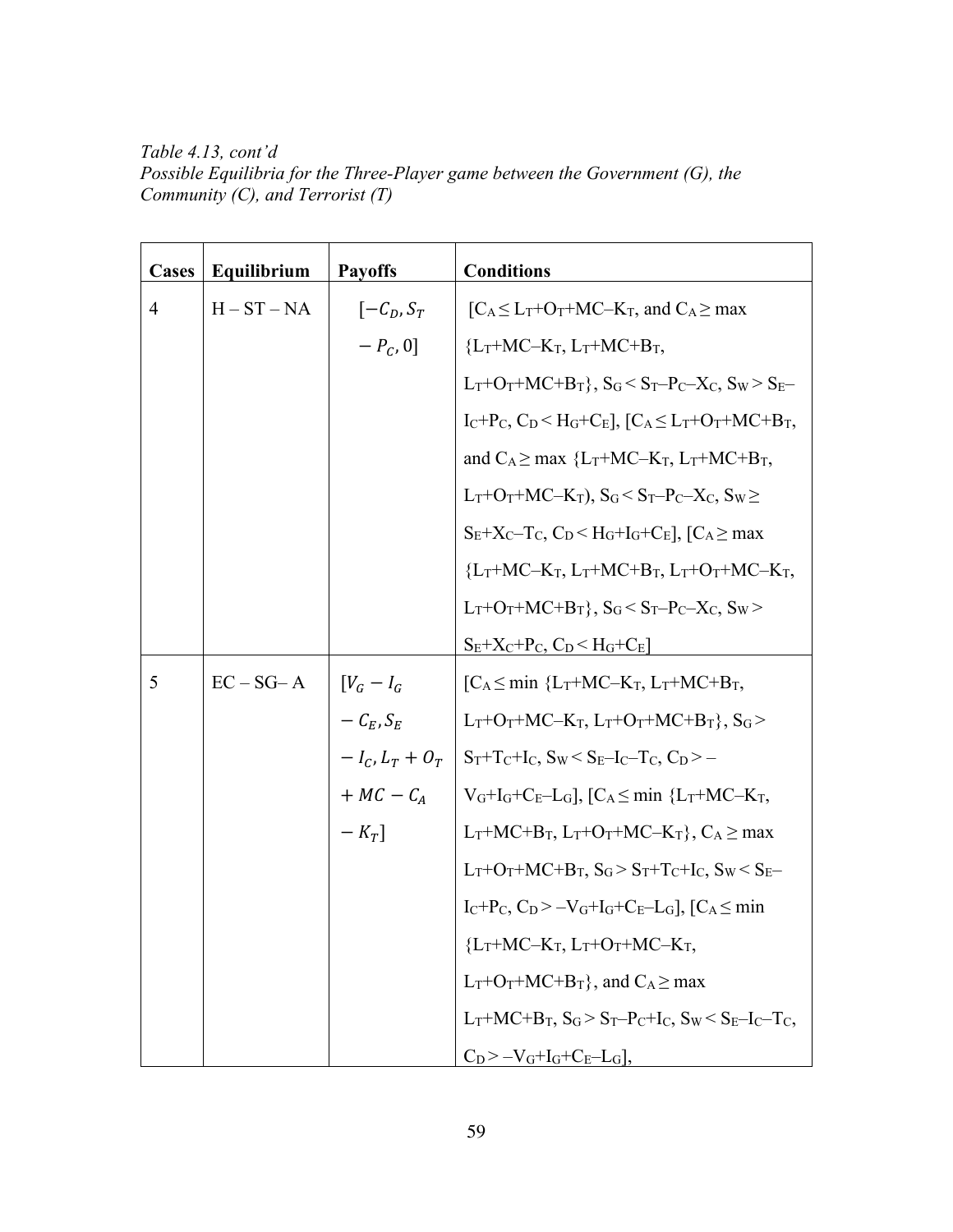*Table 4.13, cont'd Possible Equilibria for the Three-Player game between the Government (G), the Community (C), and Terrorist (T)*

| Cases | Equilibrium    | <b>Payoffs</b>     | <b>Conditions</b>                                                                                                           |
|-------|----------------|--------------------|-----------------------------------------------------------------------------------------------------------------------------|
| 5     | $EC-SG-A$      | $[V_G - I_G$       | $[C_A \leq min \{L_T+MC+B_T, L_T+O_T+MC-K_T,$                                                                               |
|       |                | $-C_E, S_E$        | $L_T + O_T + MC + B_T$ , $C_A \geq L_T + MC - K_T$ , $S_G \geq$                                                             |
|       |                | $-I_C, L_T + O_T$  | $S_T + T_C - X_C$ , $S_W < S_E - I_C - T_C$ , $C_D > -$                                                                     |
|       |                | $+ MC - C_A$       | $V_G+I_G+C_E$ , $[C_A \leq min \{L_T+MC-K_T,$                                                                               |
|       |                | $-K_T$ ]           | $L_T + O_T + MC - K_T$ , and $C_A \geq max$                                                                                 |
|       |                |                    | ${L_T+O_T+MC+B_T, L_T+MC-B_T}, S_G \ge S_T-$                                                                                |
|       |                |                    | $P_C+I_C$ , $S_W < S_E-I_C+P_C$ , $C_D > -V_G+I_G+C_E-$                                                                     |
|       |                |                    | L <sub>G</sub> ], [C <sub>A</sub> $\leq$ min {L <sub>T</sub> +MC+B <sub>T</sub> , L <sub>T</sub> +O <sub>T</sub> +MC-       |
|       |                |                    | $K_T$ , and $C_A \geq$ max {L <sub>T</sub> +MC-K <sub>T</sub> ,                                                             |
|       |                |                    | $L_T + O_T + MC + B_T$ , $S_G \geq S_T + T_C - X_C$ , $S_W < S_E -$                                                         |
|       |                |                    | $I_C+P_C, C_D > -V_G+I_G+C_E$ , $[C_A \leq min$                                                                             |
|       |                |                    | ${L_T+O_T+MC-K_T, L_T+O_T+MC+B_T}$ , and $C_A$                                                                              |
|       |                |                    | $\geq$ max {L <sub>T</sub> +MC-K <sub>T</sub> , L <sub>T</sub> +MC+B <sub>T</sub> }, S <sub>G</sub> $\geq$ S <sub>T</sub> - |
|       |                |                    | $P_C-X_C$ , $S_W < S_E-I_C-T_C$ , $C_D > -V_G+I_G+C_E$ ],                                                                   |
|       |                |                    | $\lceil C_A \leq L_T + O_T + MC - K_T$ , and $C_A \geq \max$                                                                |
|       |                |                    | ${L_T+MC-K_T, L_T+MC+B_T,}$                                                                                                 |
|       |                |                    | $L_T + O_T + MC + B_T$ , $S_G \ge S_T - P_C - X_C$ , $S_W < S_E -$                                                          |
|       |                |                    | $I_C+P_C$ , $C_D > -V_G+I_G+C_E$                                                                                            |
| 6     | $EC - SG - NA$ | $[V_G - C_E, S_E]$ | $[C_A \leq min \{L_T+MC-K_T, L_T+MC+B_T,$                                                                                   |
|       |                | $+ X_C, 0]$        | $L_T + O_T + MC + B_T$ and $C_A \ge L_T + O_T + MC - K_T$ ,                                                                 |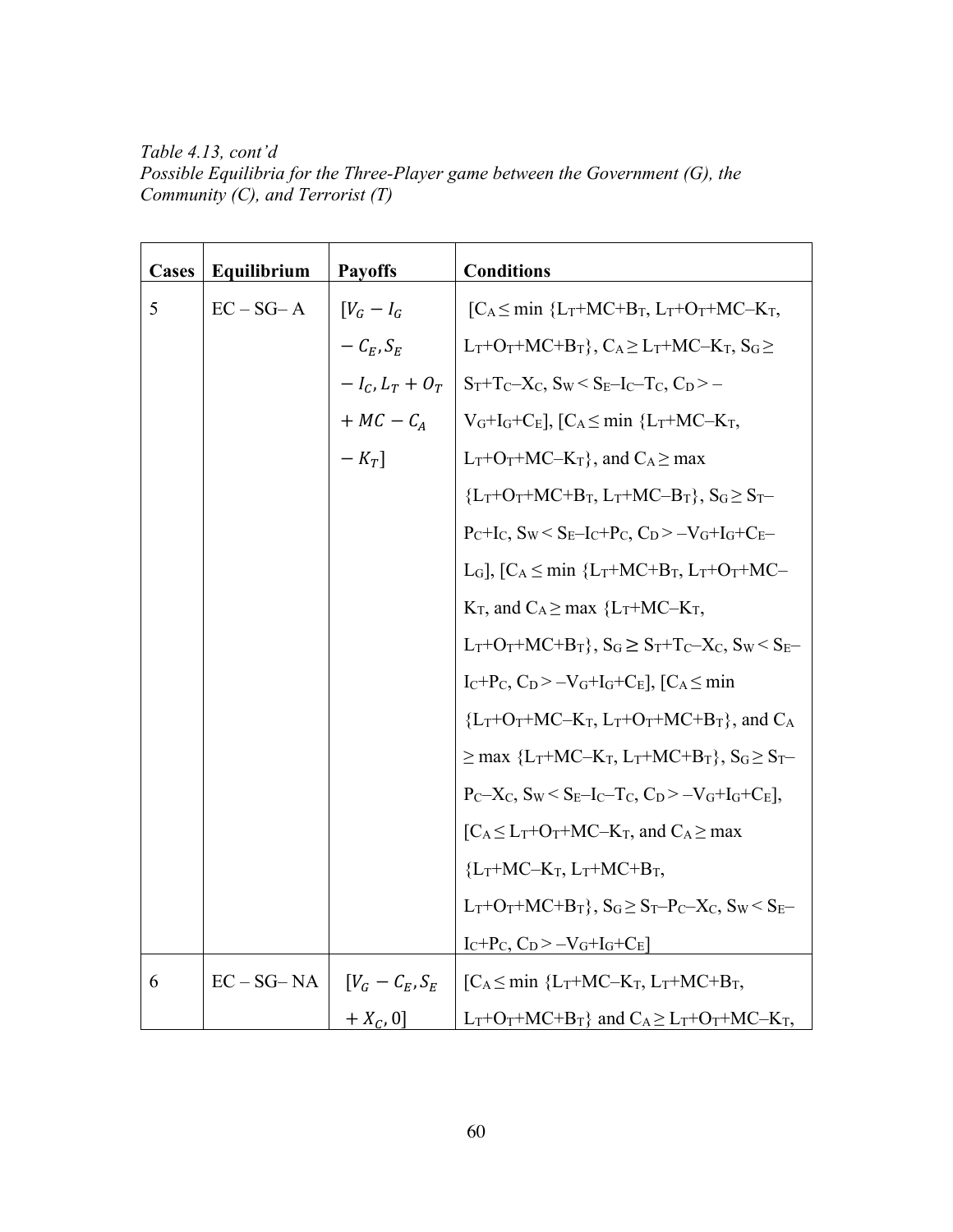*Table 4.13, cont'd Possible Equilibria for the Three-Player game between the Government (G), the Community (C), and Terrorist (T)*

| Cases | Equilibrium    | <b>Payoffs</b>     | <b>Conditions</b>                                                                                                                  |
|-------|----------------|--------------------|------------------------------------------------------------------------------------------------------------------------------------|
| 6     | $EC - SG - NA$ | $[V_G - C_E, S_E]$ | $S_G > S_T + T_C + I_C$ , $S_W < S_E + X_C - T_C$ , $C_D > -$                                                                      |
|       |                | $+ X_C, 0]$        | $V_G+C_E-L_G$ , $[C_A \leq min \{L_T+MC-K_T,$                                                                                      |
|       |                |                    | $L_T+MC+B_T$ , $C_A \ge \max$ { $L_T+O_T+MC-K_T$ ,                                                                                 |
|       |                |                    | $L_T$ +O <sub>T</sub> +MC+B <sub>T</sub> }, S <sub>G</sub> >S <sub>T</sub> +T <sub>C</sub> +I <sub>C</sub> , S <sub>W</sub> $\leq$ |
|       |                |                    | $S_E+X_C+P_C, C_D > -V_G+C_E-L_G$ , $[C_A \leq min$                                                                                |
|       |                |                    | ${L_T+MC-K_T, L_T+O_T+MC+B_T}$ , and $C_A \ge$                                                                                     |
|       |                |                    | max ${L_T+MC+B_T, L_T+O_T+MC-K_T}, S_G \ge$                                                                                        |
|       |                |                    | $S_T-P_C+I_C$ , $S_W < S_E+X_C-T_C$ , $C_D > -V_G+C_E-$                                                                            |
|       |                |                    | L <sub>G</sub> ], $[C_A \leq min \{L_T+MC+B_T,$                                                                                    |
|       |                |                    | $L_T + O_T + MC + B_T$ , and $C_A \geq max$                                                                                        |
|       |                |                    | ${L_T+O_T+MC-K_T, L_T+MC-K_T}, S_G \geq$                                                                                           |
|       |                |                    | $S_T + T_C - X_C$ , $S_W \leq S_E + X_C - T_C$ , $C_D > -V_G + C_E$ ,                                                              |
|       |                |                    | $[C_A \leq L_T+MC-K_T$ , and $C_A \geq max$                                                                                        |
|       |                |                    | ${L_T+O_T+MC+B_T, L_T+MC+B_T, L_T+O_T+MC-}$                                                                                        |
|       |                |                    | $K_T$ , $S_G > S_T-P_C+I_C$ , $S_W < S_E+X_C+P_C$ , $C_D > -$                                                                      |
|       |                |                    | $V_G+C_E-L_G$ , $[C_A \leq L_T+MC+B_T$ , and $C_A \geq$                                                                            |
|       |                |                    | max ${L_T+MC-K_T, L_T+O_T+MC-K_T,}$                                                                                                |
|       |                |                    | $L_T+O_T+MC+B_T\}$ , $S_G > S_T+T_C-X_C$ , $S_W <$                                                                                 |
|       |                |                    | $S_E+X_C+P_C, C_D > -V_G+C_E$ , $C_A \le$                                                                                          |
|       |                |                    | $L_T + O_T + MC + B_T$ , and $C_A \ge$ max ${L_T + MC -}$                                                                          |
|       |                |                    | $K_T$ , $L_T+MC+B_T$ , $L_T+O_T+MC-K_T$ ), $S_G \geq S_T$                                                                          |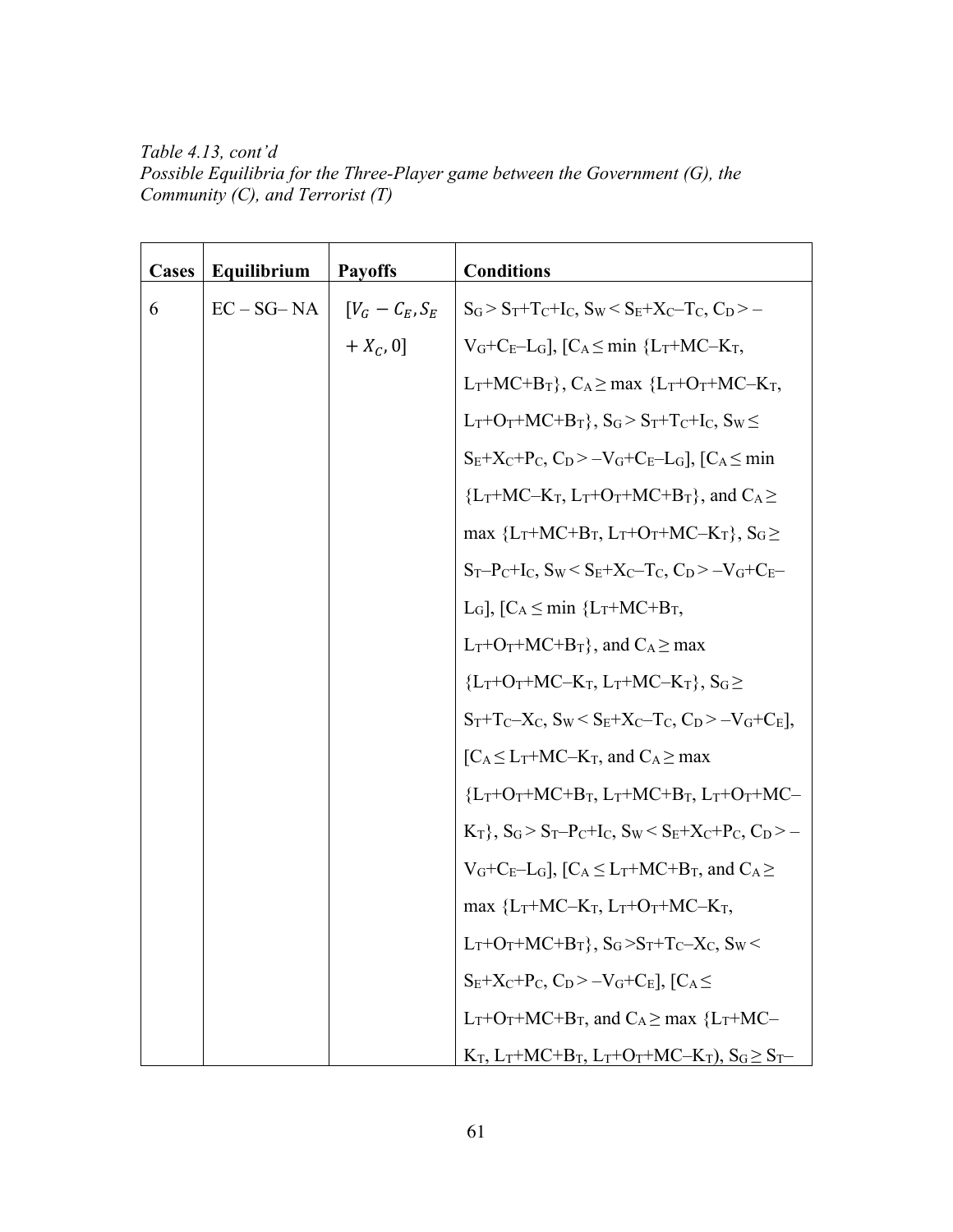*Table 4.13, cont'd Possible Equilibria for the Three-Player game between the Government (G), the Community (C), and Terrorist (T)*

| 6 | $EC - SG - NA$ | $[V_G - C_E, S_E]$  | $P_C-X_C$ , $S_W < S_E+X_C-T_C$ , $C_D > -V_G+C_E$ ], [ $C_A$                                                                 |
|---|----------------|---------------------|-------------------------------------------------------------------------------------------------------------------------------|
|   |                | $+ X_C, 0]$         | $\geq$ max {L <sub>T</sub> +MC-K <sub>T</sub> , L <sub>T</sub> +MC-B <sub>T</sub> ,                                           |
|   |                |                     | $L_T+O_T+MC-K_T$ , $L_T+O_T+MC+B_T$ , $S_G > S_T-$                                                                            |
|   |                |                     | $P_C-X_C$ , $S_W \leq S_E+X_C+P_C$ , $C_D \geq -V_G+C_E$                                                                      |
| 7 | $EC - ST - A$  | $[-H_G - I_G]$      | $[C_A \leq min \{L_T+MC-K_T, L_T+MC+B_T,$                                                                                     |
|   |                | $-C_E, S_W$         | $L_T$ +O <sub>T</sub> +MC-K <sub>T</sub> , $L_T$ +O <sub>T</sub> +MC+B <sub>T</sub> }, S <sub>G</sub> <                       |
|   |                | $+T_{C}L_{T}+O_{T}$ | $S_T + T_C + I_C$ , $S_W > S_E - I_C - T_C$ , $C_D > H_G + I_G + C_E -$                                                       |
|   |                | $+ MC$              | $J_G-L_G$ , $[C_A \leq min \{L_T+MC-K_T,$                                                                                     |
|   |                | $-C_A+B_T$ ]        | $L_T+MC+B_T$ , $L_T+O_T+MC+B_T$ , $C_A \ge$                                                                                   |
|   |                |                     | $L_T$ +O <sub>T</sub> +MC-K <sub>T</sub> , S <sub>G</sub> < S <sub>T</sub> +T <sub>C</sub> +I <sub>C</sub> , S <sub>W</sub> > |
|   |                |                     | $S_E+X_C-T_C$ , $C_D > H_G+I_G+C_E-J_G-L_G$ , $C_A \leq$                                                                      |
|   |                |                     | min ${L_T+MC+B_T, L_T+O_T+MC-K_T,}$                                                                                           |
|   |                |                     | $L_T+O_T+MC+B_T$ , and $C_A \geq L_T+MC-K_T$ , S <sub>G</sub>                                                                 |
|   |                |                     | $S_T + T_C - X_C$ , $S_W \ge S_E - I_C - T_C$ , $C_D > -$                                                                     |
|   |                |                     | $H_G+I_G+C_E-J_G-L_G$ , $[C_A\leq min \{L_T+MC-K_T,$                                                                          |
|   |                |                     | $L_T + O_T + MC + B_T$ , and $C_A \ge$                                                                                        |
|   |                |                     | $\max\{L_T+MC+B_T, L_T+O_T+MC-K_T\}, S_G$                                                                                     |
|   |                |                     | $S_T-P_C+I_C$ , $S_W \geq S_E+X_C-T_C$ , $C_D > H_G+I_G+C_E$ ,                                                                |
|   |                |                     | $[C_A \leq min \{L_T+MC+B_T, L_T+O_T+MC+B_T\},$                                                                               |
|   |                |                     | and $C_A \geq$ max ${L_T+O_T+MC-K_T, L_T+MC-}$                                                                                |
|   |                |                     | $K_T$ , $S_G < S_T + T_C - X_C$ , $S_W > S_E + X_C - T_C$ , $C_D >$                                                           |
|   |                |                     | $H_G+I_G+C_E-J_G-L_G$                                                                                                         |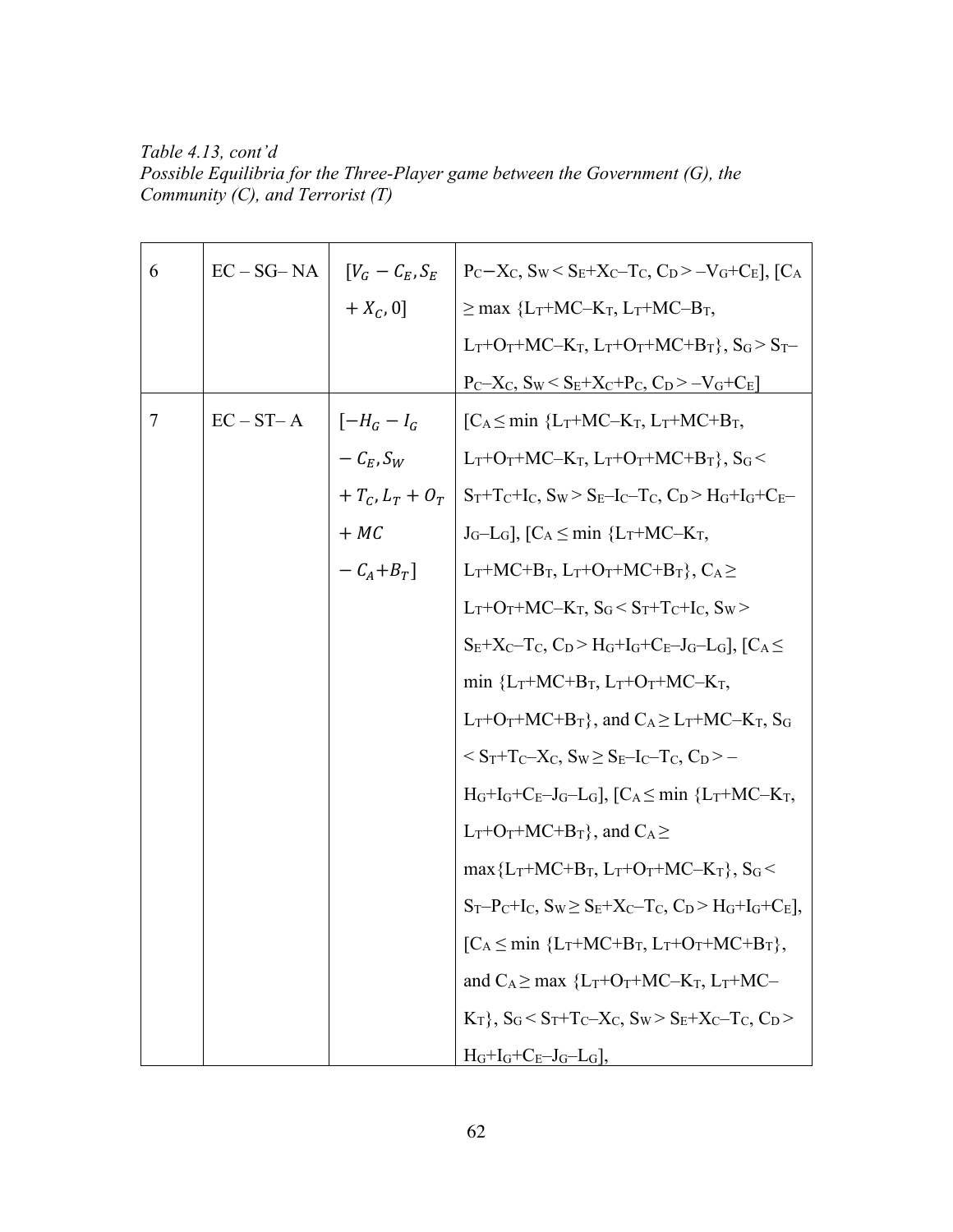*Table 4.13, cont'd Possible Equilibria for the Three-Player game between the Government (G), the Community (C), and Terrorist (T)*

| <b>Cases</b> | Equilibrium    | <b>Payoffs</b>    | <b>Conditions</b>                                                                                                         |
|--------------|----------------|-------------------|---------------------------------------------------------------------------------------------------------------------------|
| 7            | $EC - ST - A$  | $[-H_G - I_G]$    | $\begin{bmatrix} C_A \leq min \ \{L_T + O_T + MC - K_T, \end{bmatrix}$                                                    |
|              |                | $-C_E, S_W$       | $L_T + O_T + MC + B_T$ , and $C_A \ge$ max { $L_T + MC -$                                                                 |
|              |                | $+T_c, L_T + O_T$ | $K_T$ , $L_T + MC + B_T$ , $S_G < S_T - P_C - X_C$ , $S_W \ge S_E -$                                                      |
|              |                | $+ MC$            | $I_C-T_C$ , $C_D > H_G+I_G+C_E$ , $C_A \le$                                                                               |
|              |                | $-C_A+B_T$        | $L_T + O_T + MC + B_T$ , and $C_A \ge$ max { $L_T + MC -$                                                                 |
|              |                |                   | $K_T$ , $L_T + MC + B_T$ , $L_T + O_T + MC - K_T$ ), $S_G < S_T$                                                          |
|              |                |                   | $P_C-X_C$ , $S_W \geq S_E+X_C-T_C$ , $C_D > H_G+I_G+C_E$                                                                  |
| 8            | $EC - ST - NA$ | $[-H_G]$          | $[C_A \leq min \{L_T+MC-K_T, L_T+MC+B_T,$                                                                                 |
|              |                | $-C_E, S_W$       | $L_T$ +O <sub>T</sub> +MC-K <sub>T</sub> }, C <sub>A</sub> $\geq L_T$ +O <sub>T</sub> +MC+B <sub>T</sub> , S <sub>G</sub> |
|              |                | $-P_{C}$ , 0]     | $\rm < S_T + T_C + I_C$ , $\rm S_W > S_E - I_C + P_C$ , $\rm C_D > H_G - J_G$                                             |
|              |                |                   | $+C_E-L_G$ , $[C_A \leq min \{L_T+MC-K_T,$                                                                                |
|              |                |                   | $L_T+MC+B_T$ , $C_A \ge \max$ { $L_T+O_T+MC-K_T$ ,                                                                        |
|              |                |                   | $L_T + O_T + MC + B_T$ , $S_G < S_T + T_C + I_C$ , $S_W >$                                                                |
|              |                |                   | $S_E+X_C-P_C$ , $C_D > H_G-J_G+C_E-L_G$ , $C_A \leq min$                                                                  |
|              |                |                   | ${L_T+MC-K_T, L_T+O_T+MC-K_T}$ , and $C_A \ge$                                                                            |
|              |                |                   | max ${L_T+O_T+MC+B_T, L_T+MC+B_T}, S_G$                                                                                   |
|              |                |                   | $S_T-P_C+I_C$ , $S_W > S_E-I_C+P_C$ , $C_D > H_G+C_E$ , $C_A$                                                             |
|              |                |                   | $\leq$ min {L <sub>T</sub> +MC+B <sub>T</sub> , L <sub>T</sub> +O <sub>T</sub> +MC-K <sub>T</sub> }, and                  |
|              |                |                   | $C_A \geq max \{L_T+MC-K_T, L_T+O_T+MC+B_T\},$                                                                            |
|              |                |                   | $S_G < S_T + T_C - X_C$ , $S_W > S_E - I_C + P_C$ , $C_D > H_G - J_G$                                                     |
|              |                |                   | $+C_E-L_G$ , $[C_A \leq L_T+MC-K_T,$                                                                                      |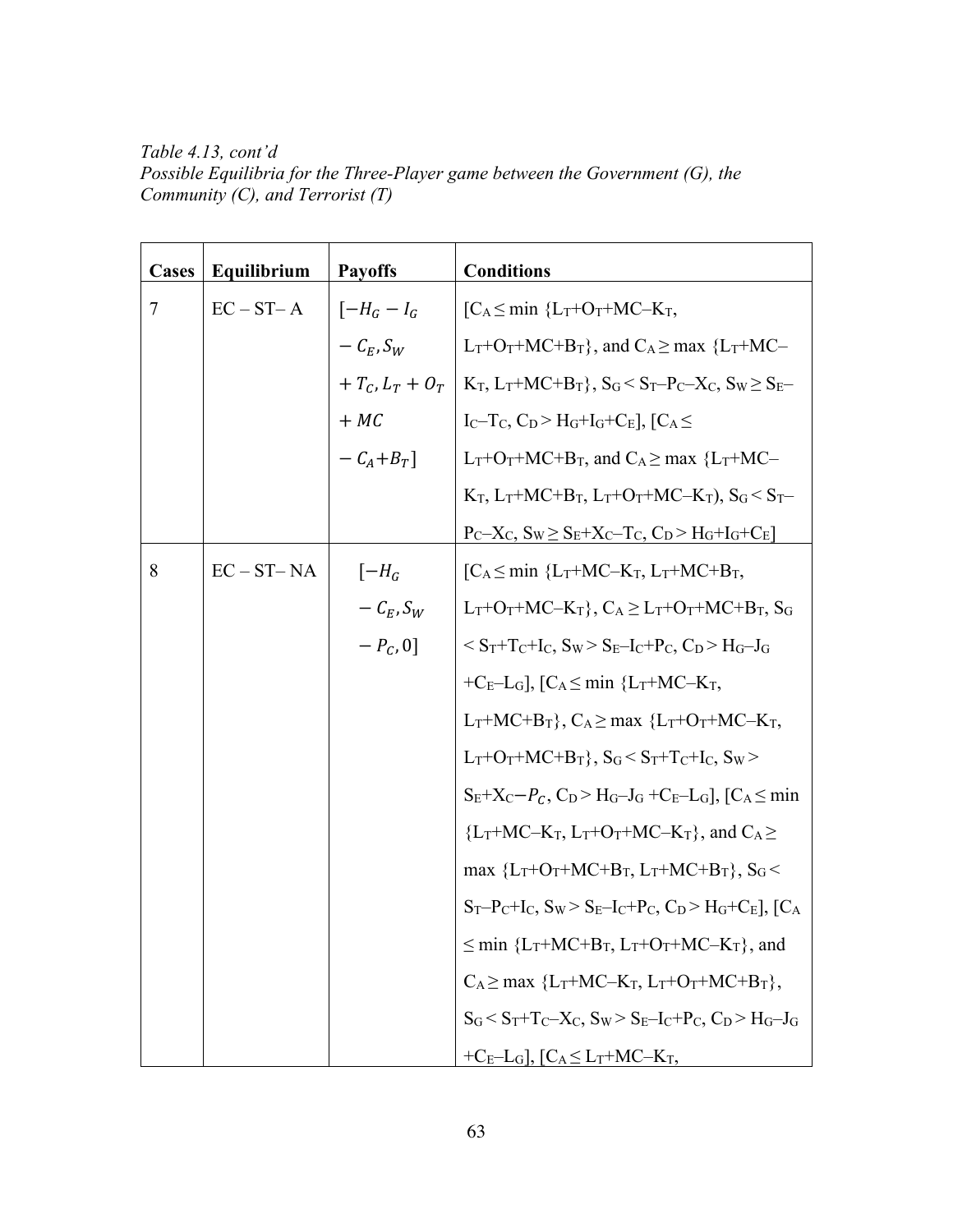*Table 4.13, cont'd Possible Equilibria for the Three-Player game between the Government (G), the Community (C), and Terrorist (T)*

| <b>Cases</b> | Equilibrium   Payoffs |                                                            | <b>Conditions</b>                                                                                                                       |
|--------------|-----------------------|------------------------------------------------------------|-----------------------------------------------------------------------------------------------------------------------------------------|
| 8            | $EC - ST-$            | $\big  \left[ -H_G - \mathcal{C}_E, \mathcal{S}_W \right]$ | and $C_A \geq max \{L_T + O_T + MC + B_T,$                                                                                              |
|              | <b>NA</b>             | $-P_c, 0]$                                                 | $L_T+MC+B_T$ , $L_T+O_T+MC-K_T$ , $S_G < S_T-$                                                                                          |
|              |                       |                                                            | $P_C+I_C$ , $S_W > S_E+X_C+P_C$ , $C_D > H_G+C_E$ , $C_A \leq$                                                                          |
|              |                       |                                                            | $L_T+MC+B_T$ , and $C_A \geq$ max ${L_T+MC-K_T}$ ,                                                                                      |
|              |                       |                                                            | $L_T$ +O <sub>T</sub> +MC–K <sub>T</sub> , $L_T$ +O <sub>T</sub> +MC+B <sub>T</sub> }, S <sub>G</sub> <                                 |
|              |                       |                                                            | $S_T + T_C - X_C$ , $S_W > S_E + X_C + P_C$ , $C_D > H_G - J_G$                                                                         |
|              |                       |                                                            | +C <sub>E</sub> -L <sub>G</sub> ], [C <sub>A</sub> $\leq$ L <sub>T</sub> +O <sub>T</sub> +MC-K <sub>T</sub> , and C <sub>A</sub> $\geq$ |
|              |                       |                                                            | max ${L_T}$ +MC–K <sub>T</sub> , L <sub>T</sub> +MC+B <sub>T</sub> ,                                                                    |
|              |                       |                                                            | $L_T + O_T + MC + B_T$ , $S_G < S_T - P_C - X_C$ , $S_W > S_E -$                                                                        |
|              |                       |                                                            | $I_C+P_C$ , $C_D > H_G+C_E$ , $C_A \geq max$ ${L_T+MC-}$                                                                                |
|              |                       |                                                            | $K_T$ , $L_T+MC-B_T$ , $L_T+O_T+MC-K_T$ ,                                                                                               |
|              |                       |                                                            | $L_T+O_T+MC+B_T\}$ , $S_G < S_T-P_C-X_C$ , $S_W >$                                                                                      |
|              |                       |                                                            | $S_E+X_C+P_C$ , $C_D > H_G+C_E$                                                                                                         |

# **Three Player Game Solution**

In the sequential game, from solving the three-player game between the government, community, and terrorist, all eight cases present feasible equilibria provided the conditions are met. They are:

1. When the cost of attack is low  $(C_A \leq min \{L_T + MC - K_T, L_T + MC + B_T, L_T + \})$  $O_T + MC - K_T$ ,  $L_T + O_T + MC + B_T$ , and  $(C_A \leq min \{L_T + MC - K_T, L_T + \}$  $MC + B_T$ ,  $L_T + O_T + MC - K_T$ ), and  $(C_A \leq min \{L_T + MC - K_T, L_T +$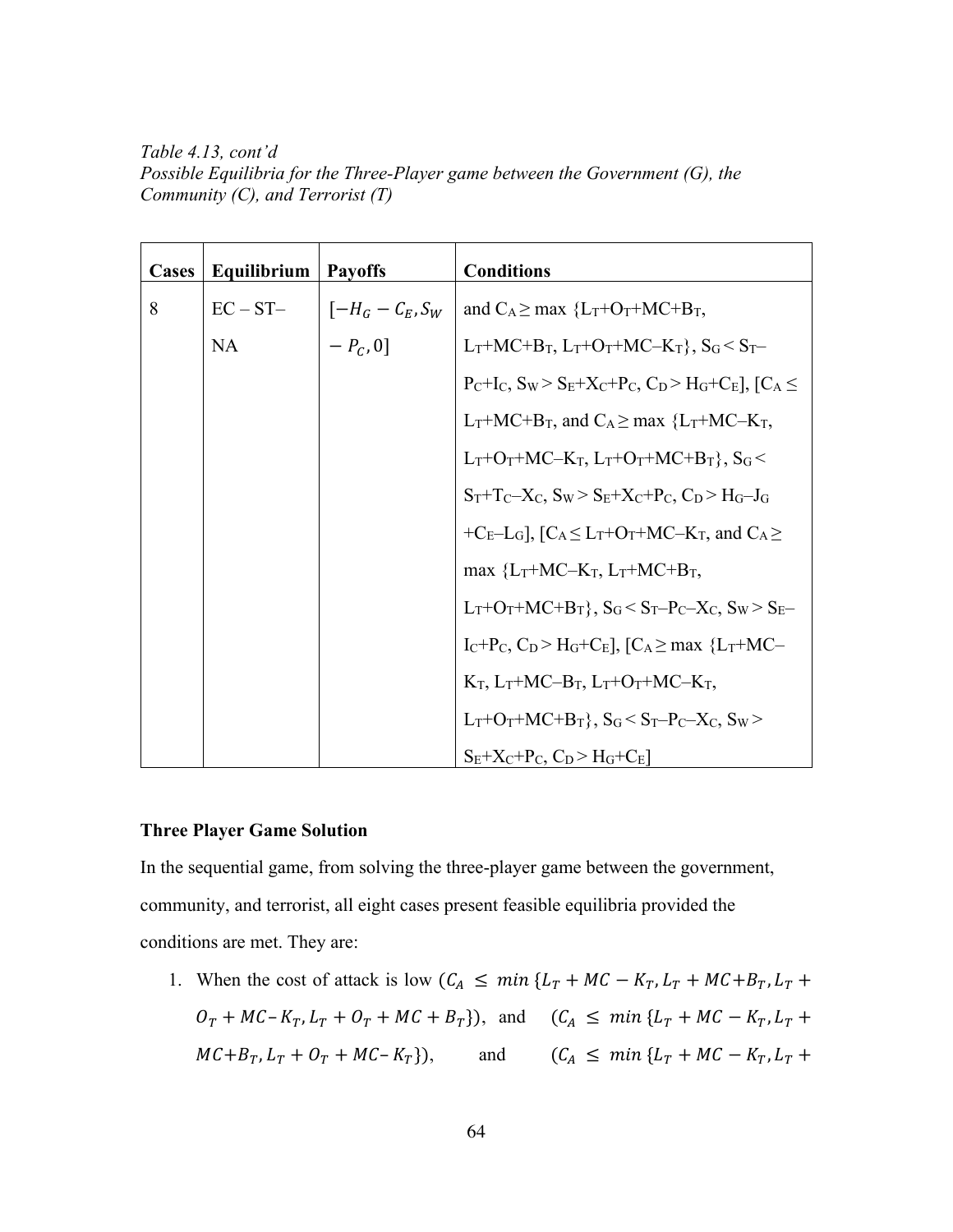$MC + B_T$ ,  $L_T + O_T + MC + B_T$ ), and  $(C_A \leq min \{L_T + MC - K_T, L_T + O_T +$  $MC - K_T$ ,  $L_T + O_T + MC + B_T$ ), the impact to community of supporting government when government heightens security is higher than that of supporting the terrorist  $(S_G > \{S_T + T_C + I_C, S_T - P_C + I_C\})$ , the impact to community of supporting the terrorist when government engages the community is lower than of supporting the government  $\left(S_W < \{S_E - I_C - T_C, S_E - I_C + P_C, S_E + X_C - T_C\}\right)$ , and the cost of defense is low  $(C_D < \{-V_G + I_G + C_E - L_G, -V_G + C_E - L_G\})$ , and when the cost of attack is medium  $(L_T + O_T + MC - K_T, L_T + O_T + MC + B_T \leq$  $C_A \leq L_T + MC + B_T$ ,  $L_T + MC - K_T$ ), and  $(L_T + O_T + MC + B_T$ ,  $L_T + MC + B_T \leq$  $C_A \leq L_T + MC - K_T$ ,  $L_T + O_T + MC - K_T$ ), and  $(L_T + O_T + MC - K_T)$ ,  $L_T +$  $MC + B_T \le C_A \le L_T + MC - K_T$ ,  $L_T + O_T + MC + B_T$ ), the impact to community of supporting government when government heightens security is higher than that of supporting the terrorist  $(S_G \geq S_T - P_C + I_C)$ , the impact to community of supporting the terrorist when government engages the community is lower than of supporting the government  $(S_W < S_E - I_C + P_C)$ , and the cost of defense is low  $(C_D < \{-V_G + I_G + C_E - L_G - V_G + C_E - L_G\})$ , and when the cost of attack is high  $(C_A \geq max \{ L_T + MC + B_T, L_T + O_T + MC - K_T, L_T + O_T + MC + B_T \}),$  the impact to community of supporting government when government heightens security is higher than that of supporting the terrorist  $(S_G > S_T - P_C + I_C)$ , the impact to community of supporting the terrorist when government engages the community is lower than of supporting the government  $(S_W < S_E + X_C + P_C)$ ), and the cost of defense is low  $(C_D < -V_G + C_E - L_G)$ , the government will heighten security, the community will support the government, and terrorist will attack.

2. When the cost of attack is low  $(C_A \leq min \{L_T + M_C + B_T, L_T + M_C + B_T, L_T + \})$  $O_T + MC - K_T$ ) the impact to community of supporting government when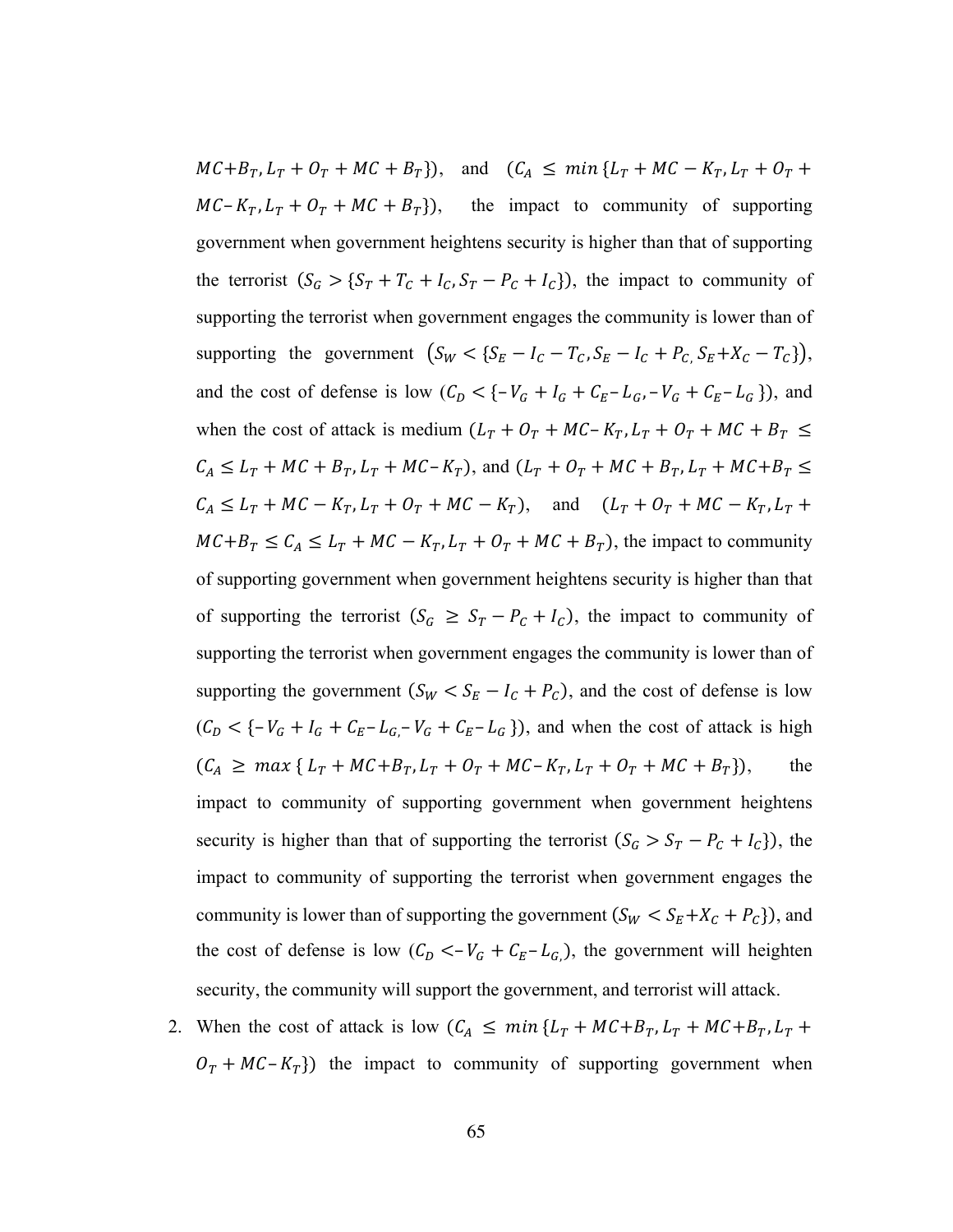government heightens security is higher than that of supporting the terrorist  $(S_G > S_T + T_C - X_C)$ , the impact to community of supporting the terrorist when government engages the community is lower than of supporting the government  $(S_W < S_E - I_C - T_C)$ , and the cost of defense is low  $(C_D < -V_G + I_G + C_E - L_G)$ , and when the cost of attack is medium  $(L_T + MC - K_T, L_T + MC + O_T + B_T \leq$  $C_A \le L_T + O_T + MC - K_T, L_T + MC + B_T$ , and  $(L_T + MC - K_T, L_T + MC +$  $O_T - K_T \le C_A \le L_T + O_T + MC + B_T, L_T + MC + B_T$ , and  $(L_T + MC K_T, L_T + MC + B_T \le C_A \le L_T + O_T + MC + B_T, L_T + MC + O_T - K_T$ , and the impact to community of supporting government when government heightens security is higher than that of supporting the terrorist  $(S_G > S_T + T_C - X_C, S_T P_c - X_c$ ), the impact to community of supporting the terrorist when government engages the community is lower than of supporting the government  $(S_W <$  $S_E + X_C - T_C$ ,  $S_E - I_C - T_C$ ), and the cost of defense is low  $(C_D < \{-V_G +$  $C_E$ ,  $-V_G + C_E + I_{G,S}$ , and when the cost of attack is high  $(C_A \geq max \{L_T + MC K_T$ ,  $L_T$  +  $MC + B_T$ ,  $L_T$  +  $O_T$  +  $MC - K_T$ ,  $L_T$  +  $O_T$  +  $MC + B_T$ }), and  $(C_A \geq$  $max\{L_T + MC - K_T, L_T + O_T + MC - K_T, L_T + O_T + MC + B_T\}\)$ , and  $(C_A \geq$  $max\{L_T + MC - K_T, L_T + O_T + MC + B_T, L_T + MC + B_T\}\)$ , and  $(C_A \geq$  $max\{L_T + MC - K_T, L_T + MC + B_T, L_T + O_T + MC - K_T\}$ , the impact to community of supporting government when government heightens security is higher than that of supporting the terrorist  $(S_G > \{S_T + T_C - X_C, S_T - P_C - X_C\})$ , the impact to community of supporting the terrorist when government engages the community is lower than of supporting the government  $(S_W < {S_E + X_C + S_E + X_C + X_C)}$  $P_c$ ,  $S_E - I_c + P_c$ ,  $S_E + X_c - T_c$ ), and the cost of defense is low  $(C_D < \{-V_G +$  $C_E$ ,  $-V_G + C_E + I_{G}$ ), the government will heighten security, the community will support the government, and terrorist will not attack.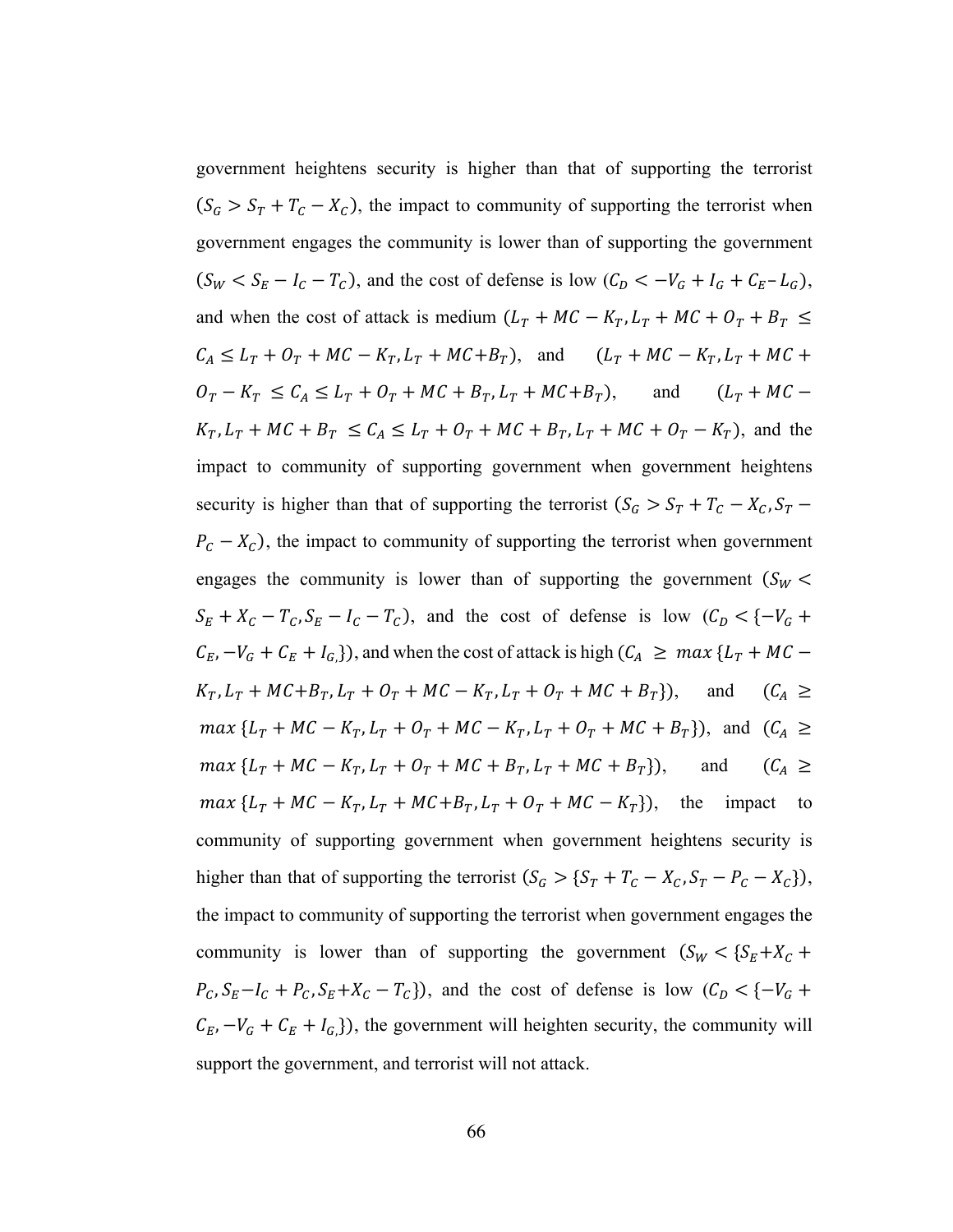3. When the cost of attack is low  $(C_A \leq min \{L_T + MC - K_T, L_T + MC + B_T, L_T + \})$ 

 $O_T + MC - K_T$ ,  $L_T + O_T + MC + B_T$ ), and  $(C_A \leq min\{L_T + MC - K_T, L_T + \dots)$  $MC + B_T$ ,  $L_T + O_T + MC - K_T$ ), and  $(C_A \leq min \{L_T + MC - K_T, L_T +$  $MC + B_T$ ,  $L_T + O_T + MC + B_T$ , and  $(C_A \leq min \{L_T + MC - K_T, L_T + O_T +$  $MC - K_T, L_T + O_T + MC + B_T$ , and  $(C_A \leq min \{L_T + MC + B_T, L_T + O_T +$  $MC - K_T$ ,  $L_T + O_T + MC + B_T$ , the impact to community of supporting government when government heightens security is lower than that of supporting the terrorist  $(S_G < \{S_T + T_C + I_C, S_T - P_C + I_C, S_T + T_C - X_C\})$ , the impact to community of supporting the terrorist when government engages the community is higher than of supporting the government  $(S_W > S_E - I_C - T_C, S_E - I_C +$  $P_c$ ,  $S_E + X_c - T_c$ ), and the cost of defense is low  $(C_D < H_G + I_G + C_E - J_G$  $L_G$ ,  $H_G + C_E - J_G - L_G$ ,  $H_G + I_G + C_E$ ), and when the cost of attack is medium  $(L_T + O_T + MC - K_T, L_T + MC + O_T + B_T \leq C_A \leq L_T + MC - K_T, L_T +$  $MC + B_T$ ), and  $(L_T + MC - K_T, L_T + MC + O_T + B_T \le C_A \le L_T + MC + O_T K_T$ ,  $L_T$  +  $MC + B_T$ ), and  $(L_T + MC - K_T, L_T + MC + B_T \le C_A \le L_T + MC +$  $\ddot{O}_T + B_T$ ,  $L_T + MC + B_T$ ), and the impact to community of supporting government when government heightens security is lower than that of supporting the terrorist  $(S_G < S_T + T_C - X_C)$ , the impact to community of supporting the terrorist when government engages the community is higher than of supporting the government  $(S_W > \{S_E - I_c + P_c, S_E + X_c - T_c\})$ , and the cost of defense is low  $(C_D < H_c + C_c)$  $C_E - J_G - L_G$ ,  $H_G + I_G + C_E - J_G - L_G$ , ), and when the cost of attack is high  $(C_A \geq C_E - L_G)$  $max\{L_T + MC - K_T, L_T + O_T + MC - K_T, L_T + O_T + MC + B_T\}$ , the impact to community of supporting government when government heightens security is lower than that of supporting the terrorist  $(S_G < S_T + T_C - X_C)$ , the impact to community of supporting the terrorist when government engages the community is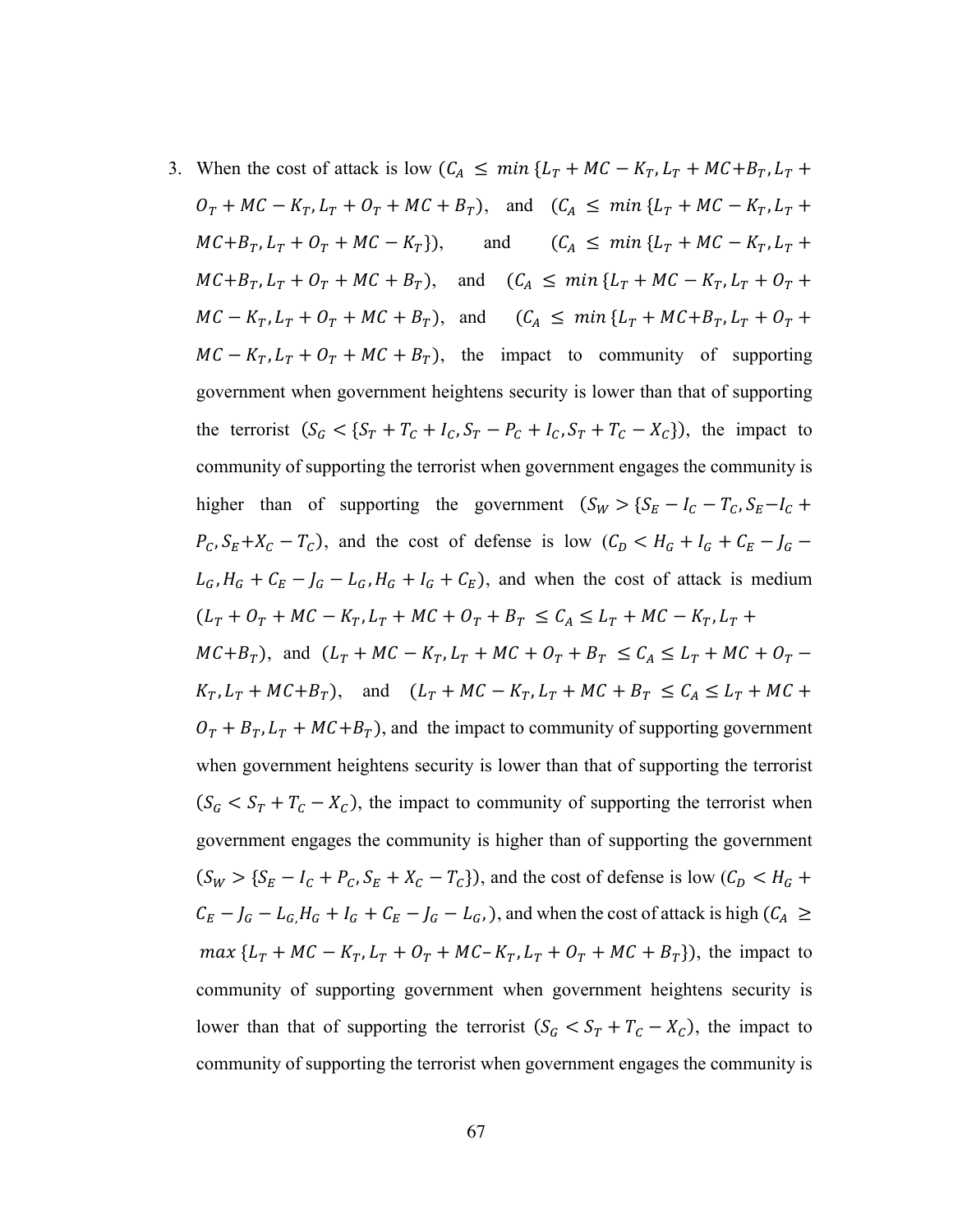higher than of supporting the government  $(S_W > S_E + X_C + P_C)$ , and the cost of defense is low  $(C_D < H_G + I_G + C_E - I_G - L_G)$ , the government will heighten security, the community will support the terrorist, and terrorist will attack.

4. When the cost of attack is low  $(C_A \leq min \{L_T + MC - K_T, L_T + MC + B_T, L_T +$  $O_T + MC - K_T$ ,  $L_T + O_T + MC + B_T$ ), the impact to community of supporting government when government heightens security is lower than that of supporting the terrorist  $(S_G < S_T - P_C + I_C)$ , the impact to community of supporting the terrorist when government engages the community is higher than of supporting the government  $(S_W > S_E + X_C - T_C)$ , and the cost of defense is low  $(C_D < H_G + I_G +$  $C_E$ ), and when the cost of attack is medium  $(L_T + MC + O_T + B_T, L_T + MC +$  $B_T \le C_A \le L_T + MC - K_T, L_T + O_T + MC - K_T$ , and  $(L_T + MC + O_T K_T$ ,  $L_T + MC + B_T \le C_A \le L_T + MC - K_T$ ,  $L_T + O_T + MC + B_T$ ), and  $(L_T + D_T)$  $MC - K_T, L_T + MC + B_T \leq C_A \leq L_T + O_T + MC - K_T, L_T + O_T + MC + B_T$ ),

the impact to community of supporting government when government heightens security is lower than that of supporting the terrorist  $(S_G < S_T - P_C X_c$ ), the impact to community of supporting the terrorist when government engages the community is higher than of supporting the government  $(S_W > \{S_E + X_C T_c$ ,  $S_E - I_c - T_c$ , and the cost of defense is low  $(C_D < \{H_G + C_E, H_G + I_G + C_E\})$ , and when the cost of attack is high  $(C_A \geq max \{L_T + MC + B_T, L_T + O_T +$  $MC - K_T$ ,  $L_T + O_T + MC + B_T$ ), and  $(C_A \geq max \{L_T + MC - K_T, L_T + MC +$  $B_T$ ,  $L_T + O_T + MC + B_T$ }), and  $(C_A \geq max \{L_T + MC - K_T, L_T + MC + B_T, L_T + D_T\}$  $O_T + MC - K_T$ ), and  $(C_A \geq max \{L_T + MC - K_T, L_T + MC + B_T, L_T + O_T +$  $MC - K_T$ ,  $L_T + O_T + MC + B_T$ ), the impact to community of supporting government when government heightens security is lower than that of supporting the terrorist  $(S_G < S_T - P_C - X_C)$ , the impact to community of supporting the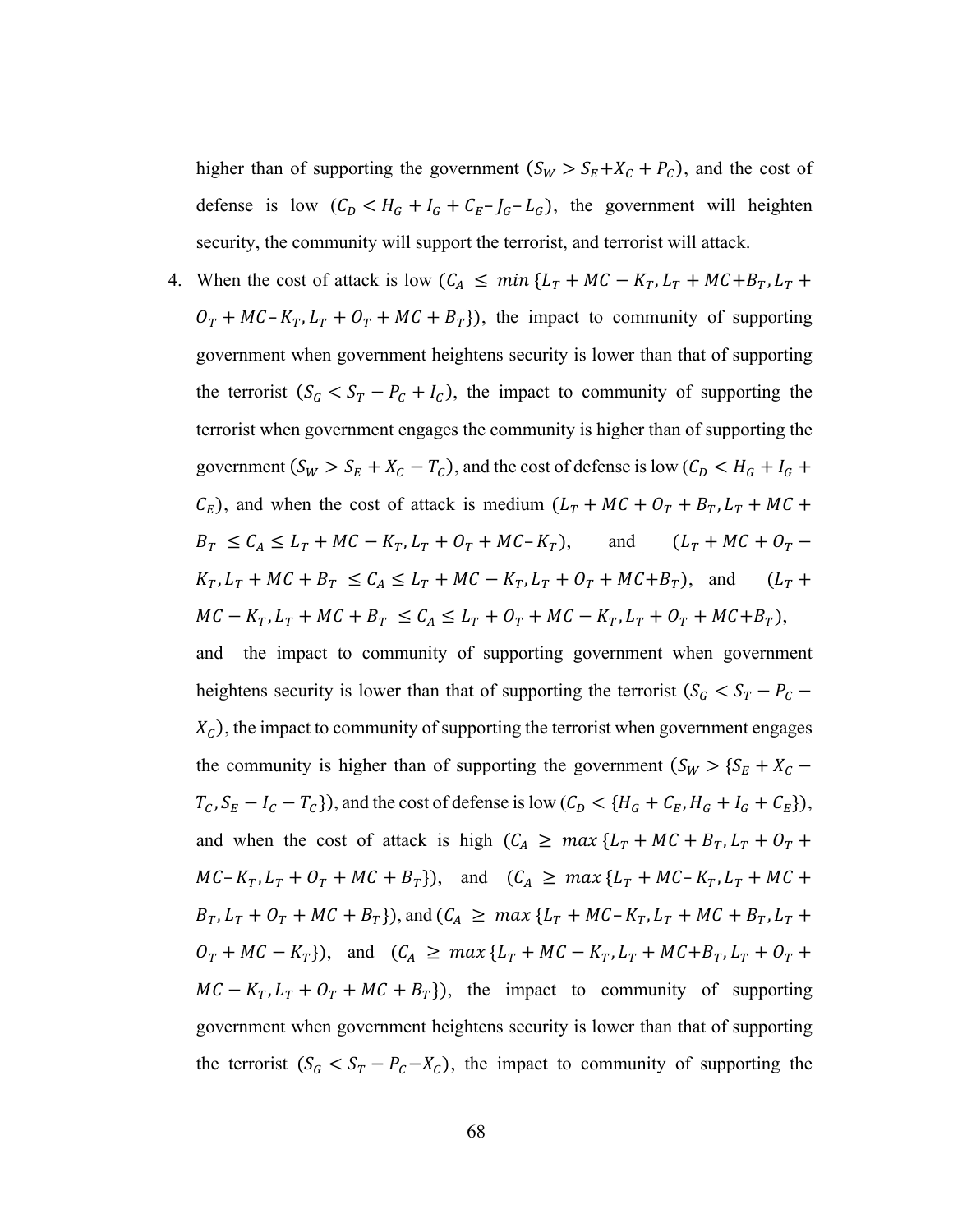terrorist when government engages the community is higher than of supporting the government  $(S_W > \{S_E - I_C + P_C, S_E + X_C - T_C, S_E + X_C + P_C\})$ , and the cost of defense is low  $(C_D < {H_G + C_E, H_G + I_G + C_E})$ , the government will heighten security, the community will support the terrorist, and terrorist will not attack.

5. When the cost of attack is low  $(C_A \leq min \{L_T + MC - K_T, L_T + MC + B_T, L_T + \})$  $O_T + MC - K_T$ ,  $L_T + O_T + MC + B_T$ ), and  $(C_A \leq min \{L_T + MC - K_T, L_T + \dots)$  $MC + B_T$ ,  $L_T + O_T + MC - K_T$ ), and  $(C_A \leq min \{L_T + MC - K_T, L_T +$  $MC + B_T$ ,  $L_T + O_T + MC + B_T$ , and  $(C_A \leq min \{L_T + MC - K_T, L_T + O_T +$  $MC - K_T, L_T + MC + B_T$ ), and  $(C_A \leq min \{L_T + MC - K_T, L_T + O_T +$  $MC - K_T, L_T + O_T + MC + B_T$ ), and  $(C_A \leq min \{L_T + MC + B_T, L_T + O_T +$  $MC - K_T$ ,  $L_T + O_T + MC + B_T$ ), the impact to community of supporting government when government heightens security is higher than that of supporting the terrorist  $(S_G > \{S_T + T_C + I_C, S_T + T_C - X_C\})$ , the impact to community of supporting the terrorist when government engages the community is lower than of supporting the government  $(S_W < \{S_E - I_C - T_C, S_E - I_C + P_C\})$ , and the cost of defense is low  $(C_D < \{-V_G + I_G + C_E - L_G, -V_G + I_G + C_E\})$ , and when the cost of attack is medium  $(L_T + MC + B_T, L_T + O_T + MC + B_T \le C_A \le L_T + O_T +$  $MC - K_T$ ,  $L_T + MC - K_T$ ), and  $(L_T + O_T + MC + B_T$ ,  $L_T + MC - K_T \le C_A \le L_T +$  $MC + B_T$ ,  $L_T + O_T + MC - K_T$ ), and  $(L_T + MC - K_T, L_T + MC + B_T \le C_A \le L_T +$  $Q_T + MC - K_T$ ,  $L_T + O_T + MC + B_T$ , the impact to community of supporting government when government heightens security is higher than that of supporting the terrorist  $(S_G \geq \{S_T - P_C + I_C, S_T + T_C - X_C, S_T - P_C - X_C, \})$ , the impact to community of supporting the terrorist when government engages the community is lower than of supporting the government  $(S_W < \{S_E - I_C + P_C, S_E - I_C - T_C\})$ , and the cost of defense is high  $(C_D > \{-V_G + I_G + C_E - L_G - V_G +$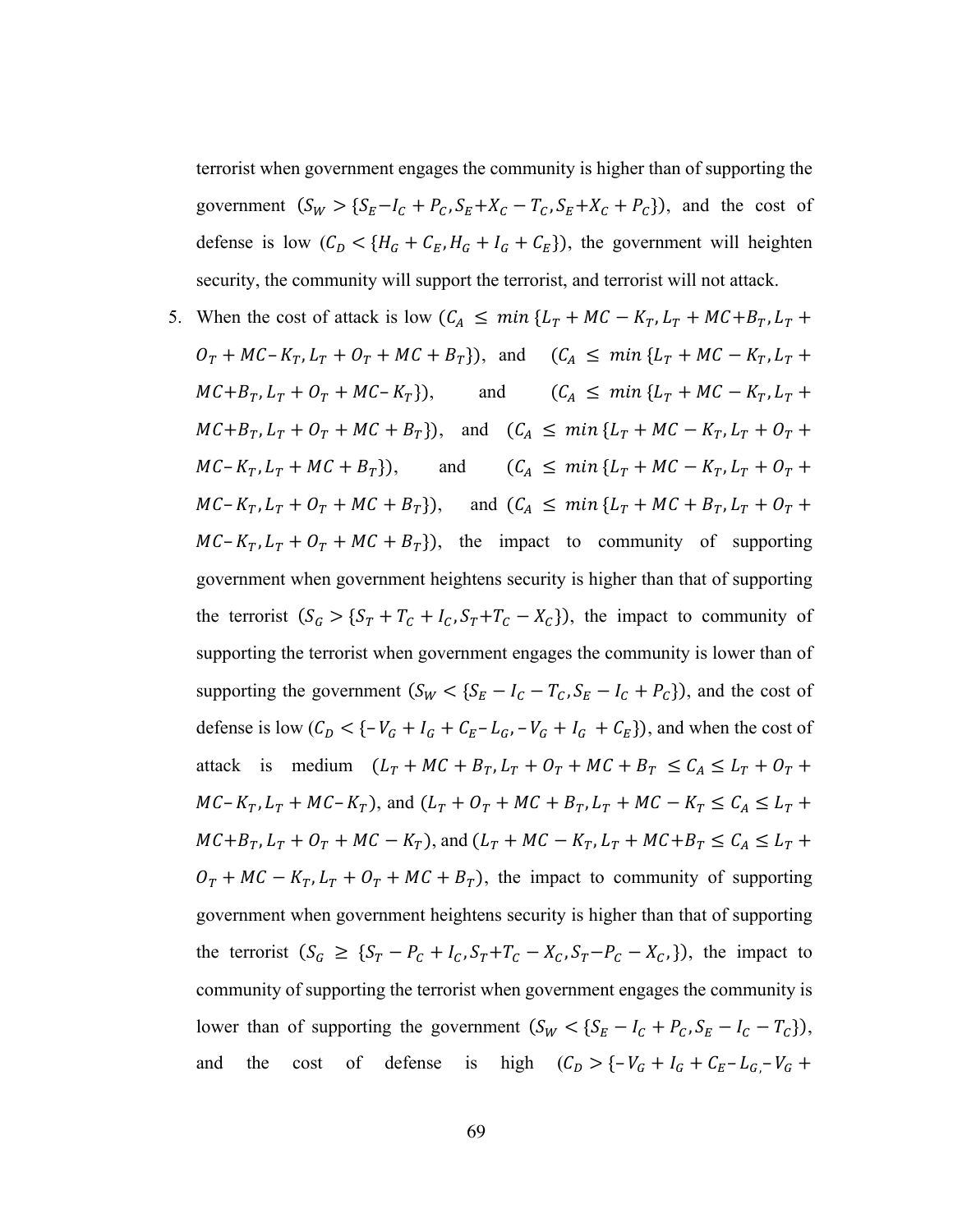$C_E - L_G$ ,  $-V_G + I_G + C_E$ , and when the cost of attack is high  $(C_A \geq max \{ L_T +$  $MC + B_T$ ,  $L_T + MC - K_T$ ,  $L_T + O_T + MC + B_T$ ), the impact to community of supporting government when government heightens security is higher than that of supporting the terrorist  $(S_G > S_T - P_C - X_C)$ ), the impact to community of supporting the terrorist when government engages the community is lower than of supporting the government  $(S_W < S_E - I_C + P_C)$ , and the cost of defense is low  $(C_D < -V_G + I_G + C_E)$ , the government will engage the community, the community will support the government, and terrorist will attack.

6. When the cost of attack is low  $(C_A \leq min \{L_T + MC - K_T, L_T + MC + B_T, L_T + \})$  $O_T + MC + B_T$ ), the impact to community of supporting government when government heightens security is higher than that of supporting the terrorist  $(S_G > {S_T + T_C + I_C})$ , the impact to community of supporting the terrorist when government engages the community is lower than of supporting the government  $(S_W < \{S_E + X_C - T_C\})$ , and the cost of defense is low  $(C_D < \{-V_G +$  $C_E - L_G$ ,  $-V_G + I_G + C_E$ ), and when the cost of attack is medium  $(L_T + O_T +$  $MC - K_T$ ,  $L_T + O_T + MC + B_T \le C_A \le L_T + MC + B_T$ ,  $L_T + MC - K_T$ ), and  $(L_T +$  $MC + B_T, L_T + O_T + MC - K_T \le C_A \le L_T + MC - K_T, L_T + O_T + MC + B_T$ ,

and  $(L_T + MC - K_T, L_T + O_T + MC - K_T \le C_A \le L_T + MC + B_T, L_T + O_T +$  $MC + B_T$ ), the impact to community of supporting government when government heightens security is higher than that of supporting the terrorist  $(S_G > \{S_T + T_C +$  $I_c$ ,  $S_T - P_c + I_c$ ,  $S_T + T_c - X_c$ ,  $\}$ ), the impact to community of supporting the terrorist when government engages the community is lower than of supporting the government  $(S_W < \{S_E + X_C + P_C, S_E + X_C - T_C\})$ , and the cost of defense is high  $(C_D > \{-V_G + C_E - L_G, -V_G + C_E\})$ , and when the cost of attack is high  $(C_A \ge$  $max\{L_T + MC + B_T, L_T + O_T + MC - K_T, L_T + O_T + MC + B_T\}$ , and  $(C_A \geq$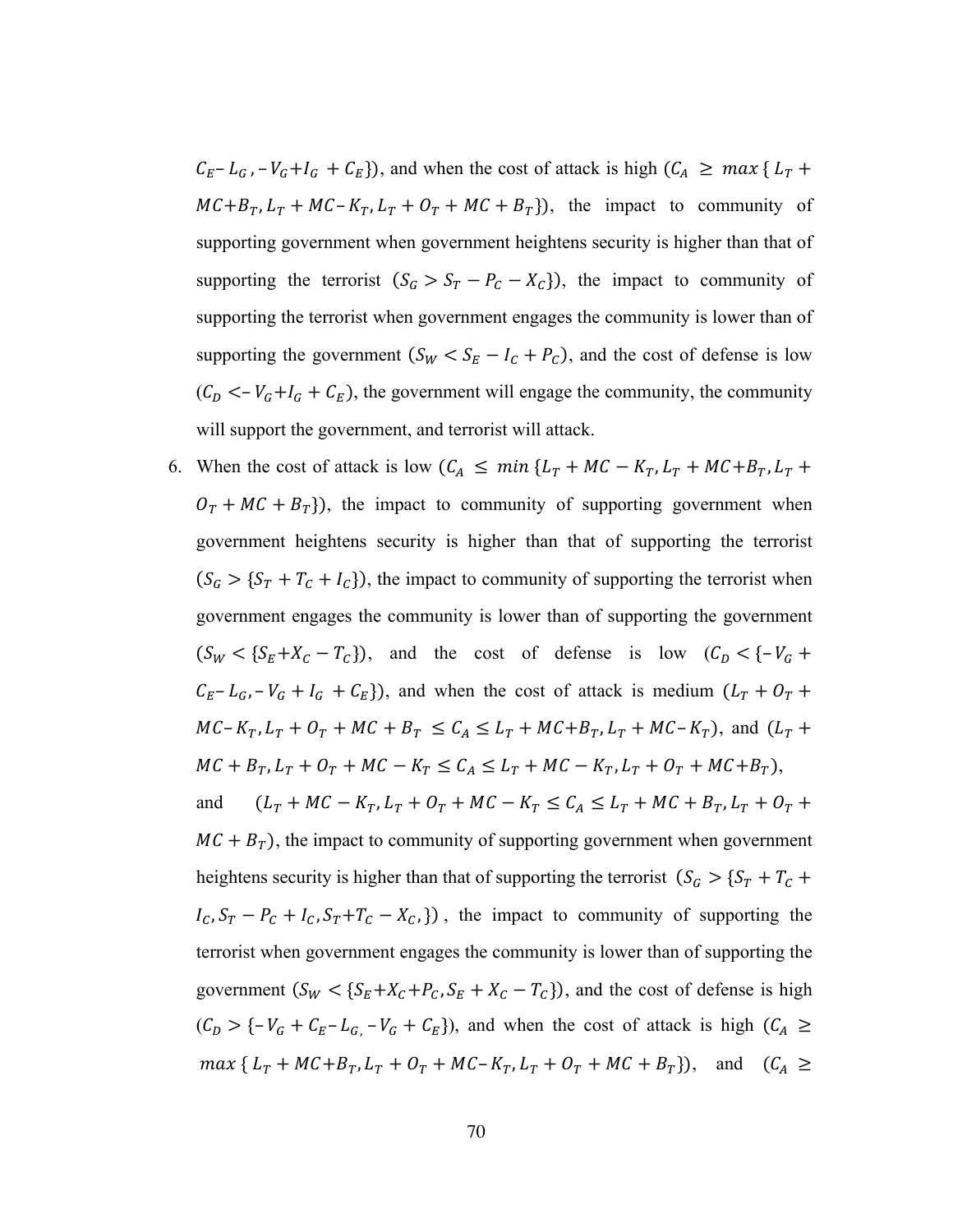$$
\max \{ L_T + MC - K_T, L_T + O_T + MC - K_T, L_T + O_T + MC + B_T \}, \text{ and } (C_A \ge
$$
  

$$
\max \{ L_T + MC - K_T, L_T + O_T + MC - K_T, L_T + MC + B_T \}, \text{ and } (C_A \ge
$$
  

$$
\max \{ L_T + MC - K_T, L_T + MC + B_T, L_T + O_T + MC - K_T, L_T + O_T + MC +
$$

 $B_T$ }), the impact to community of supporting government when government heightens security is higher than that of supporting the terrorist ( $S_G \ge$  ${S_T-P_C-X_C, S_T+T_C-X_C}$ , the impact to community of supporting the terrorist when government engages the community is lower than of supporting the government  $(S_W < \{S_E + X_C + P_C, S_E + X_C - T_C\})$ , and the cost of defense is high  $(C_D > -V_G + C_E - L_G, -V_G + C_E)$ , the government will engage the community, the community will support the government, and terrorist will not attack.

7. When the cost of attack is low  $(C_A \leq min \{L_T + MC - K_T, L_T + MC + B_T, L_T +$  $0_T + MC - K_T$ ,  $L_T + O_T + MC + B_T$ ), and  $(C_A \leq min\{L_T + MC - K_T, L_T + \dots)$  $MC + B_T$ ,  $L_T + O_T + MC + B_T$ , and  $(C_A \leq \min\{L_T + O_T + MC - K_T, L_T + \min\{L_T + O_T + MC - K_T\}\})$  $MC + B_T$ ,  $L_T + O_T + MC + B_T$ , and  $(C_A \leq min \{L_T + MC - K_T, L_T + O_T +$  $MC - K_T$ ,  $L_T + O_T + MC + B_T$ , the impact to community of supporting government when government heightens security is lower than that of supporting the terrorist  $(S_G < \{S_T + T_C + I_C, S_T + T_C - X_C, \})$ , the impact to community of supporting the terrorist when government engages the community is higher than of supporting the government  $(S_W > {S_E - I_C - T_C, S_E + X_C - T_C)}$ , and the cost of defense is high  $(C_D > {H_G + I_G + C_E - J_G - L_G})$ , and when the cost of attack is medium  $(L_T + O_T + MC - K_T, L_T + MC + B_T \le C_A \le L_T + MC - K_T, L_T +$  $O_T + M C + B_T$ , and  $(L_T + M C - K_T, L_T + M C + O_T - K_T \le C_A \le L_T + M C +$  $O_T + B_T$ ,  $L_T + MC + B_T$ ), and  $(L_T + MC - K_T$ ,  $L_T + MC + B_T \le C_A \le L_T +$  $MC + O_T - K_T$ ,  $L_T + O_T + MC + B_T$ ), and the impact to community of supporting government when government heightens security is lower than that of supporting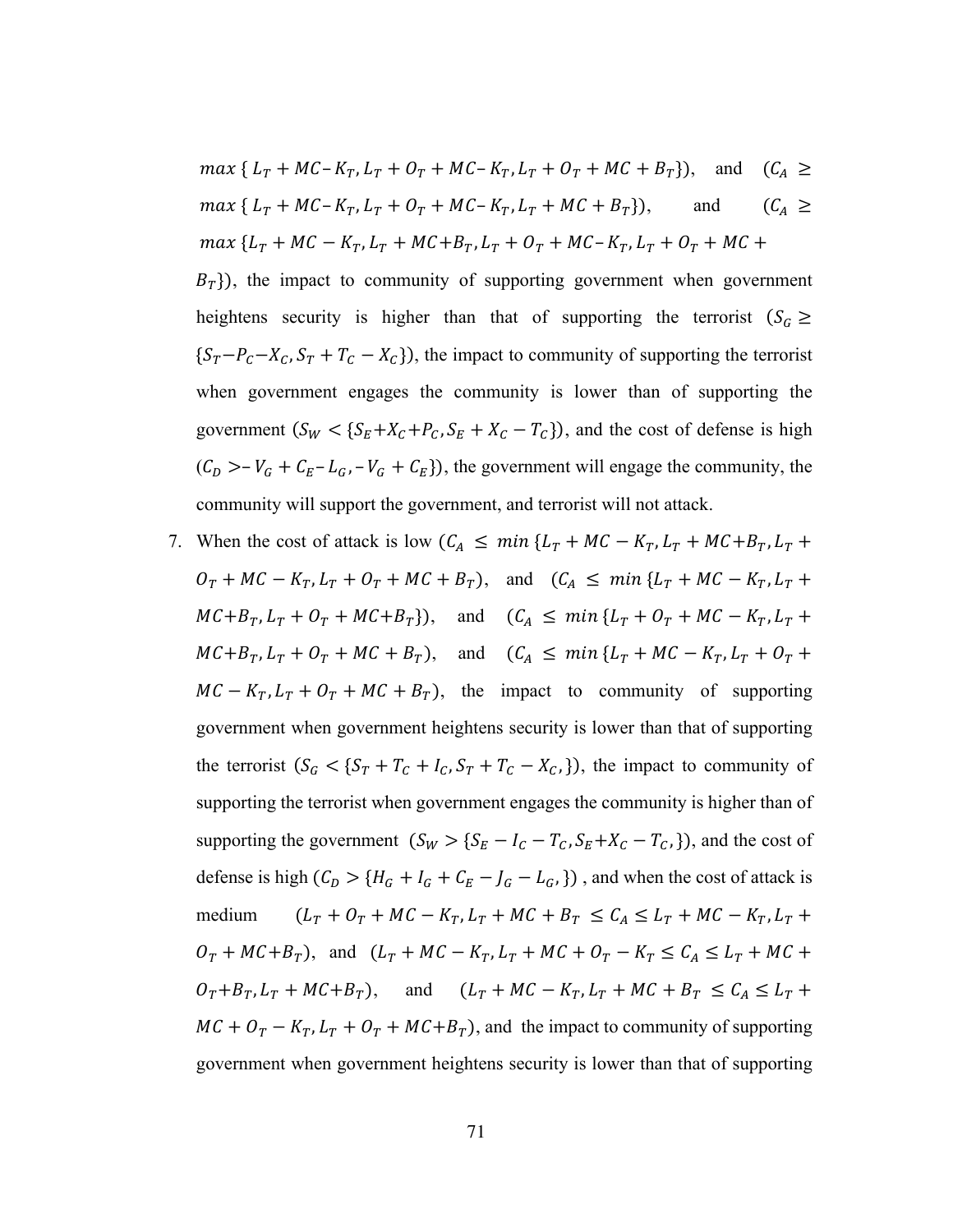the terrorist  $(S_G < \{S_T - P_C + I_C, S_T + T_C - X_C, S_T - P_C - X_C\})$ , the impact to community of supporting the terrorist when government engages the community is higher than of supporting the government  $(S_W \geq \{S_E + X_C - T_C, S_E - I_C P_c$ ,  $S_E - I_c - T_c$ }), and the cost of defense is high  $C_D > H_G + I_G + C_E$ ,  $H_G + I_G +$  $C_E - J_G - L_G$ , )  $(C_D < {H_G + C_E - J_G - L_G, H_G + I_G + C_E - J_G - L_G})$ , and when the cost of attack is high  $(C_A \geq max \{L_T + MC - K_T, L_T + O_T + MC - K_T, L_T + \})$  $MC + B<sub>T</sub>$ ), the impact to community of supporting government when government heightens security is lower than that of supporting the terrorist ( $S_G < S_T - P_C$  –  $X_c$ ), the impact to community of supporting the terrorist when government engages the community is higher than of supporting the government  $(S_W > S_E + X_C - T_C)$ , and the cost of defense is low  $(C_D < H_G + I_G + C_E)$ , the government will engage the community, the community will support the terrorist, and terrorist will attack.

8. When the cost of attack is low  $(C_A \leq min \{L_T + MC - K_T, L_T + MC + B_T, L_T +$  $0_T + MC - K_T$ ), the impact to community of supporting government when government heightens security is lower than that of supporting the terrorist  $(S_G < \{S_T + T_C + I_C\})$   $(S_G < \{S_T + T_C + I_C, S_T + T_C - X_C\})$ , the impact to community of supporting the terrorist when government engages the community is higher than of supporting the government  $(S_W > \{S_E - I_c + P_c, \})$ , and the cost of defense is high  $(C_D > {H_G + C_E - J_G - L_G})$ , and when the cost of attack is medium  $(L_T + O_T + MC - K_T, L_T + O_T + MC + B_T \le C_A \le L_T + MC K_T$ ,  $L_T$  +  $MC + B_T$ ), and  $(L_T + MC + B_T, L_T + MC + O_T + B_T \le C_A \le L_T + MC +$  $O_T - K_T$ ,  $L_T + MC - K_T$ ), and  $(L_T + MC - K_T)$ ,  $L_T + OC + B_T + MC + B_T \le C_A$  $L_T + MC + O_T - K_T$ ,  $L_T + MC + B_T$ ), and the impact to community of supporting government when government heightens security is lower than that of supporting the terrorist  $(S_G < \{S_T + T_C + I_C, S_T - P_C + I_C, S_T + T_C - X_C)\})$ , the impact to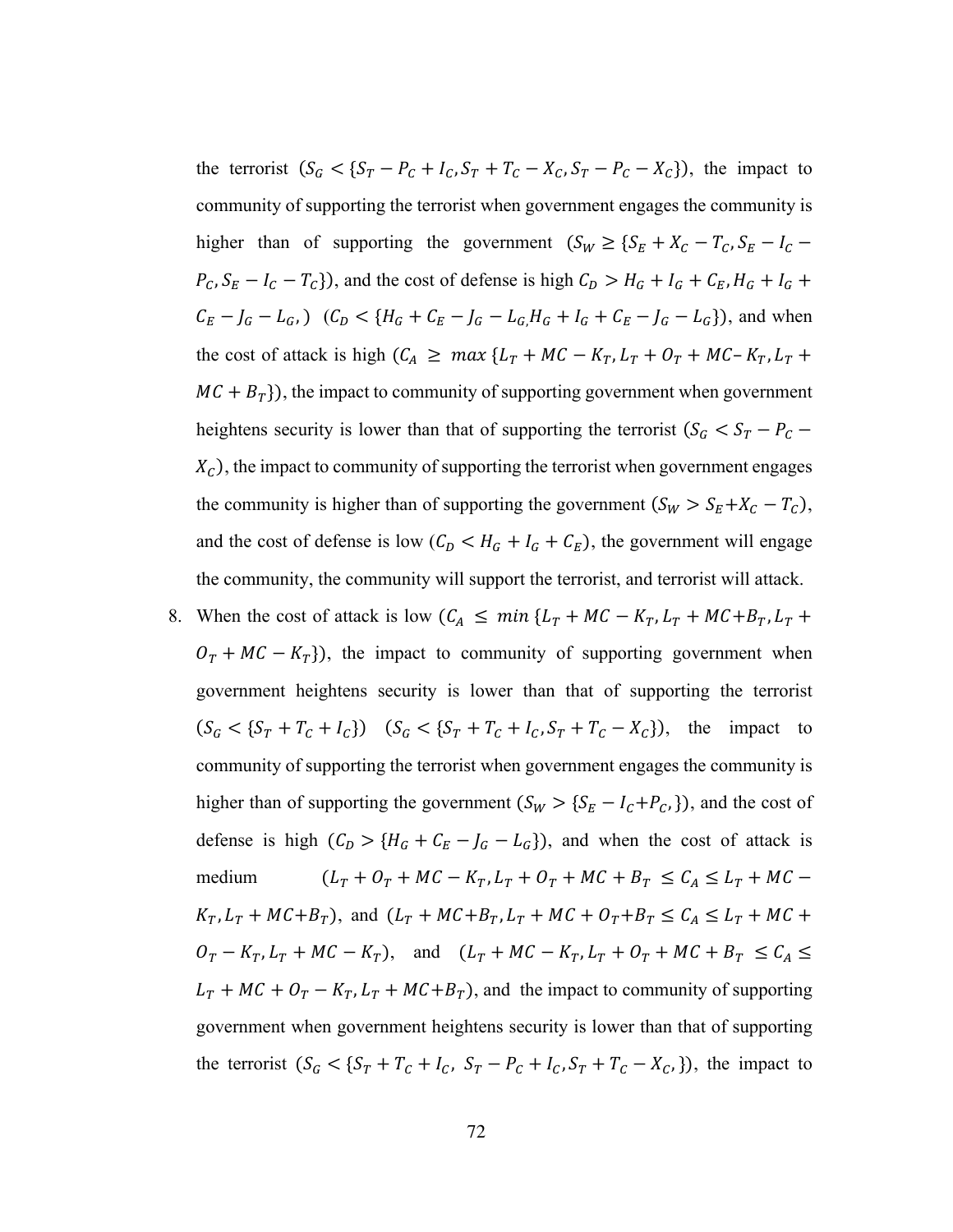community of supporting the terrorist when government engages the community is higher than of supporting the government  $(S_W > \{S_E + X_C - P_C, S_E - I_C + P_C\})$ , and the cost of defense is high  $(C_D > H_G + C_E - J_G - L_G, H_G + C_E)$ , and when the cost of attack is high  $(C_A \geq max \{L_T + MC + B_T, L_T + O_T + MC - K_T, L_T + \}$  $O_T + MC + B_T$ ), and  $(C_A \geq max \{L_T + MC - K_T, L_T + O_T + MC - K_T, L_T + \}$  $O_T + MC + B_T$ ), and  $(C_A \geq max \{L_T + MC - K_T, L_T + MC + B_T, L_T + O_T + \}$  $MC + B_T$ ), and  $(C_A \geq max \{L_T + MC - K_T, L_T + MC + B_T, L_T + O_T + \})$  $MC - K_T$ ,  $L_T + O_T + MC + B_T$ ), the impact to community of supporting government when government heightens security is lower than that of supporting the terrorist  $(S_G < \{S_T - P_C + I_C, S_T + T_C - X_C, S_T - P_C - X_C\})$ , the impact to community of supporting the terrorist when government engages the community is higher than of supporting the government  $(S_W > \{S_E + X_C + P_C, S_E - I_C + P_C\})$ , and the cost of defense is low  $(C_D < \{H_G + C_E, H_G + C_E - J_G - L_G\})$ , the government will engage the community, the community will support the terrorist, and terrorist will attack.

However, considering that this subgame is a sequential game where the terrorist is aware of the government, and community's moves before their move is selected, the most desirable outcomes for the government will be the one that minimizes the impact of the damage to the community by the terrorist, and gains the community's support, and defends the nation as a whole. Hence, the most desirable equilibrium for the government will be [H, SG, NA], and [EC, SG, NA] where the terrorist does not attack, and the community supports the government provided the conditions in Table 4.13 for these cases are met. [H, ST, A] will not be a desirable equilibrium for the government since when the government heightens security, the community prefers to support the terrorist, and the terrorist will prefer to attack to obtain a higher payoff than otherwise under the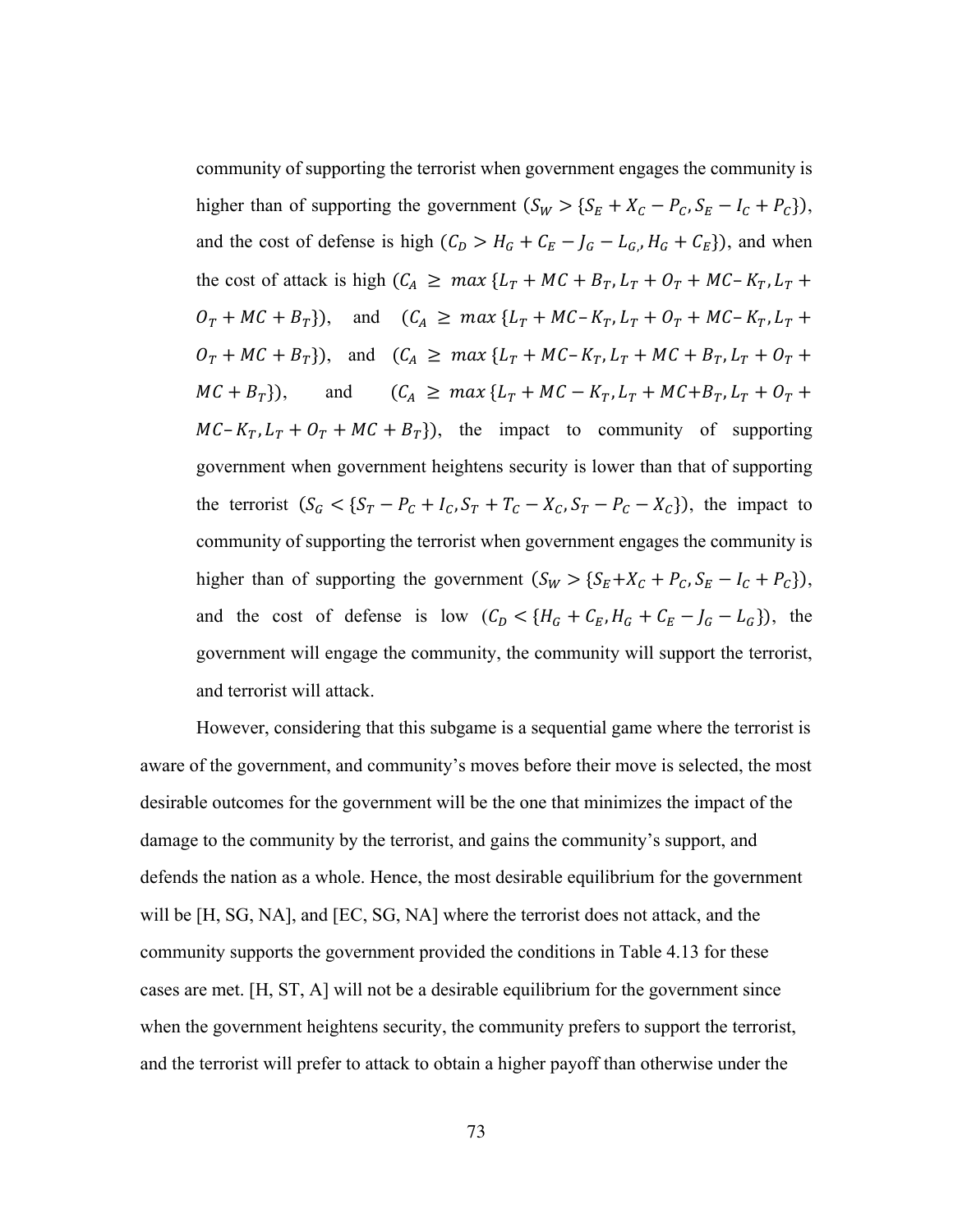given conditions. [H, SG, A] will not be a desirable equilibrium for the government since when the government heightens security, the community prefers to support the government, but the terrorist will prefer to attack to obtain a higher payoff than otherwise under the given conditions. [EC, ST, A] will not be a desirable equilibrium for the government since when the government engages the community, the community prefers to support the terrorist, and the terrorist will prefer to attack to obtain a higher payoff than otherwise under the given conditions. [EC, SG, A] will not be a desirable equilibrium for the government since when the government engages the community, the community prefers to support the government, but the terrorist will prefer to attack to obtain a higher payoff than otherwise under the given conditions.

The most desirable equilibrium for the community will be [H, SG, NA], [H, ST, NA], [EC, SG, NA], and [EC, ST, NA] where the community supports the government or terrorist, and the terrorist does not attack provided the conditions in Table 4.13 for these cases are met. [H, SG, A] will not be a desirable equilibrium for the community since when the government heightens security, the community will prefer to support the government, and the terrorist will prefer to attack to obtain a higher payoff than otherwise under the given conditions. [H, ST, A] will not be a desirable equilibrium for the community since when the government heightens security, the community will prefer to support the terrorist, and the terrorist will prefer to attack to obtain a higher payoff than otherwise under the given conditions. [EC, SG, A] will not be a desirable equilibrium for the community since when the government engages the community, the community will prefer to support the government, and the terrorist will prefer to attack to obtain a higher payoff than otherwise under the given conditions. [EC, ST, A] will not be a desirable equilibrium for the community since when the engages the community, the community

74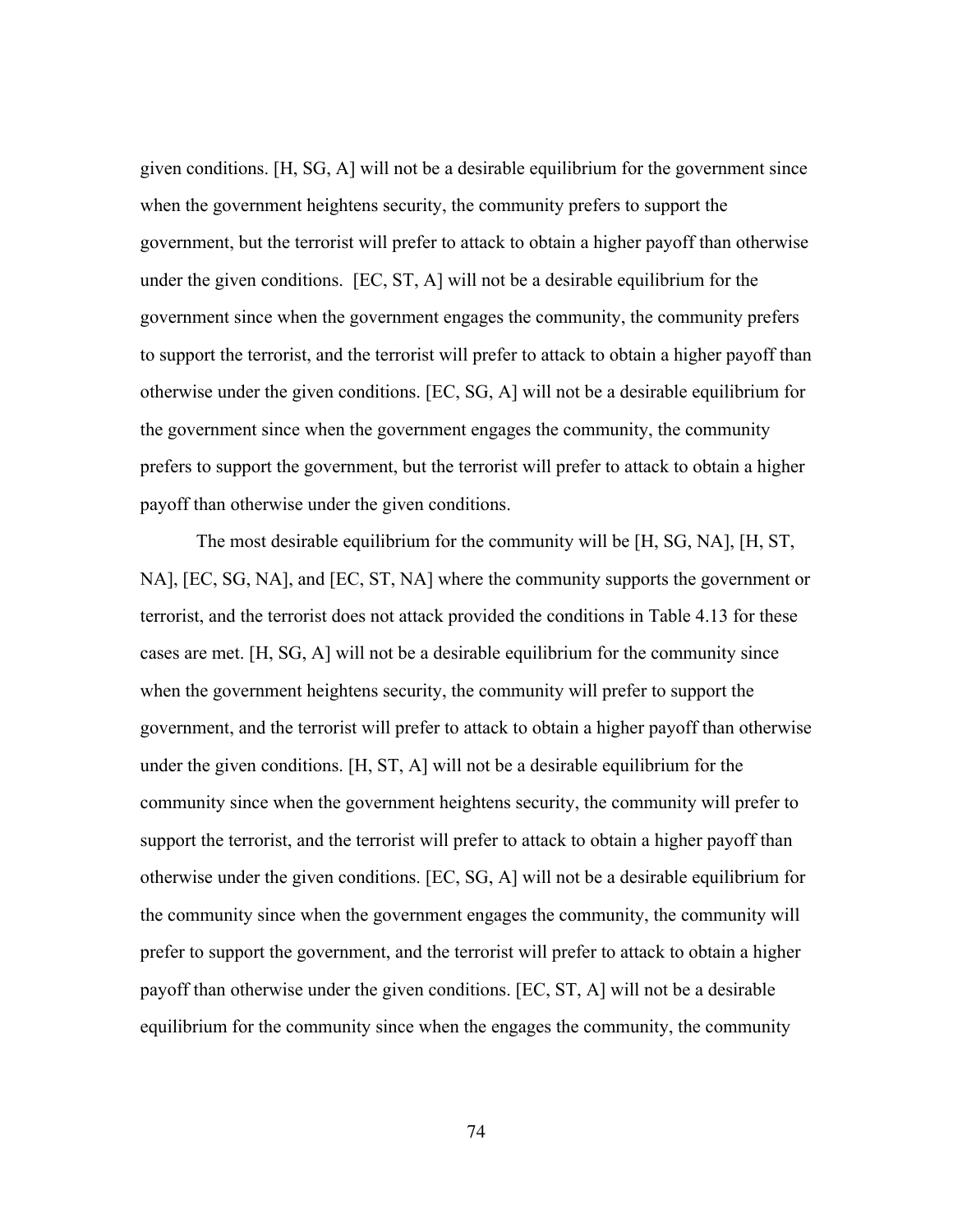will prefer to support the terrorist, and the terrorist will prefer to attack to obtain a higher payoff than otherwise under the given conditions.

For the terrorist, the most desirable equilibrium will be the one where the most damage to the community is achieved. Hence, the equilibrium for the terrorist will be [H, ST, A], [H, SG, A], [EC, ST, A], and [EC, SG, A] where the terrorist attacks provided the conditions in Table 4.13 for these cases are met. [H, SG, NA] will not be a desirable equilibrium for the terrorist since when the government heightens security, the community prefers to support the government, and the terrorist will prefer not to attack to obtain a higher payoff than otherwise under the given conditions. [H, ST, NA] will not be a desirable equilibrium for the terrorist since when the government heightens security, the community prefers to support the terrorist, and the terrorist will prefer not to attack to obtain a higher payoff than otherwise under the given conditions. [EC, SG, NA] will not be a desirable equilibrium for the government since when the government engages the community, the community prefers to support the government, and the terrorist will prefer not to attack to obtain a higher payoff than otherwise under the given conditions. [EC, ST, NA] will not be a desirable equilibrium for the government since when the government engages the community, the community prefers to support the terrorist, and the terrorist will prefer not to attack to obtain a higher payoff than otherwise under the given conditions.

75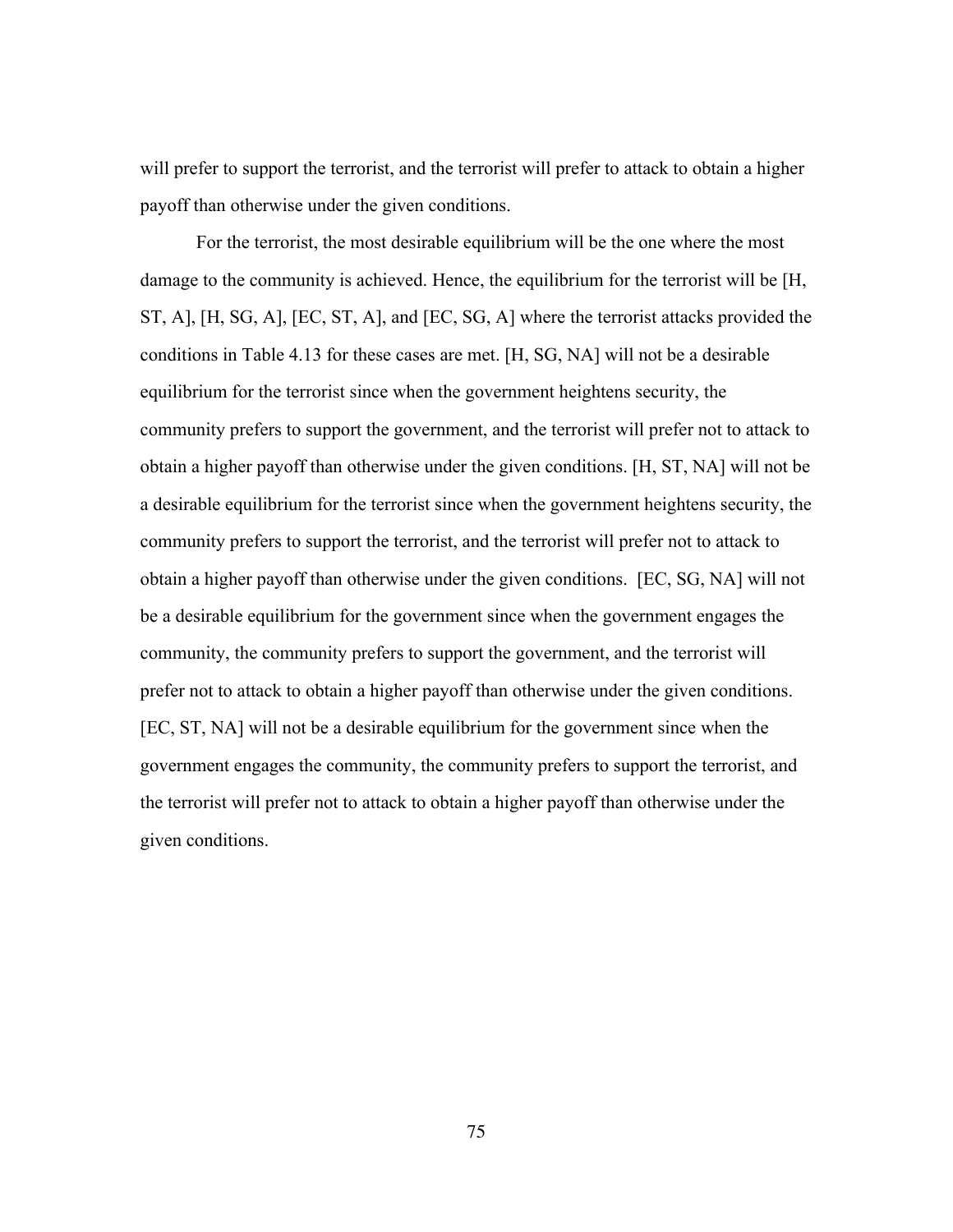#### CHAPTER V:

## RECOMMENDATIONS AND FUTURE RESEARCH DIRECTION

While studying the two-player sequential and simultaneous subgames games, the results show that all three players have more conditions to reach possible equilibrium in the sequential game rather than in the simultaneous game. This leads to the first conclusion that the government, make their strategy publicly available to the community, and terrorist in order to receive their desired outcomes rather than keeping it undisclosed.

From the results of the three-player game, it is gathered that when the cost of attack,  $C_A$  is medium, the terrorist decision to attack or not attack depends on the decision of the community to either support the government or terrorist in stage 2 using backward induction. Likewise, the community's decision to either support the government or terrorist depends on the decision of the government. This further confirms the first-mover advantage from previous literature, and the importance of the government to reveal their strategy to the community.

Although this paper focuses on studying the interaction of the players, and tackling terrorism under a set of two decisions variables per player, future studies may further explore multiple decision variables, in different orders (i.e., Government – Terrorist – Community, Community – Government – Terrorist, Community – Terrorist – Government). The research methodology can be applied in different scenarios in engineering management including; organizational management, enterprise resource planning, and operations management among others. It can be used by employers to determine if new policies will be beneficial to customers and/or employees, or to determine how customers and/or employees might react to specific organizational changes before they are adapted.

76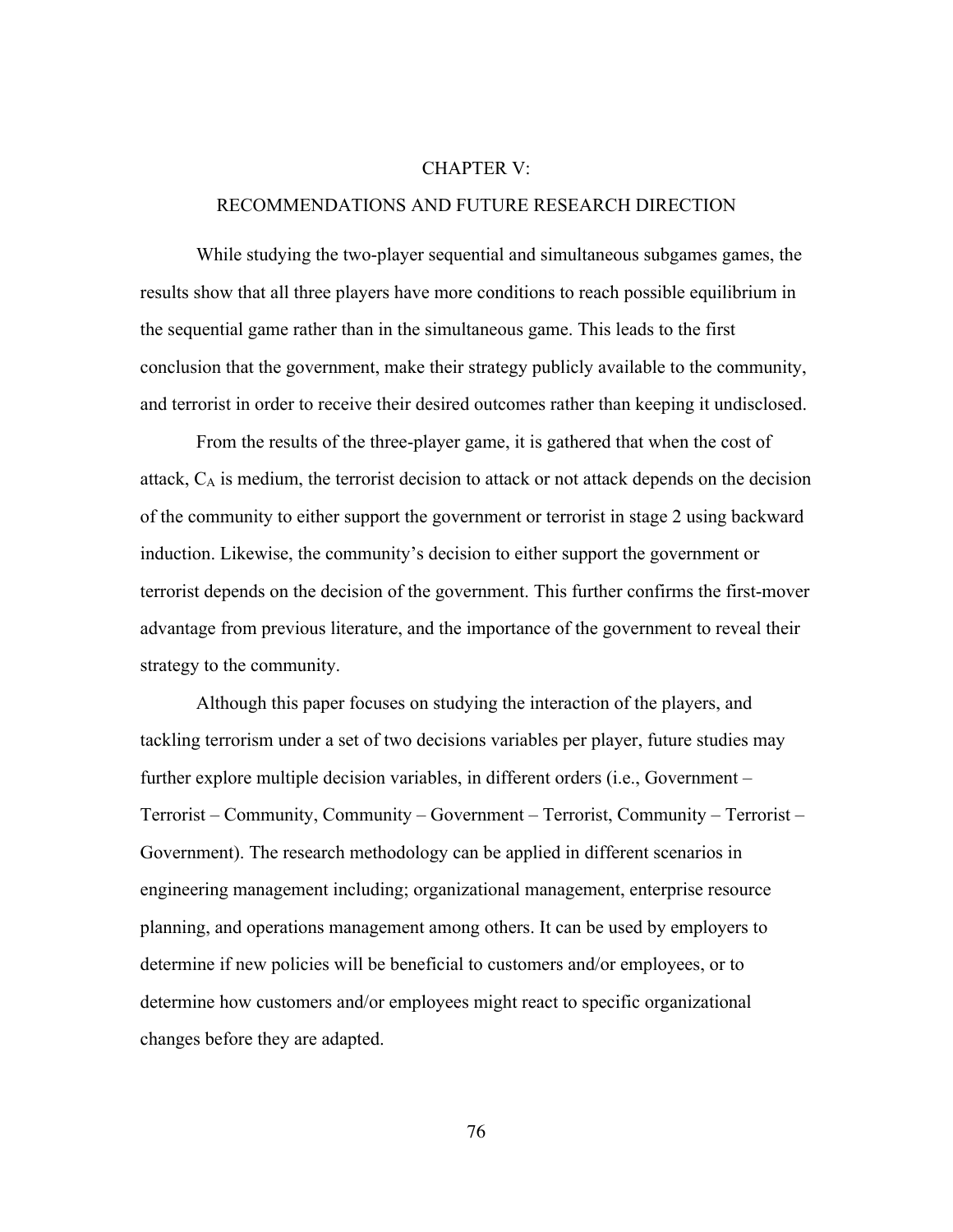#### CHAPTER VI:

#### **CONCLUSION**

In this research, game theory was used as a means to analyze the interactions between the government, terrorists and the community with regards to terrorism mitigation. Three subgames between the government and terrorist, government and community, and community and terrorist, respectively were developed and solved. For all subgames, sequential and simultaneous games are compared. We identified possible equilibria and their leading conditions for both subgames in both orders of moves. We also analyzed the most desirable equilibria for all subgames.

We compared the sequential and simultaneous games and confirmed the first mover advantage in both the sequential game between the government and terrorist (when the government moves first) and that between the government and community (when the government moves first) supporting previous research (Zhuang and Bier 2007). While studying the two-player sequential and simultaneous subgames games, the results show that all three players have more conditions to reach possible equilibrium in the sequential game rather than in the simultaneous game. In both the first and second subgame between the government and terrorist, and government and community comparing the conditions in the sequential game to those in the simultaneous game for when the equilibrium for the government which were [H, NA], [EC, NA], and [H, SG], [EC, SG], the government had more conditions to be met in the sequential game than in the simultaneous game Likewise, in the final two-player subgame between the community and terrorist, the community is more likely to meet their desired equilibrium [SG, NA] or [ST, NA] under the given conditions. This leads to the conclusion that the government, make their strategy publicly available to the community, and terrorist in order to receive their desired outcomes rather than keeping it undisclosed.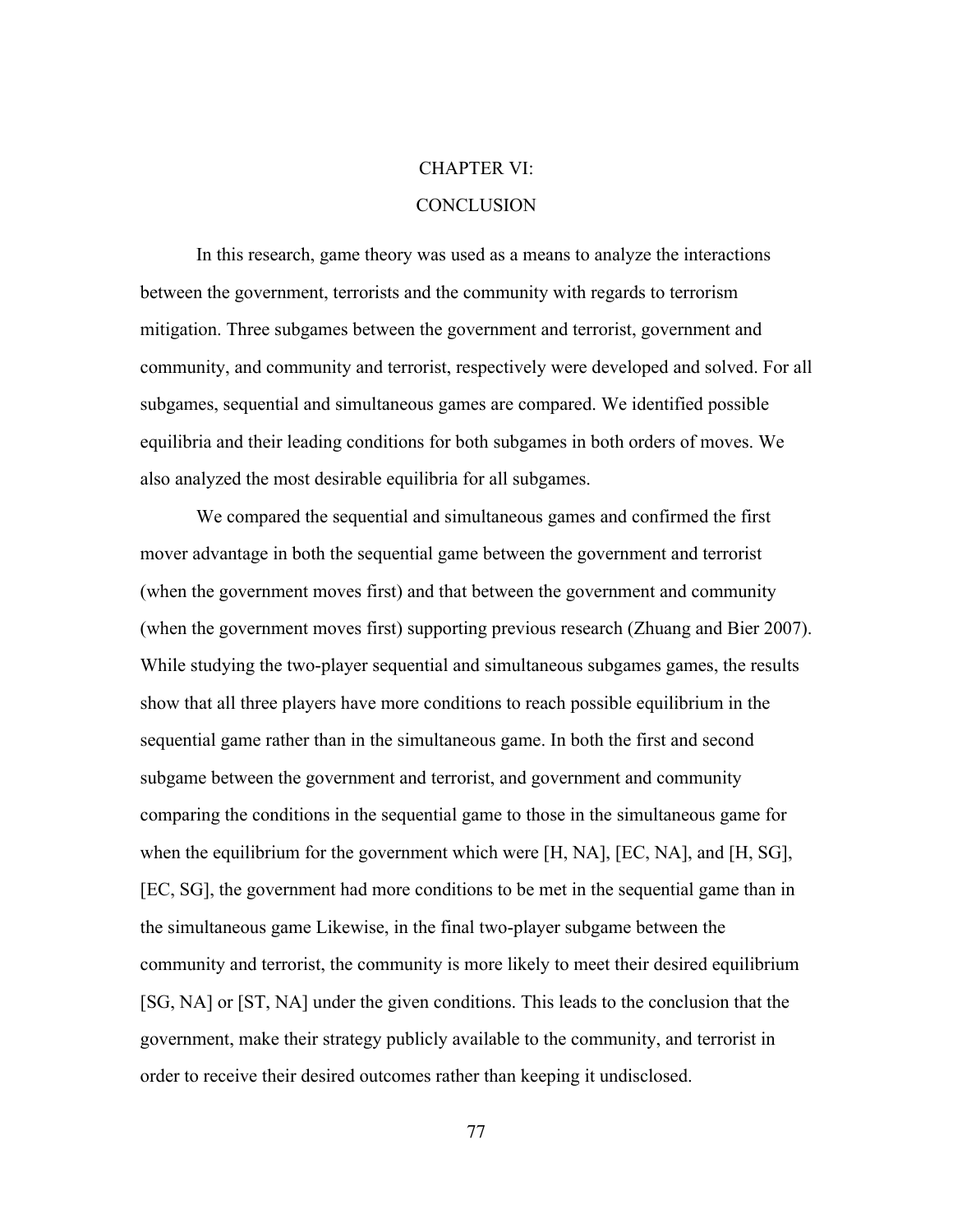The results from the three-player game further confirmed the first mover advantage since in stage 3, when the cost of attack,  $C_A$  is low, medium or high, the terrorist's decision to attack or not attack ultimately depends on the decision of the community to either support the government or terrorist in stage 2 using backward induction. Also, the community's decision to either support the government or terrorist depends on the decision of the government to either heighten security or engage community.

This topic is relevant for mitigating terrorism since terrorism is a growing world challenge which endangers innocent citizens, increases crime rates, and deteriorates the economy of concerned nations. The community being the most vulnerable sub-unit of the nation has experienced high displacement into already relatively saturated communities due to terrorism in some countries. The rise of lone wolf terrorist acts suggests the importance of engaging the community so that they are likely to support the terrorist or becoming a terrorist. Therefore, it is important to find efficient ways to stop the community from supporting terrorists out of necessity to survive.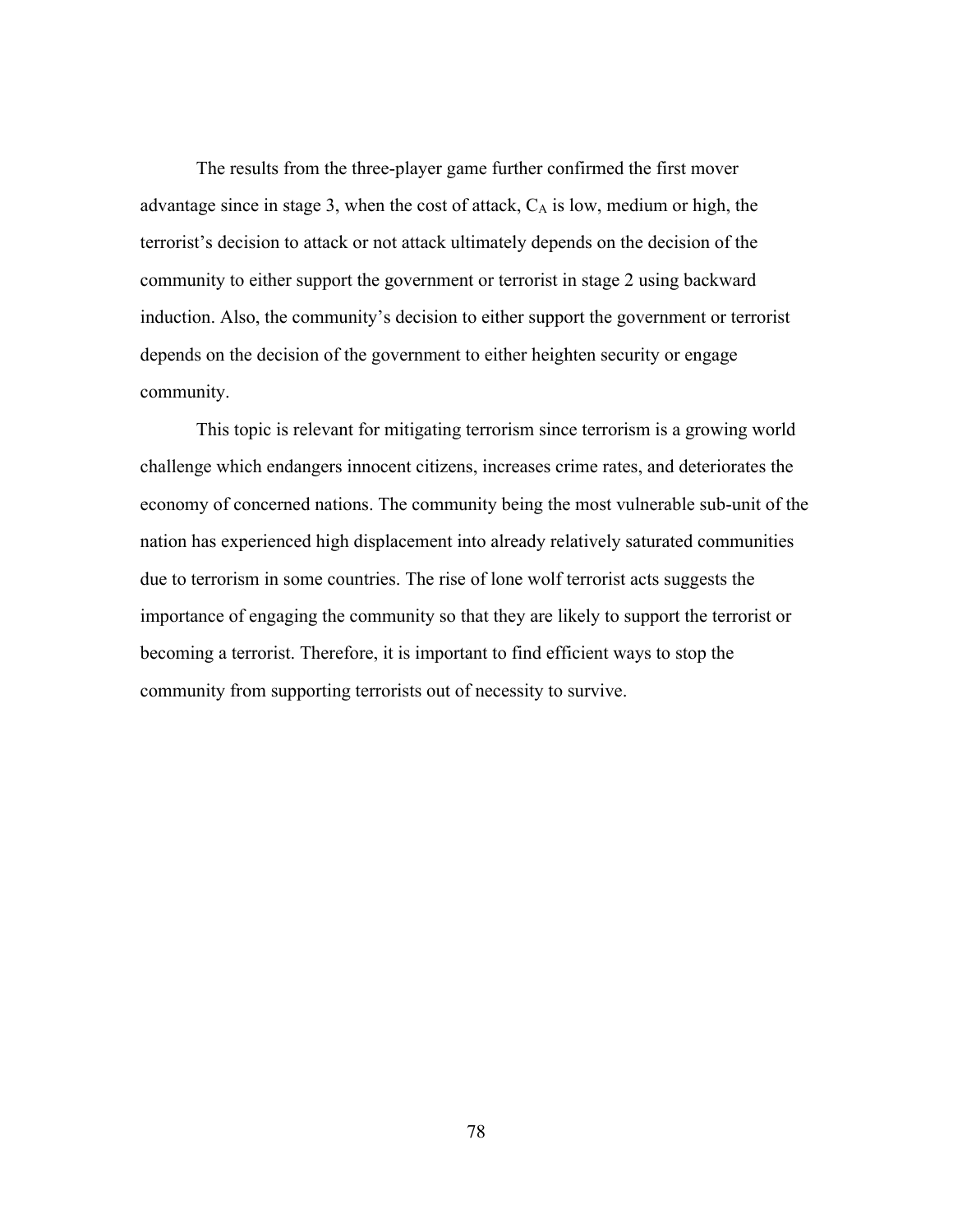#### REFERENCES

- Adesoji, A. (2010). The Boko Haram Uprising and Islamic Revivalism in Nigeria . *Africa Spectrum* , 100-104.
- Adetoro, R. A. (2012, November-December ). Boko Haram insurgency in Nigeria as a symptom of poverty and political alienation. *Journal of Humanities And Social Science, 3*(5), 21-26.
- Alozieuwa, S. H. (2012). Contending Theories on Nigeria's Security Challenge in the Era of Boko Haram Insurgency. *Peace & Conflict Review, 7*(1), 1-8.
- Barron, E. N. (2013). *Game Theory : An Introduction* (2 ed., Vol. 1). John Wiley & Sons, Incorporated.
- BBC News. (2020, July 17). Nigeria's Zamfara state offers repentant bandits cows for AK-47s . *BBC News - Africa*.
- Boudreau, E. P. (2020, March 13). *Supporting One Another in Times of Crisis.* Retrieved from Harvard Graduate School of Education:

https://www.gse.harvard.edu/news/uk/20/03/supporting-one-another-times-crisis

- Charles L., R. (2002). The Definition of Terrorism. *Analyses of Social Issues and Public Policy*, 9-14.
- Charles, R. (2002). The Definition of Terrorism. *Analyses of Social Issues and Public Policy*, 9-14.
- CNN. (2019). *Boko Haram Fast Facts.* CNN World. Retrieved December 7, 2019, from https://www.cnn.com/2014/06/09/world/boko-haram-fast-facts/index.html
- Daniel, G. A. (2005, April). Counterterrorism: A Game-Theoretic Analysis. *The Journal of Conflict Resolution, 49*(2), 183 - 200.
- Dr. Chukwurah, D. C. (2015, May). Implication of Boko Haram Terrorism on Northern Nigeria. *Mediterranean Journal of Social Sciences, 6*(3), 371-379.
- Fleming, J. (2005). 'Working together' : Neighborhood Watch, reassurance policing and the potential of partnerships. *Australian Institute of Criminology*.
- Government of the Netherlands. (2016-2020). General Counterterrorism Measures. *Counterterrorism and National Security*.
- Harvard Health Publishing. (2020, May 13). *Preventing the spread of the coronavirus .* Retrieved from Harvard Medical School : https://www.health.harvard.edu/diseases-and-conditions/preventing-the-spread-

of-the-coronavirus

Institute for Economics & Peace. *Global Terrorism Index 2020: Measuring the Impact of Terrorism*, Sydney, November, 2020*.* Available from:

https://www.visionofhumanity.org/wp-content/uploads/2020/11/GTI-2020-web-1.pdf (accessed February, 2021).

Joint Counterterrorism Assessment Team. (2020). *Counterterrorism Guide for Public Safety Personnel*. Retrieved from JCAT - Counterterrorism Guide for Public Safety Personnel: https://www.dni.gov/nctc/jcat/index.html

Laqueur, W. (1987). *The Age of Terrorism .* Boston : Little Brown.

NATO. (2019, December 10). Countering Terrorism . *National Atlantic Treaty Organization*.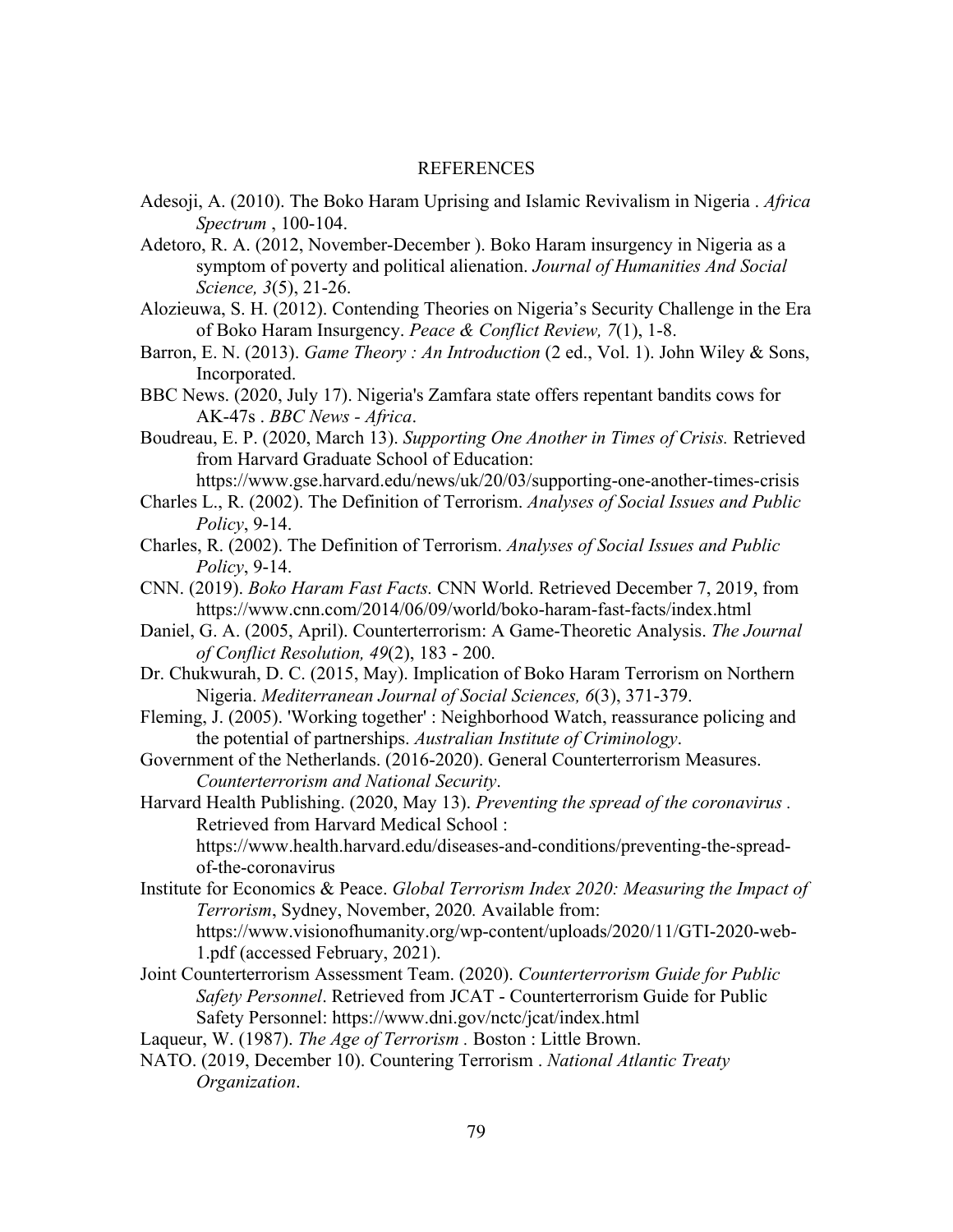Ochoche, J. M. (2013, November). Modeling Boko Haram: A Game Theoretical Approach. *International Journal of Science and Technology, 2*(11), 777-783.

- Office for Victims of Crime. (2020). *Help for Victims of Terrorism and Mass Violence*. Retrieved from Department of Justice, Office of Justice Programs: https://ovc.ojp.gov/help-for-victims/help-victims-terrorism-and-mass-violence
- Office of the Director of National Intelligence. (2020). *Joint Duty .* Retrieved from Office of the Director of National Intelligence: https://www.dni.gov/index.php/who-weare
- Passas, N. (2005). *INFORMAL VALUE TRANSFER SYSTEMS, TERRORISM AND MONEY LAUNDERING.* Boston: U.S. Department of Justice.
- Richardson, Harry W., Gordon, Peter, Moore, James Elliott. (2007). *The Economic Costs and Consequences of Terrorism.* Cheltenham, UK: Edward Elgar Publishing.
- Shan and Zhuang. (2014, March). Modeling Credible Retaliation Threats in Deterring the Smuggling of Nuclear Weapons Using Partial Inspection - A Three-Stage Game. *Decision Analysis, 11*(1), 44.
- Shan, Xiaojun., Zhuang, Jun. (2014, March). Modeling Credible Retaliation Threats in Deterring the Smuggling of Nuclear Weapons Using Partial Inspection - A Three-Stage Game. *Decision Analysis, 11*(1), 44.
- Smith, M. (2020). Securing our Future: A Decade of Counter-terrorism Strategies. *United Nations Chronicle*.
- START. (2009-2019). *Global Terrorism Database*. Retrieved from National Consortium for the Study of Terrorism and Responses to Terrorism: https://www.start.umd.edu/gtd/search/Results.aspx?search=IDP+Nigeria&sa.x=10  $&$ sa.y=14
- United Nations High Commissioner for Refugees. (2001-2020). *Nigeria Emergency*. Retrieved from UNHCR: https://www.unhcr.org/en-us/nigeria-emergency.html
- Watson, D. L. (2002, February 06). *Before the Senate Select Committee on Intelligence .* Retrieved from The Federal Bureau of Investigation: https://archives.fbi.gov/archives/news/testimony/the-terrorist-threat-confrontingthe-united-states
- Woodhead, J. (1990). The Role of the Community in Crime Prevention Neighbourhood Watch and the broader Community Interests. *Australian Institute of Criminology - THE POLICE AND THE COMMUNITY IN THE 1990s*, 84-85.
- Zycher, B. (2003). *A Preliminary Benefit/Cost Framework for Counterterrorism Public Expenditures.* Santa Monica, CA: RAND.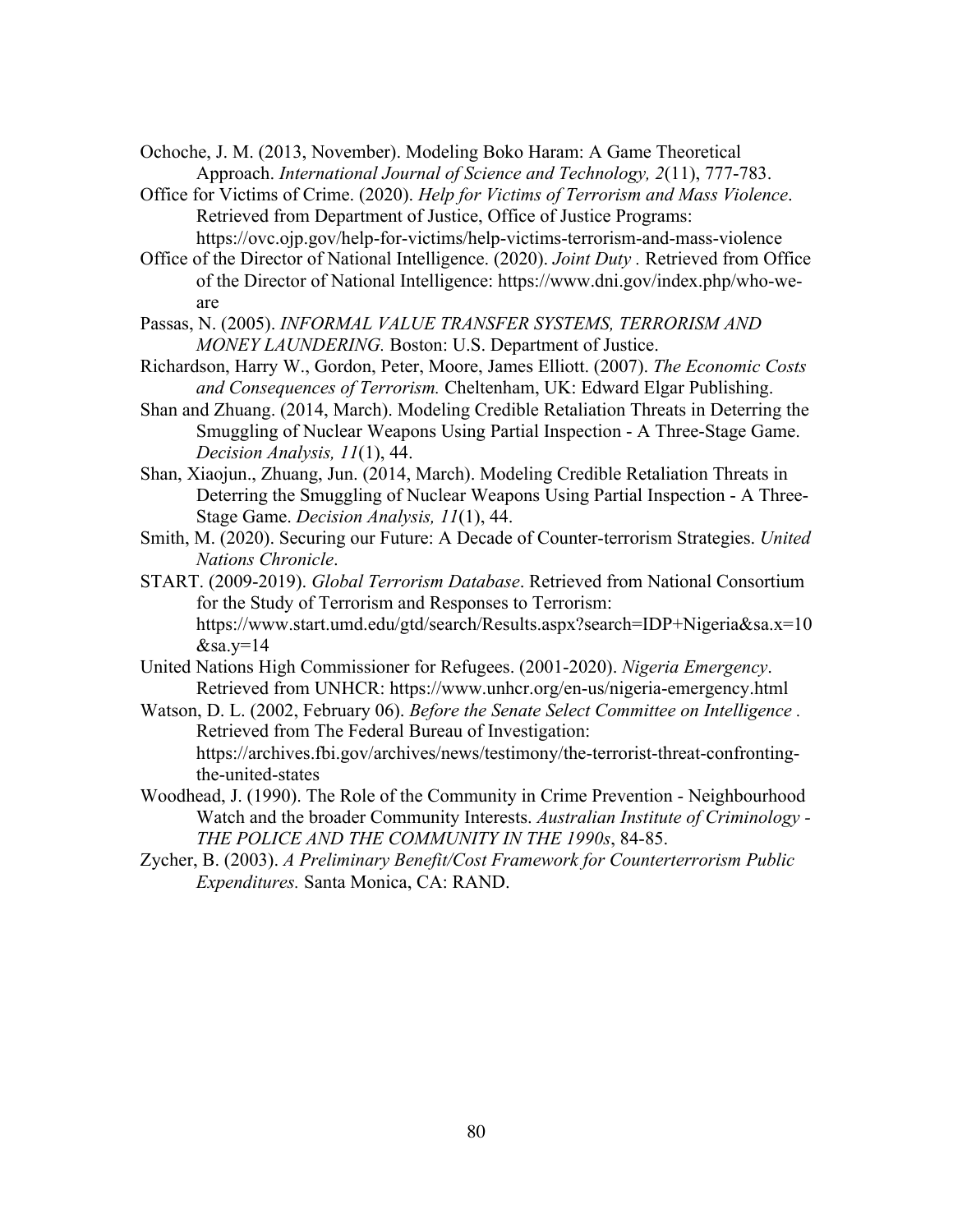#### APPENDIX A:

### THREE PLAYER GAME BACKWARD INDUCTION

#### **STAGE 3: Terrorist payoff**

There are four terrorist subgames, and eight terrorist decision nodes in stage 3.

We use backward induction to solve for the payoffs, under 16 conditions.

Condition 1- C<sub>A</sub>  $\leq$  min {L<sub>T</sub>+MC–K<sub>T</sub>, L<sub>T</sub>+MC+B<sub>T</sub>, L<sub>T</sub>+O<sub>T</sub>+MC–K<sub>T</sub>, L<sub>T</sub>+O<sub>T</sub>+MC+B<sub>T</sub>}

- 1. In terrorist subgame 1, comparing terrorist nodes 1 and 2, when  $L_T+MC-C_A-K_T$ 0, the terrorist will attack, and  $L_T + MC - C_A - K_T$  will be their payoff.
- 2. In terrorist subgame 2, comparing terrorist nodes 3 and 4, when  $L_T + MC C_A + B_T$  $> 0$ , the terrorist will attack, and  $L_T + MC - C_A + B_T$  will be their payoff.
- 3. In terrorist subgame 3, comparing terrorist nodes 5 and 6, when  $L_T+O_T+MC-C_A K_T > 0$ , the terrorist will attack, and  $L_T + O_T + MC - C_A - K_T$  will be their payoff.
- 4. In terrorist subgame 4, comparing terrorist nodes 7 and 8, when  $L_T+O_T+MC$  $C_A+B_T > 0$ , the terrorist will attack, and  $L_T+O_T+MC-C_A+B_T$  will be their payoff.

Condition 2- C<sub>A</sub>  $\leq$  min {L<sub>T</sub>+MC–K<sub>T</sub>, L<sub>T</sub>+MC+B<sub>T</sub>, L<sub>T</sub>+O<sub>T</sub>+MC–K<sub>T</sub>}, and C<sub>A</sub>  $\geq$ 

 $L_T+O_T+MC+B_T$ 

- 1. In terrorist subgame 1, comparing terrorist nodes 1 and 2, when  $L_T + MC C_A K_T$ 0, the terrorist will attack, and  $L_T + MC - C_A - K_T$  will be their payoff.
- 2. In terrorist subgame 2, comparing terrorist nodes 3 and 4, when  $L_T + MC C_A + B_T$  $> 0$ , the terrorist will attack, and  $L_T + MC - C_A + B_T$  will be their payoff.
- 3. In terrorist subgame 3, comparing terrorist nodes 5 and 6, when  $L_T + O_T + MC C_A$  $K_T > 0$ , the terrorist will attack, and  $L_T + O_T + MC - C_A - K_T$  will be their payoff.
- 4. In terrorist subgame 4, comparing terrorist nodes 7 and 8, when  $L_T + O_T + MC$  $C_A+B_T < 0$ , the terrorist will not attack, and 0 will be their payoff.

Condition 3- C<sub>A</sub>  $\leq$  min {L<sub>T</sub>+MC–K<sub>T</sub>, L<sub>T</sub>+MC+B<sub>T</sub>, L<sub>T</sub>+O<sub>T</sub>+MC+B<sub>T</sub>} and C<sub>A</sub> $\geq$ 

#### $L_T$ + $O_T$ + $MC$ – $K_T$

- 1. In terrorist subgame 1, comparing terrorist nodes 1 and 2, when  $L_T + MC C_A K_T$ 0, the terrorist will attack, and  $L_T + MC - C_A - K_T$  will be their payoff.
- 2. In terrorist subgame 2, comparing terrorist nodes 3 and 4, when  $L_T + MC C_A + B_T$  $> 0$ , the terrorist will attack, and  $L_T + MC - C_A + B_T$  will be their payoff.
- 3. In terrorist subgame 3, comparing terrorist nodes 5 and 6, when  $L_T + O_T + MC C_A K_T < 0$ , the terrorist will not attack, and 0 will be their payoff.
- 4. In terrorist subgame 4, comparing terrorist nodes 7 and 8, when  $L_T + O_T + MC$  $C_A+B_T > 0$ , the terrorist will attack, and  $L_T+O_T+MC-C_A+B_T$  will be their payoff.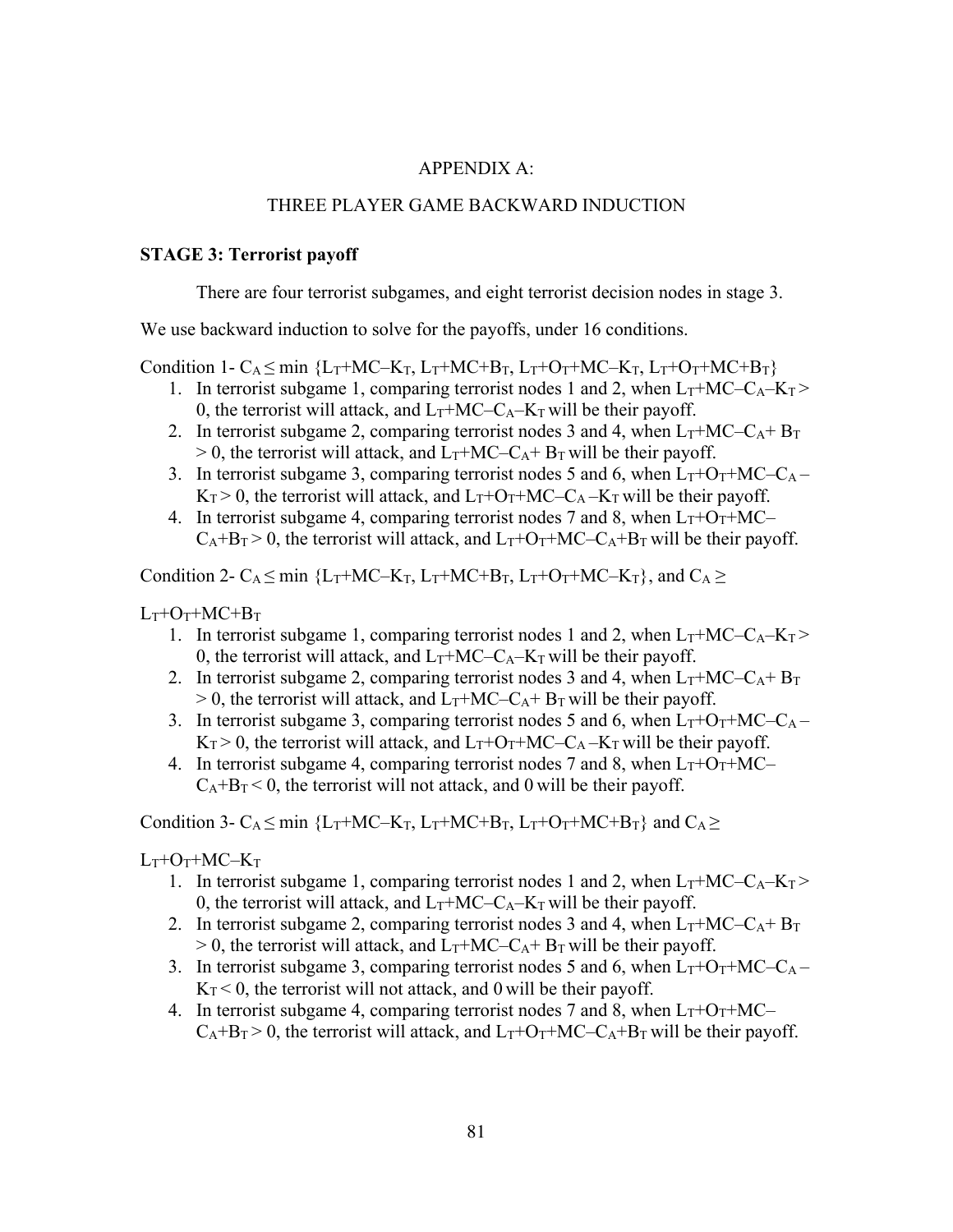Condition 4- C<sub>A</sub>  $\leq$  min {L<sub>T</sub>+MC–K<sub>T</sub>, L<sub>T</sub>+O<sub>T</sub>+MC–K<sub>T</sub>, L<sub>T</sub>+O<sub>T</sub>+MC+B<sub>T</sub>}, and C<sub>A</sub> $\geq$ 

 $L_T + MC + B_T$ 

- 1. In terrorist subgame 1, comparing terrorist nodes 1 and 2, when  $L_T + MC C_A K_T$ 0, the terrorist will attack, and  $L_T + MC - C_A - K_T$  will be their payoff.
- 2. In terrorist subgame 2, comparing terrorist nodes 3 and 4, when  $L_T + MC C_A + B_T$  $< 0$ , the terrorist will not attack, and 0 will be their payoff.
- 3. In terrorist subgame 3, comparing terrorist nodes 5 and 6, when  $L_T + O_T + MC C_A K_T > 0$ , the terrorist will attack, and  $L_T + O_T + MC - C_A - K_T$  will be their payoff.
- 4. In terrorist subgame 4, comparing terrorist nodes 7 and 8, when  $L_T + O_T + MC$  $C_A+B_T > 0$ , the terrorist will attack, and  $L_T+O_T+MC-C_A+B_T$  will be their payoff.

Condition 5- C<sub>A</sub>  $\leq$  min {L<sub>T</sub>+MC+B<sub>T</sub>, L<sub>T</sub>+O<sub>T</sub>+MC–K<sub>T</sub>, L<sub>T</sub>+O<sub>T</sub>+MC+B<sub>T</sub>}, and C<sub>A</sub> $\geq$ 

 $L_T + MC - K_T$ 

- 1. In terrorist subgame 1, comparing terrorist nodes 1 and 2, when  $L_T + MC C_A K_T$ 0, the terrorist will not attack, and 0 will be their payoff.
- 2. In terrorist subgame 2, comparing terrorist nodes 3 and 4, when  $L_T + MC C_A + B_T$  $> 0$ , the terrorist will attack, and  $L_T + MC - C_A + B_T$  will be their payoff.
- 3. In terrorist subgame 3, comparing terrorist nodes 5 and 6, when  $L_T + O_T + MC C_A K_T > 0$ , the terrorist will attack, and  $L_T + O_T + MC - C_A - K_T$  will be their payoff.
- 4. In terrorist subgame 4, comparing terrorist nodes 7 and 8, when  $L_T + O_T + MC$  $C_A+B_T > 0$ , the terrorist will attack, and  $L_T+O_T+MC-C_A+B_T$  will be their payoff.

Condition 6- C<sub>A</sub>  $\leq$  min {L<sub>T</sub>+MC–K<sub>T</sub>, L<sub>T</sub>+MC+B<sub>T</sub>}, C<sub>A</sub> $\geq$  max {L<sub>T</sub>+O<sub>T</sub>+MC–K<sub>T</sub>,

 $L_T+O_T+MC+B_T$ 

- 1. In terrorist subgame 1, comparing terrorist nodes 1 and 2, when  $L_T+MC-C_A-K_T$ 0, the terrorist will attack, and  $L_T + MC - C_A - K_T$  will be their payoff.
- 2. In terrorist subgame 2, comparing terrorist nodes 3 and 4, when  $L_T + MC C_A + B_T$  $> 0$ , the terrorist will attack, and  $L_T + MC - C_A + B_T$  will be their payoff.
- 3. In terrorist subgame 3, comparing terrorist nodes 5 and 6, when  $L_T + O_T + MC C_A$  $K_T < 0$ , the terrorist will not attack, and 0 will be their payoff.
- 4. In terrorist subgame 4, comparing terrorist nodes 7 and 8, when  $L_T+O_T+MC$  $C_A+B_T < 0$ , the terrorist will not attack, and 0 will be their payoff.

Condition 7- C<sub>A</sub>  $\leq$  min {L<sub>T</sub>+MC–K<sub>T</sub>, L<sub>T</sub>+O<sub>T</sub>+MC–K<sub>T</sub>}, and C<sub>A</sub> $\geq$  max {L<sub>T</sub>+O<sub>T</sub>+MC+B<sub>T</sub>,

 $L_T + MC + B_T$ 

- 1. In terrorist subgame 1, comparing terrorist nodes 1 and 2, when  $L_T + MC C_A K_T$ 0, the terrorist will attack, and  $L_T + MC - C_A - K_T$  will be their payoff.
- 2. In terrorist subgame 2, comparing terrorist nodes 3 and 4, when  $L_T + MC C_A + B_T$  $\leq 0$ , the terrorist will not attack, and 0 will be their payoff.
- 3. In terrorist subgame 3, comparing terrorist nodes 5 and 6, when  $L_T + O_T + MC C_A$  $K_T > 0$ , the terrorist will attack, and  $L_T + O_T + MC - C_A - K_T$  will be their payoff.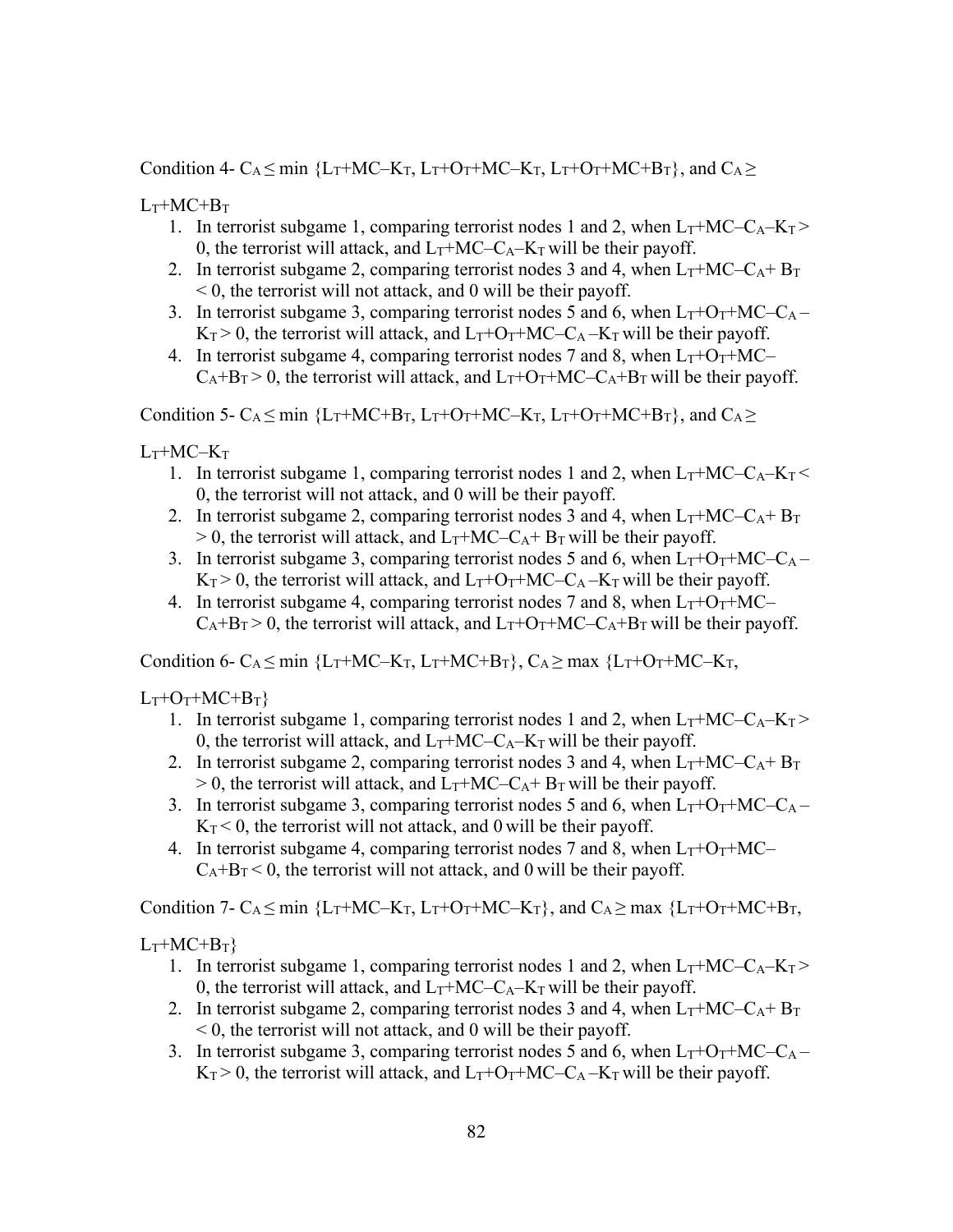4. In terrorist subgame 4, comparing terrorist nodes 7 and 8, when  $L_T + O_T + MC$  $C_A+B_T < 0$ , the terrorist will not attack, and 0 will be their payoff.

Condition 8- C<sub>A</sub>  $\leq$  min {L<sub>T</sub>+MC–K<sub>T</sub>, L<sub>T</sub>+O<sub>T</sub>+MC+B<sub>T</sub>}, and C<sub>A</sub> $\geq$  max {L<sub>T</sub>+MC+B<sub>T</sub>,

 $L_T+O_T+MC-K_T$ 

- 1. In terrorist subgame 1, comparing terrorist nodes 1 and 2, when  $L_T + MC C_A K_T$ 0, the terrorist will attack, and  $L_T + MC - C_A - K_T$  will be their payoff.
- 2. In terrorist subgame 2, comparing terrorist nodes 3 and 4, when  $L_T + MC C_A + B_T$  $< 0$ , the terrorist will not attack, and 0 will be their payoff.
- 3. In terrorist subgame 3, comparing terrorist nodes 5 and 6, when  $L_T+O_T+MC-C_A K_T < 0$ , the terrorist will not attack, and 0 will be their payoff.
- 4. In terrorist subgame 4, comparing terrorist nodes 7 and 8, when  $L_T+O_T+MC$  $C_A+B_T > 0$ , the terrorist will attack, and  $L_T+O_T+MC-C_A+B_T$  will be their payoff.

Condition 9-  $C_A \leq min$  {L<sub>T</sub>+MC+B<sub>T</sub>, L<sub>T</sub>+O<sub>T</sub>+MC–K<sub>T</sub>, and  $C_A \geq max$  {L<sub>T</sub>+MC–K<sub>T</sub>,

 $L_T+O_T+MC+B_T$ 

- 1. In terrorist subgame 1, comparing terrorist nodes 1 and 2, when  $L_T + MC C_A K_T$ 0, the terrorist will not attack, and 0 will be their payoff.
- 2. In terrorist subgame 2, comparing terrorist nodes 3 and 4, when  $L_T + MC C_A + B_T$  $> 0$ , the terrorist will attack, and  $L_T + MC - C_A + B_T$  will be their payoff.
- 3. In terrorist subgame 3, comparing terrorist nodes 5 and 6, when  $L_T + O_T + MC C_A$  $K_T > 0$ , the terrorist will attack, and  $L_T + O_T + MC - C_A - K_T$  will be their payoff.
- 4. In terrorist subgame 4, comparing terrorist nodes 7 and 8, when  $L_T + O_T + MC$  $C_A+B_T < 0$ , the terrorist will not attack, and 0 will be their payoff.

Condition 10- C<sub>A</sub>  $\leq$  min {L<sub>T</sub>+MC+B<sub>T</sub>, L<sub>T</sub>+O<sub>T</sub>+MC+B<sub>T</sub>}, and C<sub>A</sub> $\geq$  max {L<sub>T</sub>+O<sub>T</sub>+MC-

 $K_T$ ,  $L_T+MC-K_T$ }

- 1. In terrorist subgame 1, comparing terrorist nodes 1 and 2, when  $L_T + MC C_A K_T$ 0, the terrorist will not attack, and 0 will be their payoff.
- 2. In terrorist subgame 2, comparing terrorist nodes 3 and 4, when  $L_T + MC C_A + B_T$  $> 0$ , the terrorist will attack, and  $L_T + MC - C_A + B_T$  will be their payoff.
- 3. In terrorist subgame 3, comparing terrorist nodes 5 and 6, when  $L_T+O_T+MC-C_A$  $K_T < 0$ , the terrorist will not attack, and 0 will be their payoff.
- 4. In terrorist subgame 4, comparing terrorist nodes 7 and 8, when  $L_T + O_T + MC$  $C_A+B_T>0$ , the terrorist will attack, and  $L_T+O_T+MC-C_A+B_T$  will be their payoff.

Condition 11-  $C_A \le \min$  {L<sub>T</sub>+O<sub>T</sub>+MC–K<sub>T</sub>, L<sub>T</sub>+O<sub>T</sub>+MC+B<sub>T</sub>}, and C<sub>A</sub> $\ge \max$  {L<sub>T</sub>+MC–K<sub>T</sub>,

 $L_T + MC + B_T$ 

- 1. In terrorist subgame 1, comparing terrorist nodes 1 and 2, when  $L_T + MC C_A K_T$ 0, the terrorist will not attack, and 0 will be their payoff.
- 2. In terrorist subgame 2, comparing terrorist nodes 3 and 4, when  $L_T + MC C_A + B_T$  $<$  0, the terrorist will not attack, and 0 will be their payoff.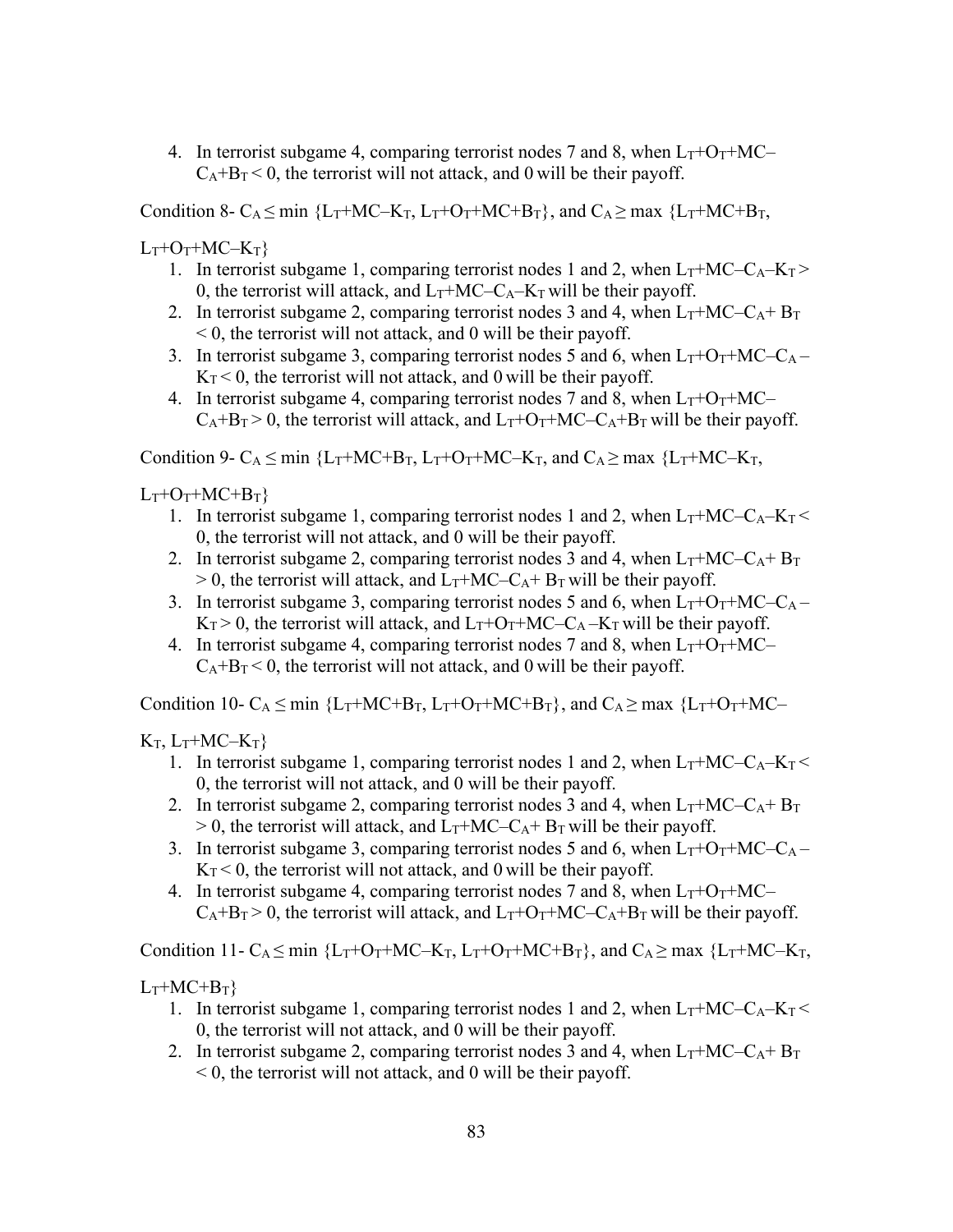- 3. In terrorist subgame 3, comparing terrorist nodes 5 and 6, when  $L_T + O_T + MC C_A K_T > 0$ , the terrorist will attack, and  $L_T + O_T + MC - C_A - K_T$  will be their payoff.
- 4. In terrorist subgame 4, comparing terrorist nodes 7 and 8, when  $L_T + O_T + MC$  $C_A+B_T > 0$ , the terrorist will attack, and  $L_T+O_T+MC-C_A+B_T$  will be their payoff.

Condition 12-  $C_A \leq L_T + MC - K_T$ , and  $C_A \geq \max \{L_T + O_T + MC + B_T, L_T + MC + B_T,$ 

 $L_T+O_T+MC-K_T$ 

- 1. In terrorist subgame 1, comparing terrorist nodes 1 and 2, when  $L_T + MC C_A K_T$ 0, the terrorist will attack, and  $L_T + MC - C_A - K_T$  will be their payoff.
- 2. In terrorist subgame 2, comparing terrorist nodes 3 and 4, when  $L_T+MC-C_A+B_T$ < 0, the terrorist will not attack, and 0 will be their payoff.
- 3. In terrorist subgame 3, comparing terrorist nodes 5 and 6, when  $L_T+O_T+MC-C_A K_T < 0$ , the terrorist will not attack, and 0 will be their payoff.
- 4. In terrorist subgame 4, comparing terrorist nodes 7 and 8, when  $L_T + O_T + MC$  $C_A+B_T < 0$ , the terrorist will not attack, and 0 will be their payoff.

Condition 13-  $C_A \leq L_T + MC + B_T$ , and  $C_A \geq$  max  ${L_T + MC - K_T}$ ,  $L_T + O_T + MC - K_T$ ,

 $L_T+O_T+MC+B_T$ 

- 1. In terrorist subgame 1, comparing terrorist nodes 1 and 2, when  $L_T + MC C_A K_T$ 0, the terrorist will not attack, and 0 will be their payoff.
- 2. In terrorist subgame 2, comparing terrorist nodes 3 and 4, when  $L_T + MC C_A + B_T$  $> 0$ , the terrorist will attack, and  $L_T + MC - C_A + B_T$  will be their payoff.
- 3. In terrorist subgame 3, comparing terrorist nodes 5 and 6, when  $L_T + O_T + MC C_A$  $K_T < 0$ , the terrorist will not attack, and 0 will be their payoff.
- 4. In terrorist subgame 4, comparing terrorist nodes 7 and 8, when  $L_T+O_T+MC$  $C_A+B_T < 0$ , the terrorist will not attack, and 0 will be their payoff.

Condition 14-  $C_A \leq L_T + O_T + MC - K_T$ , and  $C_A \geq \max \{L_T + MC - K_T, L_T + MC + B_T,$ 

 $L_T+O_T+MC+B_T$ 

- 1. In terrorist subgame 1, comparing terrorist nodes 1 and 2, when  $L_T + MC C_A K_T$ 0, the terrorist will not attack, and 0 will be their payoff.
- 2. In terrorist subgame 2, comparing terrorist nodes 3 and 4, when  $L_T + MC C_A + B_T$  $< 0$ , the terrorist will not attack, and 0 will be their payoff.
- 3. In terrorist subgame 3, comparing terrorist nodes 5 and 6, when  $L_T + O_T + MC C_A$  $K_T > 0$ , the terrorist will attack, and  $L_T + O_T + MC - C_A - K_T$  will be their payoff.
- 4. In terrorist subgame 4, comparing terrorist nodes 7 and 8, when  $L_T + O_T + MC$  $C_A+B_T < 0$ , the terrorist will not attack, and 0 will be their payoff.

Condition 15-  $C_A \leq L_T + O_T + MC + B_T$ , and  $C_A \geq$  max  ${L_T + MC - K_T}$ ,  $L_T + MC + B_T$ ,

 $L_T+O_T+MC-K_T$ 

1. In terrorist subgame 1, comparing terrorist nodes 1 and 2, when  $L_T + MC - C_A - K_T$ 0, the terrorist will not attack, and 0 will be their payoff.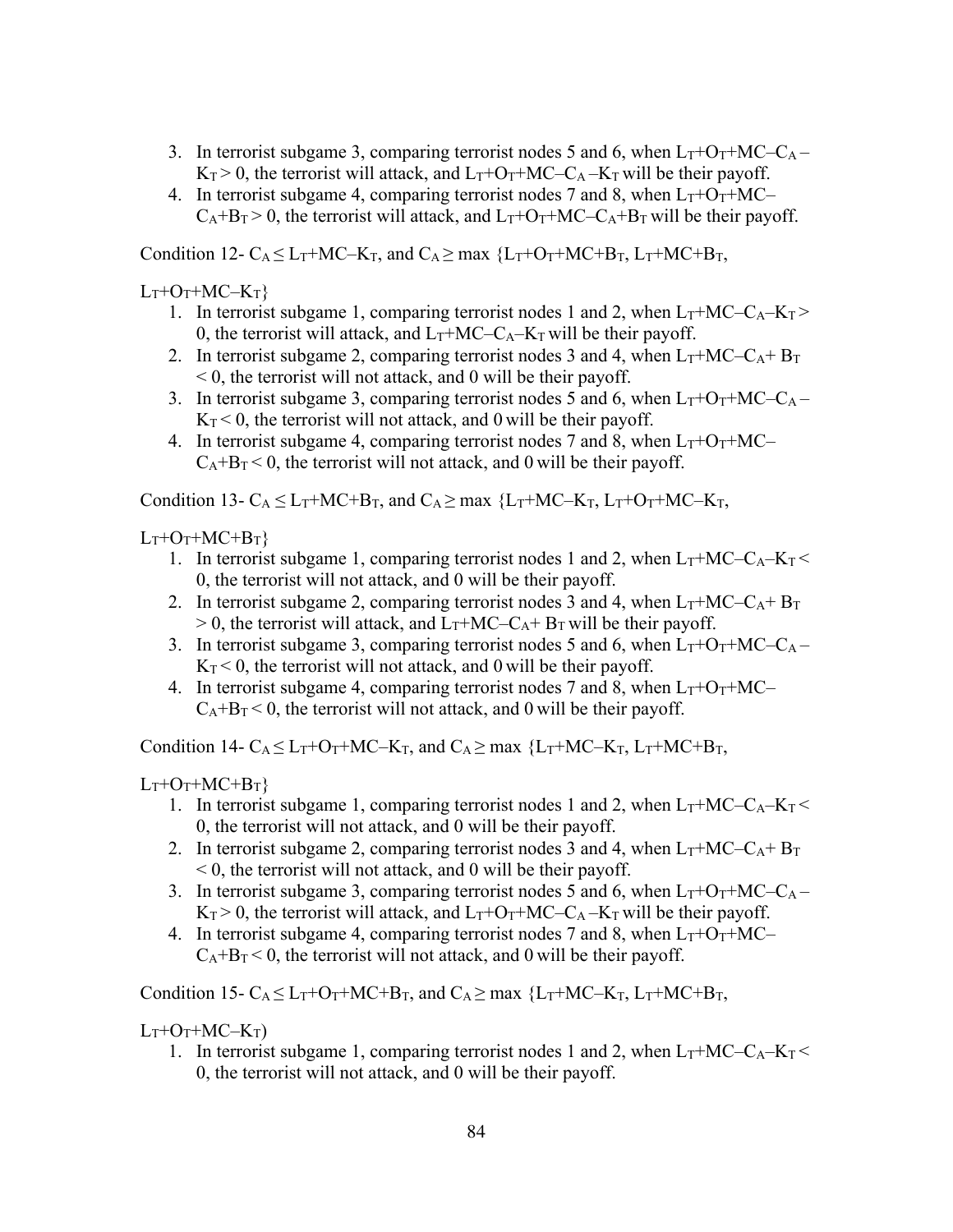- 2. In terrorist subgame 2, comparing terrorist nodes 3 and 4, when  $L_T + MC C_A + B_T$  $\leq 0$ , the terrorist will not attack, and 0 will be their payoff.
- 3. In terrorist subgame 3, comparing terrorist nodes 5 and 6, when  $L_T + O_T + MC C_A K_T < 0$ , the terrorist will not attack, and 0 will be their payoff.
- 4. In terrorist subgame 4, comparing terrorist nodes 7 and 8, when  $L_T+O_T+MC$  $C_A+B_T > 0$ , the terrorist will attack, and  $L_T+O_T+MC-C_A+B_T$  will be their payoff.

Condition 16-  $C_A \ge \max \{L_T + MC - K_T, L_T + MC + B_T, L_T + O_T + MC - K_T, L_T + O_T + MC + B_T\}$ 

- 1. In terrorist subgame 1, comparing terrorist nodes 1 and 2, when  $L_T + MC C_A K_T$ 0, the terrorist will not attack, and 0 will be their payoff.
- 2. In terrorist subgame 2, comparing terrorist nodes 3 and 4, when  $L_T + MC C_A + B_T$  $<$  0, the terrorist will not attack, and 0 will be their payoff.
- 3. In terrorist subgame 3, comparing terrorist nodes 5 and 6, when  $L_T + O_T + MC C_A$  $K_T < 0$ , the terrorist will not attack, and 0 will be their payoff.
- 4. In terrorist subgame 4, comparing terrorist nodes 7 and 8, when  $L_T + O_T + MC$  $C_A+B_T < 0$ , the terrorist will not attack, and 0 will be their payoff.

## **STAGE 2: Community Payoff**

The community's subgames and nodes in stage 2 are dependent on the terrorist's

payoff in stage 3. There are two community subgames, and four community nodes in

stage 2. We use backward induction to solve for the payoffs, under 32 conditions.

Condition 1- C<sub>A</sub>  $\leq$  min {L<sub>T</sub>+MC–K<sub>T</sub>, L<sub>T</sub>+MC+B<sub>T</sub>, L<sub>T</sub>+O<sub>T</sub>+MC–K<sub>T</sub>, L<sub>T</sub>+O<sub>T</sub>+MC+B<sub>T</sub>}, S<sub>G</sub>

 $\geq S_T + T_C + I_C$ ,  $S_W < S_E - I_C - T_C$ 

- 1. In community subgame 1, comparing community decision nodes 1 and 2, when  $S_G-I_C \geq S_T+T_C$ , the community will support the government, and  $S_G-I_C$  will be the payoff.
- 2. In community subgame 2, comparing community decision nodes 3 and 4, when  $S_E-I_C > S_W+T_C$ , the community will support the government, and  $S_E-I_C$  will be the payoff.

Condition 2- C<sub>A</sub>  $\leq$  min {L<sub>T</sub>+MC–K<sub>T</sub>, L<sub>T</sub>+MC+B<sub>T</sub>, L<sub>T</sub>+O<sub>T</sub>+MC–K<sub>T</sub>, L<sub>T</sub>+O<sub>T</sub>+MC+B<sub>T</sub>}, S<sub>G</sub>

 $\rm < S_T + T_C + I_C$ ,  $\rm S_W > S_E - I_C - T_C$ 

- 1. In community subgame 1, comparing community nodes 1 and 2, when  $S<sub>G</sub>-I<sub>C</sub>$  $S_T + T_C$ , the community will support the terrorist, and  $S_T + T_C$  will be the payoff.
- 2. In community subgame 2, comparing community nodes 3 and 4, when  $S_{E}$ -I $_{C}$  <  $S_W+T_C$ , the community will support the terrorist, and  $S_W+T_C$  will be the payoff.

Condition 3- C<sub>A</sub> $\leq$  min {L<sub>T</sub>+MC–K<sub>T</sub>, L<sub>T</sub>+MC+B<sub>T</sub>, L<sub>T</sub>+O<sub>T</sub>+MC–K<sub>T</sub>}, C<sub>A</sub> $\geq$ 

 $L_T+O_T+MC+B_T$ ,  $S_G \geq S_T+T_C+I_C$ ,  $S_W \leq S_E-I_C+P_C$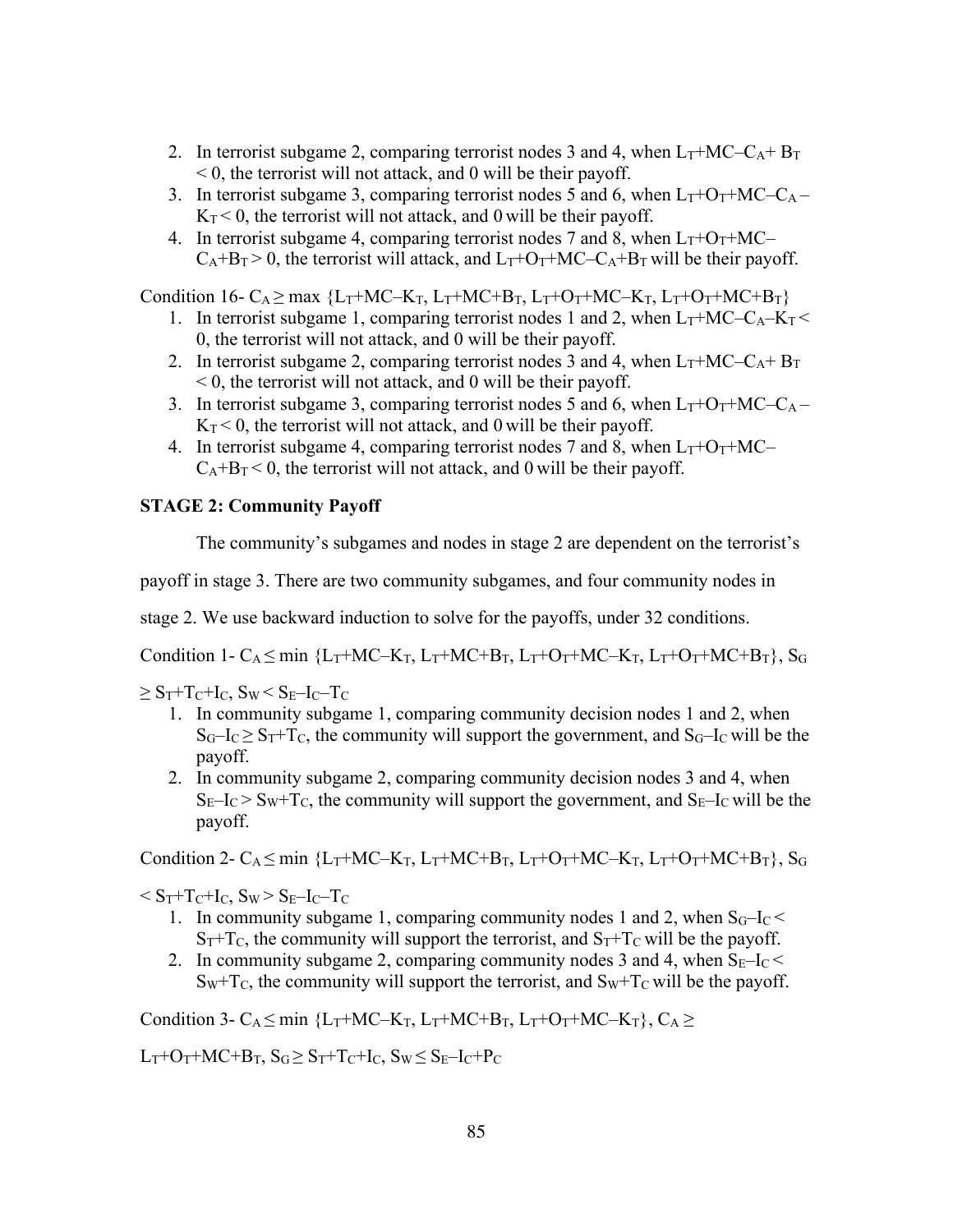- 1. In community subgame 1, comparing community nodes 1 and 2, when  $S_G-I_C \ge$  $S_T + T_C$ , the community will support the government, and  $S_G - I_C$  will be the payoff.
- 2. In community subgame 2, comparing community nodes 3 and 4, when  $S_{E}$ -I $c \geq$  $S_W-P_C$ , the community will support the government, and  $S_E-I_C$  will be the payoff.

Condition 4- C<sub>A</sub>  $\leq$  min {L<sub>T</sub>+MC–K<sub>T</sub>, L<sub>T</sub>+MC+B<sub>T</sub>, L<sub>T</sub>+O<sub>T</sub>+MC–K<sub>T</sub>}, C<sub>A</sub>  $\geq$ 

 $L_T+O_T+MC+B_T$ ,  $S_G > S_T+T_C+I_C$ ,  $S_G < S_T+T_C+I_C$ ,  $S_W > S_E-I_C+P_C$ 

- 1. In community subgame 1, comparing community nodes 1 and 2, when  $S_G-I_C <$  $S_T + T_C$ , the community will support the terrorist, and  $S_T + T_C$  will be the payoff.
- 2. In community subgame 2, comparing community nodes 3 and 4, when  $S_{E}$ -I<sub>C</sub> <  $S_W-P_C$ , the community will support the terrorist, and  $S_W-P_C$  will be the payoff.

Condition 5- C<sub>A</sub>  $\leq$  min {L<sub>T</sub>+MC–K<sub>T</sub>, L<sub>T</sub>+MC+B<sub>T</sub>, L<sub>T</sub>+O<sub>T</sub>+MC+B<sub>T</sub>} and C<sub>A</sub> $\geq$ 

 $L_T+O_T+MC-K_T$ ,  $S_G \geq S_T+T_C+I_C$ ,  $S_W \leq S_E+X_C-T_C$ 

- 1. In community subgame 1, comparing community nodes 1 and 2, when  $S_G-I_C \ge$  $S_T + T_C$ , the community will support the government, and  $S_G - I_C$  will be the payoff.
- 2. In community subgame 2, comparing community nodes 3 and 4, when  $S_E + X_C$  $S_W+T_C$ , the community will support the government, and  $S_E+X_C$  will be the payoff.

Condition 6- C<sub>A</sub>  $\leq$  min {L<sub>T</sub>+MC–K<sub>T</sub>, L<sub>T</sub>+MC+B<sub>T</sub>, L<sub>T</sub>+O<sub>T</sub>+MC+B<sub>T</sub>} and C<sub>A</sub> $\geq$ 

 $L_T+O_T+MC-K_T$ ,  $S_G < S_T+T_C+I_C$ ,  $S_W \geq S_E+X_C-T_C$ 

- 1. In community subgame 1, comparing community nodes 1 and 2, when  $S_G-I_C$  $S_T + T_C$ , the community will support the terrorist,  $S_T + T_C$  will be the payoff.
- 2. In community subgame 2, comparing community nodes 3 and 4, when  $S_E+X_C \leq$  $Sw+T_c$ , the community will support the terrorist, and  $Sw+T_c$  will be the payoff.

Condition 7- C<sub>A</sub>  $\leq$  min {L<sub>T</sub>+MC–K<sub>T</sub>, L<sub>T</sub>+O<sub>T</sub>+MC–K<sub>T</sub>, L<sub>T</sub>+O<sub>T</sub>+MC+B<sub>T</sub>}, and C<sub>A</sub> $\geq$ 

 $L_T+MC+B_T$ ,  $S_G > S_T-P_C+I_C$ ,  $S_W < S_E-I_C-T_C$ 

- 1. In community subgame 1, comparing community nodes 1 and 2, when  $S_G-I_C$  $S_T-P_C$ , the community will support the government, and  $S_G-I_C$  will be the payoff.
- 2. In community subgame 2, comparing community nodes 3 and 4, when  $S_{E}$ -I<sub>C</sub> >  $S_W + T_C$ , the community will support the government, and  $S_E - I_C$  will be the payoff.

Condition 8- C<sub>A</sub>  $\leq$  min {L<sub>T</sub>+MC–K<sub>T</sub>, L<sub>T</sub>+O<sub>T</sub>+MC–K<sub>T</sub>, L<sub>T</sub>+O<sub>T</sub>+MC+B<sub>T</sub>}, and C<sub>A</sub> $\geq$ 

 $L_T+MC+B_T$ ,  $S_G < S_T-P_C+I_C$ ,  $S_W \geq S_E+X_C-T_C$ 

- 1. In community subgame 1, comparing community nodes 1 and 2, when  $S_G-I_C$  $S_T-P_C$ , the community will support the terrorist, and  $S_T-P_C$  will be the payoff.
- 2. In community subgame 2, comparing community nodes 3 and 4, when  $S_{E}$ -I $_C$  $S_W + T_C$ , the community will support the terrorist, and  $S_W + T_C$  will be the payoff.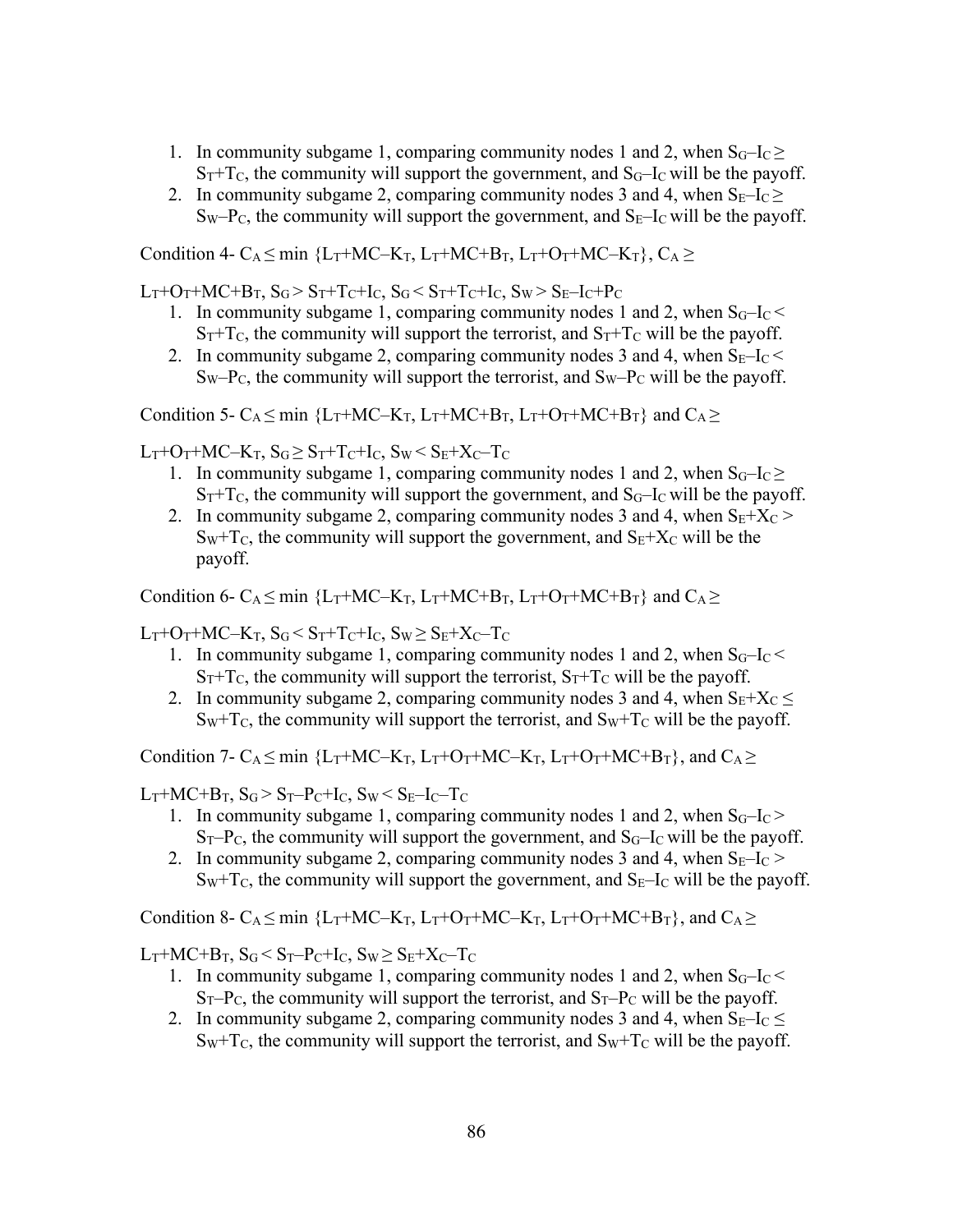Condition 9- C<sub>A</sub>  $\leq$  min {L<sub>T</sub>+MC+B<sub>T</sub>, L<sub>T</sub>+O<sub>T</sub>+MC–K<sub>T</sub>, L<sub>T</sub>+O<sub>T</sub>+MC+B<sub>T</sub>}, and C<sub>A</sub> $\geq$ 

 $L_T+MC-K_T$ ,  $S_G \geq S_T+T_C-X_C$ ,  $S_W \leq S_E-I_C-T_C$ .

- 1. In community subgame 1, comparing community nodes 1 and 2, when  $S<sub>G</sub>+X<sub>C</sub>$  $S_T + T_C$ , the community will support the government, and  $S_G + X_C$  will be the payoff.
- 2. In community subgame 2, comparing community nodes 3 and 4, when  $S_{E}$ -I $_C$  >  $S_W + T_C$ , the community will support the government, and  $S_E - I_C$  will be the payoff.

Condition 10- C<sub>A</sub>  $\leq$  min {L<sub>T</sub>+MC+B<sub>T</sub>, L<sub>T</sub>+O<sub>T</sub>+MC–K<sub>T</sub>, L<sub>T</sub>+O<sub>T</sub>+MC+B<sub>T</sub>}, and C<sub>A</sub> $\geq$ 

 $L_T + MC - K_T$ ,  $S_G \leq S_T + T_C - X_C$ ,  $S_W \geq S_F - I_C - T_C$ .

- 1. In community subgame 1, comparing community nodes 1 and 2, when  $S<sub>G</sub>+X<sub>C</sub>$  $S_T + T_C$ , the community will support the terrorist, and  $S_T + T_C$  will be the payoff.
- 2. In community subgame 2, comparing community nodes 3 and 4, when  $S_{E}$ -I $_C$   $\leq$  $S_W + T_C$ , the community will support the terrorist, and  $S_W + T_C$  will be the payoff.

Condition 11- C<sub>A</sub>  $\leq$  min {L<sub>T</sub>+MC–K<sub>T</sub>, L<sub>T</sub>+MC+B<sub>T</sub>}, C<sub>A</sub> $\geq$  max {L<sub>T</sub>+O<sub>T</sub>+MC–K<sub>T</sub>,

 $L_T+O_T+MC+B_T\}$ ,  $S_G \leq S_T+T_C+I_C$ ,  $S_W \leq S_E+X_C+P_C$ .

- 1. In community subgame 1, comparing community nodes 1 and 2, when  $S_G-I_C$  $S_T + T_C$ , the community will support the government, and  $S_G - I_C$  will be the payoff.
- 2. In community subgame 2, comparing community nodes 3 and 4, when  $S_E+X_C \geq$  $Sw-P_{C}$ , the community will support the government, and  $S_{E}+X_{C}$  will be the payoff.

Condition 12- C<sub>A</sub>  $\leq$  min {L<sub>T</sub>+MC–K<sub>T</sub>, L<sub>T</sub>+MC+B<sub>T</sub>}, C<sub>A</sub> $\geq$  max {L<sub>T</sub>+O<sub>T</sub>+MC–K<sub>T</sub>,

 $L_T+O_T+MC+B_T$ ,  $S_G \geq S_T+T_C+I_C$ ,  $S_W \leq S_E+X_C+P_C$ .

- 1. In community subgame 1, comparing community nodes 1 and 2, when  $S_G-I_C \leq$  $S_T + T_C$ , the community will support the terrorist, and  $S_T + T_C$  will be the payoff.
- 2. In community subgame 2, comparing community nodes 3 and 4, when  $S_E+X_C$  $Sw-P_{C}$ , the community will support the terrorist, and  $Sw-P_{C}$  will be the payoff.

Condition 13- C<sub>A</sub>  $\leq$  min {L<sub>T</sub>+MC–K<sub>T</sub>, L<sub>T</sub>+O<sub>T</sub>+MC–K<sub>T</sub>}, and C<sub>A</sub> $\geq$  max {L<sub>T</sub>+O<sub>T</sub>+MC+B<sub>T</sub>,

 $L_T+MC+B_T$ ,  $S_G \geq S_T-P_C+I_C$ ,  $S_W \leq S_E-I_C+P_C$ 

- 1. In community subgame 1, comparing community nodes 1 and 2, when  $S_G-I_C \ge$  $S_T-P_C$ , the community will support the government, and  $S_G-I_C$  will be the payoff.
- 2. In community subgame 2, comparing community nodes 3 and 4, when  $S_{E}$ -I<sub>C</sub> >  $S_W-P_C$ , the community will support the government, and  $S_E-I_C$  will be the payoff.

Condition 14-  $C_A \le \min$  {L<sub>T</sub>+MC–K<sub>T</sub>, L<sub>T</sub>+O<sub>T</sub>+MC–K<sub>T</sub>}, and  $C_A \ge \max$  {L<sub>T</sub>+O<sub>T</sub>+MC+B<sub>T</sub>,

 $L_T+MC+B_T\}$ ,  $S_G < S_T-P_C+I_C$ ,  $S_W > S_E-I_C+P_C$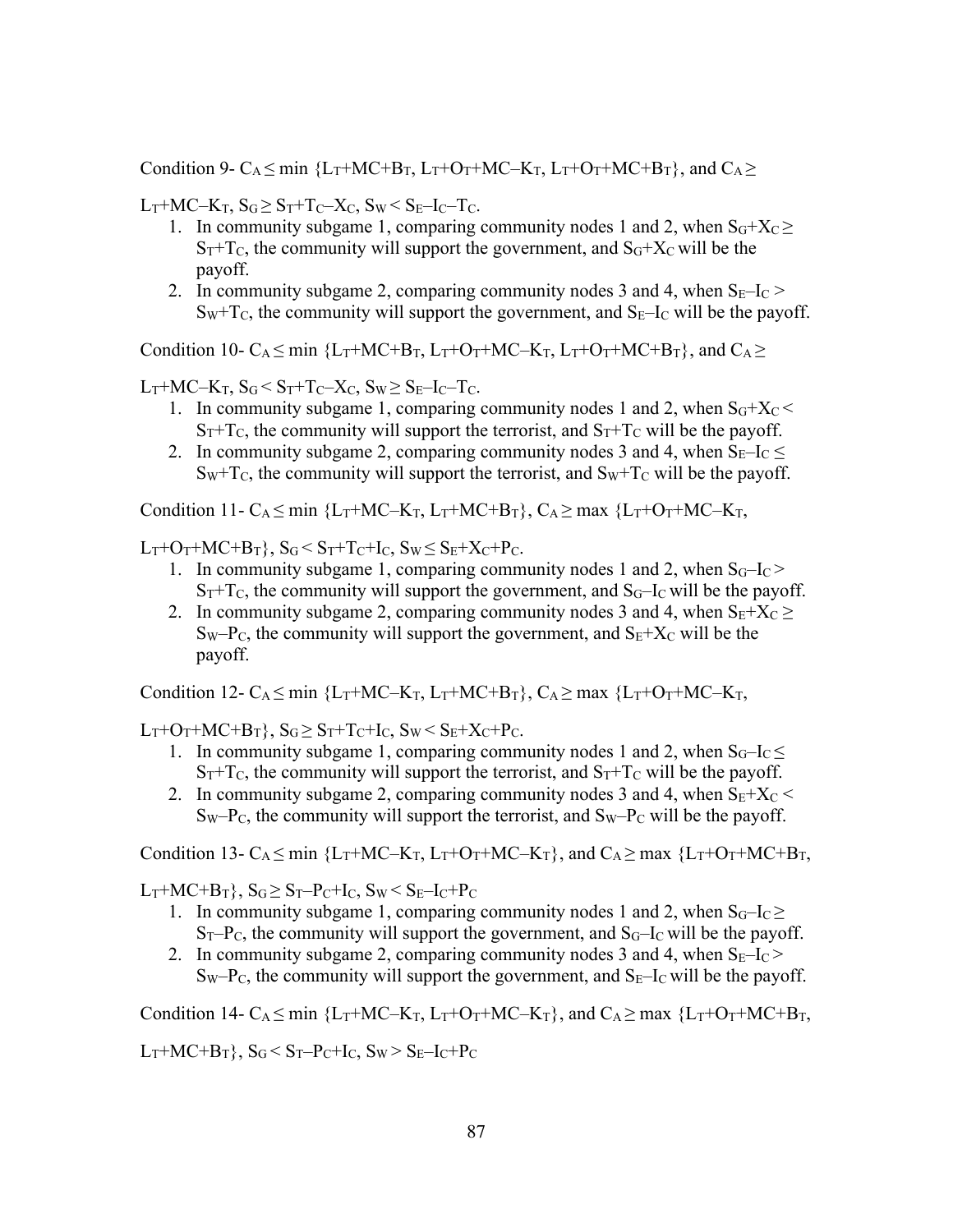- 1. In community subgame 1, comparing community nodes 1 and 2, when  $S_G-I_C <$  $S_T-P_C$ , the community will support the terrorist, and  $S_T+P_C$  will be the payoff.
- 2. In community subgame 2, comparing community nodes 3 and 4, when  $S_{E}$ -I $_{C}$  <  $S_W-P_C$ , the community will support the terrorist, and  $S_W-P_C$  will be the payoff.

Condition 15- C<sub>A</sub>  $\leq$  min {L<sub>T</sub>+MC–K<sub>T</sub>, L<sub>T</sub>+O<sub>T</sub>+MC+B<sub>T</sub>}, and C<sub>A</sub>  $\geq$  max {L<sub>T</sub>+MC+B<sub>T</sub>,

 $L_T+O_T+MC-K_T$ ,  $S_G \geq S_T-P_C+I_C$ ,  $S_W \leq S_E+X_C-T_C$ 

- 1. In community subgame 1, comparing community nodes 1 and 2, when  $S_G-I_C \ge$  $S_T-P_C$ , the community will support the government, and  $S_G-I_C$  will be the payoff.
- 2. In community subgame 2, comparing community nodes 3 and 4, when  $S_E+X_C$  $S_W + T_C$ , the community will support the government, and  $S_E + X_C$  will be the payoff.

Condition 16- C<sub>A</sub>  $\leq$  min {L<sub>T</sub>+MC–K<sub>T</sub>, L<sub>T</sub>+O<sub>T</sub>+MC+B<sub>T</sub>}, and C<sub>A</sub> $\geq$  max {L<sub>T</sub>+MC+B<sub>T</sub>,

 $L_T+O_T+MC-K_T\}$ ,  $S_G \leq S_T-P_C+I_C$ ,  $S_W \geq S_E+X_C-T_C$ 

- 1. In community subgame 1, comparing community nodes 1 and 2, when  $S_G-I_C$  $S_T-P_C$ , the community will support the terrorist, and  $S_T-P_C$  will be the payoff.
- 2. In community subgame 2, comparing community nodes 3 and 4, when  $S_E + X_C \leq$  $Sw+T_c$ , the community will support the terrorist, and  $Sw+T_c$  will be the payoff.

Condition 17-  $C_A \le \min \{L_T + MC + B_T, L_T + O_T + MC - K_T, \text{ and } C_A \ge \max \{L_T + MC - K_T, \text{ and } C_B\}$ 

 $L_T+O_T+MC+B_T$ ,  $S_G > S_T+T_C-X_C$ ,  $S_W < S_E-I_C+P_C$ 

- 1. In community subgame 1, comparing community nodes 1 and 2, when  $S_G+X_C$  $S_T + T_C$ , the community will support the government, and  $S_G + X_C$  will be the payoff.
- 2. In community subgame 2, comparing community nodes 3 and 4, when  $S_{E}$ -I $_C$  $S_W-P_C$ , the community will support the government, and  $S_E-I_C$  will be the payoff.

Condition 18-  $C_A \leq \min$  {L<sub>T</sub>+MC+B<sub>T</sub>, L<sub>T</sub>+O<sub>T</sub>+MC–K<sub>T</sub>}, and  $C_A \geq \max$  {L<sub>T</sub>+MC–K<sub>T</sub>,

 $L_T+O_T+MC+B_T$ ,  $S_G \leq S_T+T_C-X_C$ ,  $S_W \geq S_E-I_C+P_C$ 

- 1. In community subgame 1, comparing community nodes 1 and 2, when  $S<sub>G</sub>+X<sub>C</sub>$  $S_T + T_C$ , the community will support the terrorist, and  $S_T + T_C$  will be the payoff.
- 2. In community subgame 2, comparing community nodes 3 and 4, when  $S_{E}$ -I<sub>C</sub> <  $S_W-P_C$ , the community will support the terrorist, and  $S_W-P_C$  will be the payoff.

Condition 19-  $C_A \le \min \{L_T + MC + B_T, L_T + O_T + MC + B_T\}$ , and  $C_A \ge \max \{L_T + O_T + MC -$ 

 $K_T$ ,  $L_T$ +MC– $K_T$ },  $S_G \geq S_T$ +T<sub>C</sub>– $X_C$ ,  $S_W \leq S_F$ + $X_C$ –T<sub>C</sub>

1. In community subgame 1, comparing community nodes 1 and 2, when  $S_G+X_C \ge$  $S_T + T_C$ , the community will support the government, and  $S_G + X_C$  will be the payoff.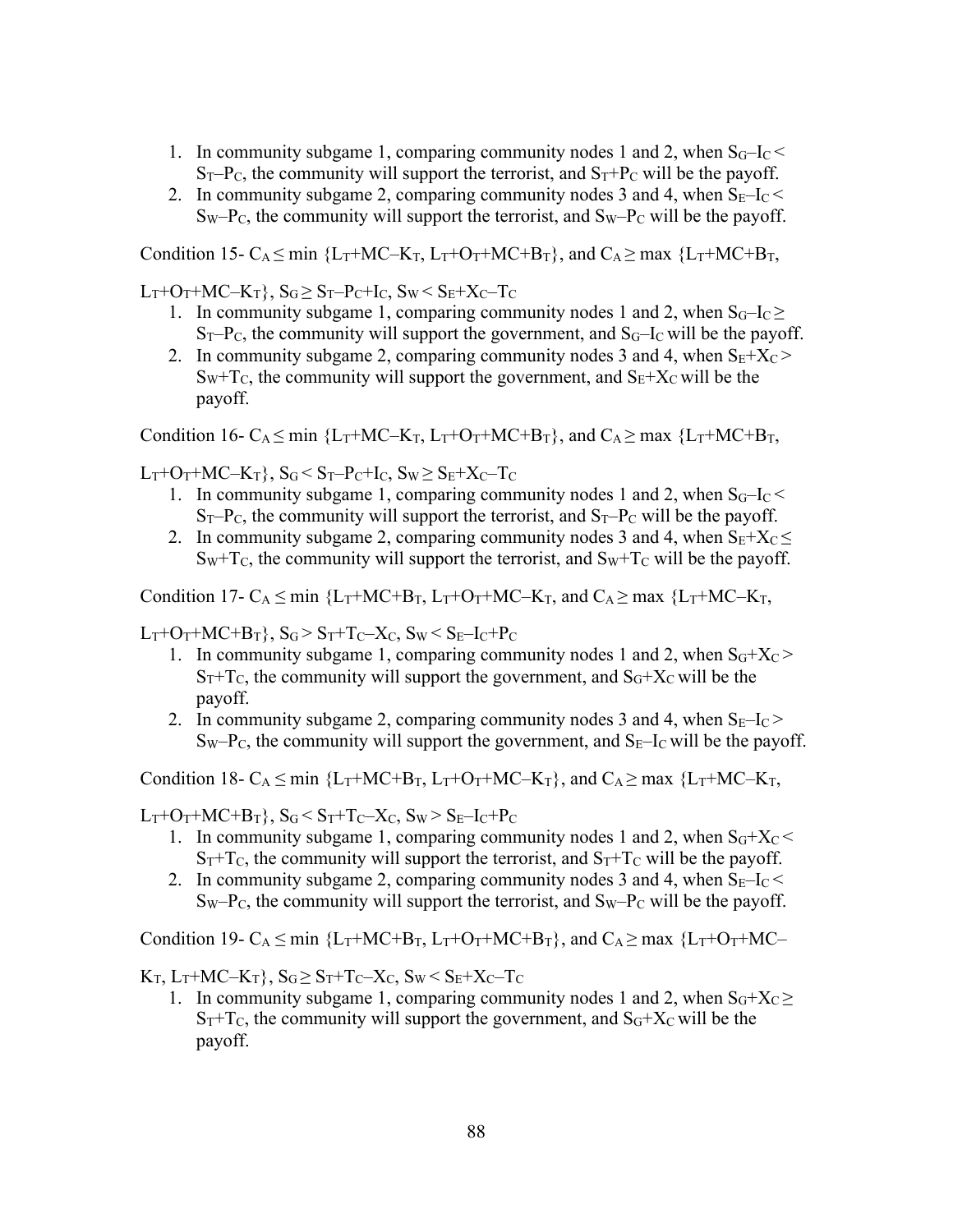2. In community subgame 2, comparing community nodes 3 and 4, when  $S_E+X_C$  $S_W + T_C$ , the community will support the government, and  $S_E + X_C$  will be the payoff.

Condition 20- C<sub>A</sub> < min  ${L_T}$ +MC+B<sub>T</sub>,  $L_T$ +O<sub>T</sub>+MC+B<sub>T</sub>}, and C<sub>A</sub> > max  ${L_T}$ +O<sub>T</sub>+MC–

 $K_T$ ,  $L_T + MC - K_T$ ,  $S_G < S_T + T_C - X_C$ ,  $S_W > S_E + X_C - T_C$ 

- 1. In community subgame 1, comparing community nodes 1 and 2, when  $S_G+X_C$  $S_T + T_C$ , the community will support the terrorist, and  $S_T + T_C$  will be the payoff.
- 2. In community subgame 2, comparing community nodes 3 and 4, when  $S_E + X_C$  $Sw+T_c$ , the community will support the terrorist, and  $Sw+T_c$  will be the payoff.

Condition 21- C<sub>A</sub>  $\leq$  min {L<sub>T</sub>+O<sub>T</sub>+MC–K<sub>T</sub>, L<sub>T</sub>+O<sub>T</sub>+MC+B<sub>T</sub>}, and C<sub>A</sub> $\geq$  max {L<sub>T</sub>+MC–K<sub>T</sub>,

 $L_T+MC+B_T$ ,  $S_G \geq S_T-P_C-X_C$ ,  $S_W \leq S_E-I_C-T_C$ 

- 1. In community subgame 1, comparing community nodes 1 and 2, when  $S_G+X_C \ge$  $S_T-P_C$ , the community will support the government, and  $S_G+X_C$  will be the payoff.
- 2. In community subgame 2, comparing community nodes 3 and 4, when  $S_{E}$ -I $_C$  >  $S_W + T_C$ , the community will support the government, and  $S_E - I_C$  will be the payoff.

Condition 22-  $C_A \le \min \{L_T + O_T + MC - K_T, L_T + O_T + MC + B_T\}$ , and  $C_A \ge \max \{L_T + MC - K_T,$ 

 $L_T+MC+B_T\}$ ,  $S_G < S_T-P_C-X_C$ ,  $S_W \geq S_E-I_C-T_C$ 

- 1. In community subgame 1, comparing community nodes 1 and 2, when  $S_G+X_C$  $S_T-P_C$ , the community will support the terrorist, and  $S_T-P_C$  will be the payoff.
- 2. In community subgame 2, comparing community nodes 3 and 4, when  $S_{E}$ -I $_C$  $Sw+T_c$ , the community will support the terrorist, and  $Sw+T_c$  will be the payoff.

Condition 23-  $C_A \leq L_T + MC - K_T$ , and  $C_A \geq$  max  ${L_T + O_T + MC + B_T}$ ,  $L_T + MC + B_T$ ,

 $L_T+O_T+MC-K_T$ ,  $S_G > S_T-P_C+I_C$ ,  $S_W < S_E+X_C+P_C$ 

- 1. In community subgame 1, comparing community nodes 1 and 2, when  $S_G-I_C$  $S_T-P_C$ , the community will support the government, and  $S_G-I_C$  will be the payoff.
- 2. In community subgame 2, comparing community nodes 3 and 4, when  $S_E+X_C$  $Sw-P_{C}$ , the community will support the government, and  $S_{E}+X_{C}$  will be the payoff.

Condition 24-  $C_A < L_T + MC - K_T$ , and  $C_A > max$  { $L_T + O_T + MC + B_T$ ,  $L_T + MC + B_T$ ,

 $L_T+O_T+MC-K_T$ ,  $S_G < S_T-P_C+I_C$ ,  $S_W > S_E+X_C+P_C$ 

- 1. In community subgame 1, comparing community nodes 1 and 2, when  $S_G-I_C <$  $S_T-P_C$ , the community will support the terrorist, and  $S_T-P_C$  will be the payoff.
- 2. In community subgame 2, comparing community nodes 3 and 4, when  $S_E + X_C$  $S_W-P_C$ , the community will support the terrorist, and  $S_W-P_C$  will be the payoff.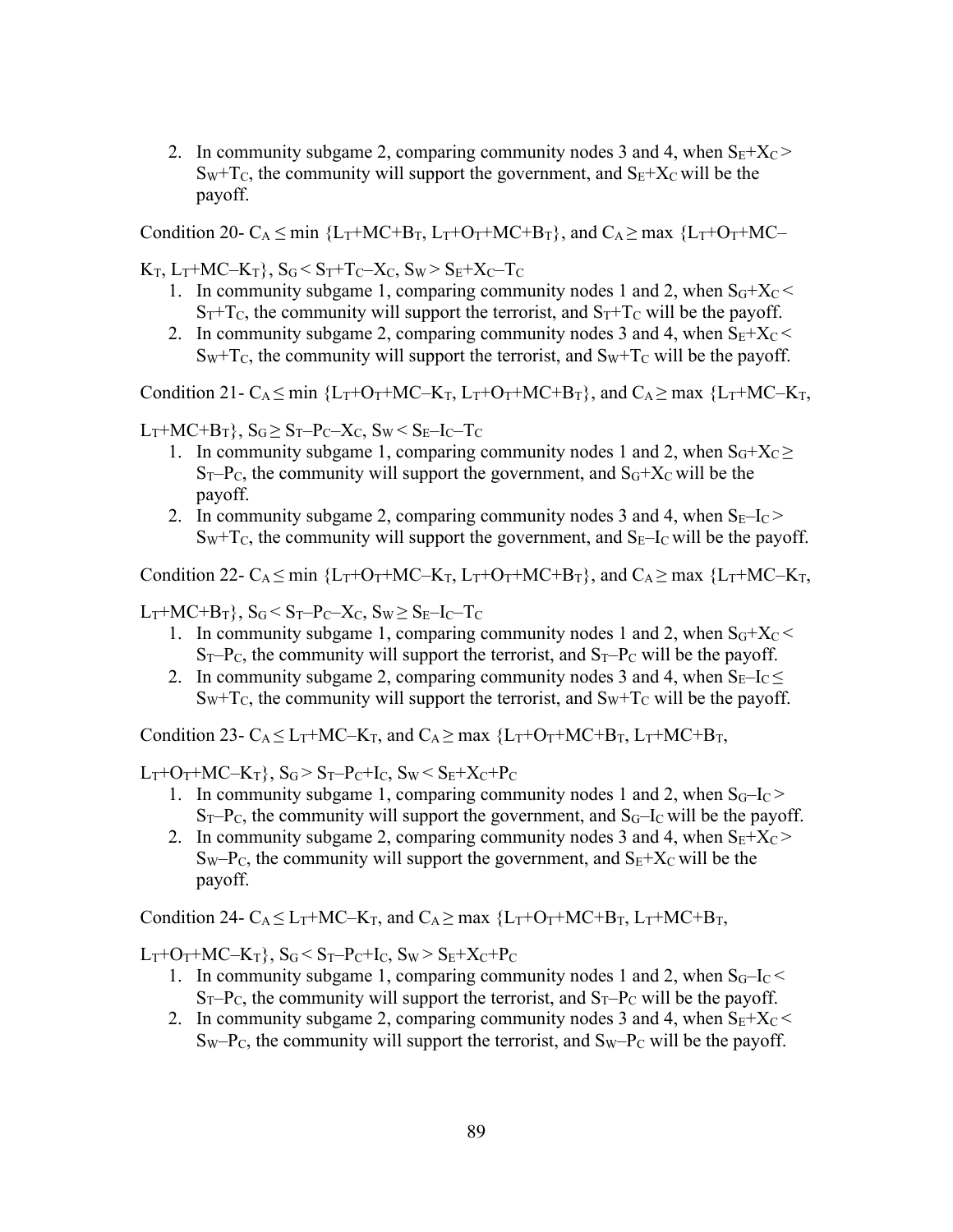Condition 25-  $C_A \leq L_T + MC + B_T$ , and  $C_A \geq$  max  ${L_T + MC - K_T}$ ,  $L_T + O_T + MC - K_T$ ,

 $L_T+O_T+MC+B_T$ ,  $S_G > S_T+T_C-X_C$ ,  $S_W < S_E+X_C+P_C$ 

- 1. In community subgame 1, comparing community nodes 1 and 2, when  $S<sub>G</sub>+X<sub>C</sub>$  $S_T + T_C$ , the community will support the government, and  $S_G + X_C$  will be the payoff.
- 2. In community subgame 2, comparing community nodes 3 and 4, when  $S_E+X_C$  $S_W-P_C$ , the community will support the government, and  $S_E+X_C$  will be the payoff.

Condition 26-  $C_A \leq L_T + MC + B_T$ , and  $C_A \geq$  max  ${L_T + MC - K_T}$ ,  $L_T + O_T + MC - K_T$ ,

 $L_T+O_T+MC+B_T$ ,  $S_G \leq S_T+T_C-X_C$ ,  $S_W \geq S_E+X_C+P_C$ 

- 1. In community subgame 1, comparing community nodes 1 and 2, when  $S<sub>G</sub>+X<sub>C</sub>$  $S_T + T_C$ , the community will support the terrorist, and  $S_T + T_C$  will be the payoff.
- 2. In community subgame 2, comparing community nodes 3 and 4, when  $S_E + X_C$  $Sw-P<sub>C</sub>$ , the community will support the terrorist, and  $Sw-P<sub>C</sub>$  will be the payoff.

Condition 27-  $C_A < L_T + O_T + MC - K_T$ , and  $C_A > \max \{L_T + MC - K_T, L_T + MC + B_T,$ 

 $L_T+O_T+MC+B_T$ ,  $S_G > S_T-P_C-X_C$ ,  $S_W < S_E-I_C+P_C$ 

- 1. In community subgame 1, comparing community nodes 1 and 2, when  $S_G+X_C \ge$  $S_T-P_C$ , the community will support the government, and  $S_G+X_C$  will be the payoff.
- 2. In community subgame 2, comparing community nodes 3 and 4, when  $S_{E}$ -I<sub>C</sub> >  $S_W-P_C$ , the community will support the government, and  $S_E-I_C$  will be the payoff.

Condition 28-  $C_A \leq L_T + O_T + MC - K_T$ , and  $C_A \geq \max \{L_T + MC - K_T, L_T + MC + B_T,$ 

 $L_T+O_T+MC+B_T\}, S_G < S_T-P_C-X_C, S_W > S_E-I_C+P_C$ 

- 1. In community subgame 1, comparing community nodes 1 and 2, when  $S<sub>G</sub>+X<sub>C</sub>$  $S_T-P_C$ , the community will support the terrorist, and  $S_T-P_C$  will be the payoff.
- 2. In community subgame 2, comparing community nodes 3 and 4, when  $S_{E\text{}}-I_{C}$  $Sw-P_{C}$ , the community will support the terrorist, and  $Sw-P_{C}$  will be the payoff.

Condition 29-  $C_A \leq L_T + O_T + MC + B_T$ , and  $C_A \geq$  max  ${L_T + MC + K_T}$ ,  $L_T + MC + B_T$ ,

 $L_T+O_T+MC-K_T$ ,  $S_G \geq S_T-P_C-X_C$ ,  $S_W \leq S_E+X_C-T_C$ 

- 1. In community subgame 1, comparing community nodes 1 and 2, when  $S_G+X_C \ge$  $S_T-P_C$ , the community will support the government, and  $S_G+X_C$  will be the payoff.
- 2. In community subgame 2, comparing community nodes 3 and 4, when  $S_E+X_C$  $S_W + T_C$ , the community will support the government, and  $S_E + X_C$  will be the payoff.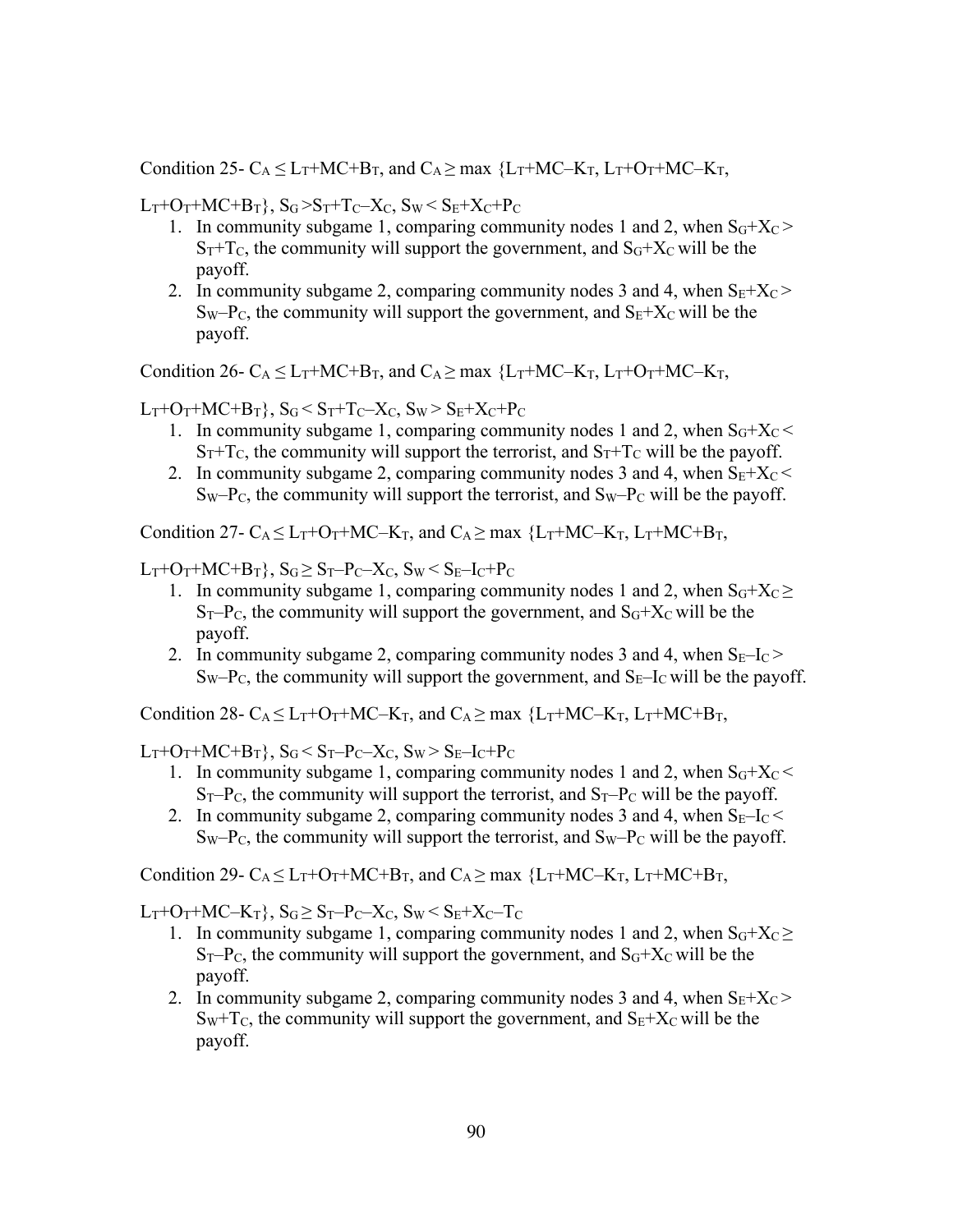Condition 30- when the terrorist attacks in subgame 4, but does not attack in subgames 1,

2 and 3, and the community supports the terrorist,  $C_A \leq L_T + O_T + MC + B_T$ , and  $C_A \geq max$ 

 ${L_T+MC-K_T, L_T+MC+B_T, L_T+O_T+MC-K_T}, S_G < S_T-P_C-X_C, S_W \geq S_E+X_C-T_C$ 

- 1. In community subgame 1, comparing community nodes 1 and 2, when  $S<sub>G</sub>+X<sub>C</sub>$  $S_T-P_C$ , the community will support the terrorist, and  $S_T-P_C$  will be the payoff.
- 2. In community subgame 2, comparing community nodes 3 and 4, when  $S_E+X_C \leq$  $S_W + T_C$ , the community will support the terrorist, and  $S_W + T_C$  will be the payoff.

Condition 31- C<sub>A</sub>  $\geq$  max {L<sub>T</sub>+MC–K<sub>T</sub>, L<sub>T</sub>+MC+B<sub>T</sub>, L<sub>T</sub>+O<sub>T</sub>+MC–K<sub>T</sub>, L<sub>T</sub>+O<sub>T</sub>+MC+B<sub>T</sub>},

 $S_G > S_T-P_C-X_C$ ,  $S_W < S_E+X_C+P_C$ 

- 1. In community subgame 1, comparing community nodes 1 and 2, when  $S<sub>G</sub>+X<sub>C</sub>$  $S_T-P_C$ , the community will support the government, and  $S_G+X_C$  will be the payoff.
- 2. In community subgame 2, comparing community nodes 3 and 4, when  $S_E+X_C$  $S_W-P_C$ , the community will support the government, and  $S_E+X_C$  will be the payoff.

Condition 32- C<sub>A</sub>  $\geq$  max {L<sub>T</sub>+MC–K<sub>T</sub>, L<sub>T</sub>+MC+B<sub>T</sub>, L<sub>T</sub>+O<sub>T</sub>+MC–K<sub>T</sub>, L<sub>T</sub>+O<sub>T</sub>+MC+B<sub>T</sub>},

 $S_G < S_T-P_C-X_C$ ,  $S_W > S_E+X_C+P_C$ 

- 1. In community subgame 1, comparing community nodes 1 and 2, when  $S<sub>G</sub>+X<sub>C</sub>$  $S_T-P_C$ , the community will support the terrorist, and  $S_T-P_C$  will be the payoff.
- 2. In community subgame 2, comparing community nodes 3 and 4, when  $S_E + X_C$  $S_W-P_C$ , the community will support the terrorist, and  $S_W-P_C$  will be the payoff.

## **STAGE 1: Government Payoff**

The government's subgames and nodes in stage 1 are dependent on the terrorist's payoff in stage 3, and the community's payoff in stage 2. There is one government subgame, and two government nodes in stage 1. We use backward induction to solve for the payoffs, under 64 conditions.

Condition 1- C<sub>A</sub>  $\leq$  min {L<sub>T</sub>+MC–K<sub>T</sub>, L<sub>T</sub>+MC+B<sub>T</sub>, L<sub>T</sub>+O<sub>T</sub>+MC–K<sub>T</sub>, L<sub>T</sub>+O<sub>T</sub>+MC+B<sub>T</sub>}, S<sub>G</sub>

 $> S_T + T_C + I_C$ ,  $S_W < S_E - I_C - T_C$ ,  $C_D < -V_G + I_G + C_E - L_G$ 

1. In government subgame 1, comparing government nodes 1 and 2, when  $-L_G-C_D$  >  $V_G-I_G-C_E$ , the government will heighten security, and  $-L_G-C_D$  will be the payoff.

Condition 2-  $C_A \leq min$  {L<sub>T</sub>+MC–K<sub>T</sub>, L<sub>T</sub>+MC+B<sub>T</sub>, L<sub>T</sub>+O<sub>T</sub>+MC–K<sub>T</sub>, L<sub>T</sub>+O<sub>T</sub>+MC+B<sub>T</sub>}, S<sub>G</sub>

 $> S_T + T_C + I_C$ ,  $S_W \le S_E - I_C - T_C$ ,  $C_D > -V_G + I_G + C_E - L_G$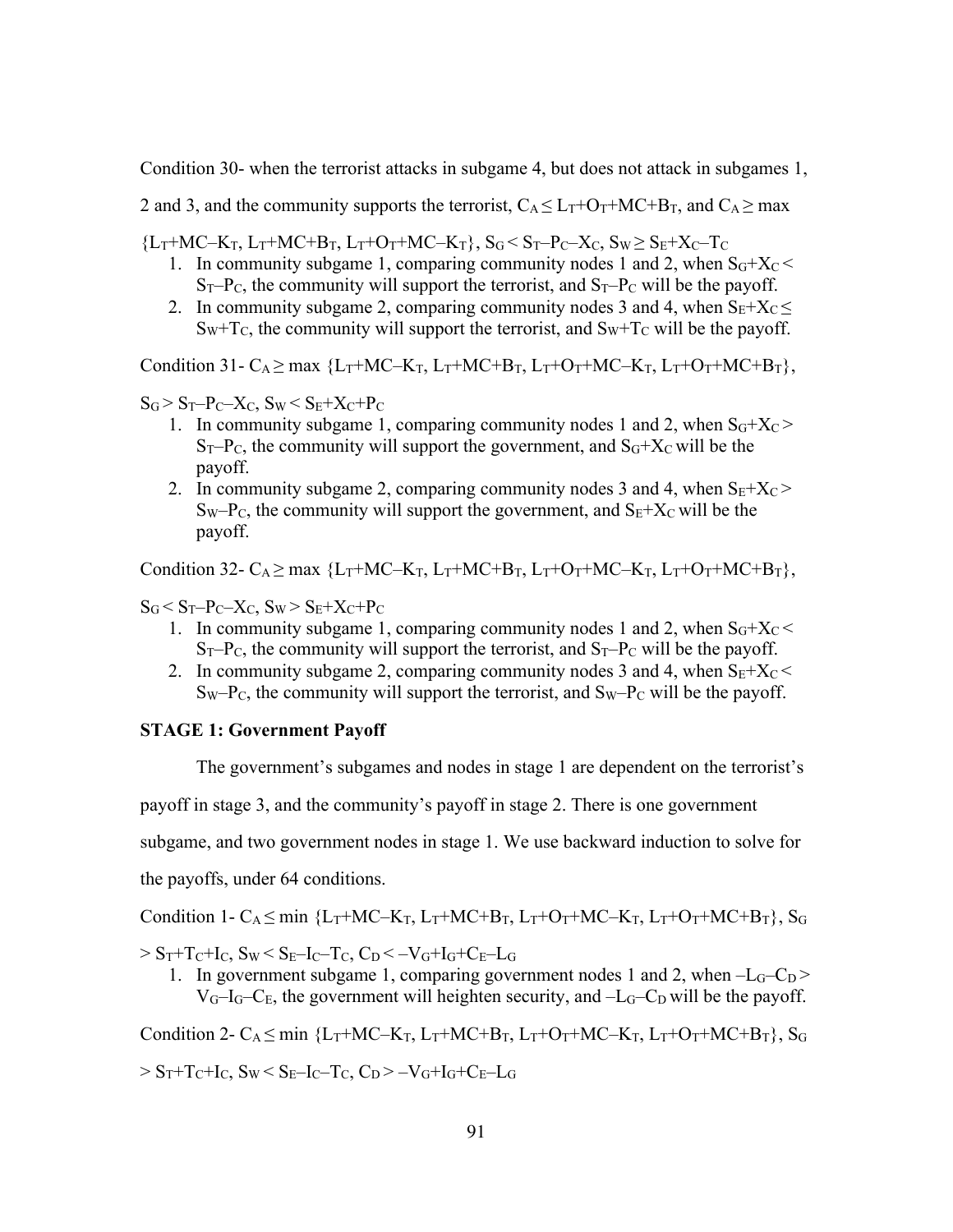1. In government subgame 1, comparing government nodes 1 and 2, when  $-L<sub>G</sub>-C<sub>D</sub>$  $V_{G}$ – $I_{G}$ – $C_{E}$ , the government will engage community, and  $V_{G}$ – $I_{G}$ – $C_{E}$  will be the payoff.

Condition 3- C<sub>A</sub> < min {L<sub>T</sub>+MC–K<sub>T</sub>, L<sub>T</sub>+MC+B<sub>T</sub>, L<sub>T</sub>+O<sub>T</sub>+MC–K<sub>T</sub>, L<sub>T</sub>+O<sub>T</sub>+MC+B<sub>T</sub>}, S<sub>G</sub>

 $<$  S<sub>T</sub>+T<sub>C</sub>+I<sub>C</sub>, S<sub>W</sub>  $>$  S<sub>E</sub>-I<sub>C</sub>-T<sub>C</sub>, C<sub>D</sub> $<$  -H<sub>G</sub>+I<sub>G</sub>+C<sub>E</sub>-J<sub>G</sub>-L<sub>G</sub>

1. In government subgame 1, comparing government nodes 1 and 2, when  $-J_G-L_G C_D$  >  $-H_G$ – $C_E$ , the government will heighten security, and  $-J_G$ – $C_G$ – $C_D$  will be the payoff.

Condition 4-  $C_A \leq min$  {L<sub>T</sub>+MC–K<sub>T</sub>, L<sub>T</sub>+MC+B<sub>T</sub>, L<sub>T</sub>+O<sub>T</sub>+MC–K<sub>T</sub>, L<sub>T</sub>+O<sub>T</sub>+MC+B<sub>T</sub>}, S<sub>G</sub>

- $< S_T + T_C + I_C$ ,  $S_W > S_E I_C T_C$ ,  $C_D > -H_G + I_G + C_E J_G L_G$ 
	- 1. In government subgame 1, comparing government nodes 1 and 2, when  $-J<sub>G</sub>-L<sub>G</sub>$  $C_D < -H_G - I_G - C_E$ , the government will engage community, and  $-H_G - I_G - C_E$  will be the payoff.

Condition 5- C<sub>A</sub>  $\leq$  min {L<sub>T</sub>+MC–K<sub>T</sub>, L<sub>T</sub>+MC+B<sub>T</sub>, L<sub>T</sub>+O<sub>T</sub>+MC–K<sub>T</sub>}, C<sub>A</sub>  $\geq$ 

 $L_T+O_T+MC+B_T, S_G > S_T+T_C+I_C, S_W < S_E-I_C+P_C, C_D < -V_G+I_G+C_E-L_G$ 

1. In government subgame 1, comparing government nodes 1 and 2, when  $-L<sub>G</sub>-C<sub>D</sub>$  $V_G-I_G-C_E$ , the government will heighten security, and  $-L_G-C_D$  will be the payoff.

Condition 6- C<sub>A</sub> < min {L<sub>T</sub>+MC–K<sub>T</sub>, L<sub>T</sub>+MC+B<sub>T</sub>, L<sub>T</sub>+O<sub>T</sub>+MC–K<sub>T</sub>}, C<sub>A</sub> >

 $L_T+O_T+MC+B_T, S_G > S_T+T_C+I_C, S_W < S_E-I_C+P_C, C_D > -V_G+I_G+C_E-L_G$ 

1. In government subgame 1, comparing government nodes 1 and 2, when  $-L<sub>G</sub>-C<sub>D</sub>$  $V_G-I_G-C_E$ , the government will engage community, and  $-V_G-I_G-C_E$  will be the payoff.

Condition 7- C<sub>A</sub> $\leq$  min {L<sub>T</sub>+MC–K<sub>T</sub>, L<sub>T</sub>+MC+B<sub>T</sub>, L<sub>T</sub>+O<sub>T</sub>+MC–K<sub>T</sub>}, C<sub>A</sub> $\geq$ 

 ${L_T+O_T+MC+B_T}, S_G > S_T+T_C+I_C, S_G < S_T+T_C+I_C, S_W > S_E-I_C+P_C, C_D < H_G-I_G +C_E-I_G$ 

1. In government subgame 1, comparing government nodes 1 and 2, when  $-J_G-L_G C_D$  >  $-H_G-C_E$ , the government will heighten security, and  $-J_G-C_D$  will be the payoff

Condition 8- C<sub>A</sub>  $\leq$  min {L<sub>T</sub>+MC–K<sub>T</sub>, L<sub>T</sub>+MC+B<sub>T</sub>, L<sub>T</sub>+O<sub>T</sub>+MC–K<sub>T</sub>}, C<sub>A</sub>  $\geq$ 

 $L_T+O_T+MC+B_T, S_G > S_T+T_C+I_C, S_G < S_T+T_C+I_C, S_W > S_E-I_C+P_C, C_D > H_G-J_G +C_E-I_G$ 

1. In government subgame 1, comparing government nodes 1 and 2, when  $-J_G-L_G C_D < -H_G-C_E$ , the government will engage community, and  $-H_G-C_E$  will be the payoff.

Condition 9-  $C_A$  < min {L<sub>T</sub>+MC–K<sub>T</sub>, L<sub>T</sub>+MC+B<sub>T</sub>, L<sub>T</sub>+O<sub>T</sub>+MC+B<sub>T</sub>} and C<sub>A</sub> >

L<sub>T</sub>+O<sub>T</sub>+MC–K<sub>T</sub>, S<sub>G</sub> > S<sub>T</sub>+T<sub>C</sub>+I<sub>C</sub>, S<sub>W</sub> < S<sub>E</sub>+X<sub>C</sub>–T<sub>C</sub>, C<sub>D</sub> < -V<sub>G</sub>+C<sub>E</sub>–L<sub>G</sub>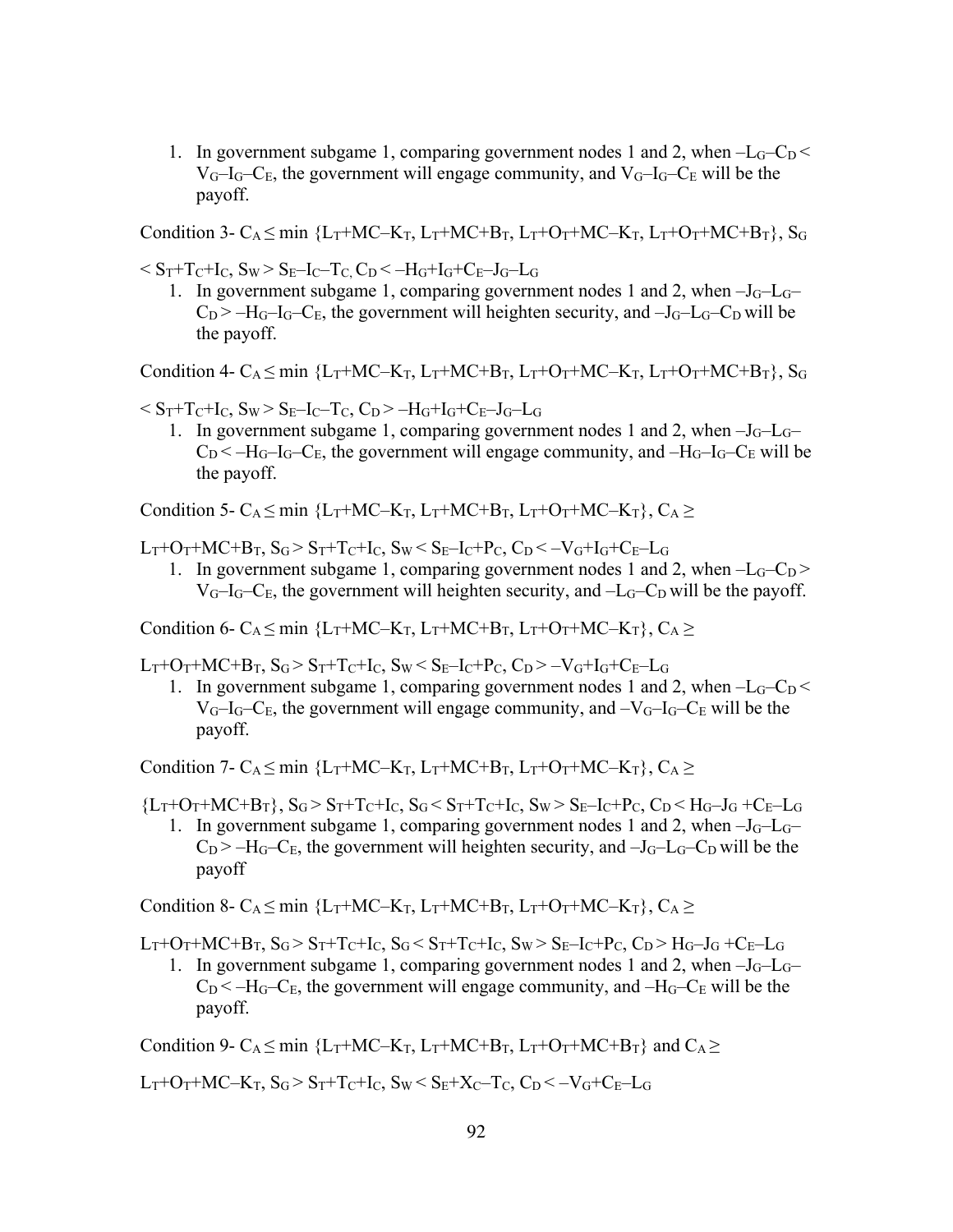1. In government subgame 1, comparing government nodes 1 and 2, when  $-L<sub>G</sub>-C<sub>D</sub>$  $V_G-C_E$ , the government will heighten security, and  $-L_G-C_D$  will be the payoff.

Condition 10-  $C_A \le \min$  {L<sub>T</sub>+MC–K<sub>T</sub>, L<sub>T</sub>+MC+B<sub>T</sub>, L<sub>T</sub>+O<sub>T</sub>+MC+B<sub>T</sub>} and C<sub>A</sub>  $\ge$ 

 $L_T + O_T + MC - K_T$ ,  $S_G > S_T + T_C + I_C$ ,  $S_W < S_E + X_C - T_C$ ,  $C_D > -V_G + C_E - L_G$ 

1. In government subgame 1, comparing government nodes 1 and 2, when  $-L<sub>G</sub>-C<sub>D</sub>$  $V_G-C_E$ , the government will engage community, and  $V_G-C_E$  will be the payoff.

Condition 11- C<sub>A</sub>  $\leq$  min {L<sub>T</sub>+MC–K<sub>T</sub>, L<sub>T</sub>+MC+B<sub>T</sub>, L<sub>T</sub>+O<sub>T</sub>+MC+B<sub>T</sub>}, C<sub>A</sub> $\geq$  L<sub>T</sub>+O<sub>T</sub>+MC–

 $K_T$ ,  $S_G < S_T + T_C + I_C$ ,  $S_W > S_E + X_C - T_C$ ,  $C_D < -H_G + I_G + C_E - J_G - L_G$ 

1. In government subgame 1, comparing government nodes 1 and 2, when  $-J<sub>G</sub>-L<sub>G</sub>$  $C_D$  >  $-H_G$ – $C_E$ , the government will heighten security, and  $-J_G$ – $C_G$ – $C_D$  will be the payoff

Condition 12- C<sub>A</sub>  $\leq$  min {L<sub>T</sub>+MC–K<sub>T</sub>, L<sub>T</sub>+MC+B<sub>T</sub>, L<sub>T</sub>+O<sub>T</sub>+MC+B<sub>T</sub>}, C<sub>A</sub> $\geq$  L<sub>T</sub>+O<sub>T</sub>+MC–

 $K_T$ ,  $S_G < S_T + T_C + I_C$ ,  $S_W > S_E + X_C - T_C$ ,  $C_D > -H_G + I_G + C_E - J_G - L_G$ 

1. In government subgame 1, comparing government nodes 1 and 2, when  $-J_G-L_G C_D < -H_G - I_G - C_E$ , the government will engage community, and  $-H_G - I_G - C_E$  will be the payoff.

Condition 13-  $C_A \le \min$  {L<sub>T</sub>+MC–K<sub>T</sub>, L<sub>T</sub>+O<sub>T</sub>+MC–K<sub>T</sub>, L<sub>T</sub>+O<sub>T</sub>+MC+B<sub>T</sub>}, and C<sub>A</sub> $\ge \max$ 

 $L_T+MC+B_T, S_G > S_T-P_C+I_C, S_W < S_E-I_C-T_C, C_D < -V_G+I_G+C_E-L_G$ 

1. In government subgame 1, comparing government nodes 1 and 2, when  $-L_G-C_D$  >  $V_{G}$ – $I_{G}$ – $C_{E}$ , the government will heighten security, and – $L_{G}$ – $C_{D}$  will be the payoff.

Condition 14-  $C_A \le \min$  {L<sub>T</sub>+MC–K<sub>T</sub>, L<sub>T</sub>+O<sub>T</sub>+MC–K<sub>T</sub>, L<sub>T</sub>+O<sub>T</sub>+MC+B<sub>T</sub>}, and C<sub>A</sub>  $\ge$ 

 $L_T+MC+B_T, S_G > S_T-P_C+I_C, S_W < S_E-I_C-T_C, C_D > -V_G+I_G+C_E-L_G$ 

1. In government subgame 1, comparing government nodes 1 and 2, when  $-L<sub>G</sub>-C<sub>D</sub>$  $V_{G}$ – $I_{G}$ – $C_{E}$ , the government will engage community, and  $V_{G}$ – $I_{G}$ – $C_{E}$  will be the payoff.

Condition 15- C<sub>A</sub>  $\leq$  min {L<sub>T</sub>+MC–K<sub>T</sub>, L<sub>T</sub>+O<sub>T</sub>+MC–K<sub>T</sub>, L<sub>T</sub>+O<sub>T</sub>+MC+B<sub>T</sub>}, and C<sub>A</sub> $\geq$ 

$$
L_T + MC + B_T, S_G < S_T - P_C + I_C, S_W > S_E + X_C - T_C, C_D < H_G + I_G + C_E, C_E > - H_G - I_G + C_D H - ST - C_F - I_G - I_C
$$

NA

1. In government subgame 1, comparing government nodes 1 and 2, when  $-C_D$  >  $H_G-I_G-C_E$ , the government will heighten security, and  $-C_D$  will be the payoff.

Condition 16- C<sub>A</sub>  $\leq$  min {L<sub>T</sub>+MC–K<sub>T</sub>, L<sub>T</sub>+O<sub>T</sub>+MC–K<sub>T</sub>, L<sub>T</sub>+O<sub>T</sub>+MC+B<sub>T</sub>}, and C<sub>A</sub> $\geq$  max

 $L_T + MC + B_T$ ,  $S_G < S_T - P_C + I_C$ ,  $S_W > S_E + X_C - T_C$ ,  $C_D > H_G + I_G + C_E$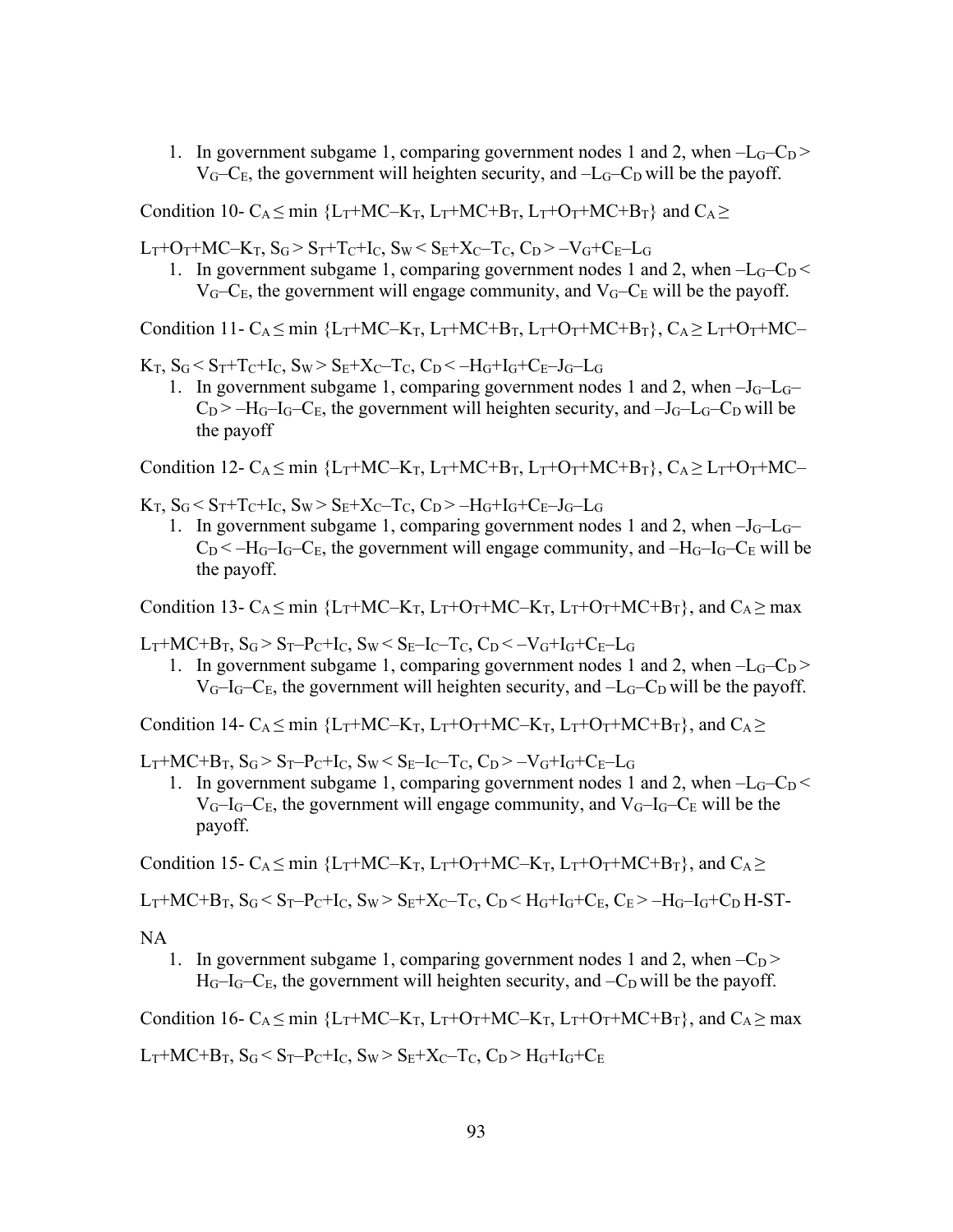1. In government subgame 1, comparing government nodes 1 and 2, when  $-C<sub>D</sub>$  $H_G-I_G-C_E$ , the government will engage community, and  $H_G-I_G-C_E$  will be the payoff.

Condition 17- C<sub>A</sub> < min {L<sub>T</sub>+MC+B<sub>T</sub>, L<sub>T</sub>+O<sub>T</sub>+MC–K<sub>T</sub>, L<sub>T</sub>+O<sub>T</sub>+MC+B<sub>T</sub>}, C<sub>A</sub> > L<sub>T</sub>+MC–

 $K_T$ ,  $S_G \geq S_T + T_C - X_C$ ,  $S_W \leq S_E - I_C - T_C$ ,  $C_D \leq -V_G + I_G + C_E$ 

1. In government subgame 1, comparing government nodes 1 and 2, when  $-C_D$  >  $V_G-I_G-C_E$ , the government will heighten security, and  $-C_D$  will be the payoff.

Condition 18- C<sub>A</sub>  $\leq$  min {L<sub>T</sub>+MC+B<sub>T</sub>, L<sub>T</sub>+O<sub>T</sub>+MC–K<sub>T</sub>, L<sub>T</sub>+O<sub>T</sub>+MC+B<sub>T</sub>}, C<sub>A</sub> $\geq$  L<sub>T</sub>+MC–

 $K_T$ ,  $S_G \geq S_T + T_C - X_C$ ,  $S_W \leq S_F - I_C - T_C$ ,  $C_D > -V_G + I_G + C_F$ 

1. In government subgame 1, comparing government nodes 1 and 2, when  $-C_D <$  $V_G-I_G-C_E$ , the government will engage community, and  $V_G-I_G-C_E$  will be the payoff.

Condition 19-  $C_A < min$  {L<sub>T</sub>+MC+B<sub>T</sub>, L<sub>T</sub>+O<sub>T</sub>+MC–K<sub>T</sub>, L<sub>T</sub>+O<sub>T</sub>+MC+B<sub>T</sub>}, and C<sub>A</sub> >

 $L_T+MC-K_T, S_G < S_T+T_C-X_C, S_W \geq S_E-I_C-T_C, C_D < -H_G+I_G+C_E-J_G-L_G$ 

1. In government subgame 1, comparing government nodes 1 and 2, when  $-J_G-L_G$  –  $C_D$  >  $-H_G$ – $C_E$ , the government will heighten security, and  $-J_G$ – $C_G$ – $C_D$  will be the payoff.

Condition 20- C<sub>A</sub> < min  ${L_T}$ +MC+B<sub>T</sub>,  $L_T$ +O<sub>T</sub>+MC–K<sub>T</sub>,  $L_T$ +O<sub>T</sub>+MC+B<sub>T</sub>}, and C<sub>A</sub> >

 $L_T+MC-K_T, S_G \leq S_T+T_C-X_C, S_W \geq S_E-I_C-T_C, C_D > -H_G+I_G+C_E-J_G-L_G$ 

1. In government subgame 1, comparing government nodes 1 and 2, when  $-J_G-L_G$  –  $C_D < -H_G-C_E$ , the government will engage community, and  $-H_G-C_E$  will be the payoff.

Condition 21- C<sub>A</sub>  $\leq$  min {L<sub>T</sub>+MC–K<sub>T</sub>, L<sub>T</sub>+MC+B<sub>T</sub>}, C<sub>A</sub>  $\geq$  max {L<sub>T</sub>+O<sub>T</sub>+MC–K<sub>T</sub>,

 $L_T+O_T+MC+B_T$ ,  $S_G < S_T+T_C+I_C$ ,  $S_W \leq S_E+X_C+P_C$ ,  $C_D < -V_G+C_E-L_G$ 

1. In government subgame 1, comparing government nodes 1 and 2, when  $-L<sub>G</sub>-C<sub>D</sub>$  $V<sub>G</sub>-C<sub>E</sub>$ , the government will heighten security, and  $-L<sub>G</sub>-C<sub>D</sub>$  will be the payoff.

Condition 22- C<sub>A</sub>  $\leq$  min {L<sub>T</sub>+MC–K<sub>T</sub>, L<sub>T</sub>+MC+B<sub>T</sub>}, C<sub>A</sub> $\geq$  max {L<sub>T</sub>+O<sub>T</sub>+MC–K<sub>T</sub>,

 $L_T+O_T+MC+B_T$ ,  $S_G \leq S_T+T_C+I_C$ ,  $S_W \leq S_E+X_C+P_C$ ,  $C_D \geq -V_G+C_E-L_G$ 

1. In government subgame 1, comparing government nodes 1 and 2, when  $-L<sub>G</sub>-C<sub>D</sub>$  $V_G-C_E$ , the government will engage community, and  $V_G-C_E$  will be the payoff.

Condition 23- C<sub>A</sub> < min {L<sub>T</sub>+MC–K<sub>T</sub>, L<sub>T</sub>+MC+B<sub>T</sub>}, C<sub>A</sub> > max {L<sub>T</sub>+O<sub>T</sub>+MC–K<sub>T</sub>,

 $L_T+O_T+MC+B_T$ ,  $S_G \geq S_T+T_C+I_C$ ,  $S_W \leq S_E+X_C+P_C$ ,  $C_D \leq H_G-J_G+C_E-L_G$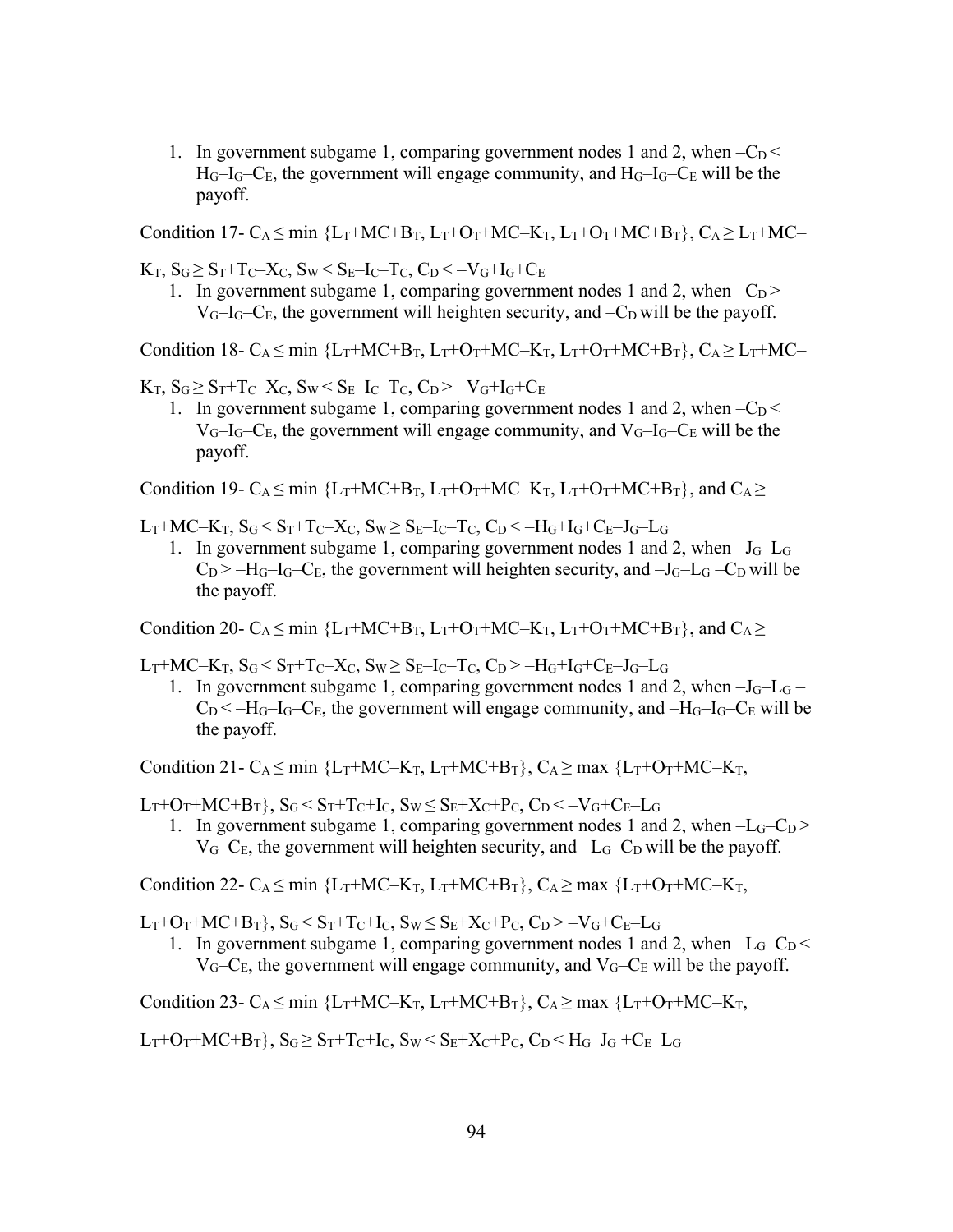1. In government subgame 1, comparing government nodes 1 and 2, when  $-J_G-I_G$  $C_D$  >  $-H_G-C_E$ , the government will heighten security, and  $-J_G-C_D$  will be the payoff.

Condition 24- C<sub>A</sub> < min {L<sub>T</sub>+MC–K<sub>T</sub>, L<sub>T</sub>+MC+B<sub>T</sub>}, C<sub>A</sub> > {L<sub>T</sub>+O<sub>T</sub>+MC–K<sub>T</sub>,

 $L_T+O_T+MC+B_T$ ,  $S_G > S_T+T_C+I_C$ ,  $S_W < S_E+X_C+P_C$ ,  $C_D > H_G-J_G +C_E-L_G$ ,  $C_E < -H_G+J_G$ 

 $+C_D+L_G$  EC-ST-NA

1. In government subgame 1, comparing government nodes 1 and 2, when  $-J_G-L_G C_D < -H_G-C_E$ , the government will engage community, and  $-H_G-C_E$  will be the payoff.

Condition 25- C<sub>A</sub>  $\leq$  min {L<sub>T</sub>+MC–K<sub>T</sub>, L<sub>T</sub>+O<sub>T</sub>+MC–K<sub>T</sub>}, and C<sub>A</sub> $\geq$  max {L<sub>T</sub>+O<sub>T</sub>+MC+B<sub>T</sub>,

 $L_T+MC+B_T$ ,  $S_G \ge S_T-P_C+I_C$ ,  $S_W < S_E-I_C+P_C$ ,  $C_D < -V_G+I_G+C_E-L_G$ ,

1. In government subgame 1, comparing government nodes 1 and 2, when  $-L<sub>G</sub>-C<sub>D</sub>$  $V_{G}$ – $I_{G}$  – $C_{F}$ , the government will heighten security, and – $L_{G}$ – $C_{D}$  will be the payoff.

Condition 26- C<sub>A</sub>  $\leq$  min {L<sub>T</sub>+MC–K<sub>T</sub>, L<sub>T</sub>+O<sub>T</sub>+MC–K<sub>T</sub>}, and C<sub>A</sub> $\geq$  max {L<sub>T</sub>+O<sub>T</sub>+MC+B<sub>T</sub>,

 $L_T+MC+B_T$ ,  $S_G \ge S_T-P_C+I_C$ ,  $S_W < S_E-I_C+P_C$ ,  $C_D > -V_G+I_G+C_E-I_G$ 

1. In government subgame 1, comparing government nodes 1 and 2, when  $-L<sub>G</sub>-C<sub>D</sub>$  $V_G-I_G-C_E$ , the government will engage community, and  $V_G-I_G-C_E$  will be the payoff.

Condition 27-  $C_A \le \min \{L_T + MC - K_T, L_T + O_T + MC - K_T\}$ , and  $C_A \ge \max \{L_T + O_T + MC + B_T,$ 

 $L_T+MC+B_T\}, S_G < S_T-P_C+I_C, S_W > S_E-I_C+P_C, C_D < H_G+C_E$ 

1. In government subgame 1, comparing government nodes 1 and 2, when  $-C_D$  > –  $H_G - C_E$ , the government will heighten security, and  $-C_D$  will be the payoff.

Condition 28- C<sub>A</sub>  $\leq$  min {L<sub>T</sub>+MC–K<sub>T</sub>, L<sub>T</sub>+O<sub>T</sub>+MC–K<sub>T</sub>}, and C<sub>A</sub> $\geq$  max {L<sub>T</sub>+O<sub>T</sub>+MC+B<sub>T</sub>,

 $L_T+MC+B_T\}$ ,  $S_G < S_T-P_C+I_C$ ,  $S_W > S_E-I_C+P_C$ ,  $C_D > H_G+C_E$ 

1. In government subgame 1, comparing government nodes 1 and 2, when  $-C_D < H_G - C_E$ , the government will engage community, and  $-H_G - C_E$  will be the payoff.

Condition 29-  $C_A \le \min \{L_T + MC - K_T, L_T + O_T + MC + B_T\}$ , and  $C_A \ge \max \{L_T + MC + B_T,$ 

 $L_T+O_T+MC-K_T$ ,  $S_G \geq S_T-P_C+I_C$ ,  $S_W \leq S_E+X_C-T_C$ ,  $C_D \leq -V_G+C_E-I_G$ 

1. In government subgame 1, comparing government nodes 1 and 2, when  $-L<sub>G</sub>-C<sub>D</sub>$  $V<sub>G</sub>-C<sub>E</sub>$ , the government will heighten security, and  $-L<sub>G</sub>-C<sub>D</sub>$  will be the payoff.

Condition 30- C<sub>A</sub>  $\leq$  min {L<sub>T</sub>+MC–K<sub>T</sub>, L<sub>T</sub>+O<sub>T</sub>+MC+B<sub>T</sub>}, and C<sub>A</sub> $\geq$  max {L<sub>T</sub>+MC+B<sub>T</sub>,

 $L_T+O_T+MC-K_T$ ,  $S_G \geq S_T-P_C+I_C$ ,  $S_W \leq S_E+X_C-T_C$ ,  $C_D > -V_G+C_E-L_G$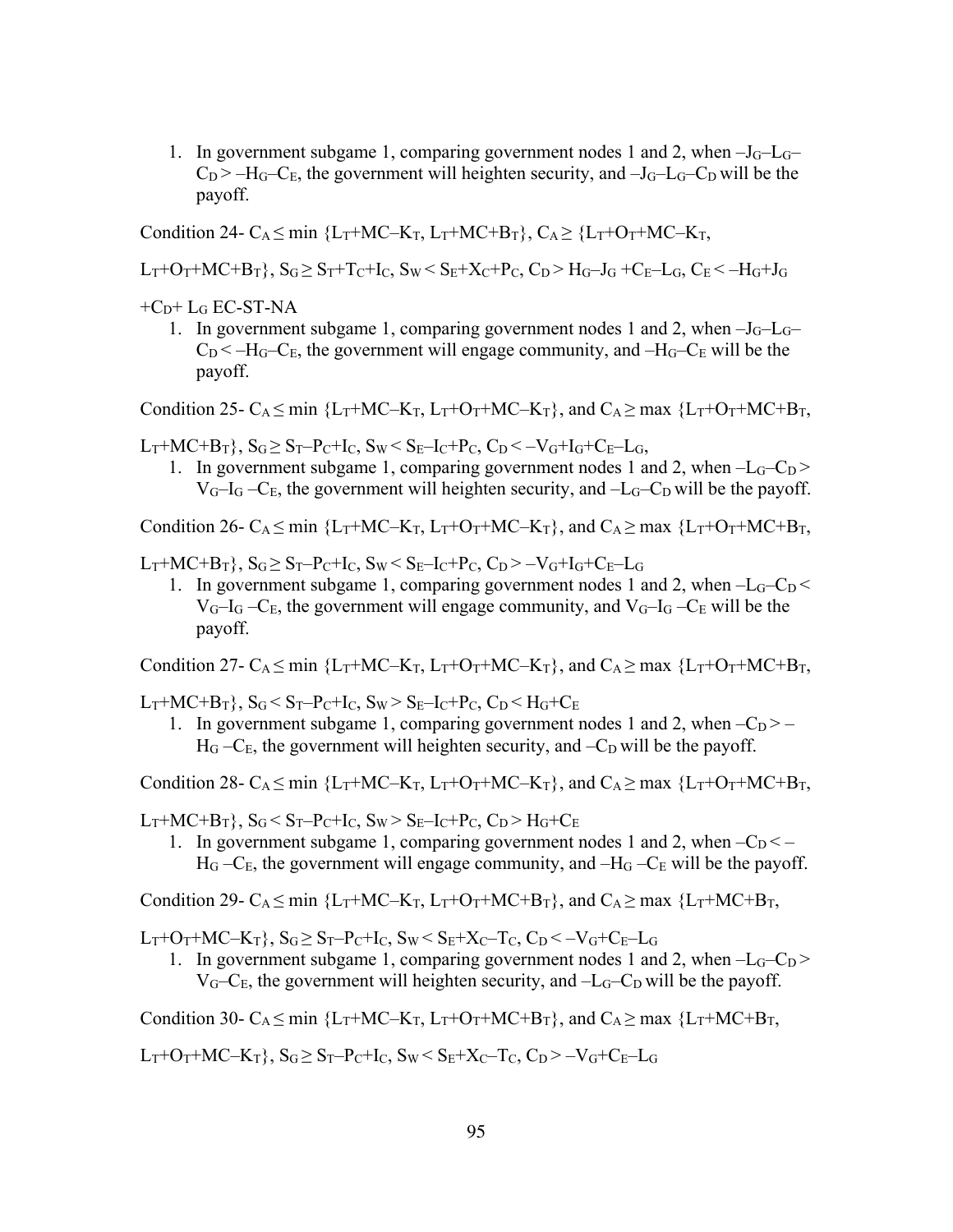1. In government subgame 1, comparing government nodes 1 and 2, when  $-L<sub>G</sub>-C<sub>D</sub>$  $V_G-C_E$ , the government will engage community, and  $V_G-C_E$  will be the payoff.

Condition 31-  $C_A \le \min$  {L<sub>T</sub>+MC–K<sub>T</sub>, L<sub>T</sub>+O<sub>T</sub>+MC+B<sub>T</sub>}, and  $C_A \ge \max$  {L<sub>T</sub>+MC+B<sub>T</sub>,

 $L_T + O_T + MC - K_T$ ,  $S_G < S_T - P_C + I_C$ ,  $S_W \geq S_E + X_C - T_C$ ,  $C_D < H_G + I_G + C_E$ 

1. In government subgame 1, comparing government nodes 1 and 2, when  $-C_D$  > –  $H_G-I_G-C_E$ , the government will heighten security, and  $-C_D$  will be the payoff.

Condition 32- C<sub>A</sub>  $\leq$  min {L<sub>T</sub>+MC–K<sub>T</sub>, L<sub>T</sub>+O<sub>T</sub>+MC+B<sub>T</sub>}, and C<sub>A</sub> $\geq$  max {L<sub>T</sub>+MC+B<sub>T</sub>,

 $L_T+O_T+MC-K_T$ ,  $S_G < S_T-P_C+I_C$ ,  $S_W \geq S_E+X_C-T_C$ ,  $C_D > H_G+I_G+C_E$ 

1. In government subgame 1, comparing government nodes 1 and 2, when  $-C_D < H_G-I_G-C_E$ , the government will engage community, and  $-H_G-I_G-C_E$  will be the payoff.

Condition 33- C<sub>A</sub>  $\leq$  min {L<sub>T</sub>+MC+B<sub>T</sub>, L<sub>T</sub>+O<sub>T</sub>+MC–K<sub>T</sub>}, and C<sub>A</sub>  $\geq$  max {L<sub>T</sub>+MC–K<sub>T</sub>,

 $L_T+O_T+MC+B_T$ ,  $S_G > S_T+T_C-X_C$ ,  $S_W < S_E-I_C+P_C$ ,  $C_D < -V_G+I_G+C_E$ 

1. In government subgame 1, comparing government nodes 1 and 2, when  $-C_D$  >  $V_G-I_G-C_E$ , the government will heighten security, and  $-C_D$  will be the payoff.

Condition 34-  $C_A \leq min$  {L<sub>T</sub>+MC+B<sub>T</sub>, L<sub>T</sub>+O<sub>T</sub>+MC–K<sub>T</sub>}, and  $C_A \geq max$  {L<sub>T</sub>+MC–K<sub>T</sub>,

 $L_T+O_T+MC+B_T$ ,  $S_G > S_T+T_C-X_C$ ,  $S_W < S_E-I_C+P_C$ ,  $C_D > -V_G+I_G+C_E$ 

1. In government subgame 1, comparing government nodes 1 and 2, when  $-C<sub>D</sub>$  $V_{G}$ – $I_{G}$ – $C_{E}$ , the government will engage community, and  $V_{G}$ – $I_{G}$ – $C_{E}$  will be the payoff.

Condition 35-  $C_A \leq min$  {L<sub>T</sub>+MC+B<sub>T</sub>, L<sub>T</sub>+O<sub>T</sub>+MC–K<sub>T</sub>}, and  $C_A \geq max$  {L<sub>T</sub>+MC–K<sub>T</sub>,

 $L_T+O_T+MC+B_T$ ,  $S_G < S_T+T_C-X_C$ ,  $S_W > S_E-I_C+P_C$ ,  $C_D < H_G-J_G +C_E-L_G$ 

1. In government subgame 1, comparing government nodes 1 and 2, when  $-J<sub>G</sub>-L<sub>G</sub>$  $C_D$  >  $-H_G-C_E$ , the government will heighten security, and  $-J_G-C_D$  will be the payoff.

Condition 36-  $C_A \leq min$  {L<sub>T</sub>+MC+B<sub>T</sub>, L<sub>T</sub>+O<sub>T</sub>+MC–K<sub>T</sub>}, and  $C_A \geq max$  {L<sub>T</sub>+MC–K<sub>T</sub>,

 $L_T+O_T+MC+B_T$ ,  $S_G < S_T+T_C-X_C$ ,  $S_W > S_E-I_C+P_C$ ,  $C_D > H_G-J_G +C_E-I_G$ 

1. In government subgame 1, comparing government nodes 1 and 2, when  $-J_G-L_G C_D < -H_G-C_E$ , the government will engage community, and  $-H_G-C_E$  will be the payoff.

Condition 37-  $C_A \le \min$  {L<sub>T</sub>+MC+B<sub>T</sub>, L<sub>T</sub>+O<sub>T</sub>+MC+B<sub>T</sub>}, and  $C_A \ge \max$  {L<sub>T</sub>+O<sub>T</sub>+MC-

 $K_T$ ,  $L_T + MC - K_T$ ,  $S_G \ge S_T + T_C - X_C$ ,  $S_W \le S_E + X_C - T_C$ ,  $C_D \le -V_G + C_E$ 

1. In government subgame 1, comparing government nodes 1 and 2, when  $-C_D$  >  $V<sub>G</sub>$ –C<sub>E</sub>, the government will heighten security, and –C<sub>D</sub> will be the payoff.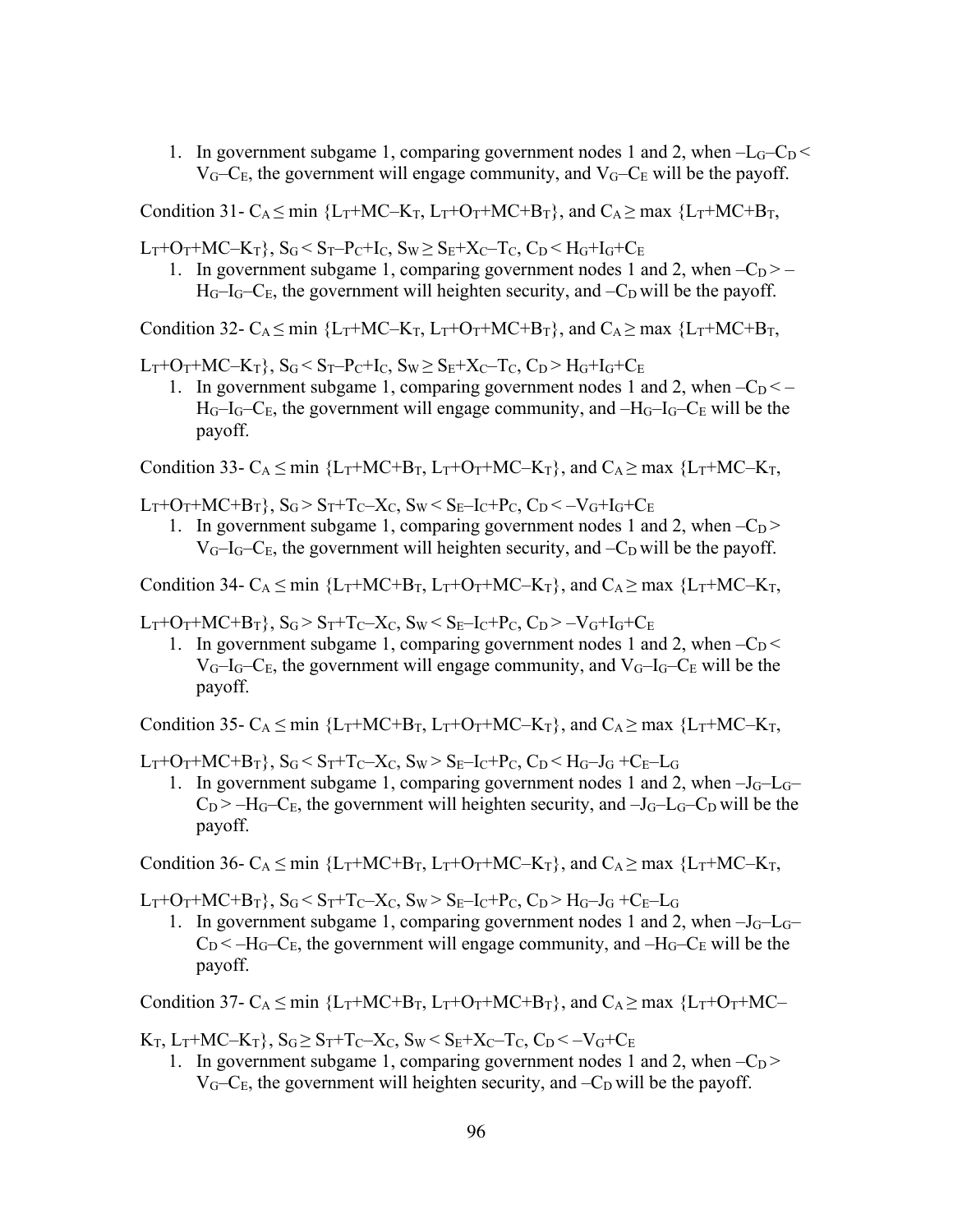Condition 38-  $C_A \le \min \{L_T + MC + B_T, L_T + O_T + MC + B_T\}$ , and  $C_A \ge \max \{L_T + O_T + MC -$ 

 $K_T$ ,  $L_T+MC-K_T$ },  $S_G \geq S_T+T_C-X_C$ ,  $S_W \leq S_E+X_C-T_C$ ,  $C_D \geq -V_G+C_E$ 

1. In government subgame 1, comparing government nodes 1 and 2, when  $-C_D <$  $V_G-C_E$ , the government will engage community, and  $-C_D$  will be the payoff.

Condition 39-  $C_A \le \min \{L_T + MC + B_T, L_T + O_T + MC + B_T\}$ , and  $C_A \ge \max \{L_T + O_T + MC -$ 

 $K_T$ ,  $L_T$ +MC– $K_T$ },  $S_G$ < $S_T$ + $T_C$ – $X_C$ ,  $S_W$ > $S_E$ + $X_C$ – $T_C$ ,  $C_D$ < $-H_G$ + $I_G$ + $C_E$ – $J_G$ – $L_G$ 

1. In government subgame 1, comparing government nodes 1 and 2, when  $-J<sub>G</sub>-L<sub>G</sub>$  $C_D$  >  $-H_G$ – $I_G$ – $C_E$ , the government will heighten security, and  $-J_G$ – $C_D$  will be the payoff.

Condition 40- C<sub>A</sub>  $\leq$  min {L<sub>T</sub>+MC+B<sub>T</sub>, L<sub>T</sub>+O<sub>T</sub>+MC+B<sub>T</sub>}, and C<sub>A</sub> $\geq$  max {L<sub>T</sub>+O<sub>T</sub>+MC-

- $K_T$ ,  $L_T+MC-K_T$ },  $S_G < S_T+T_C-X_C$ ,  $S_W > S_E+X_C-T_C$ ,  $C_D > -H_G+I_G+C_E-J_G-L_G$ 
	- 1. In government subgame 1, comparing government nodes 1 and 2, when  $-J<sub>G</sub>-L<sub>G</sub>$  $C_D < -H_G-C_E$ , the government will engage community, and  $-H_G-C_E$  will be the payoff.

Condition 41-  $C_A \le \min$  {L<sub>T</sub>+O<sub>T</sub>+MC–K<sub>T</sub>, L<sub>T</sub>+O<sub>T</sub>+MC+B<sub>T</sub>}, and  $C_A \ge \max$  {L<sub>T</sub>+MC–K<sub>T</sub>,

 $L_T+MC+B_T$ ,  $S_G \geq S_T-P_C-X_C$ ,  $S_W \leq S_E-I_C-T_C$ ,  $C_D \leq -V_G+I_G+C_E$ 

1. In government subgame 1, comparing government nodes 1 and 2, when  $-C_D$  >  $V_G-I_G-C_E$ , the government will heighten security, and  $-C_D$  will be the payoff.

Condition 42-  $C_A < min$  {L<sub>T</sub>+O<sub>T</sub>+MC–K<sub>T</sub>, L<sub>T</sub>+O<sub>T</sub>+MC+B<sub>T</sub>}, and C<sub>A</sub> > max {L<sub>T</sub>+MC–K<sub>T</sub>,

 $L_T+MC+B_T$ ,  $S_G \ge S_T-P_C-X_C$ ,  $S_W \le S_E-I_C-T_C$ ,  $C_D \ge -V_G+I_G+C_E$ 

1. In government subgame 1, comparing government nodes 1 and 2, when  $-C_D <$  $V_G-I_G-C_E$ , the government will engage community, and  $V_G-I_G-C_E$  will be the payoff.

Condition 43- C<sub>A</sub>  $\leq$  min {L<sub>T</sub>+O<sub>T</sub>+MC–K<sub>T</sub>, L<sub>T</sub>+O<sub>T</sub>+MC+B<sub>T</sub>}, and C<sub>A</sub> $\geq$  max {L<sub>T</sub>+MC–K<sub>T</sub>,

 $L_T+MC+B_T\}$ ,  $S_G < S_T-P_C-X_C$ ,  $S_W \geq S_E-I_C-T_C$ ,  $C_D < H_G+I_G+C_E$ 

1. In government subgame 1, comparing government nodes 1 and 2, when  $-C_D$  > –  $H_G-I_G-C_E$ , the government will heighten security, and  $-C_D$  will be the payoff.

Condition 44-  $C_A \le \min$  {L<sub>T</sub>+O<sub>T</sub>+MC–K<sub>T</sub>, L<sub>T</sub>+O<sub>T</sub>+MC+B<sub>T</sub>}, and C<sub>A</sub> $\ge \max$  {L<sub>T</sub>+MC–K<sub>T</sub>,

 $L_T+MC+B_T\}$ ,  $S_G < S_T-P_C-X_C$ ,  $S_W \geq S_E-I_C-T_C$ ,  $C_D > H_G+I_G+C_E$ 

1. In government subgame 1, comparing government nodes 1 and 2, when  $-C_D < H_G-I_G-C_E$ , the government will heighten security, and  $-H_G-I_G-C_E$  will be the payoff.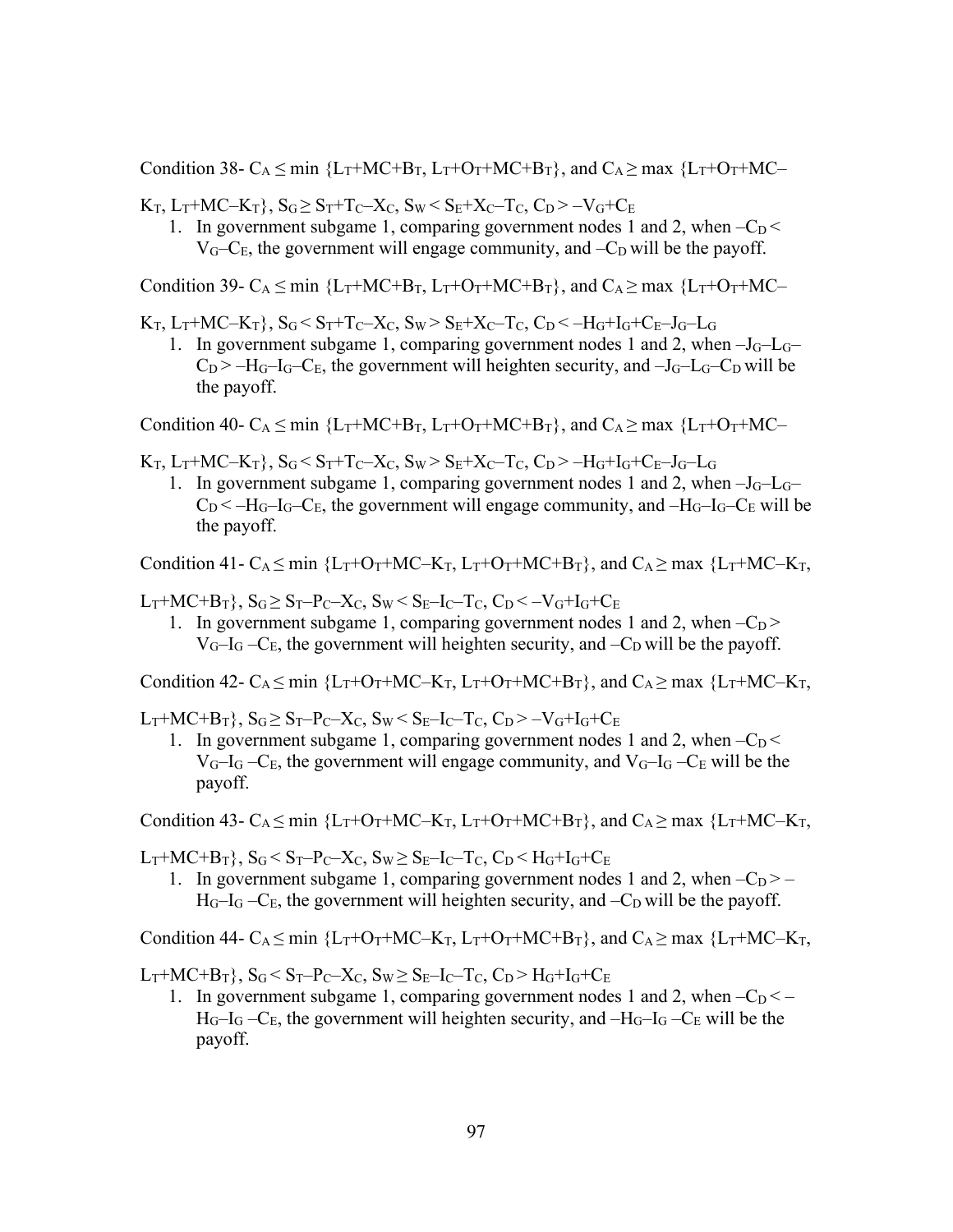Condition 45-  $C_A \leq L_T + MC - K_T$ , and  $C_A \geq \max \{L_T + O_T + MC + B_T, L_T + MC + B_T,$ 

 $L_T+O_T+MC-K_T$ ,  $S_G > S_T-P_C+I_C$ ,  $S_W < S_E+X_C+P_C$ ,  $C_D < -V_G+C_E-L_G$ 

1. In government subgame 1, comparing government nodes 1 and 2, when  $-L_G-C_D$  >  $V_G-C_E$ , the government will heighten security, and  $-L_G-C_D$  will be the payoff.

Condition 46-  $C_A \leq L_T + MC - K_T$ , and  $C_A \geq$  max  ${L_T + O_T + MC + B_T}$ ,  $L_T + MC + B_T$ ,

 $L_T+O_T+MC-K_T$ ,  $S_G > S_T-P_C+I_C$ ,  $S_W < S_E+X_C+P_C$ ,  $C_D > -V_G+C_E-L_G$ 

1. In government subgame 1, comparing government nodes 1 and 2, when  $-L<sub>G</sub>-C<sub>D</sub>$  $V_{G}-C_{E}$ , the government will engage community, and  $V_{G}-C_{E}$  will be the payoff.

Condition 47-  $C_A \leq L_T + MC - K_T$ , and  $C_A \geq$  max  ${L_T + O_T + MC + B_T}$ ,  $L_T + MC + B_T$ ,

 $L_T+O_T+MC-K_T$ ,  $S_G < S_T-P_C+I_C$ ,  $S_W > S_E+X_C+P_C$ ,  $C_D < H_G+C_E$ 

1. In government subgame 1, comparing government nodes 1 and 2, when  $-C_D$  > –  $H<sub>G</sub>$ –C<sub>E</sub>, the government will heighten security, and –C<sub>D</sub> will be the payoff.

Condition 48-  $C_A \leq L_T + MC - K_T$ , and  $C_A \geq \max \{L_T + O_T + MC + B_T, L_T + MC + B_T,$ 

 $L_T+O_T+MC-K_T$ ,  $S_G \leq S_T-P_C+I_C$ ,  $S_W > S_E+X_C+P_C$ ,  $C_D > H_G+C_E$ 

1. In government subgame 1, comparing government nodes 1 and 2, when  $-C_D < H_G-C_E$ , the government will engage community, and  $-H_G-C_E$  will be the payoff.

Condition 49-  $C_A \leq L_T + MC + B_T$ , and  $C_A \geq$  max  ${L_T + MC - K_T}$ ,  $L_T + O_T + MC - K_T$ ,

 $L_T+O_T+MC+B_T$ ,  $S_G > S_T+T_C-X_C$ ,  $S_W < S_E+X_C+P_C$ ,  $C_D < -V_G+C_E$ 

1. In government subgame 1, comparing government nodes 1 and 2, when  $-C_D$  >  $V<sub>G</sub>$ –C<sub>E</sub>, the government will heighten security, and –C<sub>D</sub> will be the payoff.

Condition 50-  $C_A < L_T+MC+B_T$ , and  $C_A > max$  { $L_T+MC-K_T$ ,  $L_T+O_T+MC-K_T$ ,

 $L_T+O_T+MC+B_T$ ,  $S_G > S_T+T_C-X_C$ ,  $S_W < S_E+X_C+P_C$ ,  $C_D > -V_G+C_E$ 

1. In government subgame 1, comparing government nodes 1 and 2, when  $-C_D <$  $V_{G}-C_{E}$ , the government will engage community, and  $V_{G}-C_{E}$  will be the payoff.

Condition 51-  $C_A \leq L_T + MC + B_T$ , and  $C_A \geq$  max  ${L_T + MC - K_T}$ ,  $L_T + O_T + MC - K_T$ ,

 $L_T+O_T+MC+B_T$ ,  $S_G \leq S_T+T_C-X_C$ ,  $S_W \geq S_E+X_C+P_C$ ,  $C_D \leq H_G-J_G+C_E-L_G$ 

1. In government subgame 1, comparing government nodes 1 and 2, when  $-J_G-L_G C_D$  >  $-H_G-C_E$ , the government will heighten security, and  $-J_G-C_D$  will be the payoff.

Condition 52-  $C_A \leq L_T + MC + B_T$ , and  $C_A \geq$  max  ${L_T + MC - K_T}$ ,  $L_T + O_T + MC - K_T$ ,

 $L_T+O_T+MC+B_T$ ,  $S_G \leq S_T+T_C-X_C$ ,  $S_W \geq S_E+X_C+P_C$ ,  $C_D \geq H_G-J_G+C_E-L_G$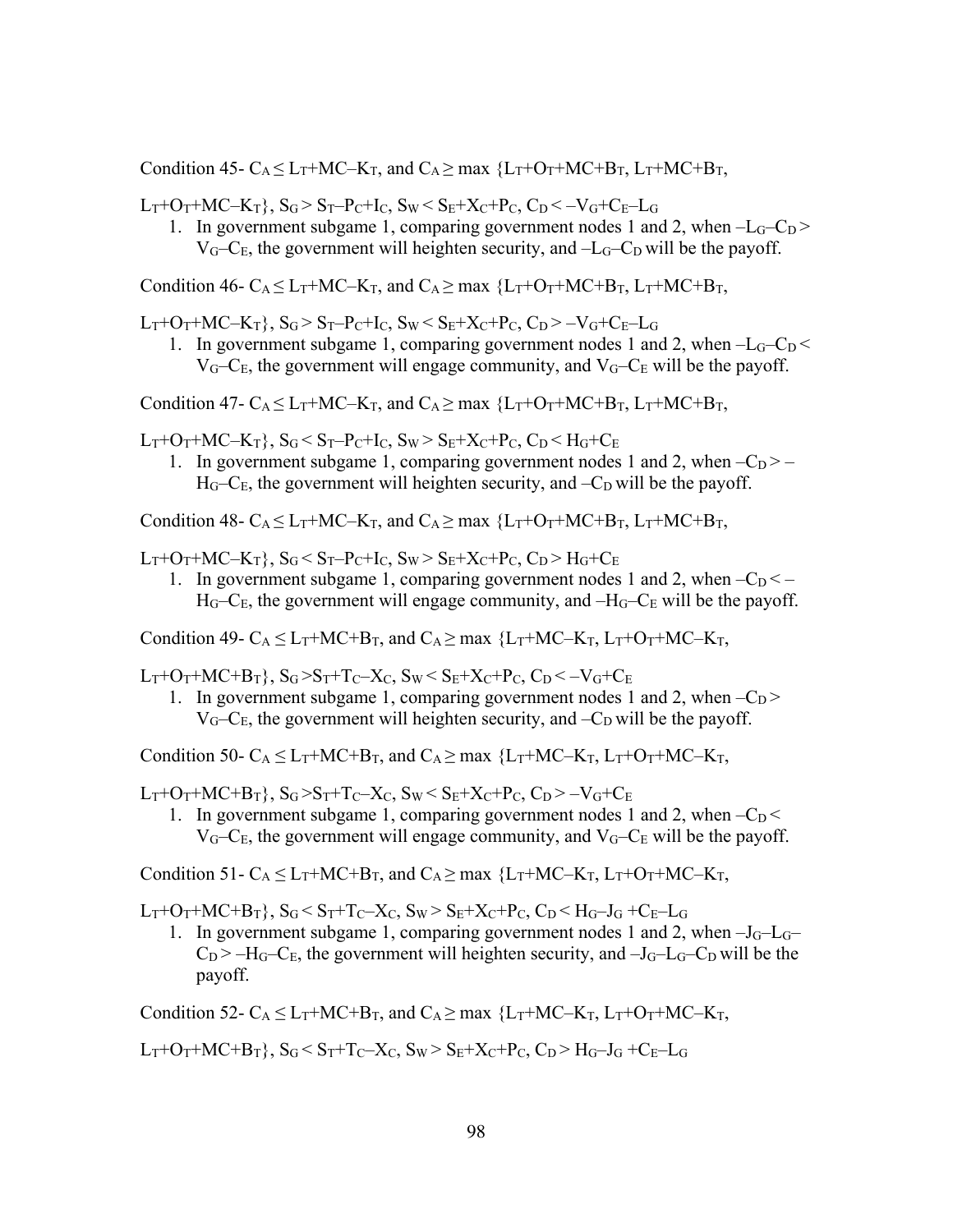1. In government subgame 1, comparing government nodes 1 and 2, when  $-J_G-I_G$  $C_D < -H_G-C_E$ , the government will engage community, and  $-H_G-C_E$  will be the payoff.

Condition 53-  $C_A < L_T + O_T + MC - K_T$ , and  $C_A > max$  { $L_T + MC - K_T$ ,  $L_T + MC + B_T$ ,

 $L_T + O_T + MC + B_T$ ,  $S_G \ge S_T - P_C - X_C$ ,  $S_W < S_E - I_C + P_C$ ,  $C_D < -V_G + I_G + C_E$ 

1. In government subgame 1, comparing government nodes 1 and 2, when  $-C_D$  >  $V_G-I_G-C_E$ , the government will heighten security, and  $-C_D$  will be the payoff.

Condition 54-  $C_A \leq L_T + O_T + MC - K_T$ , and  $C_A \geq \max \{L_T + MC - K_T, L_T + MC + B_T,$ 

 $L_T+O_T+MC+B_T$ ,  $S_G \ge S_T-P_C-X_C$ ,  $S_W \le S_E-I_C+P_C$ ,  $C_D \ge -V_G+I_G+C_E$ 

1. In government subgame 1, comparing government nodes 1 and 2, when  $-C_D <$  $V_{G}-I_{G}-C_{E}$ , the government will engage community, and  $V_{G}-I_{G}-C_{E}$  will be the payoff.

Condition 55-  $C_A < L_T + O_T + MC - K_T$ , and  $C_A > \max \{L_T + MC - K_T, L_T + MC + B_T,$ 

 $L_T+O_T+MC+B_T$ ,  $S_G < S_T-P_C-X_C$ ,  $S_W > S_E-I_C+P_C$ ,  $C_D < H_G+C_E$ ,  $C_E > -H_G+C_D$  H-ST-NA

1. In government subgame 1, comparing government nodes 1 and 2, when  $-C_D$  > –  $H<sub>G</sub> - C<sub>E</sub>$ , the government will heighten security, and  $-C<sub>D</sub>$  will be the payoff.

Condition 56-  $C_A \leq L_T + O_T + MC - K_T$ , and  $C_A \geq \max \{L_T + MC - K_T, L_T + MC + B_T,$ 

 $L_T+O_T+MC+B_T$ ,  $S_G \leq S_T-P_C-X_C$ ,  $S_W > S_E-I_C+P_C$ ,  $C_D > H_G+C_E$ 

1. In government subgame 1, comparing government nodes 1 and 2, when  $-C_D < H<sub>G</sub> - C<sub>E</sub>$ , the government will engage community, and  $-H<sub>G</sub> - C<sub>E</sub>$  will be the payoff.

Condition 57-  $C_A \leq L_T + O_T + MC + B_T$ , and  $C_A \geq$  max  ${L_T + MC - K_T}$ ,  $L_T + MC + B_T$ ,

 $L_T + O_T + MC - K_T$ ),  $S_G \ge S_T - P_C - X_C$ ,  $S_W \le S_E + X_C - T_C$ ,  $C_D \le -V_G + C_E$ 

1. In government subgame 1, comparing government nodes 1 and 2, when  $-C_D > V_G$  $-C_{E}$ , the government will heighten security, and  $-C_{D}$  will be the payoff.

Condition 58-  $C_A \leq L_T + O_T + MC + B_T$ , and  $C_A \geq \max \{L_T + MC - K_T, L_T + MC + B_T,$ 

 $L_T+O_T+MC-K_T$ ),  $S_G \geq S_T-P_C-X_C$ ,  $S_W \leq S_E+X_C-T_C$ ,  $C_D \geq -V_G+C_E$ 

1. In government subgame 1, comparing government nodes 1 and 2, when  $-C_D < V_G$  $-C_{E}$ , the government will engage community, and  $V_{G} - C_{E}$  will be the payoff.

Condition 59-  $C_A \leq L_T + O_T + MC + B_T$ , and  $C_A \geq \{L_T + MC - K_T, L_T + MC + B_T, L_T + O_T + MC -$ 

 $K_T$ ),  $S_G < S_T-P_C-X_C$ ,  $S_W \geq S_E+X_C-T_C$ ,  $C_D < H_G+I_G+C_E$ 

1. In government subgame 1, comparing government nodes 1 and 2, when  $-C_D$  > –  $H_G-I_G-C_E$ , the government will heighten security, and  $-C_D$  will be the payoff.